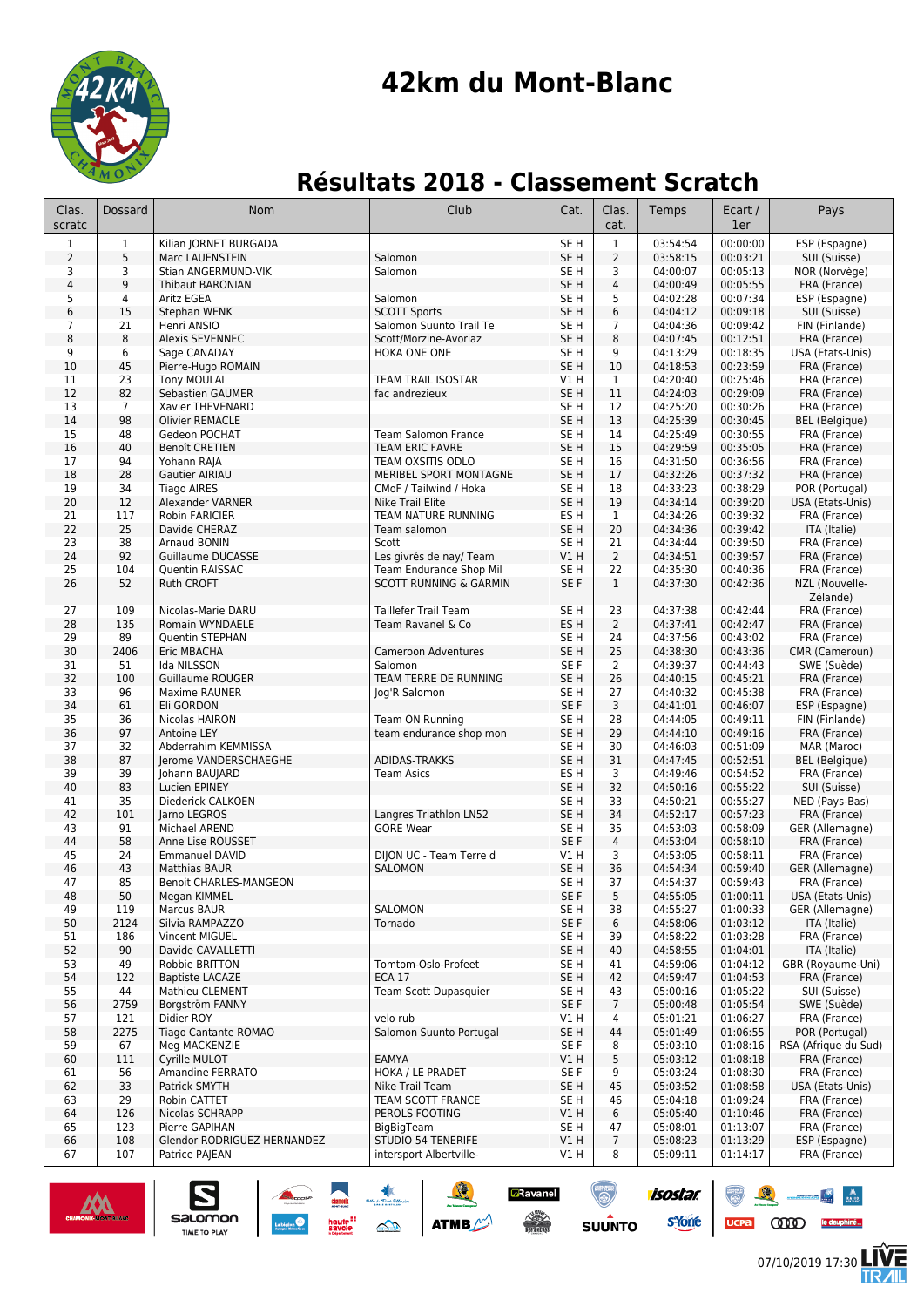

| Clas.<br>scratc | Dossard     | Nom                                       | Club                                                | Cat.                    | Clas.<br>cat.        | Temps                | Ecart /<br>1er       | Pays                                  |
|-----------------|-------------|-------------------------------------------|-----------------------------------------------------|-------------------------|----------------------|----------------------|----------------------|---------------------------------------|
| 68              | 2513        | Jonathan BRACEY                           | Chamonix Ski Alpinisme                              | V1H                     | 9                    | 05:09:55             | 01:15:01             | GBR (Royaume-Uni)                     |
| 69              | 106         | Elie BESSON-PITHON                        | Team compressport / On-                             | ES <sub>H</sub>         | $\overline{4}$       | 05:10:20             | 01:15:26             | FRA (France)                          |
| 70              | 279         | Roger ERSTAD                              | Varegg Team Fjellgeiten                             | V1H                     | 10                   | 05:10:23             | 01:15:29             | NOR (Norvège)                         |
| 71              | 2217        | Charlie SANDISON                          |                                                     | SE <sub>H</sub>         | 48                   | 05:10:37             | 01:15:43             | GBR (Royaume-Uni)                     |
| 72<br>73        | 151<br>62   | Michael AMBROSE                           | <b>SALOMON</b><br><b>Trail Running Nepal</b>        | SE <sub>H</sub><br>ES F | 49<br>$\mathbf{1}$   | 05:10:58<br>05:11:18 | 01:16:04<br>01:16:24 | USA (Etats-Unis)<br>NEP (Népal)       |
| 74              | 195         | Sunmaya BUDHA<br>Arnaud PERINET           |                                                     | SE <sub>H</sub>         | 50                   | 05:12:11             | 01:17:17             | FRA (France)                          |
| 75              | 179         | <b>Emmanuel DUFOSSE</b>                   | <b>BGSA</b>                                         | V1 H                    | 11                   | 05:13:42             | 01:18:48             | FRA (France)                          |
| 76              | 2274        | David CLAEREBOUT                          | <b>CSN</b>                                          | SE H                    | 51                   | 05:13:59             | 01:19:05             | LUX (Luxembourg)                      |
| 77              | 2461        | Mathieu FILLION                           | Limagne Athlète Enduran                             | SE <sub>H</sub>         | 52                   | 05:14:04             | 01:19:10             | FRA (France)                          |
| 78              | 120         | <b>Ferran SAMPERE</b>                     | salomon vertic                                      | SE H                    | 53                   | 05:14:30             | 01:19:36             | ESP (Espagne)                         |
| 79              | 118         | Nicolas VIALADE                           |                                                     | SE <sub>H</sub>         | 54                   | 05:14:32             | 01:19:38             | FRA (France)                          |
| 80              | 65          | lo MEEK                                   |                                                     | $VI$ F                  | $\mathbf{1}$         | 05:14:38             | 01:19:44             | GBR (Royaume-Uni)                     |
| 81              | 149         | Janis KUMS                                | Inov-8 Isostar team La                              | SE <sub>H</sub>         | 55                   | 05:15:14             | 01:20:20             | LAT (Lettonie)                        |
| 82              | 138         | <b>Alexis DARCEAUX</b>                    | team costo                                          | SE H                    | 56<br>57             | 05:16:08             | 01:21:14             | FRA (France)                          |
| 83<br>84        | 2363<br>320 | Steven BLANC<br>Antoine MICHEL            | Jarienne des Cimes<br>Ski club de lompnes           | SE <sub>H</sub><br>ES H | 5                    | 05:16:34<br>05:17:41 | 01:21:40<br>01:22:47 | FRA (France)<br>FRA (France)          |
| 85              | 207         | Valentin MOINE                            | lysarc                                              | SE <sub>H</sub>         | 58                   | 05:18:16             | 01:23:22             | FRA (France)                          |
| 86              | 170         | Julien LUCCHI                             |                                                     | SE H                    | 59                   | 05:18:29             | 01:23:35             | FRA (France)                          |
| 87              | 600         | Gints JAKOVELS                            | <b>EMPOWERED to WIN</b>                             | SE <sub>H</sub>         | 60                   | 05:19:05             | 01:24:11             | LAT (Lettonie)                        |
| 88              | 210         | Stélio JULIEN                             | Le Teil court                                       | ES H                    | 6                    | 05:20:00             | 01:25:06             | FRA (France)                          |
| 89              | 155         | Martin BOUCHET                            |                                                     | SE <sub>H</sub>         | 61                   | 05:20:13             | 01:25:19             | FRA (France)                          |
| 90              | 2504        | Ochoa MANEL                               |                                                     | V1 H                    | 12                   | 05:20:31             | 01:25:37             | ESP (Espagne)                         |
| 91              | 168         | Pierre STIEREMANS                         |                                                     | SE <sub>H</sub>         | 62                   | 05:20:53             | 01:25:59             | FRA (France)                          |
| 92              | 59          | Anne-Marie MADDEN                         | Salomon                                             | SE <sub>F</sub>         | 10                   | 05:20:54             | 01:26:00             | CAN (Canada)                          |
| 93<br>94        | 150<br>145  | Ulysse LEHNERT-VUAILLET                   |                                                     | ES <sub>H</sub><br>SE H | $\overline{7}$<br>63 | 05:22:08<br>05:22:47 | 01:27:14<br>01:27:53 | FRA (France)<br>SUI (Suisse)          |
| 95              | 143         | Joachim PERRIN<br>Thierry MORET           | <b>TRT Monthey</b>                                  | SE <sub>H</sub>         | 64                   | 05:22:54             | 01:28:00             | ITA (Italie)                          |
| 96              | 102         | Daniel CAMALET                            | Team Tecnica Camp Ceram                             | SE <sub>H</sub>         | 65                   | 05:23:42             | 01:28:48             | FRA (France)                          |
| 97              | 69          | Maren TRITSCHLER                          | Basel Running Club - BR                             | SE F                    | 11                   | 05:26:09             | 01:31:15             | GER (Allemagne)                       |
| 98              | 84          | Julien SAPY                               |                                                     | SE <sub>H</sub>         | 66                   | 05:26:13             | 01:31:19             | FRA (France)                          |
| 99              | 2079        | Emma CLAYTON                              | Salomon UK                                          | SE F                    | 12                   | 05:27:19             | 01:32:25             | GBR (Royaume-Uni)                     |
| 100             | 148         | Ali SELMOUNI                              | Jog'r Mulhouse of Runni                             | SE H                    | 67                   | 05:27:31             | 01:32:37             | ALG (Algérie)                         |
| 101             | 152         | <b>Thomas DEBRAY</b>                      |                                                     | SE <sub>H</sub>         | 68                   | 05:28:36             | 01:33:42             | FRA (France)                          |
| 102             | 157         | Samuel FRECHETTE                          |                                                     | SE H                    | 69                   | 05:29:36             | 01:34:42             | CAN (Canada)                          |
| 103             | 131         | Adrien TARENNE                            | <b>BigBig Team</b>                                  | SE <sub>H</sub>         | 70                   | 05:29:43             | 01:34:49             | FRA (France)                          |
| 104<br>105      | 140<br>2077 | Andrew JEBB<br>Maria DALZOT               | La Sportiva N.A.                                    | V1H<br>SE F             | 13<br>13             | 05:31:12<br>05:32:11 | 01:36:18<br>01:37:17 | GBR (Royaume-Uni)<br>USA (Etats-Unis) |
| 106             | 130         | Alexandre CESNE                           | <b>HOKA</b>                                         | SE <sub>H</sub>         | 71                   | 05:32:23             | 01:37:29             | SUI (Suisse)                          |
| 107             | 184         | Eric BUFFET                               | Les traileurs du parmel                             | SE <sub>H</sub>         | 72                   | 05:34:56             | 01:40:02             | FRA (France)                          |
| 108             | 409         | Didier DROOGNE                            |                                                     | SE H                    | 73                   | 05:35:16             | 01:40:22             | <b>BEL</b> (Belgique)                 |
| 109             | 392         | Yannick AMOSSE                            | <b>USMETRO</b>                                      | VIH                     | 14                   | 05:37:39             | 01:42:45             | FRA (France)                          |
| 110             | 156         | Matthieu DE MARCO                         | Macadam 07                                          | V1 H                    | 15                   | 05:39:27             | 01:44:33             | FRA (France)                          |
| 111             | 54          | Magdalena BOULET                          |                                                     | $VI$ F                  | $\overline{2}$       | 05:39:56             | 01:45:02             | USA (Etats-Unis)                      |
| 112             | 226         | Thomas BOUILLOT                           |                                                     | SE H                    | 74                   | 05:40:06             | 01:45:12             | FRA (France)                          |
| 113<br>114      | 218<br>209  | Nadège SERVANT<br>Jean Louis COLMARD      | team Uglow<br>FFA                                   | SE F<br>V2 H            | 14<br>$\mathbf{1}$   | 05:40:09<br>05:41:15 | 01:45:15<br>01:46:21 | FRA (France)<br>FRA (France)          |
| 115             | 342         | Pierre-François DOUGUET                   | DAUPHINS DE L'ELORN LAN                             | SE H                    | 75                   | 05:41:23             | 01:46:29             | FRA (France)                          |
| 116             | 139         | Jeremie GALLAND                           | BigBig Feam                                         | SE H                    | 76                   | 05:41:31             | 01:46:37             | FRA (France)                          |
| 117             | 185         | Paul TOURNEMINE                           | CAPS Saumur                                         | SE <sub>H</sub>         | 77                   | 05:41:35             | 01:46:41             | FRA (France)                          |
| 118             | 343         | <b>Guillaume CRESPEL</b>                  | Bruno Brunod Racing Tea                             | SE <sub>H</sub>         | 78                   | 05:42:05             | 01:47:11             | FRA (France)                          |
| 119             | 153         | Philippe BIDARD                           | LYON MOUNTAIN TRAIL                                 | SE H                    | 79                   | 05:42:23             | 01:47:29             | FRA (France)                          |
| 120             | 247         | Clement HURIEZ                            | Bruz Athlétisme                                     | SE H                    | 80                   | 05:42:33             | 01:47:39             | FRA (France)                          |
| 121             | 190         | <b>Artiom GANCHINE</b>                    |                                                     | SE H                    | 81                   | 05:42:53             | 01:47:59             | SUI (Suisse)                          |
| 122             | 132         | Sébastien COLIN                           | <b>VELAY ATHLETISME</b>                             | SE H                    | 82                   | 05:43:03             | 01:48:09             | FRA (France)<br>FRA (France)          |
| 123<br>124      | 266<br>147  | <b>Bastien CALMETTE</b><br>Patrice GIBAUD | <b>USMETRO</b><br>CSO Courchevel                    | SE H<br>V2 H            | 83<br>$\overline{2}$ | 05:43:14<br>05:43:46 | 01:48:20<br>01:48:52 | FRA (France)                          |
| 125             | 174         | <b>Baptiste GIRARD</b>                    | <b>FFCO</b>                                         | SE H                    | 84                   | 05:44:06             | 01:49:12             | FRA (France)                          |
| 126             | 136         | Miguel ROMERO GONZALEZ                    | <b>GUADALHORCE - ÁLORA</b>                          | SE H                    | 85                   | 05:44:34             | 01:49:40             | ESP (Espagne)                         |
| 127             | 71          | <b>Amandine GINOUVES</b>                  | <b>ASPTT NICE</b>                                   | SE F                    | 15                   | 05:44:38             | 01:49:44             | FRA (France)                          |
| 128             | 269         | Sebastien MAGYARI                         | team goret                                          | SE H                    | 86                   | 05:44:39             | 01:49:45             | FRA (France)                          |
| 129             | 172         | Rudy COSTABLOZ                            | CERVINO TRAILERS A.S.D.                             | SE <sub>H</sub>         | 87                   | 05:44:42             | 01:49:48             | ITA (Italie)                          |
| 130             | 22          | Matthew FLAHERTY                          |                                                     | SE H                    | 88                   | 05:44:59             | 01:50:05             | USA (Etats-Unis)                      |
| 131             | 2349        | Bérenger SERVAIS                          | let's gaume                                         | SE H                    | 89                   | 05:45:12             | 01:50:18             | BEL (Belgique)                        |
| 132             | 436         | Aleix OLIVE SALA                          |                                                     | SE H                    | 90                   | 05:45:29             | 01:50:35             | ESP (Espagne)                         |
| 133<br>134      | 197<br>114  | Thomas DRAPE<br>Nicolas PERRIER           | <b>Team Trail ISOSTAR</b><br>Ultime Sport / Running | SE H                    | 91<br>$\mathbf{1}$   | 05:45:46<br>05:46:14 | 01:50:52<br>01:51:20 | FRA (France)<br>FRA (France)          |
| 135             | 2546        | Roy VAN SON                               |                                                     | V1 H                    | 16                   | 05:46:55             | 01:52:01             | NED (Pays-Bas)                        |
| 136             | 259         | Cathrine LAGERBERG                        |                                                     | $VI$ F                  | 3                    | 05:47:05             | 01:52:11             | NOR (Norvège)                         |
| 137             | 249         | <b>Olivier ENGEL</b>                      | AAA du Lyonnais                                     | SE H                    | 92                   | 05:47:13             | 01:52:19             | FRA (France)                          |
| 138             | 233         | Samuel MARAFFI                            | <b>RUN IN 70</b>                                    | SE H                    | 93                   | 05:47:16             | 01:52:22             | FRA (France)                          |
| 139             | 220         | Amy SARKIES                               | Rugby and Northampton A                             | $VI$ F                  | 4                    | 05:47:20             | 01:52:26             | GBR (Royaume-Uni)                     |
| 140             | 70          | Marie VINET                               | <b>ECA 17</b>                                       | SE F                    | 16                   | 05:47:24             | 01:52:30             | FRA (France)                          |
| 141             | 173         | Henry MELLADO                             | ATHLETIC CLUB SALONAIS                              | VIH                     | 17                   | 05:47:36             | 01:52:42             | FRA (France)                          |
| 142             | 235         | Gauthier OBLED                            |                                                     | V1 H                    | 18                   | 05:47:40             | 01:52:46             | FRA (France)                          |

**7** Ravanel<br>Alignment<br>Transit

 $\odot$ 

SUUNTO

isostar.

**s**Yone



 $\sum_{\text{SALOMOM}}$ 



UCPA COOD le dauphiné...

 $\odot$ 

 $\frac{M}{\sqrt{2\pi}}\int_{\frac{M}{2}}^M\frac{M}{\sqrt{2\pi}}\,d\mu$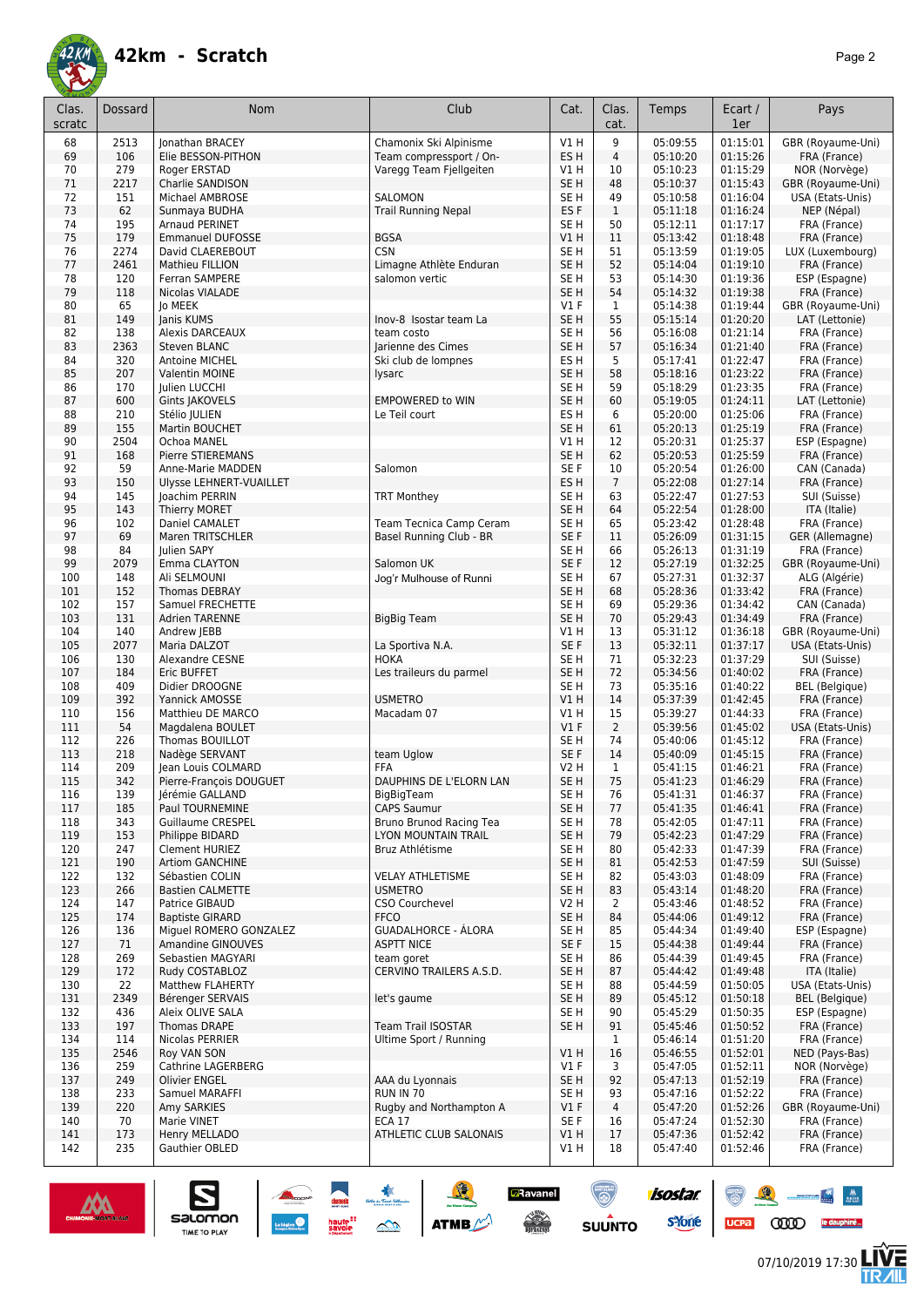

| Clas.<br>scratc | <b>Dossard</b> | Nom                                         | Club                         | Cat.                               | Clas.<br>cat.         | Temps                | Ecart /<br>1er       | Pays                                     |
|-----------------|----------------|---------------------------------------------|------------------------------|------------------------------------|-----------------------|----------------------|----------------------|------------------------------------------|
| 143             | 189            | <b>Ouentin PRANGERE</b>                     | <b>TEAM ST YORRE</b>         | SE <sub>H</sub>                    | 94                    | 05:48:11             | 01:53:17             | FRA (France)                             |
| 144             | 196            | Jean-Christophe BAUDY                       | COURIR EN PAYS DE GRASS      | VIH                                | 19                    | 05:49:21             | 01:54:27             | FRA (France)                             |
| 145             | 208            | Jean Luc MAIRE                              | dsa pontarlier               | V2 H                               | 3                     | 05:49:59             | 01:55:05             | FRA (France)                             |
| 146             | 2710           | Peter NORRIS                                |                              | <b>V2 H</b>                        | 4                     | 05:50:08             | 01:55:14             | GBR (Royaume-Uni)                        |
| 147             | 215            | Maxime CAZETTES                             |                              | SE <sub>H</sub>                    | 95                    | 05:50:09             | 01:55:15             | FRA (France)                             |
| 148             | 127            | <b>Florian SURMELY</b>                      | Club athlétisme Barcelo      | SE <sub>H</sub>                    | 96                    | 05:50:36             | 01:55:42             | FRA (France)                             |
| 149             | 88             | <b>Matthias MOUCHART</b>                    | <b>Tran Ravanel Chamonix</b> | SE <sub>H</sub>                    | 97                    | 05:51:02             | 01:56:08             | FRA (France)                             |
| 150             | 302            | Didier PETIT                                | Rev7                         | <b>V2 H</b>                        | 5                     | 05:51:13             | 01:56:19             | FRA (France)                             |
| 151<br>152      | 93<br>2356     | Kevin BEGNIS<br>Fabien DUVAL                | Entente Franconville Cé      | SE <sub>H</sub><br>SE <sub>H</sub> | 98<br>99              | 05:51:34<br>05:51:46 | 01:56:40<br>01:56:52 | FRA (France)<br>FRA (France)             |
| 153             | 2430           | <b>Martial VIEY</b>                         |                              | SE <sub>H</sub>                    | 100                   | 05:51:52             | 01:56:58             | FRA (France)                             |
| 154             | 203            | Gaëtan LOPEZ                                | SAONE MONT D'OR NATURE       | SE <sub>H</sub>                    | 101                   | 05:52:14             | 01:57:20             | FRA (France)                             |
| 155             | 2215           | Guillaume VEYRAT                            | AS Medecine Montpellier      | ES <sub>H</sub>                    | 8                     | 05:52:15             | 01:57:21             | FRA (France)                             |
| 156             | 234            | Maité LECOUTY                               | F <sub>2</sub> V             | SE F                               | 17                    | 05:52:44             | 01:57:50             | FRA (France)                             |
| 157             | 193            | Virgil VAN LANCKER                          |                              | SE H                               | 102                   | 05:52:53             | 01:57:59             | <b>BEL</b> (Belgique)                    |
| 158             | 46             | Daniel GREEN                                |                              | VIH                                | 20                    | 05:53:33             | 01:58:39             | AUS (Australie)                          |
| 159<br>160      | 167<br>2426    | Ludovic MENARD<br>Mario SOLARI              | <b>MISSING SILVA</b>         | SE <sub>H</sub><br>SE <sub>H</sub> | 103<br>104            | 05:53:47<br>05:54:15 | 01:58:53<br>01:59:21 | FRA (France)<br>CHI (Chili)              |
| 161             | 365            | David SAUNER                                |                              | SE <sub>H</sub>                    | 105                   | 05:54:52             | 01:59:58             | FRA (France)                             |
| 162             | 306            | Nicolas BENOIT                              | onELApourRomain              | SE <sub>H</sub>                    | 106                   | 05:55:40             | 02:00:46             | <b>BEL</b> (Belgique)                    |
| 163             | 277            | Aymeric ESTEVE                              |                              | SE H                               | 107                   | 05:55:58             | 02:01:04             | FRA (France)                             |
| 164             | 2525           | Alexandre ROMAGNY                           |                              | V1H                                | 21                    | 05:56:00             | 02:01:06             | FRA (France)                             |
| 165             | 115            | Thabang Elias MADIBA                        | SALOMON SOUTH AFRICA         | SE <sub>H</sub>                    | 108                   | 05:56:06             | 02:01:12             | RSA (Afrique du Sud)                     |
| 166             | 2341           | Julien DESGLENE                             | <b>EATT</b>                  | SE <sub>H</sub>                    | 109                   | 05:56:23             | 02:01:29             | FRA (France)                             |
| 167<br>168      | 422<br>2545    | Riina KUUSELO<br><b>Olivier HOUTTEMANE</b>  | <b>DSBR</b>                  | $VI$ F<br>VIH                      | 5<br>22               | 05:57:17<br>05:57:30 | 02:02:23<br>02:02:36 | FIN (Finlande)<br>FRA (France)           |
| 169             | 227            | Ben BRADFORD                                | Chamonix Ski Alpinisme       | SE <sub>H</sub>                    | 110                   | 05:58:24             | 02:03:30             | GBR (Royaume-Uni)                        |
| 170             | 287            | <b>Tue MANTONI</b>                          | Chamois Danois               | VIH                                | 23                    | 05:58:33             | 02:03:39             | DEN (Danemark)                           |
| 171             | 2563           | Gisli E ARNASON                             |                              | V1 H                               | 24                    | 05:58:48             | 02:03:54             | ISL (Islande)                            |
| 172             | 237            | Antoine BOSQUET                             | Xrun                         | V1H                                | 25                    | 05:59:07             | 02:04:13             | FRA (France)                             |
| 173             | 154            | Sofiane HADDAD                              |                              | SE <sub>H</sub>                    | 111                   | 06:00:16             | 02:05:22             | FRA (France)                             |
| 174             | 2509           | <b>Yves MARZIN</b>                          |                              | V1H                                | 26                    | 06:00:19             | 02:05:25             | FRA (France)                             |
| 175<br>176      | 310<br>230     | <b>Valdemaras MILKUS</b><br>Dorian LAITHIER | <b>EDNH</b>                  | SE <sub>H</sub><br>SE <sub>H</sub> | 112<br>113            | 06:00:21<br>06:01:31 | 02:05:27<br>02:06:37 | LTU (Lituanie)<br>FRA (France)           |
| 177             | 2234           | Kobe JANSSEN                                | <b>OKV</b>                   | SE <sub>H</sub>                    | 114                   | 06:01:38             | 02:06:44             | <b>BEL</b> (Belgique)                    |
| 178             | 236            | <b>Leonard PETER</b>                        |                              | ES <sub>H</sub>                    | 9                     | 06:02:09             | 02:07:15             | FRA (France)                             |
| 179             | 278            | <b>Emmanuel GUILLOME</b>                    | <b>ASBR</b>                  | SE <sub>H</sub>                    | 115                   | 06:02:21             | 02:07:27             | FRA (France)                             |
| 180             | 441            | Nicolas LAIDET                              |                              | SE <sub>H</sub>                    | 116                   | 06:02:33             | 02:07:39             | FRA (France)                             |
| 181             | 176            | <b>Maximilien COYON</b>                     | Traileurs du Parmelan        | SE H                               | 117                   | 06:02:49             | 02:07:55             | FRA (France)                             |
| 182<br>183      | 591<br>72      | Sandrine DUMONT<br>Maya CHOLLET             | Dole ac<br>Maya Chollet      | SE F<br>SE F                       | 18<br>19              | 06:03:02<br>06:03:18 | 02:08:08<br>02:08:24 | FRA (France)<br>SUI (Suisse)             |
| 184             | 597            | Anthony TOMYS                               | laFamiliaNostra              | SE <sub>H</sub>                    | 118                   | 06:03:21             | 02:08:27             | FRA (France)                             |
| 185             | 175            | Andrea BOGLIONI                             | atl. franciacorta            | SE <sub>H</sub>                    | 119                   | 06:03:33             | 02:08:39             | ITA (Italie)                             |
| 186             | 182            | Antoine BARRAND                             | <b>Besancon Triathlon</b>    | SE <sub>H</sub>                    | 120                   | 06:03:36             | 02:08:42             | FRA (France)                             |
| 187             | 544            | Olivier LHOSTE                              |                              | V1 H                               | 27                    | 06:03:50             | 02:08:56             | FRA (France)                             |
| 188             | 308            | <b>Thibault LAGORCE</b>                     |                              | SE <sub>H</sub>                    | 121                   | 06:04:08             | 02:09:14             | FRA (France)                             |
| 189<br>190      | 2368<br>346    | Julien LEMERIEL<br>Roquet LLUIS             | <b>NEC</b><br>COS360         | SE <sub>H</sub><br>V1H             | 122<br>28             | 06:04:24<br>06:04:28 | 02:09:30<br>02:09:34 | FRA (France)                             |
| 191             | 276            | Adrien PRECHAIS                             | L'Orange Bleue St gille      | SE H                               | 123                   | 06:04:52             | 02:09:58             | ESP (Espagne)<br>FRA (France)            |
| 192             | 332            | Marcilei PEREIRA LOBATO                     | <b>CANI PRO TEAM</b>         | <b>V2 H</b>                        | 6                     | 06:04:57             | 02:10:03             | BRA (Brésil)                             |
| 193             | 502            | Mathieu ISOARDI                             |                              | SE H                               | 124                   | 06:04:58             | 02:10:04             | FRA (France)                             |
| 194             | 294            | Nicolas PAPI                                |                              | SE <sub>H</sub>                    | 125                   | 06:05:00             | 02:10:06             | SUI (Suisse)                             |
| 195             | 352            | Julia WITT                                  | IG Schmerz                   | SE F                               | 20                    | 06:05:03             | 02:10:09             | GER (Allemagne)                          |
| 196             | 198            | Alain BARTOLINI                             | Running Planet Genève        | V1H                                | 29                    | 06:05:08             | 02:10:14             | SUI (Suisse)                             |
| 197<br>198      | 228<br>329     | Marc DELEMBRE<br>Olivier TIERCET            | Peak Performance<br>ASTB     | SE <sub>H</sub><br>V2H             | 126<br>$\overline{7}$ | 06:05:10<br>06:05:41 | 02:10:16<br>02:10:47 | FRA (France)<br>FRA (France)             |
| 199             | 2208           | Mathurin SPRIET                             |                              | ES <sub>H</sub>                    | 10                    | 06:05:58             | 02:11:04             | FRA (France)                             |
| 200             | 619            | Benjamin VANDERMARCQ                        |                              | SE <sub>H</sub>                    | 127                   | 06:06:18             | 02:11:24             | FRA (France)                             |
| 201             | 298            | Fabien PLOYON                               |                              | V1 H                               | 30                    | 06:06:41             | 02:11:47             | FRA (France)                             |
| 202             | 2476           | Garcia-Huidobro ARTURO                      | <b>MISSING SILVA</b>         | V1H                                | 31                    | 06:06:51             | 02:11:57             | CHI (Chili)                              |
| 203             | 178            | Xavier FONT                                 | Taillefer Trail team         | V1 H                               | 32                    | 06:07:09             | 02:12:15             | FRA (France)                             |
| 204             | 325            | Laurent WERY                                | <b>CAF Sallanches</b>        | <b>V2 H</b>                        | 8                     | 06:07:10             | 02:12:16             | FRA (France)                             |
| 205             | 191            | Jean-Marie BAVEREL                          | <b>ASTB</b>                  | V2 H                               | 9                     | 06:07:11             | 02:12:17             | FRA (France)                             |
| 206<br>207      | 274<br>213     | Jérôme VIGIER<br>Gregory FERITTO            | <b>RT Tamalou</b>            | V1 H<br>SE H                       | 33<br>128             | 06:07:15<br>06:07:19 | 02:12:21<br>02:12:25 | FRA (France)<br>FRA (France)             |
| 208             | 470            | Nicolas VIDAL                               |                              | SE <sub>H</sub>                    | 129                   | 06:07:36             | 02:12:42             | FRA (France)                             |
| 209             | 258            | Denis JACQUIN                               | team intersport vesoul       | V2 H                               | 10                    | 06:07:39             | 02:12:45             | FRA (France)                             |
| 210             | 303            | Franck ALLEMANDET                           |                              | SE <sub>H</sub>                    | 130                   | 06:07:49             | 02:12:55             | FRA (France)                             |
| 211             | 531            | Axel VASSELON                               |                              | SE H                               | 131                   | 06:07:51             | 02:12:57             | FRA (France)                             |
| 212             | 296            | Jean-Bernard PERIDY                         |                              | SE <sub>H</sub>                    | 132                   | 06:08:00             | 02:13:06             | FRA (France)                             |
| 213<br>214      | 216<br>2310    | François DORTU<br>Andre NAUMANN             | RCA spa                      | SE <sub>H</sub><br>SE <sub>H</sub> | 133<br>134            | 06:08:37<br>06:08:49 | 02:13:43<br>02:13:55 | <b>BEL</b> (Belgique)<br>GER (Allemagne) |
| 215             | 335            | Thomas SAURET                               | <b>GALOPINS BRASSAGAIS</b>   | SE H                               | 135                   | 06:08:50             | 02:13:56             | FRA (France)                             |
| 216             | 285            | Julien COUTAUT                              | Team Kinder                  | SE <sub>H</sub>                    | 136                   | 06:08:58             | 02:14:04             | FRA (France)                             |
| 217             | 312            | Christophe CABANIS                          | <b>ACN Anduze</b>            | SE <sub>H</sub>                    | 137                   | 06:09:04             | 02:14:10             | FRA (France)                             |

SO THE SO ATME

**Z**Ravanel

 $\begin{array}{c} \displaystyle \sqrt{2} \\ \displaystyle \sqrt{2} \\ \displaystyle \sqrt{2} \\ \displaystyle \sqrt{2} \\ \displaystyle \sqrt{2} \\ \displaystyle \sqrt{2} \\ \displaystyle \sqrt{2} \\ \displaystyle \sqrt{2} \\ \displaystyle \sqrt{2} \\ \displaystyle \sqrt{2} \\ \displaystyle \sqrt{2} \\ \displaystyle \sqrt{2} \\ \displaystyle \sqrt{2} \\ \displaystyle \sqrt{2} \\ \displaystyle \sqrt{2} \\ \displaystyle \sqrt{2} \\ \displaystyle \sqrt{2} \\ \displaystyle \sqrt{2} \\ \displaystyle \sqrt{2} \\ \displaystyle \sqrt{2} \\ \displaystyle \sqrt{2} \\ \displaystyle \sqrt{2} \\ \displaystyle \sqrt{2} \\ \displaystyle \sqrt{$ 

 $\odot$ 



 $\sum_{\text{SALOMOM}}$ 



 $\bullet$   $\bullet$ 

UCPA COOD le dauphiné...

**isostar** 

**s**Yone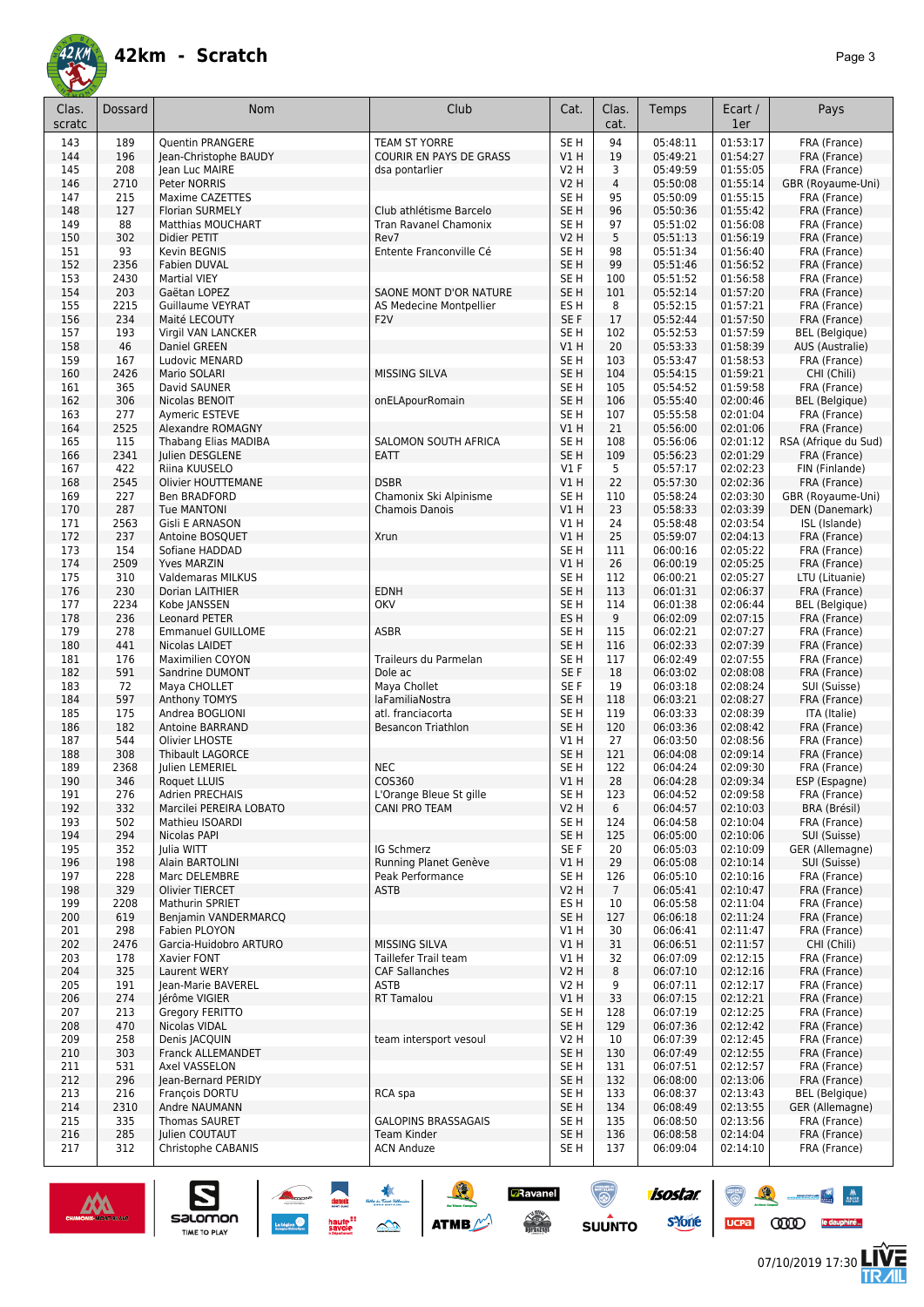

| Clas.  | Dossard | Nom                       | Club                     | Cat.            | Clas. | Temps    | Ecart /  | Pays                  |
|--------|---------|---------------------------|--------------------------|-----------------|-------|----------|----------|-----------------------|
| scratc |         |                           |                          |                 | cat.  |          | 1er      |                       |
|        |         |                           |                          |                 | 34    |          |          | FRA (France)          |
| 217    | 587     | François LE GRIX          | <b>MAUGUIO TRIATHLON</b> | V1 H            |       | 06:09:04 | 02:14:10 |                       |
| 219    | 2302    | Hans Henrik HOLMERUD      | Drus IL                  | SE <sub>H</sub> | 138   | 06:09:33 | 02:14:39 | NOR (Norvège)         |
| 220    | 263     | David HOSKING             | <b>ACT Run</b>           | <b>V2 H</b>     | 11    | 06:09:41 | 02:14:47 | AUS (Australie)       |
| 221    | 2345    | William GUERIN            |                          | SE <sub>H</sub> | 139   | 06:09:54 | 02:15:00 | FRA (France)          |
| 222    | 2437    | Santiago LECAROS          |                          | SE H            | 140   | 06:10:22 | 02:15:28 | GBR (Royaume-Uni)     |
| 223    | 339     | <b>Hitos Macias RUBEN</b> |                          | SE <sub>H</sub> | 141   | 06:10:28 | 02:15:34 | ESP (Espagne)         |
| 224    | 289     | <b>Hector REGUERA</b>     | Chamonix Ski Alpinisme   | SE <sub>H</sub> | 142   | 06:10:29 | 02:15:35 | ESP (Espagne)         |
| 225    | 417     | <b>Baptiste COUZON</b>    |                          | SE <sub>H</sub> | 143   | 06:11:22 | 02:16:28 | FRA (France)          |
| 226    | 326     | Simon GRAND               |                          | SE H            | 144   | 06:11:23 | 02:16:29 | FRA (France)          |
| 227    | 382     | Julia REZZI               | SMON                     | SE F            | 21    | 06:11:30 | 02:16:36 | FRA (France)          |
| 228    | 481     | Chris CHRISTIAENS         | Coaching Zone Team       | SE H            | 145   | 06:11:36 | 02:16:42 | <b>BEL</b> (Belgique) |
| 229    | 384     | <b>Baptiste RUET</b>      |                          | SE <sub>H</sub> | 146   | 06:11:45 | 02:16:51 | FRA (France)          |
| 230    | 457     | <b>Briec BOUCHER</b>      | Souffle des Abers Lanni  | ES H            | 11    | 06:11:47 | 02:16:53 | FRA (France)          |
| 231    | 918     | <b>Romain POSTAL</b>      | Isostar                  | SE <sub>H</sub> | 147   | 06:11:59 | 02:17:05 | FRA (France)          |
| 232    | 165     | Pierre Antoine CHARBONNEL |                          | SE <sub>H</sub> | 148   | 06:12:01 | 02:17:07 | FRA (France)          |
| 233    | 725     |                           |                          | SE <sub>H</sub> | 149   | 06:12:09 | 02:17:15 | GRE (Grèce)           |
|        |         | Georgios KANTZIKIS        |                          |                 |       |          |          |                       |
| 234    | 707     | Anthea JUIN               |                          | SE F            | 22    | 06:12:18 | 02:17:24 | FRA (France)          |
| 235    | 972     | Franck AMIOT              |                          | SE <sub>H</sub> | 150   | 06:12:19 | 02:17:25 | FRA (France)          |
| 236    | 338     | Tom VAN ACKER             | Sportics                 | SE H            | 151   | 06:12:48 | 02:17:54 | <b>BEL</b> (Belgique) |
| 237    | 164     | Nicolas MORINEAU          | TEAM DENIVELE +          | ES <sub>H</sub> | 12    | 06:13:15 | 02:18:21 | FRA (France)          |
| 238    | 713     | <b>Clément THOURET</b>    |                          | SE H            | 152   | 06:13:34 | 02:18:40 | FRA (France)          |
| 239    | 262     | Aurélien SAELENS          | <b>TEAM ST YORRE</b>     | SE <sub>H</sub> | 153   | 06:14:11 | 02:19:17 | FRA (France)          |
| 240    | 445     | <b>Florian FORTERRE</b>   | Ferriere sa              | SE H            | 154   | 06:14:22 | 02:19:28 | FRA (France)          |
| 241    | 163     | Xavier MESSING            | Team Ap'héros            | VIH             | 35    | 06:14:30 | 02:19:36 | FRA (France)          |
| 242    | 180     | Jonathan MATHIEU          | CS HISPANO SUIZA (LA CI  | SE H            | 155   | 06:14:37 | 02:19:43 | FRA (France)          |
| 243    | 205     | Fabien OLLIVIER-HENRY     | SNLS44                   | SE <sub>H</sub> | 156   | 06:15:00 | 02:20:06 | FRA (France)          |
| 244    | 2229    | Marc LAPERCHE             |                          | SE <sub>H</sub> | 157   | 06:16:13 | 02:21:19 | FRA (France)          |
| 245    | 292     | <b>Stephane MONTEIL</b>   |                          | V1H             | 36    | 06:16:41 | 02:21:47 | FRA (France)          |
| 246    | 538     | <b>Emmanuel BERTRAND</b>  | SA MONTROUGE PARIS 12    | V1 H            | 37    | 06:17:32 | 02:22:38 | FRA (France)          |
| 247    | 2314    | Laurent HELSEMANS         |                          | SE <sub>H</sub> | 158   | 06:17:33 | 02:22:39 | <b>BEL</b> (Belgique) |
| 248    | 1139    | Thomas ROTHWELL           |                          | SE H            | 159   | 06:17:59 | 02:23:05 | GBR (Royaume-Uni)     |
|        |         |                           |                          |                 |       |          |          |                       |
| 249    | 319     | Philip DE REGIBUS         |                          | <b>V2 H</b>     | 12    | 06:18:05 | 02:23:11 | FRA (France)          |
| 250    | 1838    | Marie-Laure TOUJOUSE      |                          | SE F            | 23    | 06:18:16 | 02:23:22 | FRA (France)          |
| 251    | 333     | Juliana CARBONEL          | Aaa du Iyonnais          | SE F            | 24    | 06:18:24 | 02:23:30 | FRA (France)          |
| 252    | 569     | Gilles CORMIER            | UA SOCIETE GENERALE      | V2 H            | 13    | 06:18:46 | 02:23:52 | FRA (France)          |
| 253    | 499     | Loïc SENECHAL             |                          | VIH             | 38    | 06:18:48 | 02:23:54 | FRA (France)          |
| 254    | 505     | Pierre-Marie VOUILLOT     |                          | SE H            | 160   | 06:18:53 | 02:23:59 | FRA (France)          |
| 255    | 199     | Sebastien TREMOLIERES     | PEROLS FOOTING           | V1H             | 39    | 06:18:56 | 02:24:02 | FRA (France)          |
| 256    | 454     | <b>Stephane ALBERGE</b>   |                          | V1H             | 40    | 06:19:00 | 02:24:06 | FRA (France)          |
| 257    | 2425    | Luc PLANTIER              | Rennkumpels              | SE <sub>H</sub> | 161   | 06:19:12 | 02:24:18 | FRA (France)          |
| 258    | 238     | Elisabetta NEGRA          | SCOTT TECHNOSMEDICA      | SE F            | 25    | 06:19:30 | 02:24:36 | ITA (Italie)          |
| 259    | 1112    | Abel GARCIA SASTRE        |                          | V1H             | 41    | 06:19:42 | 02:24:48 | ESP (Espagne)         |
| 260    | 358     | <b>Emmanuel CHANGENET</b> | Vallée de Montmorency T  | SE H            | 162   | 06:20:01 | 02:25:07 | FRA (France)          |
| 261    | 460     | Yannick BARTHET           | Trailers du Môle         | SE <sub>H</sub> | 163   | 06:20:06 | 02:25:12 | FRA (France)          |
| 262    | 246     | Thomas DE GAILLARD        | SAM Paris 12             | SE <sub>H</sub> | 164   | 06:20:19 | 02:25:25 | FRA (France)          |
| 263    | 159     | David ROULAND             | La Saintinoise           | VIH             | 42    | 06:20:28 | 02:25:34 | FRA (France)          |
| 264    | 299     | <b>Regis MARCHAND</b>     | <b>Issy Triathlon</b>    | V2 H            | 14    | 06:20:35 | 02:25:41 | FRA (France)          |
|        | 380     |                           |                          |                 | 43    |          |          |                       |
| 265    |         | Alexandre DELPLACE        | Longuenesse Nature Aven  | VIH             |       | 06:21:10 | 02:26:16 | FRA (France)          |
| 266    | 158     | <b>Fabrice ECHALLIER</b>  | <b>AZVEL</b>             | V1 H            | 44    | 06:21:46 | 02:26:52 | FRA (France)          |
| 267    | 2468    | Damien PAUQUET            | NUTRI-SHOP               | SE <sub>H</sub> | 165   | 06:21:48 | 02:26:54 | <b>BEL</b> (Belgique) |
| 268    | 2348    | Adrien SELLES             |                          | SE <sub>H</sub> | 166   | 06:22:15 | 02:27:21 | FRA (France)          |
| 269    | 334     | Romain MOUTON             | Adidas runners Paris     | SE <sub>H</sub> | 167   | 06:22:49 | 02:27:55 | FRA (France)          |
| 270    | 389     | Carlos CARREIRO BOULLOSA  | Aviva Sport              | V1 H            | 45    | 06:23:48 | 02:28:54 | ESP (Espagne)         |
| 271    | 489     | Alex GIGON                |                          | SE <sub>H</sub> | 168   | 06:23:49 | 02:28:55 | FRA (France)          |
| 272    | 290     | Raphael COMPAGNION        |                          | SE H            | 169   | 06:24:01 | 02:29:07 | FRA (France)          |
| 273    | 2335    | Jeremy LEFTON             |                          | SE <sub>H</sub> | 170   | 06:24:18 | 02:29:24 | GBR (Royaume-Uni)     |
| 274    | 500     | Danny HERMANS             | ARAC                     | V1 H            | 46    | 06:25:07 | 02:30:13 | <b>BEL</b> (Belgique) |
| 275    | 2211    | Luc JENVRIN               | <b>EPA 86</b>            | ES H            | 13    | 06:25:12 | 02:30:18 | FRA (France)          |
| 276    | 261     | Matthias BIEBER VAGNEUX   |                          | SE H            | 171   | 06:25:23 | 02:30:29 | FRA (France)          |
| 277    | 291     | <b>Guillaume FERRIER</b>  | Décine Meyzieu Athlétis  | SE <sub>H</sub> | 172   | 06:25:25 | 02:30:31 | FRA (France)          |
| 278    | 446     | Rosselló Pons RAMON       | Sa Milana                | SE H            | 173   | 06:25:40 | 02:30:46 | ESP (Espagne)         |
| 279    | 133     | Ross LITHERLAND           |                          | V1H             | 47    | 06:26:01 | 02:31:07 | GBR (Royaume-Uni)     |
| 280    | 1671    | Gaétan AIRIAU             |                          | SE <sub>H</sub> | 174   | 06:26:10 | 02:31:16 | FRA (France)          |
|        |         |                           |                          |                 | 175   |          |          |                       |
| 281    | 330     | Frédéric CHAUVET          | Athletic club angérien   | SE <sub>H</sub> |       | 06:26:31 | 02:31:37 | FRA (France)          |
| 282    | 649     | Marc SIWANYCZ             | RUNNING CLUB STEPHANOIS  | SE H            | 176   | 06:26:46 | 02:31:52 | FRA (France)          |
| 283    | 421     | Kristofer DUFFY           |                          | V1H             | 48    | 06:27:23 | 02:32:29 | GBR (Royaume-Uni)     |
| 284    | 424     | Richard VARAINE           | AVOC                     | V2 H            | 15    | 06:27:42 | 02:32:48 | FRA (France)          |
| 285    | 598     | Antoine BERSON            | AS-Bouguenais Rezé       | SE <sub>H</sub> | 177   | 06:28:00 | 02:33:06 | FRA (France)          |
| 286    | 267     | Carole MILLET             | TEAM RUN IN COLMAR SALO  | $VI$ F          | 6     | 06:28:22 | 02:33:28 | FRA (France)          |
| 287    | 2680    | Pascal LANGLOIS           | UA SOCIETE GENERALE      | <b>V2 H</b>     | 16    | 06:29:13 | 02:34:19 | FRA (France)          |
| 288    | 555     | Francois RICHARD          |                          | SE H            | 178   | 06:29:16 | 02:34:22 | FRA (France)          |
| 289    | 2241    | Tom JANSSEN               |                          | SE H            | 179   | 06:29:26 | 02:34:32 | NED (Pays-Bas)        |
| 290    | 2481    | Philippe HATAT            | Grasse Athletic Club     | V1 H            | 49    | 06:29:41 | 02:34:47 | FRA (France)          |
| 291    | 512     | Andrea BELLONE            |                          | <b>V2 H</b>     | 17    | 06:29:42 | 02:34:48 | ITA (Italie)          |
| 292    | 396     | Nicolas MENARD            |                          | ES H            | 14    | 06:29:57 | 02:35:03 | FRA (France)          |
|        |         |                           |                          |                 |       |          |          |                       |

**Z**Ravanel

 $\begin{array}{c} \displaystyle \sqrt{2} \\ \displaystyle \sqrt{2} \\ \displaystyle \sqrt{2} \\ \displaystyle \sqrt{2} \\ \displaystyle \sqrt{2} \\ \displaystyle \sqrt{2} \\ \displaystyle \sqrt{2} \\ \displaystyle \sqrt{2} \\ \displaystyle \sqrt{2} \\ \displaystyle \sqrt{2} \\ \displaystyle \sqrt{2} \\ \displaystyle \sqrt{2} \\ \displaystyle \sqrt{2} \\ \displaystyle \sqrt{2} \\ \displaystyle \sqrt{2} \\ \displaystyle \sqrt{2} \\ \displaystyle \sqrt{2} \\ \displaystyle \sqrt{2} \\ \displaystyle \sqrt{2} \\ \displaystyle \sqrt{2} \\ \displaystyle \sqrt{2} \\ \displaystyle \sqrt{2} \\ \displaystyle \sqrt{2} \\ \displaystyle \sqrt{$ 

 $\odot$ 

**SUUNTO** 



 $\sum_{\text{SALOMOM}}$ 

**LIVE<br>TR***A***IL** 

8 1 - 1

UCPA COOD le dauphiné...

**isostar** 

**s**Yone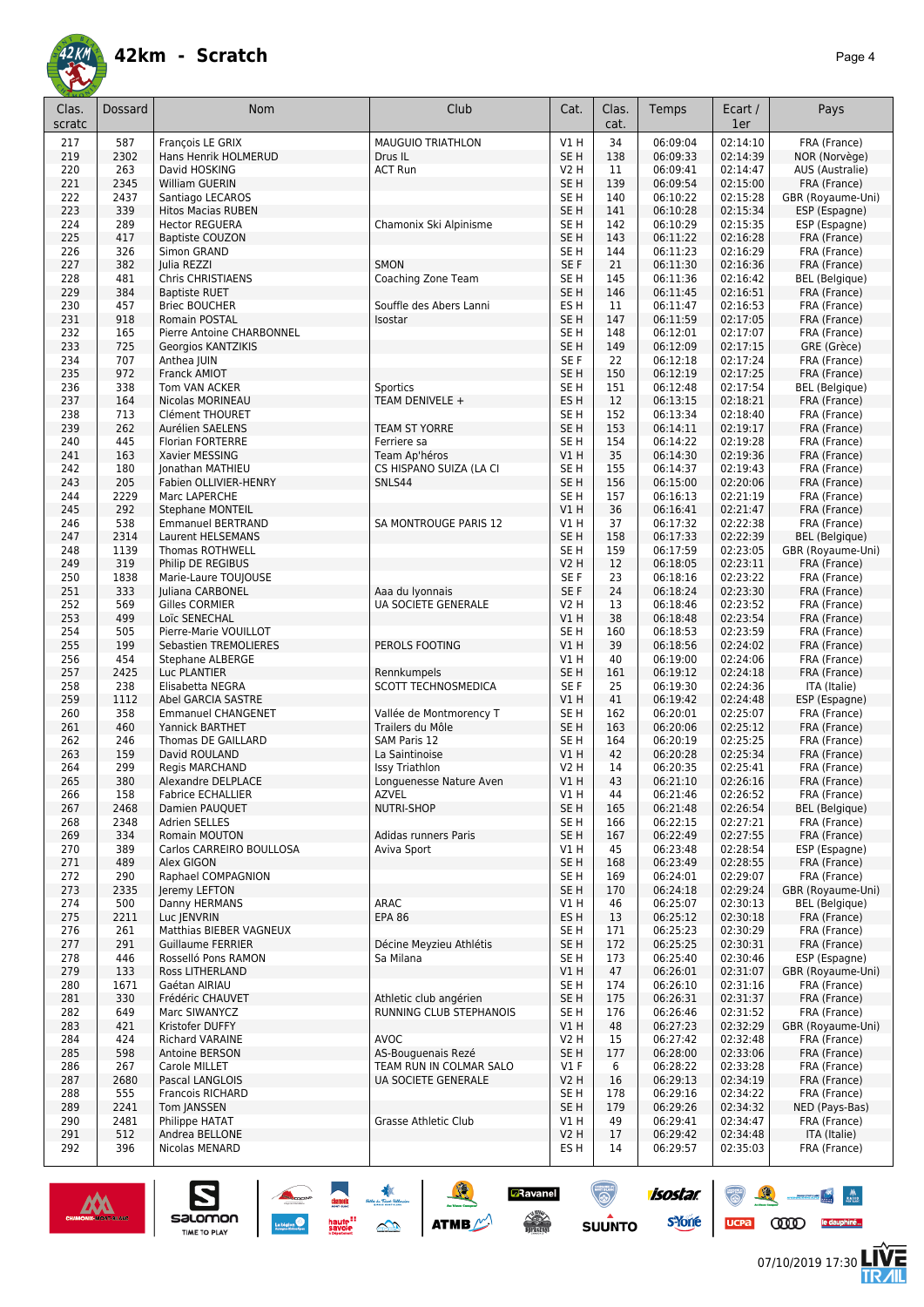

| Clas.      | Dossard     | Nom                                            | Club                      | Cat.                    | Clas.          | Temps                | Ecart /              | Pays                                   |
|------------|-------------|------------------------------------------------|---------------------------|-------------------------|----------------|----------------------|----------------------|----------------------------------------|
| scratc     |             |                                                |                           |                         | cat.           |                      | 1er                  |                                        |
| 293        | 354         | Jeremy MATERA                                  | guil trail club           | SE <sub>H</sub>         | 180            | 06:30:15             | 02:35:21             | FRA (France)                           |
| 294        | 295         | Yann THION                                     | <b>Team Thion</b>         | V1H                     | 50             | 06:31:05             | 02:36:11             | FRA (France)                           |
| 295        | 528         | Julien GILLARD                                 |                           | SE <sub>H</sub>         | 181            | 06:31:07             | 02:36:13             | <b>BEL</b> (Belgique)                  |
| 296        | 144         | <b>Elric OREAL</b>                             | <b>Team Trail Paris</b>   | V1H                     | 51             | 06:32:07             | 02:37:13             | FRA (France)                           |
| 296        | 201         | Romain CHAUOUET                                |                           | V1 H                    | 51             | 06:32:07             | 02:37:13             | FRA (France)                           |
| 298        | 337         | Pascal LOUDJANI                                |                           | V2 H                    | 18             | 06:32:09             | 02:37:15             | FRA (France)                           |
| 299        | 248         | Samuel NASCIMENTO                              | Trango sport              | SE H                    | 182            | 06:32:29             | 02:37:35             | POR (Portugal)                         |
| 300        | 410         | Jeroen VANDOORNE                               |                           | SE H                    | 183            | 06:32:47             | 02:37:53             | <b>BEL</b> (Belgique)                  |
| 301        | 539         | <b>Harrison HAIGHT</b>                         |                           | SE H                    | 184            | 06:33:01             | 02:38:07             | FRA (France)                           |
| 302<br>303 | 361<br>449  | Cristian POPA                                  |                           | V1H<br>SE <sub>H</sub>  | 53             | 06:33:24             | 02:38:30<br>02:38:38 | USA (Etats-Unis)                       |
| 304        | 584         | Dominique JAUNIN<br>Julien PAGES               |                           | SE <sub>H</sub>         | 185<br>186     | 06:33:32<br>06:33:35 | 02:38:41             | SUI (Suisse)<br>FRA (France)           |
| 305        | 653         | Adrien KEUSCH                                  |                           | SE <sub>H</sub>         | 187            | 06:33:56             | 02:39:02             | FRA (France)                           |
| 306        | 919         | Antoine PICCHI                                 | <b>TEMMOS</b>             | SE <sub>H</sub>         | 188            | 06:33:58             | 02:39:04             | FRA (France)                           |
| 307        | 586         | Yannick BOUVIER                                | AS ROADS RUNNERS TF1      | V1 H                    | 54             | 06:34:04             | 02:39:10             | FRA (France)                           |
| 308        | 435         | Rémi THIERSDEBAR                               |                           | SE <sub>H</sub>         | 189            | 06:34:10             | 02:39:16             | FRA (France)                           |
| 309        | 451         | <b>Benoit MARPEAU</b>                          |                           | SE H                    | 190            | 06:34:14             | 02:39:20             | FRA (France)                           |
| 310        | 273         | Johnny TRIQUET                                 | VAUX-LE-PENIL ATHLETISM   | SE <sub>H</sub>         | 191            | 06:34:18             | 02:39:24             | FRA (France)                           |
| 311        | 730         | Cyriac CHAMPELOVIER                            | Foulée de Saint Germain   | V1 H                    | 55             | 06:34:25             | 02:39:31             | FRA (France)                           |
| 312        | 659         | <b>Florent MOULERGUE</b>                       | Les foulées des St Germ   | SE <sub>H</sub>         | 192            | 06:34:28             | 02:39:34             | FRA (France)                           |
| 313        | 593         | Maren THOMASGAARD                              | Team Milslukern-Driv/ D   | SE F                    | 26             | 06:34:42             | 02:39:48             | NOR (Norvège)                          |
| 314        | 726         | Charles FORTUMEAU                              |                           | SE <sub>H</sub>         | 193            | 06:34:51             | 02:39:57             | FRA (France)                           |
| 315        | 516         | Benjamin BALLOT                                |                           | SE <sub>H</sub>         | 194            | 06:35:11             | 02:40:17             | FRA (France)                           |
| 316        | 2069        | Pauline CLOT                                   | EATT                      | SE F                    | 27             | 06:35:15             | 02:40:21             | FRA (France)                           |
| 317        | 390         | <b>Bruno YATES</b>                             |                           | V1 H                    | 56             | 06:35:50             | 02:40:56             | GBR (Royaume-Uni)                      |
| 318        | 327         | Stéphane LOUIS                                 | Non licencié              | SE <sub>H</sub>         | 195            | 06:36:00             | 02:41:06             | FRA (France)                           |
| 319        | 428         | Mickael GUILCHER                               | Zozo Trail Team           | SE <sub>H</sub>         | 196            | 06:36:03             | 02:41:09             | FRA (France)                           |
| 320        | 2596        | David GILLET                                   | Running +                 | V1H                     | 57             | 06:36:11             | 02:41:17             | <b>BEL</b> (Belgique)                  |
| 321        | 1500        | Manu ROCHET                                    |                           | V1 H                    | 58             | 06:36:20             | 02:41:26             | <b>BEL</b> (Belgique)                  |
| 322        | 2344        | Benjamin CARDINAL                              |                           | SE <sub>H</sub>         | 197            | 06:36:36             | 02:41:42             | FRA (France)                           |
| 323        | 608         | Quentin ANDRE                                  | Phoenix 57                | SE H                    | 198            | 06:36:44             | 02:41:50             | FRA (France)                           |
| 324        | 1101        | Susanne SOLBERG NILSSEN                        | <b>BULIL</b>              | SE F                    | 28             | 06:37:01             | 02:42:07             | NOR (Norvège)                          |
| 325        | 1067        | Herman BAJEC                                   | ŠKD MEKINJE               | V2 H                    | 19             | 06:37:35             | 02:42:41             | SLO (Slovénie)                         |
| 326<br>327 | 1059<br>272 | Paul SPRIET                                    |                           | SE <sub>H</sub>         | 199<br>59      | 06:38:30             | 02:43:36<br>02:43:37 | FRA (France)                           |
| 328        | 525         | Johnny GENTILS<br><b>Taku SHIRATORI</b>        | Dsa morteau<br><b>FED</b> | V1 H<br>V1H             | 60             | 06:38:31<br>06:38:32 | 02:43:38             | FRA (France)<br>JPN (Japon)            |
| 329        | 438         | Alexandre NOUEL                                |                           | SE H                    | 200            | 06:38:35             | 02:43:41             | FRA (France)                           |
| 330        | 414         | <b>Quentin SAUNIER</b>                         |                           | SE <sub>H</sub>         | 201            | 06:38:45             | 02:43:51             | FRA (France)                           |
| 331        | 344         | Emilien LACOSTE                                |                           | SE <sub>H</sub>         | 202            | 06:38:53             | 02:43:59             | FRA (France)                           |
| 332        | 444         | Robert PINCKAERS                               | allons lidge              | <b>V2 H</b>             | 20             | 06:38:54             | 02:44:00             | <b>BEL</b> (Belgique)                  |
| 333        | 403         | Thomas SQUITIERO                               | <b>Team Trail Paris</b>   | SE H                    | 203            | 06:39:01             | 02:44:07             | FRA (France)                           |
| 334        | 349         | Maxime AUDIN                                   | Fac Andrezieux            | VIH                     | 61             | 06:39:02             | 02:44:08             | FRA (France)                           |
| 335        | 2221        | <b>Bastien FRERE</b>                           |                           | SE H                    | 204            | 06:39:08             | 02:44:14             | FRA (France)                           |
| 336        | 265         | Pierre DENCHE                                  |                           | VIH                     | 62             | 06:39:09             | 02:44:15             | FRA (France)                           |
| 337        | 559         | Abdelaa SLIMANI                                |                           | V2 H                    | 21             | 06:39:11             | 02:44:17             | FRA (France)                           |
| 338        | 2153        | Angelina SALERNO                               |                           | $VI$ F                  | $\overline{7}$ | 06:39:20             | 02:44:26             | USA (Etats-Unis)                       |
| 339        | 439         | Yoann LE NOAN                                  | A.G ANDEL                 | SE H                    | 205            | 06:39:34             | 02:44:40             | FRA (France)                           |
| 340        | 360         | Damien JURADO                                  | <b>CORBAS RUNNING</b>     | VIH                     | 63             | 06:39:37             | 02:44:43             | FRA (France)                           |
| 341        | 313         | Anthony ROY                                    |                           | V1H                     | 64             | 06:39:39             | 02:44:45             | FRA (France)                           |
| 342        | 314         | Cedric SEGURA                                  | <b>TDR Grenoble</b>       | SE <sub>H</sub>         | 206            | 06:39:49             | 02:44:55             | FRA (France)                           |
| 343        | 996         | Gaetan BLANCHARD                               |                           | SE H                    | 207            | 06:39:51             | 02:44:57             | FRA (France)                           |
| 344        | 2278        | Raphael RENSON<br><b>Hector GARCIA-MORALES</b> | Filou Team                | SE <sub>H</sub>         | 208<br>209     | 06:39:59             | 02:45:05             | <b>BEL</b> (Belgique)<br>ESP (Espagne) |
| 345<br>346 | 2299<br>496 | Mathieu TOQUEBIOL                              | <b>CERN</b><br><b>RAC</b> | SE H<br>SE <sub>H</sub> | 210            | 06:40:01<br>06:40:11 | 02:45:07<br>02:45:17 | FRA (France)                           |
| 347        | 232         | Jean-Luc GOTTELAND                             |                           | V <sub>2</sub> H        | 22             | 06:40:16             | 02:45:22             | FRA (France)                           |
| 348        | 418         | Mickael DECAUX                                 |                           | V1 H                    | 65             | 06:40:19             | 02:45:25             | FRA (France)                           |
| 349        | 393         | Caroline ROSILLON                              |                           | SE F                    | 29             | 06:40:21             | 02:45:27             | <b>BEL</b> (Belgique)                  |
| 350        | 974         | Ivan LESVEN                                    | MArigny Athletic Club     | SE H                    | 211            | 06:40:24             | 02:45:30             | FRA (France)                           |
| 351        | 710         | Jamie MCDONALD                                 | Central AC                | SE H                    | 212            | 06:40:31             | 02:45:37             | GBR (Royaume-Uni)                      |
| 352        | 370         | <b>Olivier SERIEYS</b>                         | Foulées saussinoises      | V1H                     | 66             | 06:40:35             | 02:45:41             | FRA (France)                           |
| 353        | 316         | <b>Frederic WIERRE</b>                         |                           | V1 H                    | 67             | 06:40:43             | 02:45:49             | FRA (France)                           |
| 354        | 2321        | Pedro Manuel VILLLA CAMPUZANO                  | CLUB KAMPAMENTO BASE      | SE <sub>H</sub>         | 213            | 06:40:44             | 02:45:50             | ESP (Espagne)                          |
| 355        | 169         | Paul-Emmanuel GUINARD                          |                           | SE H                    | 214            | 06:40:52             | 02:45:58             | FRA (France)                           |
| 356        | 188         | Matthieu GUILLOT                               | <b>ASTB</b>               | SE <sub>H</sub>         | 215            | 06:41:26             | 02:46:32             | FRA (France)                           |
| 357        | 379         | Frederick ROCHETTE                             | Xrun                      | V1 H                    | 68             | 06:41:50             | 02:46:56             | FRA (France)                           |
| 358        | 1094        | Julien PICHARD                                 |                           | V1H                     | 69             | 06:41:52             | 02:46:58             | FRA (France)                           |
| 359        | 461         | Marion SAVOY                                   |                           | SE F                    | 30             | 06:42:20             | 02:47:26             | FRA (France)                           |
| 360        | 1044        | Loic BOISSEL                                   |                           | V1H                     | 70             | 06:42:22             | 02:47:28             | FRA (France)                           |
| 361        | 2220        | Andrew NELSON                                  |                           | SE H                    | 216            | 06:42:23             | 02:47:29             | USA (Etats-Unis)                       |
| 362        | 402         | Denis COLOMBAN                                 |                           | V3H                     | $\mathbf{1}$   | 06:42:31             | 02:47:37             | FRA (France)                           |
| 363<br>364 | 242<br>1580 | Thierry DREZET<br>Antoine GREGOIRE             |                           | V2 H<br>SE <sub>H</sub> | 23<br>217      | 06:42:46<br>06:42:50 | 02:47:52<br>02:47:56 | FRA (France)<br>FRA (France)           |
| 365        | 791         | Marc BECHET                                    |                           | SE H                    | 218            | 06:43:06             | 02:48:12             | FRA (France)                           |
| 366        | 583         | Romain TROLLET                                 | Chamonix                  | SE <sub>H</sub>         | 219            | 06:43:07             | 02:48:13             | FRA (France)                           |
| 367        | 1209        | Erika BRODARD                                  |                           | ES F                    | $\overline{2}$ | 06:43:18             | 02:48:24             | SUI (Suisse)                           |
|            |             |                                                |                           |                         |                |                      |                      |                                        |

**Z**Ravanel

 $\begin{array}{c} \displaystyle \sqrt{2} \\ \displaystyle \sqrt{2} \\ \displaystyle \sqrt{2} \\ \displaystyle \sqrt{2} \\ \displaystyle \sqrt{2} \\ \displaystyle \sqrt{2} \\ \displaystyle \sqrt{2} \\ \displaystyle \sqrt{2} \\ \displaystyle \sqrt{2} \\ \displaystyle \sqrt{2} \\ \displaystyle \sqrt{2} \\ \displaystyle \sqrt{2} \\ \displaystyle \sqrt{2} \\ \displaystyle \sqrt{2} \\ \displaystyle \sqrt{2} \\ \displaystyle \sqrt{2} \\ \displaystyle \sqrt{2} \\ \displaystyle \sqrt{2} \\ \displaystyle \sqrt{2} \\ \displaystyle \sqrt{2} \\ \displaystyle \sqrt{2} \\ \displaystyle \sqrt{2} \\ \displaystyle \sqrt{2} \\ \displaystyle \sqrt{$ 

 $\odot$ 

**SUUNTO** 

**isostar** 

**s**Yone



 $\sum_{\text{SALOMOM}}$ 

**LIVE<br>TR***A***IL** 

 $\bullet$   $\bullet$ 

UCPA COOD le dauphiné...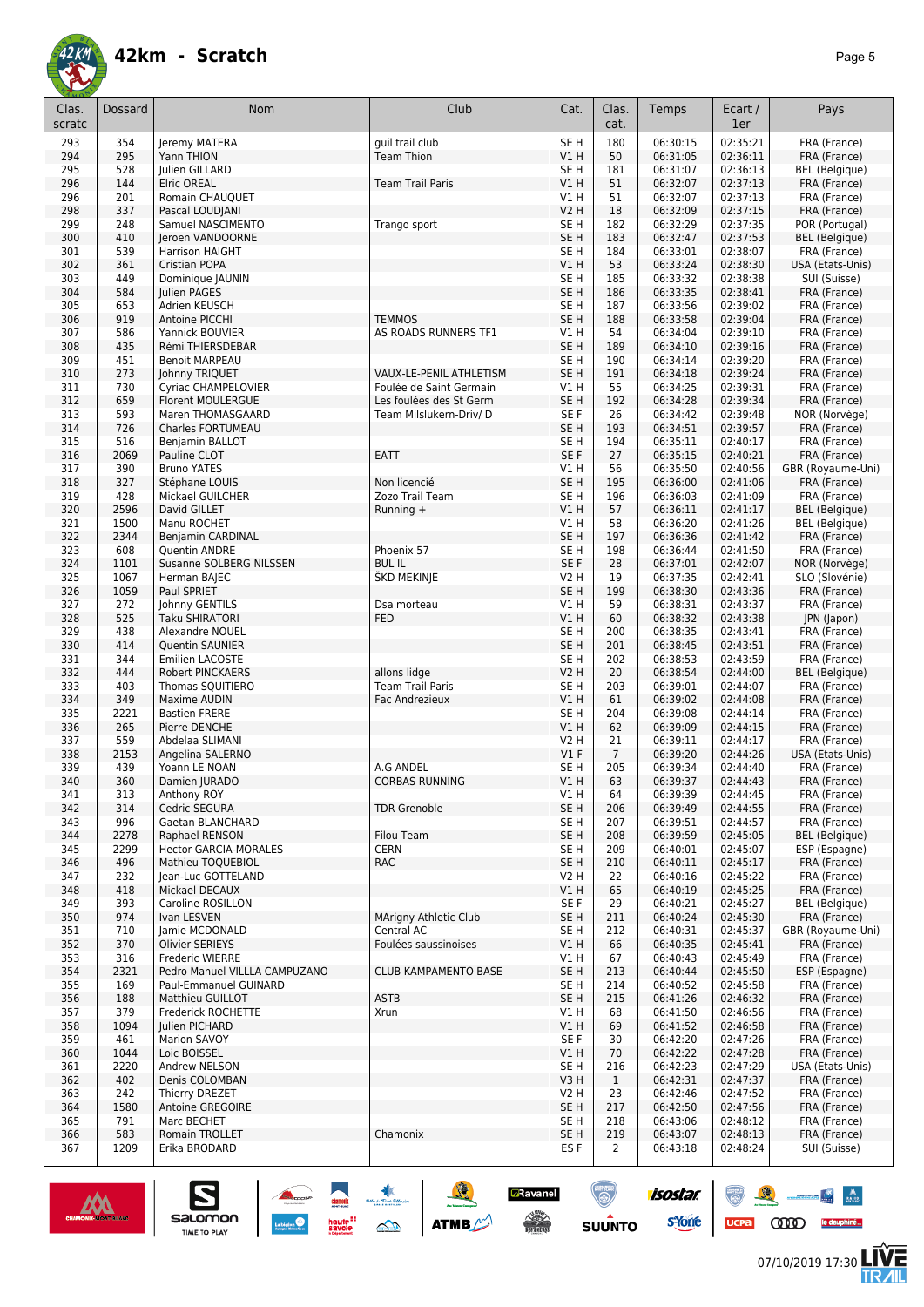

| Clas.<br>scratc | Dossard      | Nom                                  | Club                                  | Cat.                               | Clas.<br>cat. | Temps                | Ecart /<br>1er       | Pays                                  |
|-----------------|--------------|--------------------------------------|---------------------------------------|------------------------------------|---------------|----------------------|----------------------|---------------------------------------|
| 368             | 336          | David DROUHIN                        | Team maennelstein                     | V1H                                | 71            | 06:43:31             | 02:48:37             | FRA (France)                          |
| 369             | 746          | Pierre PROVIN                        |                                       | SE <sub>H</sub>                    | 220           | 06:43:33             | 02:48:39             | FRA (France)                          |
| 370             | 2419         | Michaël FEUILLET                     | ES MONTGERON                          | SE <sub>H</sub>                    | 221           | 06:43:40             | 02:48:46             | FRA (France)                          |
| 371             | 318          | Sebastien BONNET                     |                                       | V1H                                | 72            | 06:43:42             | 02:48:48             | FRA (France)                          |
| 372<br>373      | 425<br>479   | Margrethe FJETLAND                   | Romerike Ultraløperklub<br><b>GAC</b> | SE F<br><b>V2 H</b>                | 31<br>24      | 06:44:15<br>06:44:16 | 02:49:21             | NOR (Norvège)<br>FRA (France)         |
| 374             | 399          | Thierry BAUDY<br>Didier BRUYERE      |                                       | V1 H                               | 73            | 06:44:21             | 02:49:22<br>02:49:27 | <b>BEL</b> (Belgique)                 |
| 374             | 431          | Thibaut KRIEGER                      | CTA / JeffBtrail                      | V1H                                | 73            | 06:44:21             | 02:49:27             | FRA (France)                          |
| 376             | 2292         | Konrad VAN VALKENHOEF                |                                       | SE <sub>H</sub>                    | 222           | 06:44:33             | 02:49:39             | NED (Pays-Bas)                        |
| 377             | 2268         | Maxime BOUVIER                       |                                       | SE <sub>H</sub>                    | 223           | 06:44:34             | 02:49:40             | FRA (France)                          |
| 378             | 256          | Anthony MONOD                        |                                       | V1H                                | 75            | 06:44:49             | 02:49:55             | FRA (France)                          |
| 379             | 476          | Alexis DELPAS                        | <b>EASYSPORT</b>                      | SE <sub>H</sub>                    | 224           | 06:44:53             | 02:49:59             | FRA (France)                          |
| 380             | 589          | Alain MELON                          |                                       | <b>V1 H</b>                        | 76            | 06:45:01             | 02:50:07             | FRA (France)                          |
| 381             | 2493         | Jamal Alabi CHITOU                   |                                       | VIH                                | 77            | 06:45:34             | 02:50:40             | BEN (Bénin)                           |
| 382<br>383      | 2439<br>1258 | David DECOLLE<br>Vincent GOMBERT     | SAM PARIS 12                          | SE <sub>H</sub><br>SE <sub>H</sub> | 225<br>226    | 06:46:15<br>06:46:29 | 02:51:21<br>02:51:35 | <b>BEL</b> (Belgique)<br>FRA (France) |
| 384             | 497          | Maxime CREUZET-ROMEU                 | RUNNING 66                            | SE <sub>H</sub>                    | 227           | 06:46:30             | 02:51:36             | FRA (France)                          |
| 385             | 1180         | Paul-John BOUCHET                    |                                       | SE <sub>H</sub>                    | 228           | 06:46:33             | 02:51:39             | FRA (France)                          |
| 386             | 1484         | Jack ROSE                            | <b>Hyde Park Harriers</b>             | SE <sub>H</sub>                    | 229           | 06:46:52             | 02:51:58             | GBR (Royaume-Uni)                     |
| 387             | 860          | Frederic DERESE                      |                                       | VIH                                | 78            | 06:46:54             | 02:52:00             | <b>BEL</b> (Belgique)                 |
| 388             | 183          | Florian LEPAUMIER                    | Annecy AHSA                           | SE <sub>H</sub>                    | 230           | 06:47:09             | 02:52:15             | FRA (France)                          |
| 389             | 284          | Benjamin QUILLEVERE                  |                                       | SE <sub>H</sub>                    | 231           | 06:47:10             | 02:52:16             | FRA (France)                          |
| 390             | 529          | Nicolas HYVERT                       |                                       | V1 H                               | 79            | 06:47:23             | 02:52:29             | FRA (France)                          |
| 391<br>392      | 803<br>886   | <b>Emmanuel PIGNOL</b><br>Lydia KAHN |                                       | SE <sub>H</sub><br>$VI$ F          | 232<br>8      | 06:47:32<br>06:47:48 | 02:52:38<br>02:52:54 | FRA (France)<br>SWE (Suède)           |
| 393             | 2072         | <b>Catherine HARRIS</b>              |                                       | SE <sub>F</sub>                    | 32            | 06:47:52             | 02:52:58             | GBR (Royaume-Uni)                     |
| 394             | 626          | Jean-Baptiste MONANGE                |                                       | SE <sub>H</sub>                    | 233           | 06:48:01             | 02:53:07             | FRA (France)                          |
| 395             | 214          | Christopher ROEKAERTS                | <b>CPMV</b>                           | SE <sub>H</sub>                    | 234           | 06:48:03             | 02:53:09             | <b>BEL</b> (Belgique)                 |
| 396             | 718          | Pierrick FONSECA                     |                                       | SE <sub>H</sub>                    | 235           | 06:48:16             | 02:53:22             | FRA (France)                          |
| 397             | 834          | Nicolas MARANZANA                    |                                       | SE <sub>H</sub>                    | 236           | 06:48:18             | 02:53:24             | FRA (France)                          |
| 398             | 2447         | <b>Francois COUTARD</b>              |                                       | SE <sub>H</sub>                    | 237           | 06:48:24             | 02:53:30             | FRA (France)                          |
| 399             | 420          | Jean-Pascal FOURIER                  | <b>AS YVECO France</b>                | <b>V2 H</b>                        | 25            | 06:48:25             | 02:53:31             | FRA (France)                          |
| 400<br>401      | 592<br>1260  | Mathias DELES                        | Le trio qui en a                      | SE <sub>H</sub><br>SE <sub>H</sub> | 238<br>239    | 06:48:42<br>06:49:03 | 02:53:48<br>02:54:09 | FRA (France)<br>FRA (France)          |
| 402             | 995          | Luc SCHLICK<br>Nicole RODDIE         |                                       | $VI$ F                             | 9             | 06:49:14             | 02:54:20             | AUS (Australie)                       |
| 403             | 729          | lan LYE                              |                                       | SE <sub>H</sub>                    | 240           | 06:50:01             | 02:55:07             | SGP (Singapour)                       |
| 404             | 268          | Nicolas HUARD                        |                                       | SE H                               | 241           | 06:50:10             | 02:55:16             | FRA (France)                          |
| 405             | 2242         | Anders ESSOM-STENZ                   | Vinklubben af 2016                    | SE <sub>H</sub>                    | 242           | 06:50:30             | 02:55:36             | DEN (Danemark)                        |
| 406             | 239          | Quentin MUSIANI                      |                                       | SE <sub>H</sub>                    | 243           | 06:50:35             | 02:55:41             | FRA (France)                          |
| 407             | 467          | Nadia THEUIL                         |                                       | SE F                               | 33            | 06:50:36             | 02:55:42             | FRA (France)                          |
| 408<br>408      | 541<br>688   | Benjamin FASSOT<br>Mathieu KOENIG    |                                       | SE H<br>SE <sub>H</sub>            | 244<br>244    | 06:50:42<br>06:50:42 | 02:55:48<br>02:55:48 | FRA (France)<br>FRA (France)          |
| 410             | 251          | Tomas KOBAYASHI                      | Domnarvets GolF                       | V2 H                               | 26            | 06:51:04             | 02:56:10             | SWE (Suède)                           |
| 411             | 711          | Pierre-Jean SUIFFET                  |                                       | SE H                               | 246           | 06:51:21             | 02:56:27             | FRA (France)                          |
| 412             | 682          | Florent HAUK                         |                                       | SE <sub>H</sub>                    | 247           | 06:51:35             | 02:56:41             | FRA (France)                          |
| 413             | 351          | David LIPPART                        | Val trotteurs                         | VIH                                | 80            | 06:51:36             | 02:56:42             | FRA (France)                          |
| 414             | 388          | Lauri HARJUKOSKI                     |                                       | SE <sub>H</sub>                    | 248           | 06:51:48             | 02:56:54             | FIN (Finlande)                        |
| 415             | 2462         | Laurent DIARD                        | team cdt blaison                      | SE <sub>H</sub>                    | 249           | 06:51:49             | 02:56:55             | FRA (France)                          |
| 416<br>417      | 909<br>2081  | Thibaut HEUSSE<br>Margaux MENTEC     | CAP92                                 | SE H<br>SE F                       | 250<br>34     | 06:52:03<br>06:52:05 | 02:57:09<br>02:57:11 | FRA (France)<br>FRA (France)          |
| 418             | 737          | Olivier STARCK                       | SPAC                                  | SE <sub>H</sub>                    | 251           | 06:52:08             | 02:57:14             | FRA (France)                          |
| 419             | 2464         | <b>Ben NORTIER</b>                   |                                       | SE <sub>H</sub>                    | 252           | 06:52:20             | 02:57:26             | RSA (Afrique du Sud)                  |
| 420             | 2394         | Thomas DANZE                         |                                       | SE <sub>H</sub>                    | 253           | 06:52:27             | 02:57:33             | BEL (Belgique)                        |
| 421             | 780          | Louis CHAPPUIS                       |                                       | SE <sub>H</sub>                    | 254           | 06:52:34             | 02:57:40             | FRA (France)                          |
| 422             | 1610         | Nicolas GACHET                       | La FamiliaNostra                      | SE <sub>H</sub>                    | 255           | 06:52:38             | 02:57:44             | FRA (France)                          |
| 423             | 679          | Alexandre CHATELAIN                  |                                       | V1 H                               | 81            | 06:52:42             | 02:57:48             | FRA (France)                          |
| 424<br>425      | 716<br>985   | Leslie MORENO<br>Emilien PERRIN      |                                       | SE F<br>SE <sub>H</sub>            | 35<br>256     | 06:52:45<br>06:52:47 | 02:57:51<br>02:57:53 | FRA (France)<br>FRA (France)          |
| 426             | 281          | Laurent RENARD                       | town to trail                         | V1 H                               | 82            | 06:52:48             | 02:57:54             | FRA (France)                          |
| 427             | 1692         | Vincent LEFIN                        |                                       | SE <sub>H</sub>                    | 257           | 06:53:01             | 02:58:07             | FRA (France)                          |
| 428             | 241          | Mickael DUPUIS                       |                                       | V1 H                               | 83            | 06:53:04             | 02:58:10             | FRA (France)                          |
| 429             | 483          | <b>Fabien LAURETTE</b>               | ASC BNP PARIBAS PARIS                 | V1H                                | 84            | 06:53:08             | 02:58:14             | FRA (France)                          |
| 430             | 520          | <b>Guillaume LORCHNER</b>            |                                       | SE <sub>H</sub>                    | 258           | 06:53:18             | 02:58:24             | FRA (France)                          |
| 431             | 482          | David SEROUR                         | La foulée saint jeannai               | V1H                                | 85            | 06:53:24             | 02:58:30             | FRA (France)                          |
| 432             | 369          | Aurélien GROSJEAN                    |                                       | SE <sub>H</sub>                    | 259           | 06:53:27             | 02:58:33             | FRA (France)                          |
| 433<br>434      | 463<br>271   | Albin SOLDATI<br>Antonin RASO        |                                       | V1H<br>ES H                        | 86<br>15      | 06:53:28<br>06:53:45 | 02:58:34<br>02:58:51 | FRA (France)<br>FRA (France)          |
| 435             | 789          | <b>Romain BROCHET</b>                |                                       | SE <sub>H</sub>                    | 260           | 06:53:51             | 02:58:57             | FRA (France)                          |
| 436             | 2485         | Laurent MALISOUX                     |                                       | V1 H                               | 87            | 06:54:08             | 02:59:14             | <b>BEL</b> (Belgique)                 |
| 437             | 2084         | Caroline RIJS                        |                                       | SE F                               | 36            | 06:54:09             | 02:59:15             | <b>BEL</b> (Belgique)                 |
| 438             | 852          | Adam BATUNA                          |                                       | V1 H                               | 88            | 06:54:17             | 02:59:23             | CZE (République<br>tchèque)           |
| 438             | 2271         | Antoine BOUVET                       |                                       | SE <sub>H</sub>                    | 261           | 06:54:17             | 02:59:23             | FRA (France)                          |
| 440             | 2304         | Arnaud GABRIEL                       | running66                             | SE <sub>H</sub>                    | 262           | 06:54:27             | 02:59:33             | FRA (France)                          |
| 441             | 681          | Isabelle PORTALES                    | Grési'courant                         | $VI$ F                             | 10            | 06:54:30             | 02:59:36             | FRA (France)                          |

**CRavanel**<br>Actor

 $\odot$ **SUUNTO** 

isostar.

**s**Yone



SECOMON  $\begin{array}{|c|c|c|}\n\hline\n\text{S}}\n\end{array}\n\begin{array}{|c|c|}\n\hline\n\text{S}}\n\end{array}\n\begin{array}{|c|c|}\n\hline\n\text{S}}\n\end{array}\n\begin{array}{|c|c|}\n\hline\n\text{S}}\n\end{array}\n\begin{array}{|c|c|}\n\hline\n\text{S}}\n\end{array}\n\begin{array}{|c|c|}\n\hline\n\text{S}}\n\end{array}\n\begin{array}{|c|c|}\n\hline\n\text{S}}\n\end{array}\n\begin{array}{|c$ 



UCPa **COOD** le dauphiné...

 $\frac{1}{\sqrt{2}}\left|\frac{\partial}{\partial x}\right|=\frac{1}{\sqrt{2}}\left|\frac{\partial}{\partial x}\right|$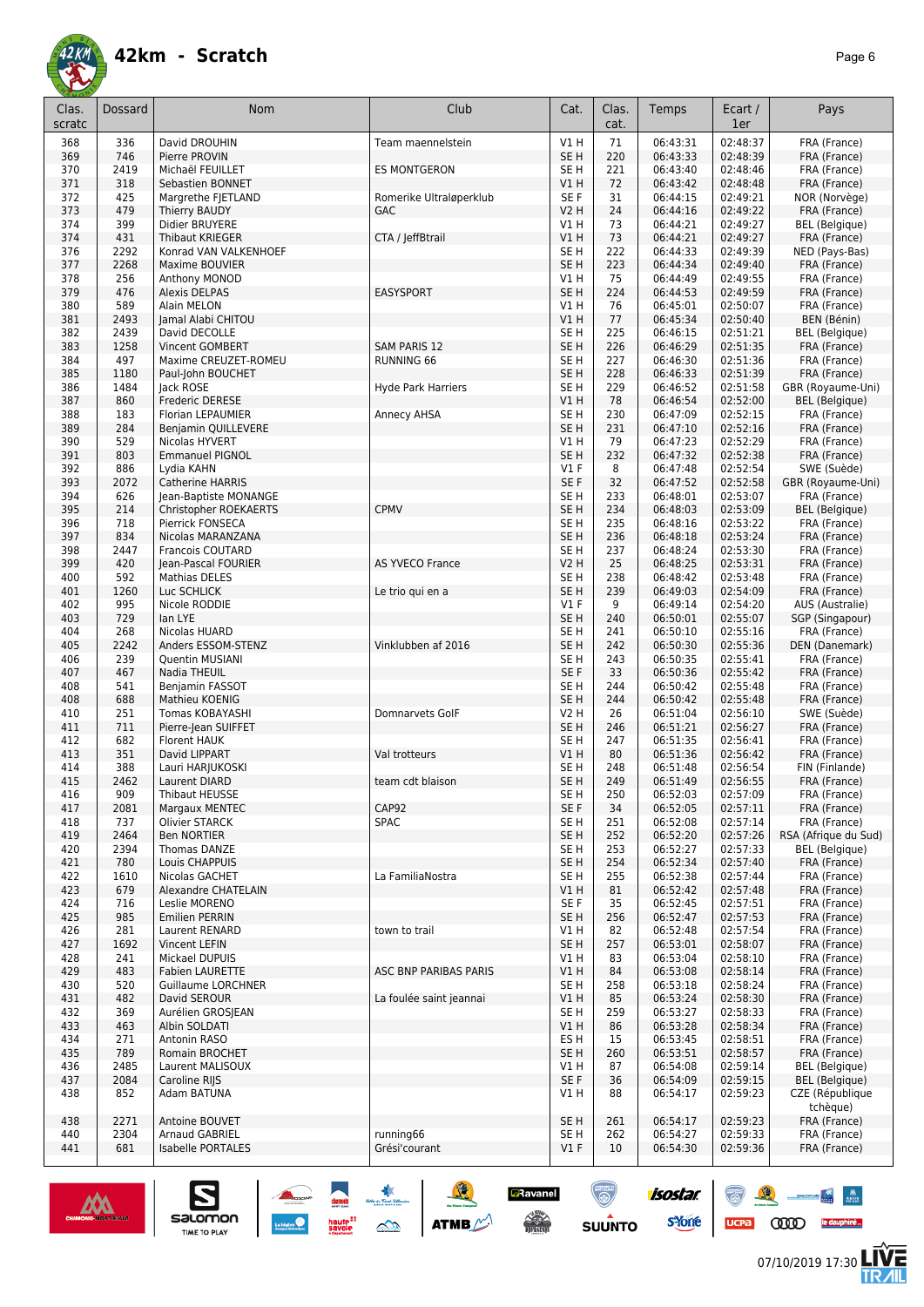

| Clas.<br>scratc | <b>Dossard</b> | <b>Nom</b>                                  | Club                             | Cat.            | Clas.<br>cat.  | Temps                | Ecart /<br>1er       | Pays                         |
|-----------------|----------------|---------------------------------------------|----------------------------------|-----------------|----------------|----------------------|----------------------|------------------------------|
|                 |                |                                             |                                  |                 |                |                      |                      |                              |
| 442             | 364            | Thierry VAZQUEZ                             | TRI RUN FRONTIGNAN               | <b>V2 H</b>     | 27             | 06:54:37             | 02:59:43             | FRA (France)                 |
| 443             | 676            | Jerome DURIVAULT                            |                                  | SE <sub>H</sub> | 263            | 06:54:43             | 02:59:49             | FRA (France)                 |
| 444             | 566            | Jean-Yves EYMEOUD                           | GHAA                             | <b>V2 H</b>     | 28             | 06:54:58             | 03:00:04             | FRA (France)                 |
| 445             | 580            | Pierre LACOSTE                              |                                  | SE <sub>H</sub> | 264            | 06:55:01             | 03:00:07             | FRA (France)                 |
| 445             | 2371           | Greg VINOT                                  | <b>RRUN LYON</b>                 | SE <sub>H</sub> | 264            | 06:55:01             | 03:00:07             | FRA (France)                 |
| 447             | 547            | Pascal MARTINACHE                           |                                  | <b>V2 H</b>     | 29             | 06:55:06             | 03:00:12             | FRA (France)                 |
| 448             | 869            | <b>Bertrand ROCOUR</b>                      |                                  | SE <sub>H</sub> | 266            | 06:55:07             | 03:00:13             | <b>BEL</b> (Belgique)        |
| 449             | 643            | Boggero Prin MARCO                          | Only Pain                        | VIH             | 89             | 06:55:08             | 03:00:14             | ITA (Italie)                 |
| 450             | 141            | Christian MARIOTTI                          | POL. ACLI MACERATA               | V1 H            | 90             | 06:55:12             | 03:00:18             | ITA (Italie)                 |
| 451             | 2246           | Arnaud LUNVEN                               |                                  | SE <sub>H</sub> | 267            | 06:55:26             | 03:00:32             | FRA (France)                 |
| 452             | 2594           | Patrice DUPUPED                             | Saône mont d'or nature           | V1 H            | 91             | 06:55:44             | 03:00:50             | FRA (France)                 |
| 453             | 323            | Stephane BUET                               | <b>US METRO</b>                  | V1H             | 92             | 06:55:55             | 03:01:01             | FRA (France)                 |
| 453             | 397            | Cyril DUTRUEL                               |                                  | SE <sub>H</sub> | 268            | 06:55:55             | 03:01:01             | FRA (France)                 |
| 455             | 2254           | Jamin HEPPELL                               | <b>Mountains &amp; Marathons</b> | SE <sub>H</sub> | 269            | 06:55:56             | 03:01:02             | AUS (Australie)              |
| 456             | 855            | Manon GARAT                                 |                                  | SE F            | 37             | 06:56:07             | 03:01:13             | FRA (France)                 |
| 457             | 2451           | Laurent LISKA                               |                                  | SE <sub>H</sub> | 270            | 06:56:10             | 03:01:16             | FRA (France)                 |
| 458             | 401            | Gianluca SLANZI                             |                                  | <b>V2 H</b>     | 30             | 06:56:12             | 03:01:18             | ITA (Italie)                 |
| 459             | 413            | Jean-Luc AMSTUTZ                            |                                  | V3H             | $\overline{2}$ | 06:56:35             | 03:01:41             | SUI (Suisse)                 |
| 460             | 430            | Julien DEVEVEY                              | Xrun                             | SE <sub>H</sub> | 271            | 06:56:37             | 03:01:43             | FRA (France)                 |
| 461             | 328            | Julien PORTALES                             | Grési'courant                    | VIH             | 93             | 06:56:47             | 03:01:53             | FRA (France)                 |
| 462             | 362            | <b>Martial MAISONNEUVE</b>                  |                                  | <b>V2 H</b>     | 31             | 06:57:03             | 03:02:09             | FRA (France)                 |
| 463             | 590            | Eric THIBAULT                               |                                  | <b>V2 H</b>     | 32             | 06:57:14             | 03:02:20             | FRA (France)                 |
| 464             | 627            | Antoine JEANROY                             |                                  | SE <sub>H</sub> | 272            | 06:57:25             | 03:02:31             | FRA (France)                 |
| 465             | 588            | Simon COOK                                  | <b>Olney Runners</b>             | V1H             | 94             | 06:57:27             | 03:02:33             | GBR (Royaume-Uni)            |
| 466             | 304            | Quentin GUILLIER                            | Rouen Triathlon                  | SE <sub>H</sub> | 273            | 06:57:33             | 03:02:39             | FRA (France)                 |
| 467             | 678            | Nicolas BURTIN                              |                                  | V1H             | 95             | 06:57:44             | 03:02:50             | FRA (France)                 |
| 468             | 434            | Pierre-Yves WINKIN                          | <b>Running Concept</b>           | SE <sub>H</sub> | 274            | 06:57:48             | 03:02:54             | BEL (Belgique)               |
| 469             | 359            | Aurelien FOUOUET                            | <b>DMA</b>                       | VIH             | 96             | 06:57:55             | 03:03:01             | FRA (France)                 |
| 470             | 477            | David JOUVIN                                | As blacourt                      | SE H            | 275            | 06:57:56             | 03:03:02             | FRA (France)                 |
| 471             | 1129           | Laurent FOURQUET                            | Quizas Team                      | SE <sub>H</sub> | 276            | 06:57:59             | 03:03:05             | FRA (France)                 |
| 472             | 2288<br>2322   | lean MARON                                  |                                  | SE H            | 277<br>278     | 06:58:15             | 03:03:21             | FRA (France)                 |
| 473<br>474      | 2591           | Simon BERTRAND                              |                                  | SE <sub>H</sub> | 97             | 06:58:23             | 03:03:29             | FRA (France)                 |
| 475             | 1070           | Robin O'NEILL                               | South London Harriers            | V1 H<br>SE F    | 38             | 06:58:24<br>06:58:29 | 03:03:30<br>03:03:35 | GBR (Royaume-Uni)            |
| 476             | 1116           | Clémence JANIN<br>Renaud PONCIN             | AAA du Lyonnais                  | SE <sub>H</sub> | 279            |                      | 03:03:45             | FRA (France)                 |
|                 | 486            |                                             |                                  | SE <sub>H</sub> |                | 06:58:39<br>06:58:55 | 03:04:01             | <b>BEL</b> (Belgique)        |
| 477<br>478      | 2330           | Sebastien PERSEVAL<br><b>Thomas LONGUET</b> | <b>ASDD</b>                      | SE <sub>H</sub> | 280<br>281     | 06:58:58             | 03:04:04             | FRA (France)<br>FRA (France) |
| 479             | 2092           | Isabelle-Maude FORTIER                      |                                  | SE F            | 39             | 06:59:11             | 03:04:17             | CAN (Canada)                 |
| 480             | 2536           | Gérald LETELLIER                            | AS BOUGUENAIS-REZE               | V1H             | 98             | 06:59:12             | 03:04:18             | FRA (France)                 |
| 481             | 1514           | Samuel GENSE                                | Courir à Seyssins Seyss          | VIH             | 99             | 06:59:13             | 03:04:19             | FRA (France)                 |
| 482             | 270            | Olafur HELGASON                             |                                  | V1 H            | 100            | 06:59:17             | 03:04:23             | ISL (Islande)                |
| 483             | 753            | Kevin HOSSELET                              | Team trail Single Track          | SE <sub>H</sub> | 282            | 06:59:18             | 03:04:24             | <b>BEL</b> (Belgique)        |
| 484             | 2693           | Cristophe CASTAGNETTI                       | <b>RUN OXYGENE 974</b>           | <b>V2 H</b>     | 33             | 06:59:19             | 03:04:25             | FRA (France)                 |
| 485             | 554            | Tony WOOD                                   |                                  | SE <sub>H</sub> | 283            | 06:59:32             | 03:04:38             | GBR (Royaume-Uni)            |
| 486             | 458            | William TECHER                              |                                  | SE <sub>H</sub> | 284            | 06:59:37             | 03:04:43             | FRA (France)                 |
| 487             | 423            | Giles BROOM                                 |                                  | SE <sub>H</sub> | 285            | 06:59:38             | 03:04:44             | GBR (Royaume-Uni)            |
| 488             | 931            | Jean-Paul RIBEAUCOURT                       |                                  | V2 H            | 34             | 06:59:46             | 03:04:52             | FRA (France)                 |
| 489             | 832            | Carine MIGEON                               |                                  | $VI$ F          | 11             | 06:59:51             | 03:04:57             | FRA (France)                 |
| 490             | 229            | Arthur BOISLEUX                             | ASLA - MYRUNNING                 | SE <sub>H</sub> | 286            | 07:00:05             | 03:05:11             | FRA (France)                 |
| 490             | 2422           | Erik VERBOON                                | Amsterdam Running Junki          | SE H            | 286            | 07:00:05             | 03:05:11             | NED (Pays-Bas)               |
| 492             | 465            | Laurent GROSSHENY                           | <b>AC Centre Alsace</b>          | VIH             | 101            | 07:00:16             | 03:05:22             | FRA (France)                 |
| 493             | 305            | David VOUHE                                 | Sa montbrisonnais                | SE <sub>H</sub> | 288            | 07:00:25             | 03:05:31             | FRA (France)                 |
| 494             | 1161           | Pierre SOCQUET                              |                                  | SE H            | 289            | 07:00:27             | 03:05:33             | FRA (France)                 |
| 495             | 636            | Nadia OUDOT                                 |                                  | SE F            | 40             | 07:00:35             | 03:05:41             | FRA (France)                 |
| 496             | 324            | Raphael FOURNERON                           |                                  | V1 H            | 102            | 07:00:41             | 03:05:47             | FRA (France)                 |
| 497             | 1144           | Maxime MESSAOUDENE                          | Badger åska                      | SE <sub>H</sub> | 290            | 07:00:42             | 03:05:48             | USA (Etats-Unis)             |
| 498             | 2249           | <b>Cornelius THAISS</b>                     |                                  | SE <sub>H</sub> | 291            | 07:00:54             | 03:06:00             | GER (Allemagne)              |
| 499             | 415            | Grégory ROYET                               |                                  | SE <sub>H</sub> | 292            | 07:01:07             | 03:06:13             | FRA (France)                 |
| 500             | 856            | Laure ADLER                                 |                                  | SE F            | 41             | 07:01:38             | 03:06:44             | SUI (Suisse)                 |
| 501             | 2282           | <b>Ruben AECK</b>                           |                                  | SE <sub>H</sub> | 293            | 07:01:52             | 03:06:58             | <b>BEL</b> (Belgique)        |
| 502             | 2490           | Bechir BEKHEIRA                             |                                  | V1 H            | 103            | 07:02:12             | 03:07:18             | FRA (France)                 |
| 503             | 2132           | Natalia MOROZOVA                            |                                  | V1F             | 12             | 07:02:18             | 03:07:24             | RUS (Russie)                 |
| 504             | 395            | Emmie GELLE                                 | Vaux Le Pénil Athlétism          | $VI$ F          | 13             | 07:02:26             | 03:07:32             | FRA (France)                 |
| 504             | 522            | <b>Renaud GELLE</b>                         | Vaux Le Penil Athlétism          | V1H             | 104            | 07:02:26             | 03:07:32             | FRA (France)                 |
| 506             | 1609           | Guillaume CORPORA                           | <b>ES MONTGERON</b>              | SE <sub>H</sub> | 294            | 07:02:46             | 03:07:52             | FRA (France)                 |
| 507             | 2436           | Laurent FLEURU                              | Run In Maroilles                 | SE <sub>H</sub> | 295            | 07:02:59             | 03:08:05             | FRA (France)                 |
| 508             | 929            | Jeremy BONMORT                              | ASLA                             | SE H            | 296            | 07:03:02             | 03:08:08             | FRA (France)                 |
| 509             | 1216           | David LE DORVEN                             |                                  | V1H             | 105            | 07:03:05             | 03:08:11             | FRA (France)                 |
| 510             | 1052           | Julien ZAUG                                 |                                  | SE <sub>H</sub> | 297            | 07:03:06             | 03:08:12             | FRA (France)                 |
| 511             | 519            | Louis DORIN                                 |                                  | SE <sub>H</sub> | 298            | 07:03:12             | 03:08:18             | FRA (France)                 |
| 512             | 749            | Pascal BLUTEAU                              |                                  | <b>V2 H</b>     | 35             | 07:03:23             | 03:08:29             | FRA (France)                 |
| 513             | 503            | Noomane NOUR                                |                                  | SE <sub>H</sub> | 299            | 07:03:27             | 03:08:33             | FRA (France)                 |
| 514             | 427            | Christophe ROUX                             | La GYPAETE                       | V1 H            | 106            | 07:03:31             | 03:08:37             | FRA (France)                 |
| 515             | 1282           | Philippe GIROUD                             | <b>Team Running Sensation</b>    | V2H             | 36             | 07:03:33             | 03:08:39             | FRA (France)                 |
| 516             | 2209           | <b>Baptiste BRASSET</b>                     | Esprit Run                       | ES H            | 16             | 07:03:36             | 03:08:42             | FRA (France)                 |

SO THE SO ATME

**a**Ravanel

 $\odot$ 



 $\sum_{\text{SALOMOM}}$ 



isostar.

88-14

**LIVE<br>TR***A***IL**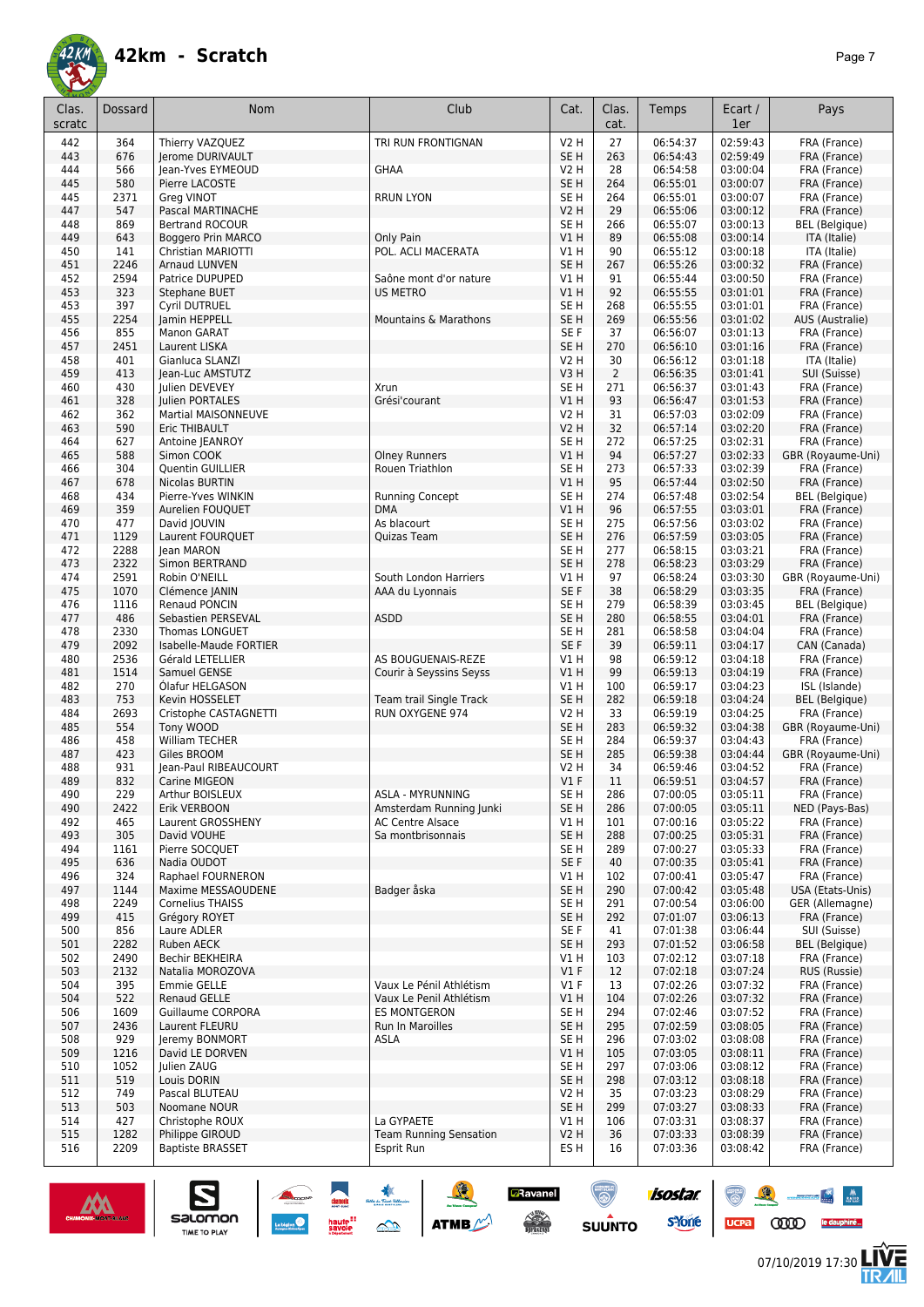

| Clas.<br>scratc | Dossard     | <b>Nom</b>                                         | Club                                          | Cat.                    | Clas.<br>cat. | Temps                | Ecart /<br>1er       | Pays                              |
|-----------------|-------------|----------------------------------------------------|-----------------------------------------------|-------------------------|---------------|----------------------|----------------------|-----------------------------------|
| 517             | 2212        | Colin VENDRAMI                                     | <b>FSG Morges</b>                             | ES <sub>H</sub>         | 17            | 07:03:42             | 03:08:48             | SUI (Suisse)                      |
| 517             | 2225        | Loris VENDRAMI                                     | <b>FSG Morges</b>                             | SE <sub>H</sub>         | 300           | 07:03:42             | 03:08:48             | SUI (Suisse)                      |
| 519             | 2307        | James LUTHER                                       |                                               | SE H                    | 301           | 07:03:45             | 03:08:51             | GBR (Royaume-Uni)                 |
| 520             | 537         | Mathieu DEVANT                                     |                                               | SE <sub>H</sub>         | 302           | 07:03:57             | 03:09:03             | FRA (France)                      |
| 521             | 693         | Julien CHASSEVANT                                  |                                               | SE H                    | 303           | 07:04:19             | 03:09:25             | FRA (France)                      |
| 522             | 2266        | Filippo CARANZANO                                  |                                               | SE <sub>H</sub>         | 304           | 07:04:27             | 03:09:33             | ITA (Italie)                      |
| 523             | 2277        | Jesus RODA                                         | <b>TEMMOS</b>                                 | SE <sub>H</sub>         | 305           | 07:04:33             | 03:09:39             | ESP (Espagne)                     |
| 524             | 2233        | Pol CASANOVAS CHEVALIER                            |                                               | SE <sub>H</sub>         | 306           | 07:04:48             | 03:09:54             | ESP (Espagne)                     |
| 525             | 903         | Yann CICZORA                                       |                                               | V1 H                    | 107           | 07:05:04             | 03:10:10             | FRA (France)                      |
| 526             | 2369        | Sebastien GRAS                                     |                                               | SE <sub>H</sub>         | 307           | 07:05:13             | 03:10:19             | FRA (France)                      |
| 527             | 2671        | Thierry CAYSSIOLS                                  |                                               | <b>V2 H</b>             | 37            | 07:05:25             | 03:10:31             | FRA (France)                      |
| 528             | 561         | Nohan LEFEVRE                                      |                                               | SE <sub>H</sub>         | 308           | 07:05:46             | 03:10:52             | SUI (Suisse)                      |
| 529             | 2463        | Charles Henri CUCHE                                |                                               | SE <sub>H</sub>         | 309           | 07:05:49             | 03:10:55             | FRA (France)                      |
| 530             | 2308        | Victor MOLLET                                      |                                               | SE <sub>H</sub>         | 310           | 07:05:52             | 03:10:58             | FRA (France)                      |
| 531             | 2635        | Jean FERNANDEZ                                     |                                               | V1 H                    | 108           | 07:06:02             | 03:11:08             | FRA (France)                      |
| 532             | 754         | Pierre-Loïc LAULAGNET                              | <b>CMBM</b>                                   | SE <sub>H</sub>         | 311           | 07:06:22             | 03:11:28             | FRA (France)                      |
| 533             | 2284        | Kévin LEVEQUE                                      |                                               | SE H                    | 312           | 07:06:25             | 03:11:31             | FRA (France)                      |
| 534             | 2319        | Jean-Loup VASSAUX                                  | Les HYDROS ANNECY TRIAT                       | SE <sub>H</sub>         | 313           | 07:06:35             | 03:11:41             | FRA (France)                      |
| 535             | 1593        | <b>Cedric CAPARROS</b>                             |                                               | SE <sub>H</sub>         | 314           | 07:06:38             | 03:11:44             | FRA (France)                      |
| 536             | 404         | Robin MAILLARD<br><b>Francis BARTH</b>             |                                               | SE <sub>H</sub>         | 315           | 07:06:45             | 03:11:51             | FRA (France)                      |
| 537<br>538      | 211<br>378  |                                                    | Team Maennelstein<br><b>Team Maennelstein</b> | SE H<br>SE <sub>H</sub> | 316<br>317    | 07:06:51<br>07:06:52 | 03:11:57<br>03:11:58 | FRA (France)                      |
| 539             | 286         | Jean-Daniel BARTH<br>Benjamin HEROULT              | ADIDAS RUNNERS BATIGNOL                       | V1 H                    | 109           | 07:06:55             | 03:12:01             | FRA (France)<br>FRA (France)      |
| 540             | 876         | <b>Stephane VALLET</b>                             |                                               | <b>V2 H</b>             | 38            | 07:07:05             | 03:12:11             | FRA (France)                      |
| 541             | 736         | Marion BROCHET LANVIN                              |                                               | SE F                    | 42            | 07:07:25             | 03:12:31             | FRA (France)                      |
| 542             | 2732        | Jeremy WORMINGTON                                  |                                               | V2 H                    | 39            | 07:07:49             | 03:12:55             | GBR (Royaume-Uni)                 |
| 543             | 596         | Xavier TISSERAND                                   | Astt                                          | SE H                    | 318           | 07:07:51             | 03:12:57             | FRA (France)                      |
| 544             | 2238        | Jonathan HUREZ                                     |                                               | SE <sub>H</sub>         | 319           | 07:08:22             | 03:13:28             | FRA (France)                      |
| 545             | 2108        | Amandine LAFOUTRY                                  |                                               | SE F                    | 43            | 07:08:30             | 03:13:36             | FRA (France)                      |
| 546             | 517         | Fanny CORROCHANO                                   | o2score                                       | $VI$ F                  | 14            | 07:08:31             | 03:13:37             | FRA (France)                      |
| 547             | 604         | Thibaut VERLYCK                                    | <b>ARVE'NTURE</b>                             | SE <sub>H</sub>         | 320           | 07:08:43             | 03:13:49             | FRA (France)                      |
| 548             | 2742        | Luc TROTTIER                                       |                                               | V3H                     | 3             | 07:09:11             | 03:14:17             | CAN (Canada)                      |
| 549             | 898         | Sylvain MAGAUD                                     |                                               | SE <sub>H</sub>         | 321           | 07:09:19             | 03:14:25             | FRA (France)                      |
| 550             | 2054        | Camille GUY                                        |                                               | SE F                    | 44            | 07:09:22             | 03:14:28             | FRA (France)                      |
| 551             | 629         | Maxime LAGET                                       | Running Team tamalou                          | SE <sub>H</sub>         | 322           | 07:09:26             | 03:14:32             | FRA (France)                      |
| 552             | 2520        | Eric DOUVILLE                                      |                                               | V1H                     | 110           | 07:09:35             | 03:14:41             | CAN (Canada)                      |
| 553             | 367         | Tom HAWES                                          |                                               | V1 H                    | 111           | 07:09:39             | 03:14:45             | USA (Etats-Unis)                  |
| 554             | 1227        | Thomas WILLAUME                                    |                                               | SE <sub>H</sub>         | 323           | 07:09:47             | 03:14:53             | FRA (France)                      |
| 555<br>556      | 2660        | Alistair SLINN<br>Emilie LIVIGNAC                  | <b>Tuc Triathlon</b>                          | V1 H<br>$VI$ F          | 112<br>15     | 07:09:58             | 03:15:04             | GBR (Royaume-Uni)<br>FRA (France) |
| 557             | 2141<br>932 | Xavier MAGNERON                                    |                                               | <b>V2 H</b>             | 40            | 07:10:10<br>07:10:25 | 03:15:16<br>03:15:31 | FRA (France)                      |
| 558             | 468         | Aurélien DUMONTROTY                                |                                               | SE <sub>H</sub>         | 324           | 07:10:26             | 03:15:32             | FRA (France)                      |
| 559             | 2577        | Sylvain MARTIGNON                                  |                                               | V1 H                    | 113           | 07:10:35             | 03:15:41             | FRA (France)                      |
| 560             | 581         | Nicolas CASTAY                                     | Vaux le penil Athletism                       | SE <sub>H</sub>         | 325           | 07:10:51             | 03:15:57             | FRA (France)                      |
| 561             | 536         | <b>Guillaume CAEYMAEX</b>                          |                                               | SE <sub>H</sub>         | 326           | 07:11:08             | 03:16:14             | <b>BEL</b> (Belgique)             |
| 562             | 1060        | Pierre-Alain MARSANDE                              |                                               | SE <sub>H</sub>         | 327           | 07:11:11             | 03:16:17             | FRA (France)                      |
| 563             | 2605        | Eric BONHOMME                                      | LE TEIL COURT                                 | V1 H                    | 114           | 07:11:14             | 03:16:20             | FRA (France)                      |
| 564             | 1431        | Anthony RIFFARD                                    | LE TEIL COURT                                 | SE <sub>H</sub>         | 328           | 07:11:16             | 03:16:22             | FRA (France)                      |
| 565             | 452         | Elen AMIOTTE                                       | Team Elite velorun                            | $VI$ F                  | 16            | 07:11:33             | 03:16:39             | FRA (France)                      |
| 566             | 599         | Romain GUEST                                       |                                               | SE <sub>H</sub>         | 329           | 07:11:43             | 03:16:49             | FRA (France)                      |
| 566             | 1143        | Stephanie CHANDES                                  | Les foulées de Saint Ge                       | $VI$ F                  | 17            | 07:11:43             | 03:16:49             | FRA (France)                      |
| 568             | 447         | Kevin LECOMTE                                      |                                               | SE H                    | 330           | 07:11:49             | 03:16:55             | FRA (France)                      |
| 569             | 2294        | Antoine DE KELPER                                  |                                               | SE H                    | 331           | 07:12:23             | 03:17:29             | <b>BEL</b> (Belgique)             |
| 570             | 2707        | Stephane DOURIEZ                                   | usva                                          | V2 H                    | 41            | 07:12:24             | 03:17:30             | FRA (France)                      |
| 571<br>572      | 666<br>941  | Olivier DEWIDEHEM<br><b>Neus GILABERT BERTOMEU</b> |                                               | V1 H<br>SE F            | 115<br>45     | 07:12:26<br>07:12:37 | 03:17:32<br>03:17:43 | FRA (France)<br>ESP (Espagne)     |
| 573             | 1485        | Sylvain ADOLPHE                                    |                                               | SE <sub>H</sub>         | 332           | 07:12:44             | 03:17:50             | FRA (France)                      |
| 574             | 416         | Treveur GAFFIOT                                    | <b>IE COURS A RENNES</b>                      | V1 H                    | 116           | 07:13:11             | 03:18:17             | FRA (France)                      |
| 574             | 2116        | Emilie DARDET                                      |                                               | SE F                    | 46            | 07:13:11             | 03:18:17             | FRA (France)                      |
| 576             | 546         | loaquim CAPELA                                     | Kaninos                                       | V1 H                    | 117           | 07:13:34             | 03:18:40             | POR (Portugal)                    |
| 577             | 747         | François PARCHEMIN                                 | TRIATHL'AIX / PHIDIPPID                       | SE <sub>H</sub>         | 333           | 07:13:35             | 03:18:41             | FRA (France)                      |
| 578             | 535         | Dimitri DE VLEESCHAUWER                            |                                               | SE <sub>H</sub>         | 334           | 07:13:45             | 03:18:51             | <b>BEL</b> (Belgique)             |
| 579             | 771         | Alexandre GUERIN                                   |                                               | SE H                    | 335           | 07:14:05             | 03:19:11             | FRA (France)                      |
| 580             | 945         | François CHARRETIER                                |                                               | V1H                     | 118           | 07:14:12             | 03:19:18             | FRA (France)                      |
| 581             | 381         | Peter HOPPER                                       |                                               | V2 H                    | 42            | 07:14:40             | 03:19:46             | GBR (Royaume-Uni)                 |
| 581             | 2270        | Iurii POLIAKOV                                     | <b>Moscow Digital Runners</b>                 | SE <sub>H</sub>         | 336           | 07:14:40             | 03:19:46             | RUS (Russie)                      |
| 583             | 2582        | Denis HELIN                                        | K-raide Ardennes                              | V1 H                    | 119           | 07:15:11             | 03:20:17             | FRA (France)                      |
| 584             | 2703        | Michel FILIPE                                      | <b>ES MONTGERON</b>                           | V <sub>2</sub> H        | 43            | 07:15:17             | 03:20:23             | FRA (France)                      |
| 585             | 645         | Pierre MARSOT                                      |                                               | V1H                     | 120           | 07:15:21             | 03:20:27             | FRA (France)                      |
| 586             | 1505        | Melissa ANNAND                                     |                                               | $VI$ F                  | 18            | 07:15:23             | 03:20:29             | NZL (Nouvelle-                    |
|                 |             |                                                    |                                               |                         |               |                      |                      | Zélande)                          |
| 587             | 1009        | Guillaume HERNANDEZ                                | Asphalte94                                    | SE H                    | 337           | 07:15:28             | 03:20:34             | FRA (France)                      |
| 588             | 2389        | Julien DENONCIN                                    |                                               | SE <sub>H</sub>         | 338           | 07:15:40             | 03:20:46             | <b>BEL</b> (Belgique)             |
| 589<br>590      | 578<br>217  | Sebastien HATTERMANN<br>Eric VIGNAL                |                                               | SE H<br><b>V2 H</b>     | 339<br>44     | 07:15:53<br>07:16:03 | 03:20:59<br>03:21:09 | FRA (France)<br>FRA (France)      |
|                 |             |                                                    |                                               |                         |               |                      |                      |                                   |

**A A A A ATTACK** 

**D**Ravanel

**CONTRACTOR** 

 $\odot$ 

SUUNTO

isostar.

**s**Yone



 $\sum_{\text{SALOMOM}}$ 

**LIVE<br>TR***A***IL** 

88 - 14

UCPA COOD le dauphiné...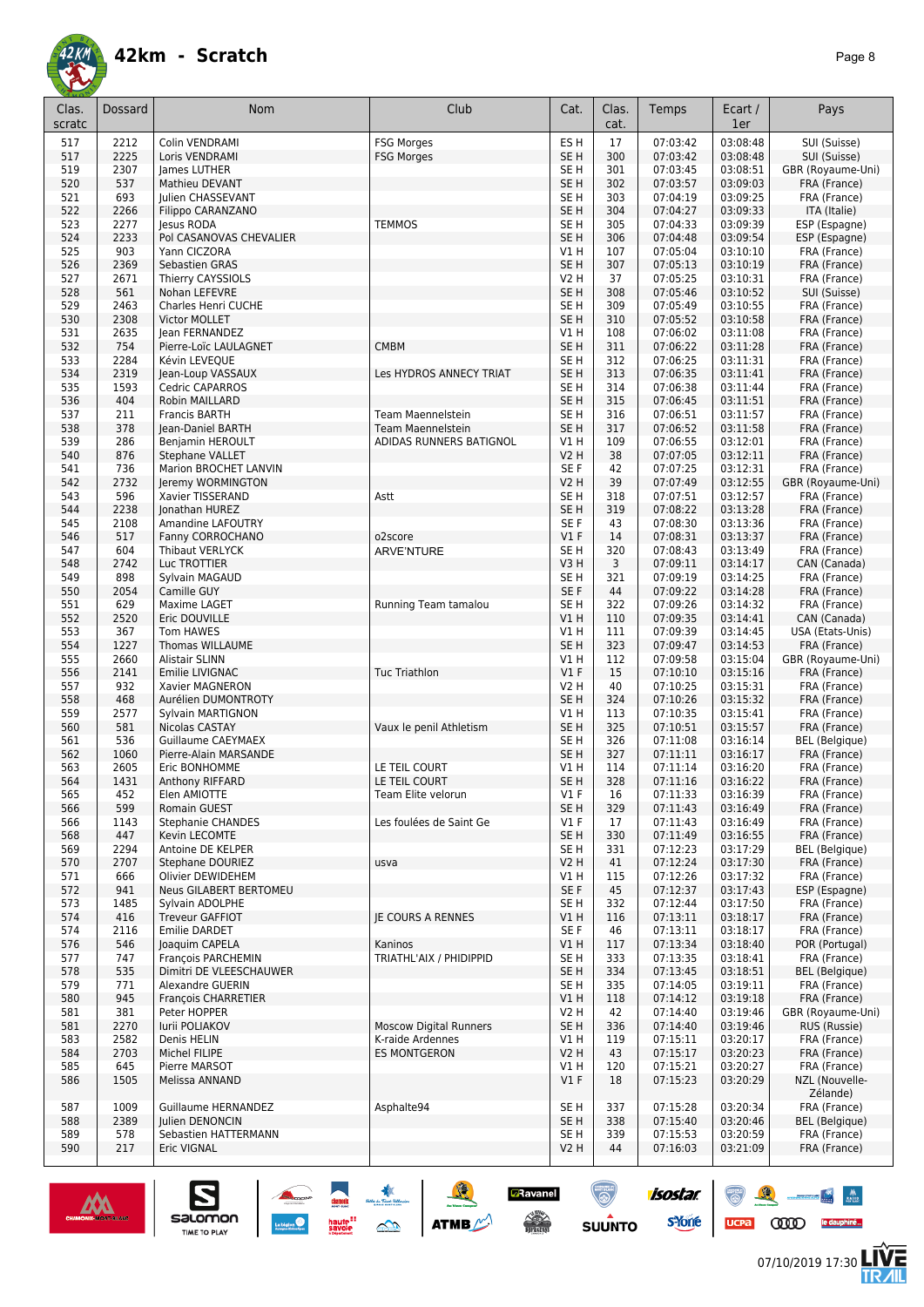

| Clas.      | Dossard      | Nom                                    | Club                           | Cat.                    | Clas.        | Temps                | Ecart /              | Pays                            |
|------------|--------------|----------------------------------------|--------------------------------|-------------------------|--------------|----------------------|----------------------|---------------------------------|
| scratc     |              |                                        |                                |                         | cat.         |                      | 1er                  |                                 |
| 590        | 959          | Gaëtan LECRAS                          | Epic & Trail                   | SE <sub>H</sub>         | 340          | 07:16:03             | 03:21:09             | FRA (France)                    |
| 592        | 2694         | Serge LE BONNIEC                       |                                | V2 H                    | 45           | 07:16:11             | 03:21:17             | FRA (France)                    |
| 593        | 2487         | Stephane KRIEF                         | Au Vieux Campeur Paris         | V1 H                    | 121          | 07:16:19             | 03:21:25             | FRA (France)                    |
| 594<br>595 | 623<br>1708  | Olivier LOUPOT<br>Antonio Marcos BORIM | M17 RUN TEAM                   | V1 H<br>V1 H            | 122<br>123   | 07:16:21<br>07:16:22 | 03:21:27<br>03:21:28 | FRA (France)<br>BRA (Brésil)    |
| 596        | 853          | Jef BARALE                             | Sans                           | V1 H                    | 124          | 07:16:24             | 03:21:30             | FRA (France)                    |
| 597        | 2482         | Guillaume RIOTTE                       |                                | <b>V1 H</b>             | 125          | 07:16:39             | 03:21:45             | FRA (France)                    |
| 598        | 1906         | Jaap Pieter DE LAAT                    |                                | SE <sub>H</sub>         | 341          | 07:16:46             | 03:21:52             | NED (Pays-Bas)                  |
| 599        | 802          | Pierre GROSLAMBERT                     |                                | SE H                    | 342          | 07:17:06             | 03:22:12             | FRA (France)                    |
| 600        | 527          | Stephane DAVID                         | AS X-FAB TOPPAN                | V2 H                    | 46           | 07:17:19             | 03:22:25             | FRA (France)                    |
| 601        | 813          | Vincent RICHARD                        |                                | SE H                    | 343          | 07:17:25             | 03:22:31             | FRA (France)                    |
| 602        | 192          | Hervé TARIS                            | <b>Bouliac Sports Plaisirs</b> | V1 H                    | 126          | 07:17:40             | 03:22:46             | FRA (France)                    |
| 603        | 658          | <b>Guilhem PERRAULT</b>                | <b>SAM Paris 12</b>            | SE H                    | 344          | 07:17:55             | 03:23:01             | FRA (France)                    |
| 604<br>605 | 576<br>794   | Julien CLAUDEL<br>Yannick LE GOFF      | UA SOCIETE GENERALE            | SE <sub>H</sub><br>SE H | 345<br>346   | 07:18:03             | 03:23:09<br>03:23:23 | FRA (France)                    |
| 606        | 275          | Paul MANNING                           | Up Coaching                    | V2 H                    | 47           | 07:18:17<br>07:18:20 | 03:23:26             | FRA (France)<br>AUS (Australie) |
| 607        | 488          | Marc LEGRAND                           | Sagemcom Runners               | V1 H                    | 127          | 07:18:27             | 03:23:33             | FRA (France)                    |
| 608        | 240          | Jérémy DEMOULIN                        |                                | SE <sub>H</sub>         | 347          | 07:18:37             | 03:23:43             | FRA (France)                    |
| 609        | 442          | Guillaume ROUSSEL                      | Cie des Guides Chamonix        | V1 H                    | 128          | 07:18:51             | 03:23:57             | FRA (France)                    |
| 609        | 2757         | Christian ROUSSEL                      |                                | V4 H                    | $\mathbf{1}$ | 07:18:51             | 03:23:57             | FRA (France)                    |
| 611        | 411          | Anthony CUCHE                          |                                | SE H                    | 348          | 07:18:59             | 03:24:05             | FRA (France)                    |
| 612        | 758          | <b>Matthieu PERON</b>                  |                                | V1 H                    | 129          | 07:19:04             | 03:24:10             | FRA (France)                    |
| 613        | 2342         | Pierre-Alexandre LAFFITTE              |                                | SE H                    | 349          | 07:19:07             | 03:24:13             | FRA (France)                    |
| 614        | 828          | Aurélien BUTTET                        | Léman Triathlon Club           | SE H                    | 350          | 07:19:21             | 03:24:27             | FRA (France)                    |
| 615<br>616 | 223<br>1726  | Philippe CHOMETTE<br>Eric BALIAN       |                                | <b>V1 H</b><br>V1H      | 130<br>131   | 07:19:28<br>07:19:36 | 03:24:34<br>03:24:42 | FRA (France)<br>FRA (France)    |
| 617        | 501          | Régis KUHN                             | RUN IN MOMMENHEIM              | V1 H                    | 132          | 07:19:38             | 03:24:44             | FRA (France)                    |
| 618        | 799          | Louise FLEURY                          | <b>leffBTrail</b>              | SE F                    | 47           | 07:19:41             | 03:24:47             | FRA (France)                    |
| 619        | 1407         | <b>Gilles AUBRY</b>                    | <b>Running Concept</b>         | SE H                    | 351          | 07:19:46             | 03:24:52             | BEL (Belgique)                  |
| 620        | 1125         | Antoine BILLOD-LAILLET                 |                                | SE H                    | 352          | 07:19:47             | 03:24:53             | FRA (France)                    |
| 621        | 383          | Mathieu MALESSARD                      | LONS ATHLE 39                  | V1 H                    | 133          | 07:19:56             | 03:25:02             | FRA (France)                    |
| 622        | 331          | Raphaël OLIVIER                        | Champa trail                   | V1 H                    | 134          | 07:19:57             | 03:25:03             | FRA (France)                    |
| 623        | 622          | Franck VIERTEL                         |                                | V1 H                    | 135          | 07:20:48             | 03:25:54             | FRA (France)                    |
| 624        | 2364         | Aurelien VILARINHO                     |                                | SE H                    | 353          | 07:20:49             | 03:25:55             | FRA (France)                    |
| 625<br>626 | 670          | Jean-Christophe MICHEL<br>Elie GOUDON  |                                | V2 H                    | 48<br>354    | 07:20:55             | 03:26:01             | FRA (France)                    |
| 627        | 1638<br>2015 | Dimitri DELAUNAY                       | <b>OUEST RUN TRIATHLON</b>     | SE H<br>SE H            | 355          | 07:21:02<br>07:21:04 | 03:26:08<br>03:26:10 | FRA (France)<br>FRA (France)    |
| 628        | 2378         | Thomas MORENO                          |                                | SE <sub>H</sub>         | 356          | 07:21:06             | 03:26:12             | FRA (France)                    |
| 629        | 2457         | Sebastien GIRAULT                      | Le trio qui en a               | SE H                    | 357          | 07:21:38             | 03:26:44             | FRA (France)                    |
| 630        | 219          | Svetlana BURAVOVA                      | Mountain Race Team             | SE <sub>F</sub>         | 48           | 07:22:00             | 03:27:06             | RUS (Russie)                    |
| 631        | 2313         | Thibault DESCHAMPS                     |                                | SE H                    | 358          | 07:22:04             | 03:27:10             | FRA (France)                    |
| 632        | 1331         | Laure FUENTES                          |                                | SE F                    | 49           | 07:22:05             | 03:27:11             | FRA (France)                    |
| 633        | 398          | Marc CARRERE                           | Roc                            | SE H                    | 359          | 07:22:07             | 03:27:13             | FRA (France)                    |
| 633        | 879          | Carine DAO PANAM                       |                                | $VI$ F                  | 19           | 07:22:07             | 03:27:13             | FRA (France)                    |
| 635<br>636 | 255          | Léo HERMOUET                           |                                | SE H<br>SE H            | 360          | 07:22:11             | 03:27:17             | FRA (France)<br>FRA (France)    |
| 637        | 1185<br>1058 | Anthony DERIEN<br>Hugo CAGNON          | UA SOCIETE GENERALE            | SE H                    | 361<br>362   | 07:22:23<br>07:22:27 | 03:27:29<br>03:27:33 | FRA (France)                    |
| 638        | 510          | Maxime LOCATELLI                       | Gab & Sports                   | SE H                    | 363          | 07:22:36             | 03:27:42             | FRA (France)                    |
| 639        | 2352         | Nicolas THEODDORE                      | SAONE MONT D OR                | SE H                    | 364          | 07:22:45             | 03:27:51             | FRA (France)                    |
| 640        | 841          | Ophélie ROSSIGNOL                      |                                | SE F                    | 50           | 07:22:51             | 03:27:57             | FRA (France)                    |
| 641        | 1158         | Roxane MICHEL                          | AAA Lyonnais                   | $VI$ F                  | 20           | 07:23:11             | 03:28:17             | FRA (France)                    |
| 642        | 1520         | Julien COLLARD                         |                                | SE H                    | 365          | 07:23:25             | 03:28:31             | <b>BEL</b> (Belgique)           |
| 643        | 283          | Serge GIRAUD                           |                                | V2 H                    | 49           | 07:23:29             | 03:28:35             | FRA (France)                    |
| 644        | 1018         | Damien PERSONENI                       |                                | V2 H                    | 50           | 07:23:34<br>07:23:39 | 03:28:40             | FRA (France)                    |
| 645<br>646 | 836<br>1076  | Nuno SANTOS<br><b>Marion RUFFIER</b>   | <b>DSA Pontarlier</b>          | V1 H<br>SE F            | 136<br>51    | 07:24:01             | 03:28:45<br>03:29:07 | POR (Portugal)<br>FRA (France)  |
| 647        | 650          | Erwann PHILIPPE                        | <b>UCPA Trail Xperience</b>    | SE H                    | 366          | 07:24:12             | 03:29:18             | FRA (France)                    |
| 648        | 968          | Talmon ALEXANDRI                       |                                | V2 H                    | 51           | 07:24:24             | 03:29:30             | ISR (Israël)                    |
| 649        | 523          | Sandrine LYOTARD                       | LES FOULEES DE SAINT GE        | V1 F                    | 21           | 07:24:27             | 03:29:33             | FRA (France)                    |
| 650        | 1016         | Christian KEMP                         | CSL                            | V1 H                    | 137          | 07:24:36             | 03:29:42             | LUX (Luxembourg)                |
| 651        | 868          | Elise VENNEGUES                        | <b>GUC</b>                     | $VI$ F                  | 22           | 07:24:53             | 03:29:59             | FRA (France)                    |
| 652        | 371          | André COUBLE                           | <b>AUVERS ATHLETISME</b>       | V2 H                    | 52           | 07:24:58             | 03:30:04             | FRA (France)                    |
| 652        | 1256         | Sarah LEVY                             |                                | SE F                    | 52           | 07:24:58             | 03:30:04             | FRA (France)                    |
| 654        | 368          | Frederic CHARLET                       | cs la feclaz                   | V1 H                    | 138          | 07:25:01             | 03:30:07             | FRA (France)                    |
| 654<br>656 | 572<br>1430  | Claude BRUYERE<br>Louis PHILIPPE       | Les foulées de St-Germa        | V2 H<br>SE H            | 53<br>367    | 07:25:01<br>07:25:02 | 03:30:07<br>03:30:08 | FRA (France)<br>FRA (France)    |
| 657        | 245          | Aurélien LOURENCO                      |                                | ES H                    | 18           | 07:25:04             | 03:30:10             | FRA (France)                    |
| 658        | 1292         | Romain LACAUX                          |                                | V1H                     | 139          | 07:25:07             | 03:30:13             | FRA (France)                    |
| 659        | 965          | Carlos GONCALVES ALVES                 | Heyrieux                       | V1 H                    | 140          | 07:25:12             | 03:30:18             | FRA (France)                    |
| 660        | 2449         | Jerome DEPIETS                         | Défi Outdoor                   | SE H                    | 368          | 07:25:18             | 03:30:24             | FRA (France)                    |
| 661        | 455          | Lionel KARR                            |                                | V1 H                    | 141          | 07:25:19             | 03:30:25             | FRA (France)                    |
| 662        | 533          | Anthony JEANCLER                       |                                | SE <sub>H</sub>         | 369          | 07:25:28             | 03:30:34             | FRA (France)                    |
| 663        | 1164         | Michele TIOZZO                         | Tri Team Pully                 | V1 H                    | 142          | 07:25:32             | 03:30:38             | SUI (Suisse)                    |
| 664        | 508          | <b>Yves BRUN</b>                       |                                | V1H                     | 143          | 07:25:51             | 03:30:57             | FRA (France)                    |
| 664        | 947          | Alain HUART                            |                                | V2 H                    | 54           | 07:25:51             | 03:30:57             | FRA (France)                    |

**Z**Ravanel

 $\begin{array}{c} \displaystyle \sqrt{2} \\ \displaystyle \sqrt{2} \\ \displaystyle \sqrt{2} \\ \displaystyle \sqrt{2} \\ \displaystyle \sqrt{2} \\ \displaystyle \sqrt{2} \\ \displaystyle \sqrt{2} \\ \displaystyle \sqrt{2} \\ \displaystyle \sqrt{2} \\ \displaystyle \sqrt{2} \\ \displaystyle \sqrt{2} \\ \displaystyle \sqrt{2} \\ \displaystyle \sqrt{2} \\ \displaystyle \sqrt{2} \\ \displaystyle \sqrt{2} \\ \displaystyle \sqrt{2} \\ \displaystyle \sqrt{2} \\ \displaystyle \sqrt{2} \\ \displaystyle \sqrt{2} \\ \displaystyle \sqrt{2} \\ \displaystyle \sqrt{2} \\ \displaystyle \sqrt{2} \\ \displaystyle \sqrt{2} \\ \displaystyle \sqrt{$ 

 $\odot$ 

**SUUNTO** 

**isostar** 

**s**Yone



 $\sum_{\text{SALOMOM}}$ 

**LIVE<br>TR***A***IL** 

 $\bullet$   $\bullet$ 

UCPA COOD le dauphiné...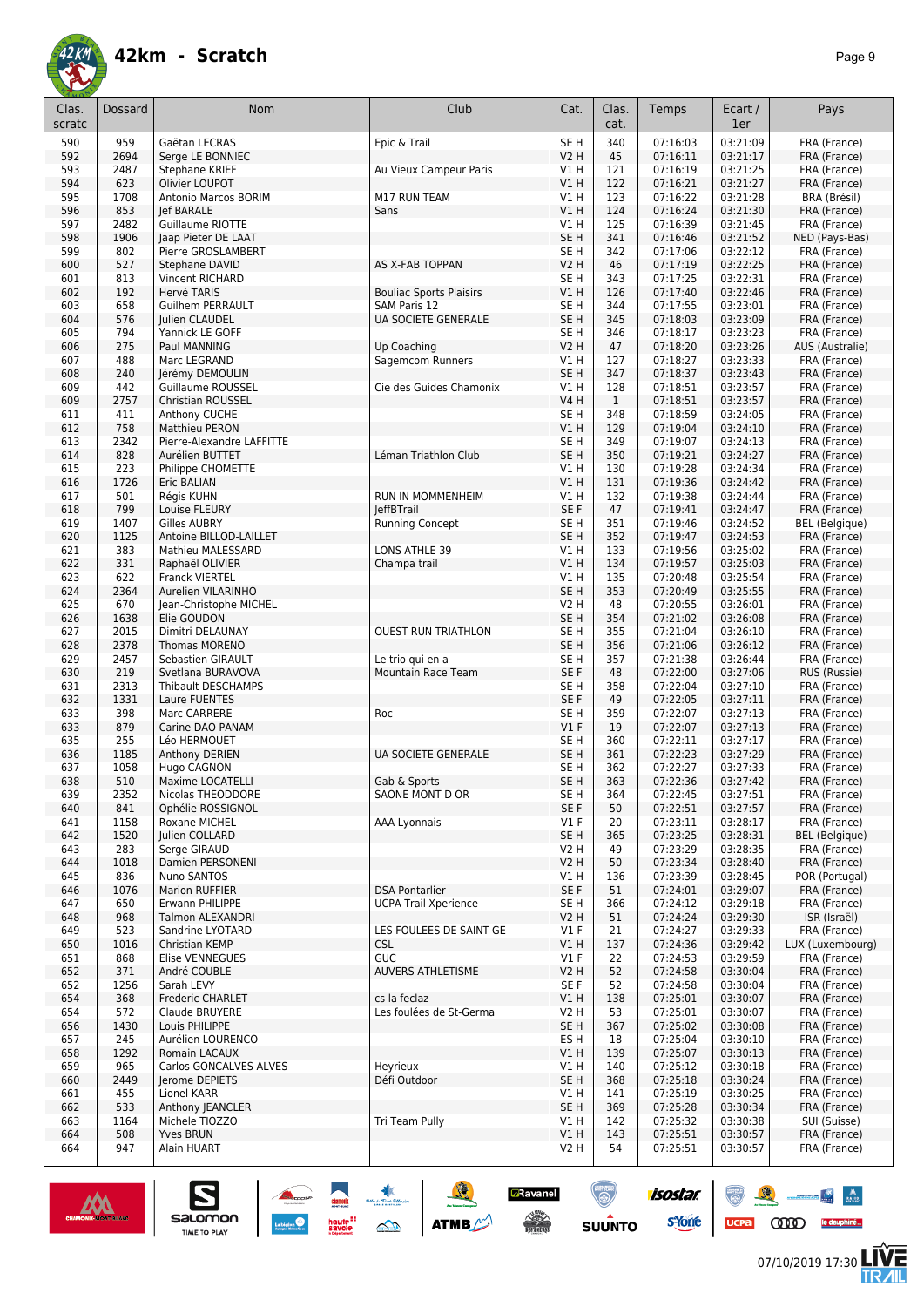

| Clas.<br>scratc | <b>Dossard</b> | <b>Nom</b>                                         | Club                                     | Cat.                               | Clas.<br>cat. | Temps                | Ecart /<br>1er       | Pays                                   |
|-----------------|----------------|----------------------------------------------------|------------------------------------------|------------------------------------|---------------|----------------------|----------------------|----------------------------------------|
| 666             | 543            | <b>Frank LAMPRECHT</b>                             |                                          | SE <sub>H</sub>                    | 370           | 07:25:52             | 03:30:58             | GER (Allemagne)                        |
| 667<br>668      | 532<br>948     | <b>Richard BESSON</b><br>Zina UMIDOVA              | Bellevaux<br>cepal                       | VIH<br>SE <sub>F</sub>             | 144<br>53     | 07:25:57<br>07:26:04 | 03:31:03<br>03:31:10 | FRA (France)<br>BEL (Belgique)         |
| 669             | 2560           | <b>Fuentes Alonso CARLES</b>                       | <b>CAN CARALLEU</b>                      | V1 H                               | 145           | 07:26:09             | 03:31:15             | ESP (Espagne)                          |
| 670             | 977            | lan HIRTH                                          | <b>St Albans Striders</b>                | V1 H                               | 146           | 07:26:20             | 03:31:26             | GBR (Royaume-Uni)                      |
| 671             | 1393           | Pierre CHARLOT                                     |                                          | V1H                                | 147           | 07:26:45             | 03:31:51             | BEL (Belgique)                         |
| 672             | 1641           | Joelle MAGNE                                       | team trail paris                         | SE <sub>F</sub>                    | 54            | 07:26:58             | 03:32:04             | FRA (France)                           |
| 673<br>674      | 372<br>778     | Julie GALLAND<br><b>Auriane RAGAUT</b>             | Bigbigteam<br>Foulées muizonnaises       | SE <sub>F</sub><br>SE F            | 55<br>56      | 07:26:59<br>07:27:00 | 03:32:05<br>03:32:06 | FRA (France)<br>FRA (France)           |
| 675             | 2269           | <b>Andrew HALL</b>                                 |                                          | SE <sub>H</sub>                    | 371           | 07:27:03             | 03:32:09             | GBR (Royaume-Uni)                      |
| 676             | 1702           | Johan GUILLOTIN                                    |                                          | SE H                               | 372           | 07:27:05             | 03:32:11             | FRA (France)                           |
| 677             | 2690           | <b>Maurice YUNGMANN</b>                            |                                          | <b>V2 H</b>                        | 55            | 07:27:08             | 03:32:14             | FRA (France)                           |
| 678             | 601            | <b>Bertrand SEVESTRE</b>                           | <b>Action Sport</b>                      | V1H                                | 148           | 07:27:20             | 03:32:26             | FRA (France)                           |
| 679<br>680      | 1382<br>603    | Damien LEGRAND<br>Antoine WEIGEL                   |                                          | SE <sub>H</sub><br>SE <sub>H</sub> | 373<br>374    | 07:27:27<br>07:27:30 | 03:32:33<br>03:32:36 | FRA (France)<br>FRA (France)           |
| 681             | 540            | Damien JEANNENEZ                                   | <b>TEAM COMPEX TRAIL</b>                 | SE <sub>H</sub>                    | 375           | 07:27:33             | 03:32:39             | FRA (France)                           |
| 682             | 750            | Pauline MYOTTE                                     |                                          | SE <sub>F</sub>                    | 57            | 07:27:38             | 03:32:44             | FRA (France)                           |
| 683             | 357            | Eric CHAPOTAT                                      | <b>CS MEGEVE</b>                         | SE <sub>H</sub>                    | 376           | 07:28:08             | 03:33:14             | FRA (France)                           |
| 684             | 662            | Gaetan WIBOU                                       |                                          | SE <sub>H</sub>                    | 377           | 07:28:12             | 03:33:18             | <b>BEL</b> (Belgique)                  |
| 684<br>686      | 1020<br>889    | <b>Baptiste TISSOT</b>                             | Amadeus AAA Trail                        | SE <sub>H</sub><br>SE H            | 377<br>379    | 07:28:12<br>07:28:21 | 03:33:18<br>03:33:27 | FRA (France)                           |
| 687             | 1276           | Julien TABBACCHIERA<br><b>Fabrice WALTER</b>       | <b>AVOC</b>                              | SE <sub>H</sub>                    | 380           | 07:28:55             | 03:34:01             | FRA (France)<br>FRA (France)           |
| 688             | 901            | Helga STOCKINGER                                   | ES sartrouville                          | $VI$ F                             | 23            | 07:28:56             | 03:34:02             | FRA (France)                           |
| 689             | 884            | Christophe HUMBERT                                 |                                          | V2 H                               | 56            | 07:28:57             | 03:34:03             | FRA (France)                           |
| 690             | 712            | Marjorie COPPEL                                    |                                          | SE <sub>F</sub>                    | 58            | 07:29:16             | 03:34:22             | FRA (France)                           |
| 691             | 2306           | <b>Tonio PENIDE</b>                                | FIT TRI TEAM                             | SE <sub>H</sub>                    | 381           | 07:29:49             | 03:34:55             | FRA (France)                           |
| 692<br>693      | 800<br>2527    | Julie CUYNET<br>Eric ARNAL                         | <b>DSA Pontarlier</b>                    | SE <sub>F</sub><br>V1 H            | 59<br>149     | 07:29:57<br>07:30:07 | 03:35:03<br>03:35:13 | FRA (France)<br>FRA (France)           |
| 694             | 896            | Marie BARTHEL                                      |                                          | SE F                               | 60            | 07:30:11             | 03:35:17             | FRA (France)                           |
| 695             | 1445           | David SALLET                                       | <b>AS Nandy</b>                          | V1 H                               | 150           | 07:30:21             | 03:35:27             | FRA (France)                           |
| 696             | 2580           | Christophe GOURDON                                 |                                          | V1H                                | 151           | 07:30:22             | 03:35:28             | FRA (France)                           |
| 697             | 2332           | Priit REBANE                                       | SK Jooksupartner                         | SE <sub>H</sub>                    | 382           | 07:30:26             | 03:35:32             | EST (Estonie)                          |
| 698<br>699      | 709<br>2473    | Paul CHRISTIAN<br>Fabien Jean-Paul GATHERCOLE      | @run p.r.c                               | SE <sub>H</sub><br>VIH             | 383<br>152    | 07:30:30<br>07:30:32 | 03:35:36<br>03:35:38 | GBR (Royaume-Uni)<br>GBR (Royaume-Uni) |
| 700             | 954            | Frederic PEETERSILLE                               | JIA                                      | V1 H                               | 153           | 07:30:34             | 03:35:40             | <b>BEL</b> (Belgique)                  |
| 701             | 464            | Etienne BOURDON                                    |                                          | VIH                                | 154           | 07:30:38             | 03:35:44             | FRA (France)                           |
| 701             | 924            | Frederic MARTIN                                    |                                          | V1 H                               | 154           | 07:30:38             | 03:35:44             | FRA (France)                           |
| 703             | 2232           | Simon HUCHET                                       |                                          | SE <sub>H</sub>                    | 384           | 07:30:44             | 03:35:50             | FRA (France)                           |
| 704<br>705      | 829<br>628     | <b>Emmanuel LEBEAU</b><br>Julien LACAINE           | <b>SAMOENS TRAIL TEAM</b>                | V1H<br>SE <sub>H</sub>             | 156<br>385    | 07:30:52<br>07:30:59 | 03:35:58<br>03:36:05 | FRA (France)<br>FRA (France)           |
| 706             | 656            | Franck ROBIN                                       |                                          | V1H                                | 157           | 07:31:04             | 03:36:10             | FRA (France)                           |
| 707             | 551            | David VOISIN                                       | <b>FAUCIGNY ATHLETIC CLUB</b>            | V1H                                | 158           | 07:31:05             | 03:36:11             | FRA (France)                           |
| 708             | 582            | <b>Baptiste ABITBOL</b>                            | TEAM TRAIL CHALONS EN C                  | SE <sub>H</sub>                    | 386           | 07:31:07             | 03:36:13             | FRA (France)                           |
| 709             | 321            | Thibaud LE PICARD                                  |                                          | SE <sub>H</sub>                    | 387           | 07:31:10             | 03:36:16             | FRA (France)                           |
| 710<br>711      | 2281<br>1782   | <b>Bastien FAVRO</b><br>Delphine TROISFONTAINES    | <b>RFY</b>                               | SE <sub>H</sub><br>$VI$ F          | 388<br>24     | 07:31:13<br>07:31:29 | 03:36:19<br>03:36:35 | FRA (France)<br><b>BEL</b> (Belgique)  |
| 712             | 722            | Olivier BOUSQUET                                   |                                          | V1 H                               | 159           | 07:31:39             | 03:36:45             | FRA (France)                           |
| 713             | 2731           | <b>Christian CHAMBON</b>                           | DOLE AC                                  | V2 H                               | 57            | 07:31:46             | 03:36:52             | FRA (France)                           |
| 714             | 1046           | Jean-Louis TEMIL                                   |                                          | V2 H                               | 58            | 07:32:03             | 03:37:09             | FRA (France)                           |
| 715             | 935            | <b>Benoit BOULET</b>                               |                                          | SE <sub>H</sub>                    | 389           | 07:32:20             | 03:37:26             | FRA (France)                           |
| 716<br>717      | 478<br>927     | <b>Omar Luca MOREA</b><br><b>Christophe SAURIN</b> | SKI RUNNER GATTICO<br><b>CAP GARONNE</b> | V1 H<br><b>V2 H</b>                | 160<br>59     | 07:32:22<br>07:32:26 | 03:37:28<br>03:37:32 | ITA (Italie)<br>FRA (France)           |
| 718             | 657            | Patrick BEAUDRON                                   |                                          | V2 H                               | 60            | 07:32:31             | 03:37:37             | FRA (France)                           |
| 718             | 2062           | Lidija RADULOVIC                                   | Belgrade Urban Running                   | SE F                               | 61            | 07:32:31             | 03:37:37             | SRB (Serbie)                           |
| 720             | 1025           | David PRUVOT                                       | Dynamic sporting club                    | V1 H                               | 161           | 07:32:33             | 03:37:39             | FRA (France)                           |
| 721             | 776            | Laurent THAON                                      |                                          | V1H                                | 162           | 07:32:55             | 03:38:01             | FRA (France)                           |
| 722<br>723      | 1410<br>1176   | David TIESSE<br><b>Yves MASSON</b>                 |                                          | V1H<br>V2 H                        | 163<br>61     | 07:33:08<br>07:33:18 | 03:38:14<br>03:38:24 | FRA (France)<br>FRA (France)           |
| 724             | 68             | Corail BUGNARD                                     | Courchevel Sport Outdoo                  | SE F                               | 62            | 07:33:36             | 03:38:42             | FRA (France)                           |
| 725             | 385            | Lucas MAZAUD                                       |                                          | ES H                               | 19            | 07:33:46             | 03:38:52             | FRA (France)                           |
| 725             | 1132           | Alexandre LALOI                                    |                                          | V1 H                               | 164           | 07:33:46             | 03:38:52             | FRA (France)                           |
| 727             | 641            | Rémi CHOLLEY                                       |                                          | SE <sub>H</sub>                    | 390           | 07:33:51             | 03:38:57             | FRA (France)                           |
| 728<br>729      | 2450<br>2435   | Koby (kobi) PELED<br>Frederic LOUAULT              |                                          | SE H<br>SE H                       | 391<br>392    | 07:33:58<br>07:34:02 | 03:39:04<br>03:39:08 | ISR (Israël)<br>FRA (France)           |
| 730             | 407            | <b>Thomas RHEIN</b>                                |                                          | SE H                               | 393           | 07:34:05             | 03:39:11             | GER (Allemagne)                        |
| 731             | 2648           | David GILARDOT                                     |                                          | V1 H                               | 165           | 07:34:28             | 03:39:34             | FRA (France)                           |
| 732             | 1157           | Léa MAHIEU                                         |                                          | SE F                               | 63            | 07:34:34             | 03:39:40             | FRA (France)                           |
| 733             | 796            | Alexandre MONTAUDOUIN                              | S/L US PALAISEAU                         | V1 H                               | 166           | 07:34:47             | 03:39:53             | FRA (France)                           |
| 734<br>735      | 848<br>391     | Romain DELEPLACE<br>Pierre REYNOUARD               | <b>Traileur Team</b>                     | SE H<br>VIH                        | 394<br>167    | 07:34:55<br>07:35:05 | 03:40:01<br>03:40:11 | FRA (France)<br>FRA (France)           |
| 736             | 1051           | Sophie CLAUDE                                      | courir-en-duo                            | SE F                               | 64            | 07:35:07             | 03:40:13             | FRA (France)                           |
| 737             | 2353           | Vincent COLOMB                                     |                                          | SE H                               | 395           | 07:35:12             | 03:40:18             | FRA (France)                           |
| 738             | 696            | Pascal SABATIER                                    |                                          | V1 H                               | 168           | 07:35:15             | 03:40:21             | FRA (France)                           |
| 739             | 377            | Julien TONEGUZZO                                   | <b>Team Gravelines Trail</b>             | SE H                               | 396           | 07:35:20             | 03:40:26             | FRA (France)                           |
| 739             | 922            | Sebastien JOUSSIN                                  |                                          | SE H                               | 396           | 07:35:20             | 03:40:26             | FRA (France)                           |

SOLUTION ATME

**D**Ravanel

 $\begin{picture}(180,10) \put(0,0){\line(1,0){15}} \put(10,0){\line(1,0){15}} \put(10,0){\line(1,0){15}} \put(10,0){\line(1,0){15}} \put(10,0){\line(1,0){15}} \put(10,0){\line(1,0){15}} \put(10,0){\line(1,0){15}} \put(10,0){\line(1,0){15}} \put(10,0){\line(1,0){15}} \put(10,0){\line(1,0){15}} \put(10,0){\line(1,0){15}} \put(10,0){\line($ 

 $\odot$ 

**SUUNTO** 

isostar.

**s**Yone

ucpa



 $\sum_{\text{SALOMOM}}$ 

 $\begin{picture}(150,10) \put(0,0){\line(1,0){10}} \put(10,0){\line(1,0){10}} \put(10,0){\line(1,0){10}} \put(10,0){\line(1,0){10}} \put(10,0){\line(1,0){10}} \put(10,0){\line(1,0){10}} \put(10,0){\line(1,0){10}} \put(10,0){\line(1,0){10}} \put(10,0){\line(1,0){10}} \put(10,0){\line(1,0){10}} \put(10,0){\line(1,0){10}} \put(10,0){\line($ 

**LIVE<br>TR***A***IL**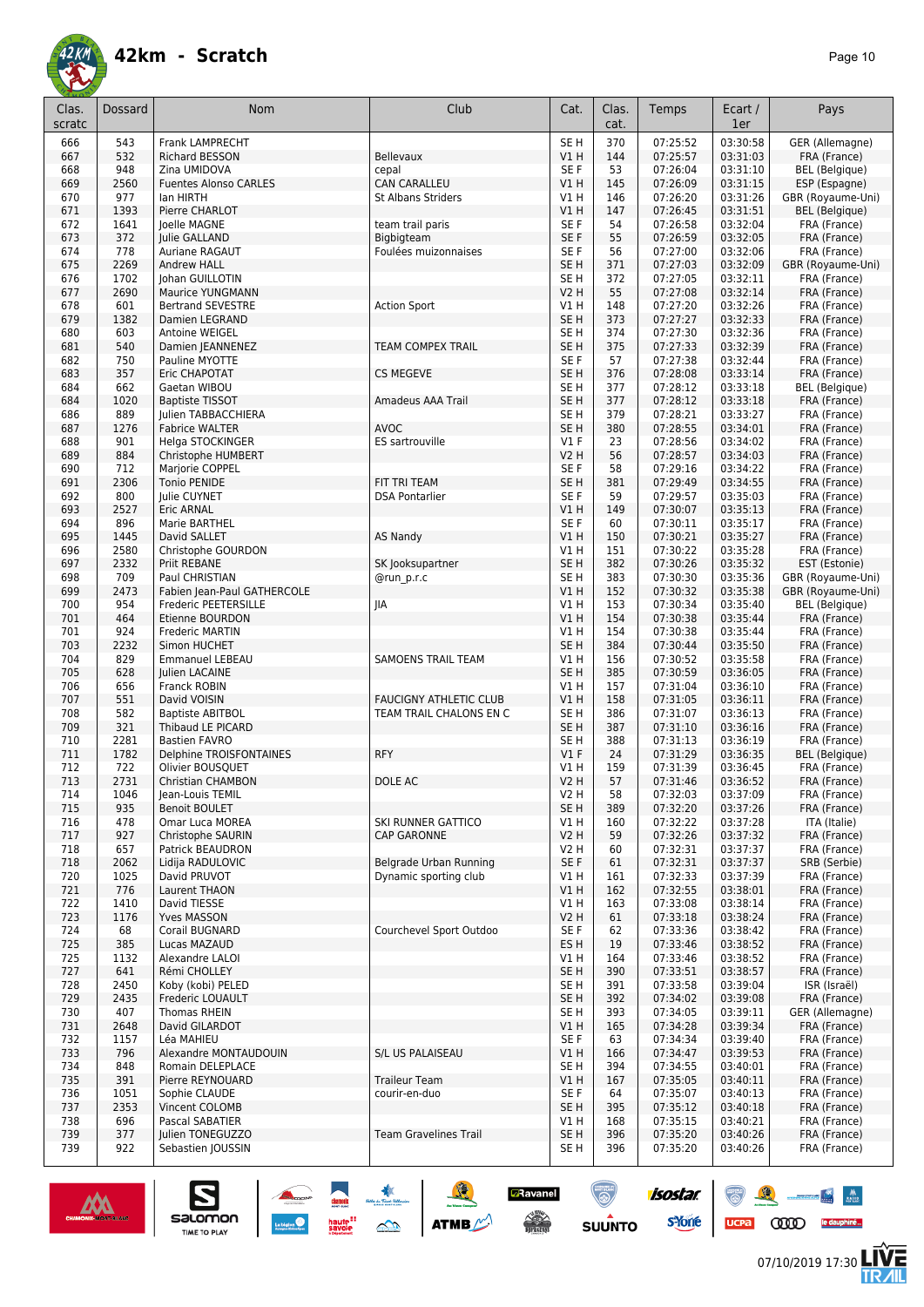

| Clas.<br>scratc | Dossard      | Nom                                          | Club                                        | Cat.                       | Clas.<br>cat.       | Temps                | Ecart /<br>1er       | Pays                                           |
|-----------------|--------------|----------------------------------------------|---------------------------------------------|----------------------------|---------------------|----------------------|----------------------|------------------------------------------------|
| 741             | 1379         | Arnaud BOSSON                                |                                             | SE <sub>H</sub>            | 398                 | 07:35:28             | 03:40:34             | FRA (France)                                   |
| 742             | 923          | Thomas DOUVEN                                | Pocht'Running                               | SE <sub>H</sub>            | 399                 | 07:35:30             | 03:40:36             | <b>BEL</b> (Belgique)                          |
| 743             | 1517         | Marjorie ALAIN                               | EMC                                         | SE F                       | 65                  | 07:35:35             | 03:40:41             | CAN (Canada)                                   |
| 744             | 763          | <b>Etienne CAMBIER</b>                       |                                             | V1H                        | 169                 | 07:35:52             | 03:40:58             | BEL (Belgique)                                 |
| 745             | 2631         | <b>Stephane MASER</b>                        | Les Cigognes des Montag                     | V1H                        | 170                 | 07:35:55             | 03:41:01             | FRA (France)                                   |
| 746             | 1653         | Nicolas SOJA                                 | <b>MAULE</b>                                | SE <sub>H</sub>            | 400                 | 07:36:04             | 03:41:10             | FRA (France)                                   |
| 747             | 772          | <b>Benoit KEDZIERSKI</b>                     | La cave qui court                           | V1 H                       | 171                 | 07:36:09             | 03:41:15             | <b>BEL</b> (Belgique)                          |
| 747<br>749      | 904<br>530   | Grégory HAPPART<br><b>Bernard SCHMETZ</b>    | La Cave Qui Court<br>Runners Berneau        | VIH<br><b>V2 H</b>         | 171<br>62           | 07:36:09<br>07:36:10 | 03:41:15<br>03:41:16 | <b>BEL</b> (Belgique)<br><b>BEL</b> (Belgique) |
| 750             | 888          | <b>Gaetan TIMMERMANS</b>                     | Mazyciens                                   | SE <sub>H</sub>            | 401                 | 07:36:17             | 03:41:23             | <b>BEL</b> (Belgique)                          |
| 751             | 2672         | Stephane PIRSON                              | RUNNERS BERNEAU                             | <b>V2 H</b>                | 63                  | 07:36:20             | 03:41:26             | <b>BEL</b> (Belgique)                          |
| 752             | 958          | Killian BREUILLARD                           | Team Gab&Sport Besacon                      | SE <sub>H</sub>            | 402                 | 07:36:22             | 03:41:28             | FRA (France)                                   |
| 753             | 768          | Elodie ROUSSEAU                              | <b>Team Fartleck</b>                        | $VI$ F                     | 25                  | 07:36:23             | 03:41:29             | FRA (France)                                   |
| 754             | 677          | David COLSON                                 | <b>TDCH</b>                                 | SE <sub>H</sub>            | 403                 | 07:36:28             | 03:41:34             | <b>BEL</b> (Belgique)                          |
| 755             | 2257         | <b>Clement ALLARD</b>                        |                                             | SE <sub>H</sub>            | 404                 | 07:36:30             | 03:41:36             | FRA (France)                                   |
| 756             | 1555         | Boglarka BARTHA                              |                                             | $VI$ F                     | 26                  | 07:36:32             | 03:41:38             | HUN (Hongrie)                                  |
| 757             | 1274         | Régis LE PORT                                |                                             | SE <sub>H</sub>            | 405                 | 07:36:36             | 03:41:42             | FRA (France)                                   |
| 758             | 1296         | Mickael PERRODEAU                            | <b>ESM CHALLANS</b>                         | VIH                        | 173                 | 07:36:45             | 03:41:51             | FRA (France)                                   |
| 759             | 2150         | Catherine REDMOND                            |                                             | $VI$ F                     | 27                  | 07:36:49             | 03:41:55             | IRL (Irlande)                                  |
| 760             | 2434         | <b>Gregoire BATAILLE</b>                     | Stade verneuil sur avre                     | SE <sub>H</sub>            | 406                 | 07:36:51             | 03:41:57             | FRA (France)                                   |
| 761             | 770          | <b>Steve GROUSSET</b>                        | Ac Angerien                                 | SE H                       | 407                 | 07:36:57             | 03:42:03             | FRA (France)                                   |
| 762<br>762      | 565<br>809   | Laurent GROUSSET                             | <b>AC ANGERIEN</b><br><b>Team Raidlight</b> | <b>V2 H</b><br><b>V2 H</b> | 64<br>64            | 07:36:58<br>07:36:58 | 03:42:04<br>03:42:04 | FRA (France)                                   |
| 764             | 491          | Dominique BRICAUD<br>Frédéric BISANTZ        |                                             | V1H                        | 174                 | 07:37:16             | 03:42:22             | FRA (France)<br>FRA (France)                   |
| 765             | 708          | Marjanne NELISSE                             | Trail Chica's                               | $VI$ F                     | 28                  | 07:37:55             | 03:43:01             | NED (Pays-Bas)                                 |
| 766             | 635          | Bénedicte BOUJON                             |                                             | SE <sub>F</sub>            | 66                  | 07:38:09             | 03:43:15             | FRA (France)                                   |
| 767             | 2296         | <b>Alexandre PAUWELS</b>                     |                                             | SE <sub>H</sub>            | 408                 | 07:38:22             | 03:43:28             | FRA (France)                                   |
| 767             | 2297         | Côme GAIRIN                                  |                                             | SE <sub>H</sub>            | 408                 | 07:38:22             | 03:43:28             | FRA (France)                                   |
| 769             | 952          | <b>Bertrand LEAUX</b>                        | Athlétic Club Bar sur S                     | V1H                        | 175                 | 07:38:39             | 03:43:45             | FRA (France)                                   |
| 770             | 2501         | Paul FENTON                                  |                                             | V1H                        | 176                 | 07:38:44             | 03:43:50             | GBR (Royaume-Uni)                              |
| 771             | 1627         | <b>Guillaume SCHEER</b>                      |                                             | SE <sub>H</sub>            | 410                 | 07:38:46             | 03:43:52             | FRA (France)                                   |
| 772             | 951          | Jean-François DUVAL                          | Gévezé c'est le pied                        | SE <sub>H</sub>            | 411                 | 07:38:50             | 03:43:56             | FRA (France)                                   |
| 773             | 2574         | Nicolas ANACHE                               | <b>ENTENTE 36</b>                           | V1 H                       | 177                 | 07:39:00             | 03:44:06             | FRA (France)                                   |
| 774             | 1210         | Elodie HUMBERT                               |                                             | SE F                       | 67                  | 07:39:01             | 03:44:07             | FRA (France)                                   |
| 775             | 1233         | Florian BONHOURE                             |                                             | ES <sub>H</sub>            | 20                  | 07:39:24             | 03:44:30             | FRA (France)                                   |
| 776             | 680          | Julien ZAFFARONI                             | <b>XRun Trail</b>                           | V1H                        | 178                 | 07:39:33             | 03:44:39             | FRA (France)                                   |
| 777             | 963          | Giuseppe BALDUCCI                            |                                             | V1H                        | 179                 | 07:39:49             | 03:44:55             | ITA (Italie)                                   |
| 778             | 1093         | Charlie MARCHAL                              |                                             | SE <sub>H</sub>            | 412                 | 07:39:55             | 03:45:01             | FRA (France)                                   |
| 779<br>780      | 475<br>257   | Jean Marc VEYRAT CHARVILLON<br>Rémi GRAPPEIN | <b>ANTONY ATHLETISME 92</b>                 | <b>V2 H</b><br><b>V2 H</b> | 66<br>67            | 07:39:56<br>07:40:07 | 03:45:02<br>03:45:13 | FRA (France)<br>FRA (France)                   |
| 781             | 942          | Kevin BRAIBANT                               | Ors                                         | SE <sub>H</sub>            | 413                 | 07:40:10             | 03:45:16             | <b>BEL</b> (Belgique)                          |
| 782             | 2761         | Yohann METAY                                 |                                             | $VI$ F                     | 29                  | 07:40:18             | 03:45:24             | FRA (France)                                   |
| 783             | 1469         | Regis BESNARD                                | Racing Club nANTAIS                         | V1 H                       | 180                 | 07:40:25             | 03:45:31             | FRA (France)                                   |
| 784             | 1201         | <b>Guillaume PREVERAUD</b>                   |                                             | V1 H                       | 181                 | 07:40:28             | 03:45:34             | FRA (France)                                   |
| 785             | 2041         | Pierre-Yves MINGUET                          |                                             | V1 H                       | 182                 | 07:40:50             | 03:45:56             | <b>BEL</b> (Belgique)                          |
| 786             | 355          | Mathieu SENSE                                |                                             | SE <sub>H</sub>            | 414                 | 07:41:11             | 03:46:17             | FRA (France)                                   |
| 787             | 1146         | lérôme DANIEL                                |                                             | SE <sub>H</sub>            | 415                 | 07:41:35             | 03:46:41             | FRA (France)                                   |
| 788             | 877          | lean Michel GUY                              |                                             | V3H                        | 4                   | 07:41:37             | 03:46:43             | FRA (France)                                   |
| 789             | 560          | Sophie MAUFRAIS                              | Gab&Sport Besançon                          | SE F                       | 68                  | 07:41:38             | 03:46:44             | FRA (France)                                   |
| 790             | 625          | Denis IIQUELLE                               | Athlé 91                                    | <b>V2 H</b>                | 68                  | 07:41:40             | 03:46:46             | FRA (France)                                   |
| 791             | 820          | <b>Antoine WORMSER</b>                       |                                             | SE <sub>H</sub>            | 416                 | 07:41:41             | 03:46:47             | FRA (France)                                   |
| 792             | 920          | <b>Mathieu CESBRON</b>                       | <b>Free Trail Marseille</b>                 | SE <sub>H</sub>            | 417                 | 07:41:48             | 03:46:54             | FRA (France)                                   |
| 792<br>794      | 1633         | Sylvain BELLIA                               |                                             | SE H<br>V2F                | 417<br>$\mathbf{1}$ | 07:41:48<br>07:41:58 | 03:46:54<br>03:47:04 | FRA (France)<br>FRA (France)                   |
| 795             | 1354<br>2444 | <b>Chantal GUINARD</b><br><b>Boria LOMBA</b> | <b>DSA PONTARLIER</b>                       | SE <sub>H</sub>            | 419                 | 07:42:02             | 03:47:08             | ESP (Espagne)                                  |
| 795             | 2632         | Donato DELVECCHIO                            |                                             | V1 H                       | 183                 | 07:42:02             | 03:47:08             | GBR (Royaume-Uni)                              |
| 797             | 2624         | Simon HOLLANDER                              |                                             | V1 H                       | 184                 | 07:42:14             | 03:47:20             | NZL (Nouvelle-                                 |
|                 |              |                                              |                                             |                            |                     |                      |                      | Zélande)                                       |
| 798             | 1622         | lan DE LANGE                                 |                                             | <b>V2 H</b>                | 69                  | 07:42:15             | 03:47:21             | RSA (Afrique du Sud)                           |
| 799             | 2219         | <b>Téo GAUDIN</b>                            |                                             | SE H                       | 420                 | 07:42:20             | 03:47:26             | FRA (France)                                   |
| 800             | 962          | Nicklas HANSEN                               |                                             | SE <sub>H</sub>            | 421                 | 07:42:57             | 03:48:03             | SWE (Suède)                                    |
| 801             | 812          | Lucas BERTHELOT                              | AS Aix les bains                            | SE H                       | 422                 | 07:43:01             | 03:48:07             | FRA (France)                                   |
| 802             | 744          | Selia CHAZAL                                 | Fraternelle Château Gai                     | $VI$ F                     | 30                  | 07:43:03             | 03:48:09             | FRA (France)                                   |
| 803             | 1879         | Frederic LACOMBE                             |                                             | V1 H                       | 185                 | 07:43:04             | 03:48:10             | FRA (France)                                   |
| 804             | 764          | <b>Hugues LABOUREL</b>                       |                                             | V1 H                       | 186                 | 07:43:05             | 03:48:11             | FRA (France)                                   |
| 805             | 204          | Rengui CAI                                   | zxtour                                      | SE <sub>H</sub>            | 423                 | 07:43:15             | 03:48:21             | CHN (Chine)                                    |
| 806             | 673          | Cedric GARCIA                                | CORD                                        | SE H                       | 424                 | 07:43:18             | 03:48:24             | FRA (France)                                   |
| 807             | 571          | François FUHRMANN                            |                                             | V2 H                       | 70                  | 07:43:32             | 03:48:38             | FRA (France)                                   |
| 807             | 1518         | Sandrine LUREAU                              | Nacre Triathlon                             | $VI$ F                     | 31                  | 07:43:32             | 03:48:38             | FRA (France)                                   |
| 809             | 891          | Diego GABUTTI                                |                                             | V1 H                       | 187                 | 07:43:36             | 03:48:42             | ARG (Argentine)                                |
| 810<br>811      | 2067<br>786  | Céline SERVAIS<br>Gwenaelle VO-DINH          | <b>ENTENTE 36</b>                           | SE F<br>SE F               | 69<br>70            | 07:43:41             | 03:48:47<br>03:48:51 | <b>BEL</b> (Belgique)                          |
| 812             | 784          | Xavier VO-DINH                               | <b>ENTENTE 36</b>                           | V1H                        | 188                 | 07:43:45<br>07:43:46 | 03:48:52             | FRA (France)<br>FRA (France)                   |
| 813             | 801          | Stephanie MUNCK                              |                                             | $VI$ F                     | 32                  | 07:43:55             | 03:49:01             | FRA (France)                                   |
| 814             | 1236         | <b>Gregory PASCAL</b>                        |                                             | SE H                       | 425                 | 07:43:59             | 03:49:05             | FRA (France)                                   |
|                 |              |                                              |                                             |                            |                     |                      |                      |                                                |

SO THE STREET



 $\sum_{\text{SALOMOM}}$ 

 $ucpa$ 

isostar.

**s**Yone

**D**Ravanel

 $\begin{picture}(180,10) \put(0,0){\line(1,0){15}} \put(10,0){\line(1,0){15}} \put(10,0){\line(1,0){15}} \put(10,0){\line(1,0){15}} \put(10,0){\line(1,0){15}} \put(10,0){\line(1,0){15}} \put(10,0){\line(1,0){15}} \put(10,0){\line(1,0){15}} \put(10,0){\line(1,0){15}} \put(10,0){\line(1,0){15}} \put(10,0){\line(1,0){15}} \put(10,0){\line($ 

 $\bigcirc$ 

**SUUNTO** 

 $\begin{picture}(150,10) \put(0,0){\line(1,0){10}} \put(10,0){\line(1,0){10}} \put(10,0){\line(1,0){10}} \put(10,0){\line(1,0){10}} \put(10,0){\line(1,0){10}} \put(10,0){\line(1,0){10}} \put(10,0){\line(1,0){10}} \put(10,0){\line(1,0){10}} \put(10,0){\line(1,0){10}} \put(10,0){\line(1,0){10}} \put(10,0){\line(1,0){10}} \put(10,0){\line($ 

**LIVE<br>TR***A***IL**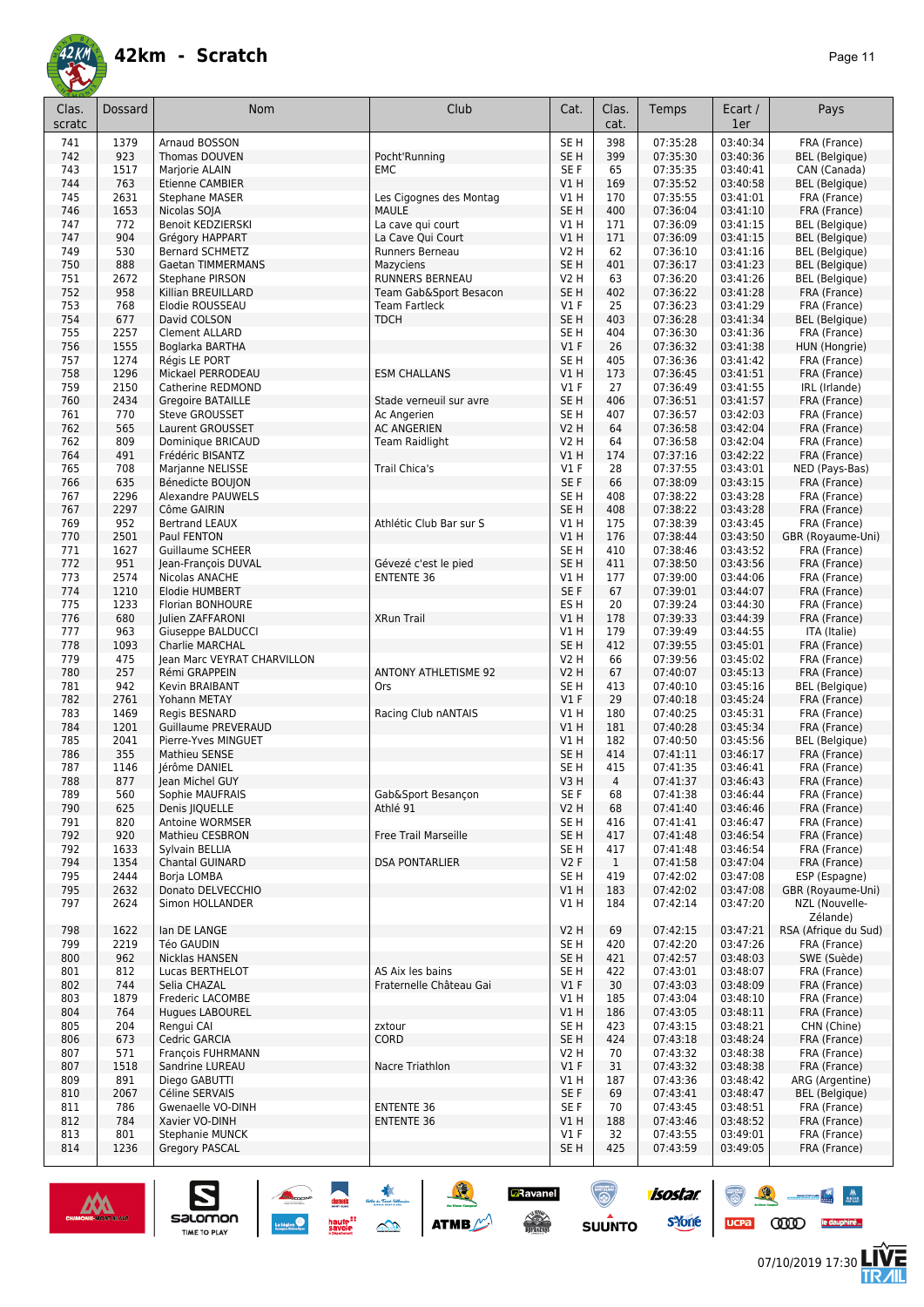

| Clas.<br>scratc | Dossard      | Nom                                             | Club                              | Cat.                    | Clas.<br>cat. | Temps                | Ecart /<br>1er       | Pays                              |
|-----------------|--------------|-------------------------------------------------|-----------------------------------|-------------------------|---------------|----------------------|----------------------|-----------------------------------|
| 815             | 419          | <b>Ic RODRIGUES</b>                             | Team CéramiQ                      | <b>V2 H</b>             | 71            | 07:44:03             | 03:49:09             | FRA (France)                      |
| 816             | 2230         | <b>Brieuc DE SMET</b>                           |                                   | SE <sub>H</sub>         | 426           | 07:44:08             | 03:49:14             | <b>BEL</b> (Belgique)             |
| 817             | 849          | Laurent MERCEY                                  |                                   | SE <sub>H</sub>         | 427           | 07:44:12             | 03:49:18             | FRA (France)                      |
| 818             | 1245         | Cecile BELLANGER                                | <b>USMETRO</b>                    | SE F                    | 71            | 07:44:20             | 03:49:26             | FRA (France)                      |
| 819             | 757          | <b>Yves UERLINGS</b>                            | <b>Trakks</b>                     | V1H                     | 189           | 07:44:27             | 03:49:33             | <b>BEL</b> (Belgique)             |
| 820             | 2688<br>1095 | Jean-Luc DURAND                                 | SAONE MONT D'OR NATURE            | <b>V2 H</b><br>VIH      | 72<br>190     | 07:44:29<br>07:44:43 | 03:49:35<br>03:49:49 | FRA (France)                      |
| 821<br>822      | 1072         | Yannick MARQUER<br>Quentin HERVE                |                                   | SE <sub>H</sub>         | 428           | 07:44:51             | 03:49:57             | FRA (France)<br>FRA (France)      |
| 822             | 1181         | Samuel OLICHON                                  | Marseille Trail Club              | SE H                    | 428           | 07:44:51             | 03:49:57             | FRA (France)                      |
| 824             | 534          | Cyril LAENGER                                   |                                   | SE <sub>H</sub>         | 430           | 07:44:59             | 03:50:05             | FRA (France)                      |
| 824             | 548          | Aurélien OLIVIER                                |                                   | SE <sub>H</sub>         | 430           | 07:44:59             | 03:50:05             | FRA (France)                      |
| 824             | 1423         | Lionel HERVET                                   |                                   | V1H                     | 191           | 07:44:59             | 03:50:05             | FRA (France)                      |
| 827             | 514          | Catherine LITHERLAND                            |                                   | $VI$ F                  | 33            | 07:45:03             | 03:50:09             | GBR (Royaume-Uni)                 |
| 828             | 842          | Delphine DE CONINCK                             |                                   | SE F                    | 72            | 07:45:05             | 03:50:11             | <b>BEL</b> (Belgique)             |
| 829             | 765          | Chris FALKINER                                  |                                   | V2 H                    | 73            | 07:45:07             | 03:50:13             | GBR (Royaume-Uni)                 |
| 830<br>831      | 1024<br>1200 | Laurent DAMOISELET<br>Fernando NUNEZ            | <b>BRC Basel Running Club</b>     | V1H<br>V1H              | 192<br>193    | 07:45:11<br>07:45:23 | 03:50:17<br>03:50:29 | FRA (France)<br>ECU (Equateur)    |
| 832             | 1663         | Eric DEFFONTAINES                               |                                   | SE <sub>H</sub>         | 432           | 07:45:29             | 03:50:35             | FRA (France)                      |
| 833             | 719          | Wilfried DE CARLI                               |                                   | SE <sub>H</sub>         | 433           | 07:45:31             | 03:50:37             | FRA (France)                      |
| 834             | 1104         | Nicolas DANO                                    |                                   | V1 H                    | 194           | 07:45:33             | 03:50:39             | FRA (France)                      |
| 835             | 1202         | Patrick DUJARDIN                                | VTT-Bernissart                    | <b>V2 H</b>             | 74            | 07:45:39             | 03:50:45             | <b>BEL</b> (Belgique)             |
| 836             | 840          | <b>Olivier BILLAUD</b>                          | SUA Athlétisme                    | <b>V2 H</b>             | 75            | 07:45:49             | 03:50:55             | FRA (France)                      |
| 837             | 2664         | Stephane FLAVION                                |                                   | V1 H                    | 195           | 07:45:59             | 03:51:05             | FRA (France)                      |
| 838             | 1329         | <b>Bruno ARNOUX</b>                             |                                   | V1H                     | 196           | 07:46:00             | 03:51:06             | FRA (France)                      |
| 839             | 607          | Philippe CRISTOL                                |                                   | V3H                     | 5             | 07:46:07             | 03:51:13             | FRA (France)                      |
| 840             | 507<br>1297  | David ARRIGNON<br>Frederic BRIVOAL              |                                   | V1H<br>V1H              | 197<br>198    | 07:46:21<br>07:46:23 | 03:51:27<br>03:51:29 | FRA (France)                      |
| 841<br>842      | 2762         | Willy ROCHER                                    |                                   | V1H                     | 199           | 07:46:26             | 03:51:32             | FRA (France)<br>FRA (France)      |
| 843             | 940          | Victoria ANDRES RUBIO                           | <b>TRAIL MORVEDRE</b>             | SE F                    | 73            | 07:46:30             | 03:51:36             | ESP (Espagne)                     |
| 844             | 1429         | Séverine ROCHE                                  | <b>Trail Entre Elles</b>          | $VI$ F                  | 34            | 07:46:32             | 03:51:38             | FRA (France)                      |
| 845             | 1213         | Isabelle HENRY                                  |                                   | <b>V2F</b>              | 2             | 07:46:34             | 03:51:40             | FRA (France)                      |
| 846             | 311          | Ludovic GARNESSON                               |                                   | SE <sub>H</sub>         | 434           | 07:47:24             | 03:52:30             | FRA (France)                      |
| 847             | 1440         | Elodie CUCHE                                    |                                   | SE F                    | 74            | 07:47:30             | 03:52:36             | FRA (France)                      |
| 847             | 2589         | Patrice COURANT                                 |                                   | VIH                     | 200           | 07:47:30             | 03:52:36             | FRA (France)                      |
| 847             | 2668         | Thierry COURANT                                 |                                   | <b>V2 H</b>             | 76            | 07:47:30             | 03:52:36             | FRA (France)                      |
| 850<br>851      | 956<br>1002  | Philippe FRITZ<br>Claude DELADOEUILLE           | <b>ALE Echirolles</b>             | <b>V1 H</b><br>V1H      | 201<br>202    | 07:47:33<br>07:47:49 | 03:52:39<br>03:52:55 | FRA (France)                      |
| 852             | 495          | Thomas MOURIER                                  |                                   | SE <sub>H</sub>         | 435           | 07:47:54             | 03:53:00             | FRA (France)<br>FRA (France)      |
| 853             | 2452         | Paul PERIE                                      | <b>Running Club Camping</b>       | SE <sub>H</sub>         | 436           | 07:47:56             | 03:53:02             | FRA (France)                      |
| 854             | 1690         | Cecile BILLAT                                   |                                   | $VI$ F                  | 35            | 07:48:00             | 03:53:06             | FRA (France)                      |
| 855             | 728          | Nicolas CAMPODONICO                             | <b>ASPTT Nice - Team Goret</b>    | SE <sub>H</sub>         | 437           | 07:48:13             | 03:53:19             | FRA (France)                      |
| 856             | 1945         | David LORBADA MANZANEDO                         | Tigers Running Club - C           | SE <sub>H</sub>         | 438           | 07:48:20             | 03:53:26             | ESP (Espagne)                     |
| 857             | 864          | <b>Martial FRICK</b>                            |                                   | <b>V2 H</b>             | 77            | 07:48:32             | 03:53:38             | FRA (France)                      |
| 858             | 1328         | Mathias JORIS                                   |                                   | SE <sub>H</sub>         | 439           | 07:48:41             | 03:53:47             | SUI (Suisse)                      |
| 859             | 949          | Alexandra ARNOUL                                |                                   | SE F                    | 75            | 07:48:42             | 03:53:48             | FRA (France)                      |
| 860<br>861      | 2652<br>2280 | Paul WHELAN<br>Ludovic ROUSSEL                  |                                   | V1 H<br>SE <sub>H</sub> | 203<br>440    | 07:48:49<br>07:49:10 | 03:53:55<br>03:54:16 | GBR (Royaume-Uni)<br>FRA (France) |
| 862             | 702          | Christophe ROSEY                                |                                   | VIH                     | 204           | 07:49:12             | 03:54:18             | FRA (France)                      |
| 863             | 1935         | Bruno WERGIFOSSE                                |                                   | V1 H                    | 205           | 07:49:23             | 03:54:29             | BEL (Belgique)                    |
| 864             | 1501         | Jerome PORTES                                   |                                   | V1H                     | 206           | 07:49:44             | 03:54:50             | FRA (France)                      |
| 865             | 1071         | Angelique LARREY                                | antony                            | $VI$ F                  | 36            | 07:49:47             | 03:54:53             | FRA (France)                      |
| 866             | 2409         | Nicolas VALLVERDU QUERALT                       |                                   | SE <sub>H</sub>         | 441           | 07:50:03             | 03:55:09             | FRA (France)                      |
| 867             | 761          | Jean-Baptiste BARBRY                            |                                   | SE H                    | 442           | 07:50:05             | 03:55:11             | FRA (France)                      |
| 868<br>869      | 1087<br>466  | Jean-Marc JAGER                                 | <b>ES MONTGERON</b>               | V1H                     | 207<br>208    | 07:50:40<br>07:50:57 | 03:55:46             | FRA (France)                      |
| 870             | 692          | <b>Gregoire DAUTREY</b><br>Jean-René CARPENTIER | Les Arsouilles                    | V1 H<br>SE <sub>H</sub> | 443           | 07:50:59             | 03:56:03<br>03:56:05 | FRA (France)<br>FRA (France)      |
| 871             | 1251         | Christophe HOFFMANN                             | <b>CAN Sarreguemines</b>          | SE H                    | 444           | 07:51:15             | 03:56:21             | FRA (France)                      |
| 872             | 2204         | Hugo ARROUAYS                                   | Legion Saint Pierre               | ES <sub>H</sub>         | 21            | 07:51:22             | 03:56:28             | FRA (France)                      |
| 873             | 1285         | Antoine LE MEITOUR                              |                                   | SE H                    | 445           | 07:51:28             | 03:56:34             | FRA (France)                      |
| 874             | 297          | Remy BROUILLAT FARGIER                          | Mental2chips                      | SE <sub>H</sub>         | 446           | 07:51:53             | 03:56:59             | FRA (France)                      |
| 875             | 1465         | Anthony DOBBELAERE                              |                                   | SE H                    | 447           | 07:51:54             | 03:57:00             | FRA (France)                      |
| 876             | 1672         | <b>Julian LEMAITRE</b>                          |                                   | SE <sub>H</sub>         | 448           | 07:51:57             | 03:57:03             | FRA (France)                      |
| 877             | 2706         | <b>Jose CARMINATI</b>                           |                                   | V2 H                    | 78            | 07:52:03             | 03:57:09             | FRA (France)                      |
| 878             | 785          | Lionel LAURIER                                  | <b>AS NANDY</b>                   | V1H                     | 209           | 07:52:04<br>07:52:06 | 03:57:10<br>03:57:12 | FRA (France)                      |
| 879<br>880      | 992<br>2618  | Stéphane BORTOLUZZI<br>Miguel RUDA              | Deportivo espanol Orlea           | V2 H<br>V1 H            | 79<br>210     | 07:52:13             | 03:57:19             | FRA (France)<br>ESP (Espagne)     |
| 881             | 553          | Nicolas GRARD                                   |                                   | SE H                    | 449           | 07:52:23             | 03:57:29             | FRA (France)                      |
| 882             | 822          | Hervé CADIOU                                    |                                   | VIH                     | 211           | 07:52:28             | 03:57:34             | FRA (France)                      |
| 883             | 826          | Caroline FLAMENT                                | Lille Métropole Athléti           | V1 F                    | 37            | 07:52:39             | 03:57:45             | FRA (France)                      |
| 884             | 663          | Antoine BARTAU                                  |                                   | SE <sub>H</sub>         | 450           | 07:52:43             | 03:57:49             | FRA (France)                      |
| 884             | 1798         | Dominic MESSAGER                                |                                   | V3H                     | 6             | 07:52:43             | 03:57:49             | FRA (France)                      |
| 886             | 2475         | Thomas VERDEZ                                   |                                   | V1 H                    | 212           | 07:52:44             | 03:57:50             | FRA (France)                      |
| 887             | 1601         | <b>Clement FLAMENT</b>                          |                                   | SE H                    | 451           | 07:52:46             | 03:57:52             | FRA (France)<br>FRA (France)      |
| 888<br>889      | 1056<br>751  | Marjolaine DUMAS<br>Anais CHURLET               | Guil trail club<br>Uriage running | SE F<br>SE F            | 76<br>77      | 07:52:56<br>07:53:06 | 03:58:02<br>03:58:12 | FRA (France)                      |
|                 |              |                                                 |                                   |                         |               |                      |                      |                                   |

SO THE SO ATME

**DRavanel** 

 $\begin{picture}(180,10) \put(0,0){\line(1,0){15}} \put(10,0){\line(1,0){15}} \put(10,0){\line(1,0){15}} \put(10,0){\line(1,0){15}} \put(10,0){\line(1,0){15}} \put(10,0){\line(1,0){15}} \put(10,0){\line(1,0){15}} \put(10,0){\line(1,0){15}} \put(10,0){\line(1,0){15}} \put(10,0){\line(1,0){15}} \put(10,0){\line(1,0){15}} \put(10,0){\line($ 

 $\bigcirc$ 

**SUUNTO** 



 $\sum_{\text{SALOMOM}}$ 



ucpa

isostar.

**s**Yone

 $\begin{picture}(150,10) \put(0,0){\line(1,0){10}} \put(10,0){\line(1,0){10}} \put(10,0){\line(1,0){10}} \put(10,0){\line(1,0){10}} \put(10,0){\line(1,0){10}} \put(10,0){\line(1,0){10}} \put(10,0){\line(1,0){10}} \put(10,0){\line(1,0){10}} \put(10,0){\line(1,0){10}} \put(10,0){\line(1,0){10}} \put(10,0){\line(1,0){10}} \put(10,0){\line($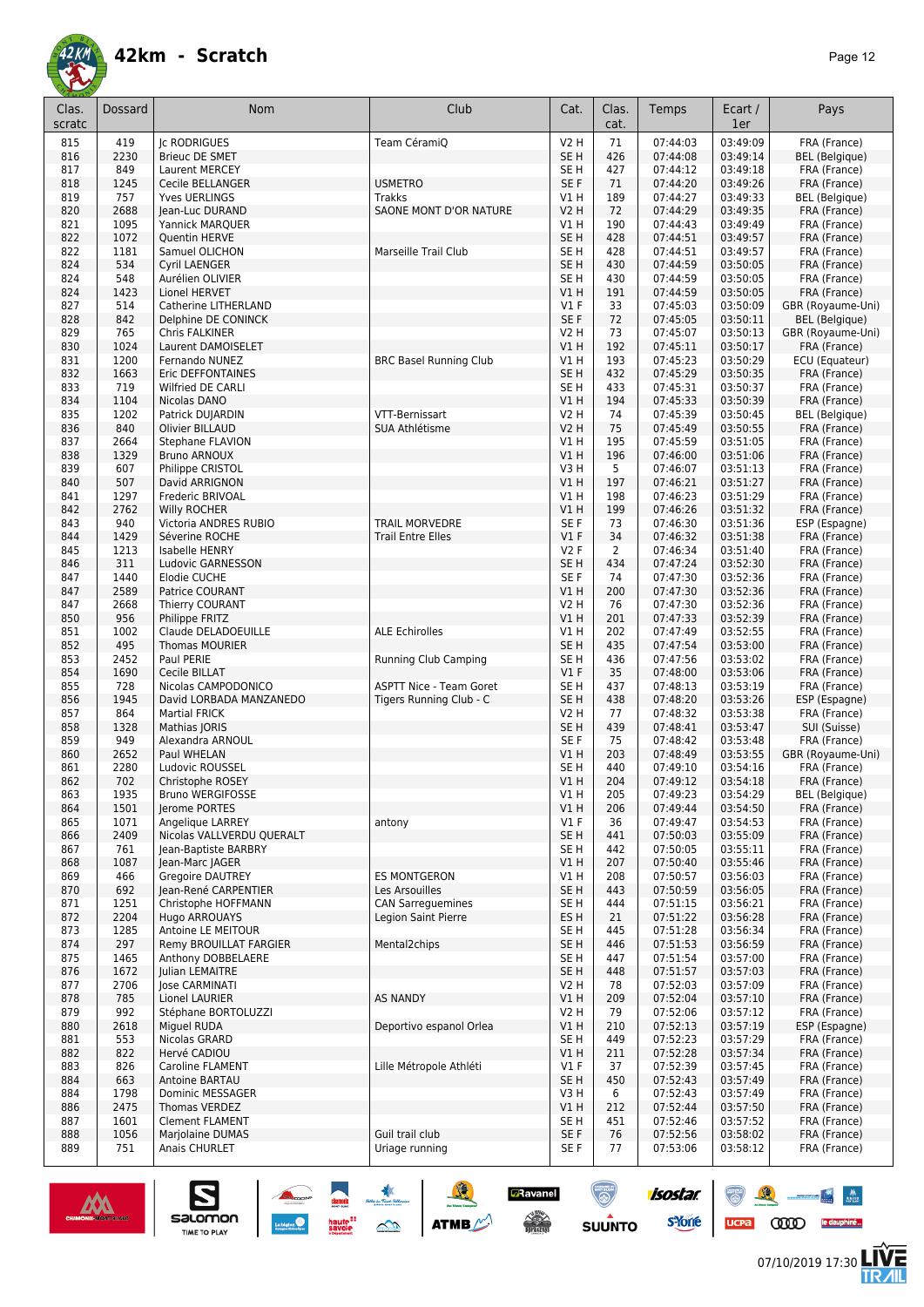

| Clas.<br>scratc | Dossard      | Nom                                   | Club                    | Cat.                      | Clas.<br>cat. | Temps                | Ecart /<br>1er       | Pays                                  |
|-----------------|--------------|---------------------------------------|-------------------------|---------------------------|---------------|----------------------|----------------------|---------------------------------------|
| 890             | 835          | Sébastien SOURIS                      |                         | SE <sub>H</sub>           | 452           | 07:53:10             | 03:58:16             | FRA (France)                          |
| 891             | 1411         | Laurent MARTINEZ                      | <b>TEAM BOISANSOIF</b>  | VIH                       | 213           | 07:53:13             | 03:58:19             | FRA (France)                          |
| 892             | 1131         | Ivan QUEMERE                          |                         | V1 H                      | 214           | 07:53:15             | 03:58:21             | FRA (France)                          |
| 893             | 1173         | Rémi TABARY                           | <b>AC SECLIN</b>        | V1H                       | 215           | 07:53:19             | 03:58:25             | FRA (France)                          |
| 893             | 2138         | Anne-Charlotte SCHOUTTETEN            |                         | $VI$ F                    | 38            | 07:53:19             | 03:58:25             | FRA (France)                          |
| 895             | 779          | Silvia WIRTH                          |                         | SE <sub>F</sub>           | 78            | 07:53:24             | 03:58:30             | AUT (Autriche)                        |
| 895             | 887          | Aurelijus DVELYS                      | SK S-Sportas            | SE <sub>H</sub>           | 453           | 07:53:24             | 03:58:30             | LTU (Lituanie)                        |
| 897             | 851          | Ludovic CLAUDE                        | <b>DSA Pontarlier</b>   | V1H                       | 216           | 07:53:25             | 03:58:31             | FRA (France)                          |
| 898             | 2260         | Judicael PAQUE                        |                         | SE <sub>H</sub>           | 454           | 07:53:26             | 03:58:32             | FRA (France)                          |
| 899             | 1023         | Bogdan GORBATAI                       |                         | V1H                       | 217           | 07:53:30             | 03:58:36             | FRA (France)                          |
| 900             | 2261         | Nicolas COUEDEL                       |                         | SE <sub>H</sub>           | 455           | 07:53:34             | 03:58:40             | FRA (France)                          |
| 901             | 2570         | Raphael JUNGMANN                      |                         | VIH                       | 218           | 07:53:40             | 03:58:46             | FRA (France)                          |
| 902             | 1774         | <b>Vinciane MOULERGUE</b>             | Les foulées de St Germa | SE F                      | 79            | 07:53:50             | 03:58:56             | FRA (France)                          |
| 903             | 1126         | Mathieu LESTE                         | <b>USMETRO</b>          | SE <sub>H</sub>           | 456           | 07:53:53             | 03:58:59             | FRA (France)                          |
| 904             | 1624         | Camille BRUNGARD                      |                         | SE F                      | 80            | 07:53:55             | 03:59:01             | SUI (Suisse)                          |
| 905             | 991          | Othello AUBREE                        |                         | V1 H                      | 219           | 07:54:00             | 03:59:06             | FRA (France)                          |
| 906             | 1039         | Elodie CAULLIREAU                     |                         | SE F                      | 81            | 07:54:07             | 03:59:13             | FRA (France)                          |
| 907             | 2399<br>1377 | Pierre DEFAT                          |                         | SE <sub>H</sub><br>$VI$ F | 457<br>39     | 07:54:10<br>07:54:16 | 03:59:16<br>03:59:22 | <b>BEL</b> (Belgique)                 |
| 908<br>909      | 2262         | Marie-Laure ANDRE<br>Maxime COLLARD   |                         | SE <sub>H</sub>           | 458           | 07:54:17             | 03:59:23             | FRA (France)<br><b>BEL</b> (Belgique) |
| 910             | 2169         | Christine CHAPMAN                     |                         | $VI$ F                    | 40            | 07:54:29             | 03:59:35             | GBR (Royaume-Uni)                     |
| 911             | 250          | <b>Arthur PROT</b>                    |                         | SE <sub>H</sub>           | 459           | 07:54:35             | 03:59:41             | FRA (France)                          |
| 912             | 2763         | Marie LEPORS                          |                         | SE F                      | 82            | 07:54:36             | 03:59:42             | FRA (France)                          |
| 913             | 2413         | Roman VANO                            | <b>Trailfunk</b>        | SE <sub>H</sub>           | 460           | 07:54:40             | 03:59:46             | SVK (Slovaquie)                       |
| 914             | 2639         | Denis JEANDEL                         | metz                    | V1 H                      | 220           | 07:54:46             | 03:59:52             | FRA (France)                          |
| 915             | 705          | Christophe TERVILLE                   |                         | <b>V2 H</b>               | 80            | 07:54:52             | 03:59:58             | FRA (France)                          |
| 916             | 1937         | Eve POTTIEZ                           |                         | SE F                      | 83            | 07:55:03             | 04:00:09             | BEL (Belgique)                        |
| 917             | 755          | <b>Florent CINTRAT</b>                | acbs                    | SE <sub>H</sub>           | 461           | 07:55:04             | 04:00:10             | FRA (France)                          |
| 918             | 980          | David MOREAU                          | Sancerre running        | V1H                       | 221           | 07:55:12             | 04:00:18             | FRA (France)                          |
| 919             | 2705         | Jean-Yves PAUCHARD                    | <b>DSA Pontarlier</b>   | <b>V2 H</b>               | 81            | 07:55:18             | 04:00:24             | FRA (France)                          |
| 920             | 1171         | Louiza VEELENTURF                     |                         | SE F                      | 84            | 07:55:29             | 04:00:35             | NED (Pays-Bas)                        |
| 921             | 665          | Philippe LE BRAS                      | <b>US SAINT GILLES</b>  | V1 H                      | 222           | 07:55:39             | 04:00:45             | FRA (France)                          |
| 922             | 1283         | James WHEATON                         |                         | V <sub>2</sub> H          | 82            | 07:55:44             | 04:00:50             | GBR (Royaume-Uni)                     |
| 923             | 1414         | <b>Claire MENY</b>                    |                         | SE F                      | 85            | 07:55:49             | 04:00:55             | FRA (France)                          |
| 924             | 1558         | Arnaud PINCET                         |                         | SE <sub>H</sub>           | 462           | 07:55:54             | 04:01:00             | FRA (France)                          |
| 925             | 1369         | <b>Franck BRULLE</b>                  | <b>ES Montgeron</b>     | SE <sub>H</sub>           | 463           | 07:55:59             | 04:01:05             | FRA (France)                          |
| 926             | 1235         | Benjamin JUGE                         |                         | SE H                      | 464           | 07:56:04             | 04:01:10             | FRA (France)                          |
| 927             | 1278         | Rolando GOMES                         |                         | VIH                       | 223           | 07:56:05             | 04:01:11             | CAN (Canada)                          |
| 927             | 1640         | Samuel RESTELLI                       |                         | V1H                       | 223           | 07:56:05             | 04:01:11             | FRA (France)                          |
| 929             | 669          | Sebastien PREVOTEAU                   |                         | V1H                       | 225           | 07:56:10             | 04:01:16             | FRA (France)                          |
| 929             | 1725         | Geoffrey BAECKELANDT                  | Les Boubiets            | SE H                      | 465           | 07:56:10             | 04:01:16             | <b>BEL</b> (Belgique)                 |
| 931             | 1123         | Corinne ESSLINGER PRIETO              | cigognes des montagnes  | V1F                       | 41            | 07:56:13             | 04:01:19             | FRA (France)                          |
| 932             | 2247         | Andrew MOTHERSHAW                     | <b>Beeston AC</b>       | SE H                      | 466           | 07:56:14             | 04:01:20             | GBR (Royaume-Uni)                     |
| 933             | 2068         | Catherine WILSON                      | <b>Beeston AC</b>       | SE F                      | 86            | 07:56:15             | 04:01:21             | NZL (Nouvelle-<br>Zélande)            |
| 934             | 881          | Siim SAIDLA                           | Treeningpartner         | SE <sub>H</sub>           | 467           | 07:56:16             | 04:01:22             | EST (Estonie)                         |
| 935             | 739          | <b>Baptiste POLY</b>                  | <b>SAM PARIS 12</b>     | SE <sub>H</sub>           | 468           | 07:56:35             | 04:01:41             | FRA (France)                          |
| 936             | 846          | <b>Clement DONNADIEU</b>              |                         | SE H                      | 469           | 07:56:39             | 04:01:45             | FRA (France)                          |
| 937<br>938      | 1360         | Laurent ROQUES                        |                         | V1 H<br>V2 H              | 226           | 07:56:51             | 04:01:57             | FRA (France)                          |
| 939             | 2677<br>1334 | Jean-Marc PAULIN<br>Yohann LE GUENNEC | POKES TEAM CITROR       | SE H                      | 83<br>470     | 07:56:55<br>07:57:01 | 04:02:01<br>04:02:07 | FRA (France)<br>FRA (France)          |
| 940             | 2414         | Gregory RAYEE                         | GregAndJohn             | SE H                      | 471           | 07:57:02             | 04:02:08             | BEL (Belgique)                        |
| 941             | 2385         | Jonathan DEXTERS                      | JohnAndGreg             | SE H                      | 472           | 07:57:06             | 04:02:12             | BEL (Belgique)                        |
| 942             | 1547         | <b>Tony GAUTHIER</b>                  | Sport et Amitié Montcor | V1 H                      | 227           | 07:57:11             | 04:02:17             | FRA (France)                          |
| 943             | 490          | Robin ROUX                            | Team Gab&Sports Besanco | SE H                      | 473           | 07:57:13             | 04:02:19             | FRA (France)                          |
| 944             | 2415         | Benjamin BOUTIN                       |                         | SE H                      | 474           | 07:57:14             | 04:02:20             | FRA (France)                          |
| 945             | 971          | Stéphanie CLERC-GUAY                  | Team Gab & Sports Besan | V1F                       | 42            | 07:57:15             | 04:02:21             | FRA (France)                          |
| 946             | 2064         | Orlane DUBO                           |                         | SE F                      | 87            | 07:57:18             | 04:02:24             | FRA (France)                          |
| 947             | 405          | Emilien SAGE-VALLIER                  | Vallée de Montmorency T | SE H                      | 475           | 07:57:22             | 04:02:28             | FRA (France)                          |
| 948             | 2575         | Paul WEBB                             |                         | V1 H                      | 228           | 07:57:26             | 04:02:32             | GBR (Royaume-Uni)                     |
| 949             | 788          | Nicolas RIFFAUD                       | Gab&sport               | SE H                      | 476           | 07:57:27             | 04:02:33             | FRA (France)                          |
| 950             | 2453         | Xavier CORBOLIN                       | Metz triathlon          | SE H                      | 477           | 07:57:30             | 04:02:36             | FRA (France)                          |
| 951             | 880          | Johan FREIMANN                        |                         | SE H                      | 478           | 07:57:33             | 04:02:39             | FRA (France)                          |
| 951             | 1205         | Francois PREUDHOMME                   | Club hein               | SE H                      | 478           | 07:57:33             | 04:02:39             | BEL (Belgique)                        |
| 953             | 2264         | Joshua DOYLE                          |                         | SE H                      | 480           | 07:57:34             | 04:02:40             | GBR (Royaume-Uni)                     |
| 954             | 408          | Brianna ROGERS                        |                         | SE F                      | 88            | 07:57:40             | 04:02:46             | USA (Etats-Unis)                      |
| 954             | 2078         | Jessica ROGERS                        |                         | SE F                      | 88            | 07:57:40             | 04:02:46             | USA (Etats-Unis)                      |
| 956             | 2127         | Aoife CALLAN                          | Athenry Ac              | SE F                      | 90            | 07:57:43             | 04:02:49             | IRL (Irlande)                         |
| 957             | 1370         | Olivier RISCHE                        |                         | V1 H                      | 229           | 07:57:51             | 04:02:57             | FRA (France)                          |
| 958             | 845          | Gael OZENNE                           |                         | SE H                      | 481           | 07:57:56             | 04:03:02             | FRA (France)                          |
| 959             | 910          | Lionel DENOYEL                        |                         | V1H                       | 230           | 07:58:05             | 04:03:11             | FRA (France)                          |
| 960             | 1114         | Carole SIMON                          | A <sub>2</sub> M        | $VI$ F                    | 43            | 07:58:08             | 04:03:14             | FRA (France)                          |
| 961             | 2470         | Nasimi MAMEDOV                        |                         | V1 H                      | 231           | 07:58:11             | 04:03:17             | RUS (Russie)                          |
| 962             | 1480         | Ingrid PISSARD BRONDEX                |                         | $VI$ F                    | 44            | 07:58:12             | 04:03:18             | FRA (France)                          |
| 963             | 2459         | Jordan LAMOTTE                        |                         | SE H                      | 482           | 07:58:18             | 04:03:24             | BEL (Belgique)                        |

SOLUTION ATME

**D**Ravanel

 $\begin{picture}(180,10) \put(0,0){\line(1,0){15}} \put(10,0){\line(1,0){15}} \put(10,0){\line(1,0){15}} \put(10,0){\line(1,0){15}} \put(10,0){\line(1,0){15}} \put(10,0){\line(1,0){15}} \put(10,0){\line(1,0){15}} \put(10,0){\line(1,0){15}} \put(10,0){\line(1,0){15}} \put(10,0){\line(1,0){15}} \put(10,0){\line(1,0){15}} \put(10,0){\line($ 

 $\odot$ 

**SUUNTO** 

isostar.

**s**Yone

ucpa



 $\sum_{\text{SALOMOM}}$ 



 $\begin{picture}(150,10) \put(0,0){\line(1,0){10}} \put(10,0){\line(1,0){10}} \put(10,0){\line(1,0){10}} \put(10,0){\line(1,0){10}} \put(10,0){\line(1,0){10}} \put(10,0){\line(1,0){10}} \put(10,0){\line(1,0){10}} \put(10,0){\line(1,0){10}} \put(10,0){\line(1,0){10}} \put(10,0){\line(1,0){10}} \put(10,0){\line(1,0){10}} \put(10,0){\line($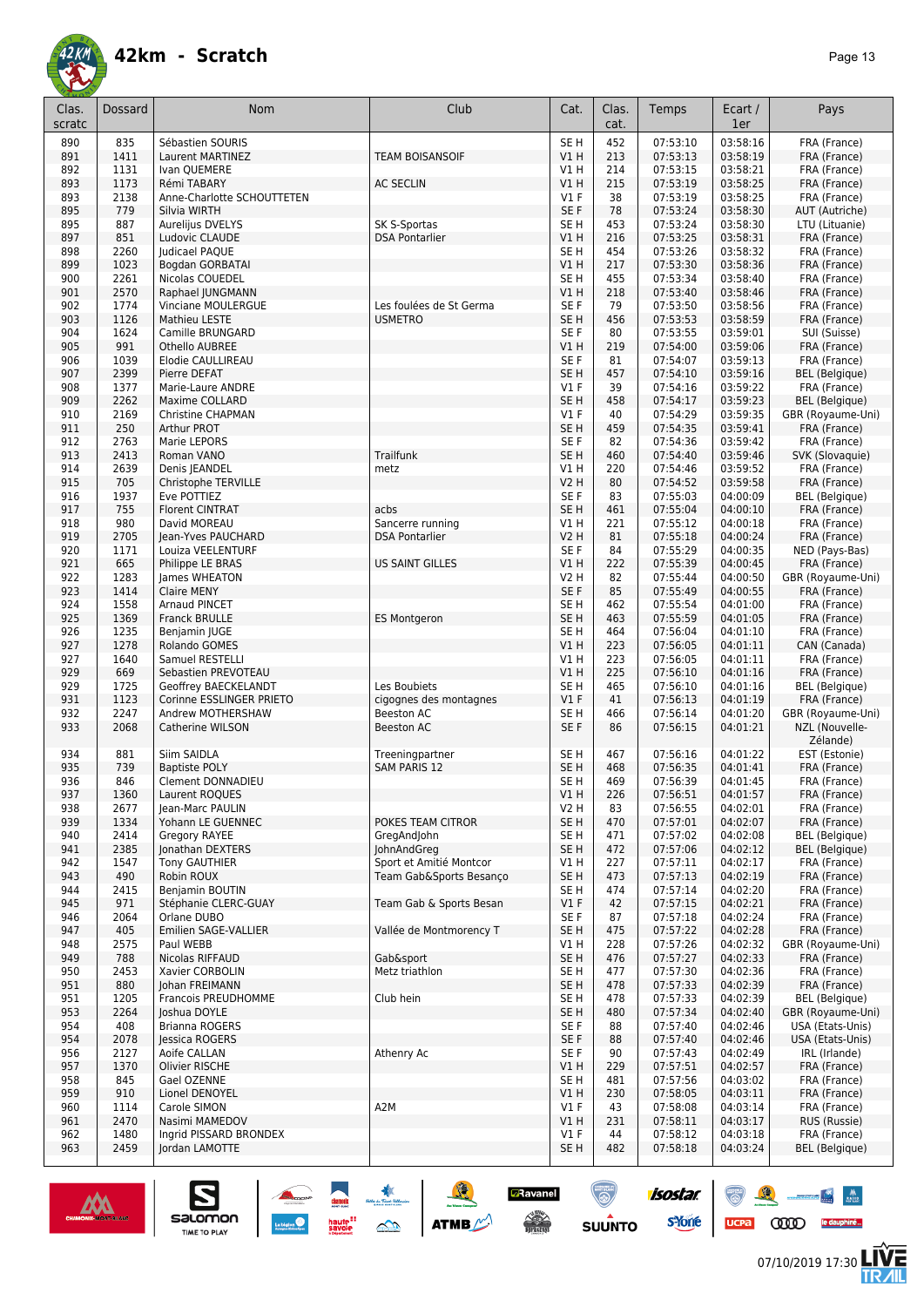

| Clas.<br>scratc | Dossard      | <b>Nom</b>                                             | Club                                                  | Cat.                               | Clas.<br>cat. | Temps                | Ecart /<br>1er       | Pays                                  |
|-----------------|--------------|--------------------------------------------------------|-------------------------------------------------------|------------------------------------|---------------|----------------------|----------------------|---------------------------------------|
| 964             | 1184         | Cedric GEHIN                                           |                                                       | SE <sub>H</sub>                    | 483           | 07:58:21             | 04:03:27             | FRA (France)                          |
| 965             | 652          | <b>Gaspard TURCO</b>                                   | CSJ Running                                           | <b>V2 H</b>                        | 84            | 07:58:41             | 04:03:47             | FRA (France)                          |
| 966             | 1008         | Isabelle ORTH                                          | ASL LA ROBERTSAU                                      | V2F                                | 3             | 07:58:45             | 04:03:51             | FRA (France)                          |
| 967<br>967      | 124<br>961   | Jimmy PANOZZO<br><b>Yves CHANEL</b>                    |                                                       | SE <sub>H</sub><br>SE <sub>H</sub> | 484<br>484    | 07:58:48<br>07:58:48 | 04:03:54<br>04:03:54 | FRA (France)<br>FRA (France)          |
| 969             | 552          | Arnaud DEBUYZER                                        |                                                       | V1H                                | 232           | 07:58:54             | 04:04:00             | FRA (France)                          |
| 970             | 690          | <b>Steve BAZAILLE</b>                                  |                                                       | V1H                                | 233           | 07:58:56             | 04:04:02             | FRA (France)                          |
| 971             | 1041         | Frédéric MICHELETTI                                    |                                                       | SE <sub>H</sub>                    | 486           | 07:59:00             | 04:04:06             | FRA (France)                          |
| 972             | 1115         | <b>Guillaume RAMES</b>                                 |                                                       | SE H                               | 487           | 07:59:03             | 04:04:09             | FRA (France)                          |
| 973             | 2410         | Dahl ANDREAS                                           | Fjellkjeden.no                                        | SE <sub>H</sub>                    | 488           | 07:59:13             | 04:04:19             | NOR (Norvège)                         |
| 974<br>975      | 611<br>717   | Anthony BARBEDETTE<br>Sophie CUISINIER                 | <b>Coutances Triathlon</b><br>S/L ATHLETISME CS AVION | SE H<br>SE F                       | 489<br>91     | 07:59:17<br>07:59:31 | 04:04:23<br>04:04:37 | FRA (France)<br>FRA (France)          |
| 976             | 429          | Timothée PIERRE                                        | TAILLEFER TRAIL TEAM                                  | SE <sub>H</sub>                    | 490           | 07:59:32             | 04:04:38             | FRA (France)                          |
| 977             | 762          | <b>Gilles PUECH</b>                                    |                                                       | SE <sub>H</sub>                    | 491           | 07:59:40             | 04:04:46             | FRA (France)                          |
| 978             | 795          | Frederik BEECKX                                        |                                                       | SE <sub>H</sub>                    | 492           | 07:59:56             | 04:05:02             | <b>BEL</b> (Belgique)                 |
| 979             | 861          | Pascal BRASSARD                                        | <b>EMC</b>                                            | V1H                                | 234           | 08:00:00             | 04:05:06             | CAN (Canada)                          |
| 980             | 721          | Erwan TATE                                             | <b>ACVS</b>                                           | V1 H                               | 235           | 08:00:08             | 04:05:14             | FRA (France)                          |
| 981<br>981      | 1495<br>2445 | Luna BAUD DIAGNE<br>Cristian OJEDA RIFFO               |                                                       | SE <sub>H</sub><br>SE <sub>H</sub> | 493<br>493    | 08:00:17<br>08:00:17 | 04:05:23<br>04:05:23 | FRA (France)<br><b>BEL</b> (Belgique) |
| 983             | 2324         | Simon KERKHOFS                                         |                                                       | SE <sub>H</sub>                    | 495           | 08:00:21             | 04:05:27             | <b>BEL</b> (Belgique)                 |
| 984             | 2535         | Stephane GRELIN                                        | Monaco triathlon                                      | V1 H                               | 236           | 08:00:29             | 04:05:35             | FRA (France)                          |
| 985             | 2650         | Andrei ALEKSANDROV                                     |                                                       | V1H                                | 237           | 08:00:49             | 04:05:55             | RUS (Russie)                          |
| 986             | 518          | Thomas MICHENOT                                        |                                                       | SE H                               | 496           | 08:00:53             | 04:05:59             | FRA (France)                          |
| 987             | 2423         | Anthony CHALLOUETTE                                    | <b>TRITYC</b>                                         | SE <sub>H</sub>                    | 497           | 08:01:04             | 04:06:10             | FRA (France)                          |
| 988<br>989      | 1545<br>978  | Joel BOURSILLON<br>Nicolas MONDON                      |                                                       | V1 H<br>V1H                        | 238<br>239    | 08:01:09<br>08:01:39 | 04:06:15<br>04:06:45 | FRA (France)<br>FRA (France)          |
| 990             | 816          | Marie Laure OLLIER                                     | Les foulées de St Germa                               | $VI$ F                             | 45            | 08:02:19             | 04:07:25             | FRA (France)                          |
| 991             | 1097         | Xavier MASSON                                          |                                                       | V1H                                | 240           | 08:02:21             | 04:07:27             | FRA (France)                          |
| 992             | 1234         | <b>Clément TROUILLET</b>                               |                                                       | SE H                               | 498           | 08:02:30             | 04:07:36             | FRA (France)                          |
| 993             | 1435         | Ludovic BONNIEZ                                        |                                                       | V1H                                | 241           | 08:02:37             | 04:07:43             | FRA (France)                          |
| 994             | 1402         | Priscilla LEBLANC                                      |                                                       | SE F                               | 92            | 08:02:40             | 04:07:46             | FRA (France)                          |
| 995<br>996      | 595<br>1631  | Pierrick BASTIDE                                       | auvergne trail nature t                               | SE <sub>H</sub><br>SE <sub>H</sub> | 499<br>500    | 08:02:43<br>08:02:50 | 04:07:49<br>04:07:56 | FRA (France)                          |
| 997             | 406          | Marien CHARDONNEL<br>Eric MOUSSEBOIS                   | <b>RT SPRIMONT</b>                                    | SE <sub>H</sub>                    | 501           | 08:03:00             | 04:08:06             | FRA (France)<br><b>BEL</b> (Belgique) |
| 998             | 660          | <b>Martin CARCANAGUE</b>                               |                                                       | SE H                               | 502           | 08:03:09             | 04:08:15             | FRA (France)                          |
| 999             | 2543         | Arnaud TOUFFET                                         | <b>CA Lisieux</b>                                     | VIH                                | 242           | 08:03:17             | 04:08:23             | FRA (France)                          |
| 1000            | 1294         | Fredy GALLEGOS                                         | <b>NORDIC TRAIL</b>                                   | V1 H                               | 243           | 08:03:20             | 04:08:26             | VEN (Venezuela)                       |
| 1001            | 2207         | Yohan SVEHLA                                           |                                                       | ES <sub>H</sub>                    | 22            | 08:03:21             | 04:08:27             | FRA (France)                          |
| 1002<br>1003    | 1206<br>1028 | Christophe MERLE                                       |                                                       | <b>V2 H</b><br><b>V2 H</b>         | 85<br>86      | 08:03:25<br>08:03:38 | 04:08:31<br>04:08:44 | FRA (France)                          |
| 1004            | 1310         | Frederic RAGAUT<br>Jérôme SENEZ                        | Foulées Muizonnaises<br><b>COR DAMMARTIN</b>          | SE <sub>H</sub>                    | 503           | 08:03:53             | 04:08:59             | FRA (France)<br>FRA (France)          |
| 1005            | 633          | Christophe DUMAS                                       |                                                       | VIH                                | 244           | 08:03:57             | 04:09:03             | FRA (France)                          |
| 1006            | 870          | Sylvain COQUERY                                        | sancerre running                                      | SE <sub>H</sub>                    | 504           | 08:04:15             | 04:09:21             | FRA (France)                          |
| 1007            | 1787         | Romain BERMOND                                         |                                                       | SE <sub>H</sub>                    | 505           | 08:04:25             | 04:09:31             | FRA (France)                          |
| 1008            | 664          | Andrei LIXANDRU                                        |                                                       | SE <sub>H</sub>                    | 506           | 08:04:33             | 04:09:39             | ROU (Roumanie)                        |
| 1009            | 1266<br>1446 | Herve LAVOINE                                          |                                                       | <b>V2 H</b><br>V1 H                | 87<br>245     | 08:04:36             | 04:09:42<br>04:09:53 | FRA (France)<br>FRA (France)          |
| 1010<br>1011    | 1121         | Guillaume PERRE<br>Olivier IEUNET                      |                                                       | VIH                                | 246           | 08:04:47<br>08:04:58 | 04:10:04             | FRA (France)                          |
| 1012            | 1091         | Melanie DUPRES                                         | EAPE                                                  | V1 F                               | 46            | 08:04:59             | 04:10:05             | FRA (France)                          |
| 1013            | 1311         | James RYDER                                            |                                                       | SE <sub>H</sub>                    | 507           | 08:05:03             | 04:10:09             | GBR (Royaume-Uni)                     |
| 1014            | 894          | Olivier REIBEL                                         |                                                       | V <sub>2</sub> H                   | 88            | 08:05:08             | 04:10:14             | FRA (France)                          |
| 1015            | 759          | Florian BERTHOLON                                      |                                                       | SE <sub>H</sub>                    | 508           | 08:05:21             | 04:10:27             | FRA (France)                          |
| 1016            | 1352         | Nadia BAILLY                                           |                                                       | SE F                               | 93            | 08:05:25             | 04:10:31             | FRA (France)                          |
| 1017<br>1018    | 1000<br>1288 | <b>Alistair CROMPTON</b><br><b>Bertrand POUILLAUDE</b> | Les Coureurs Du Dimanch                               | V1H<br>SE H                        | 247<br>509    | 08:05:29<br>08:05:33 | 04:10:35<br>04:10:39 | GBR (Royaume-Uni)<br>FRA (France)     |
| 1019            | 1169         | Jean-François FIERARD                                  | PHIDIPPID'AIX                                         | <b>V2 H</b>                        | 89            | 08:05:41             | 04:10:47             | FRA (France)                          |
| 1020            | 1092         | Pierre POENSIN                                         |                                                       | SE <sub>H</sub>                    | 510           | 08:05:50             | 04:10:56             | FRA (France)                          |
| 1021            | 2387         | Charles VUITTENEZ                                      |                                                       | SE <sub>H</sub>                    | 511           | 08:06:04             | 04:11:10             | FRA (France)                          |
| 1022            | 1541         | Peter VAN SCHIJNDEL                                    |                                                       | SE H                               | 512           | 08:06:06             | 04:11:12             | NED (Pays-Bas)                        |
| 1023            | 2455         | Julien NOGARET                                         |                                                       | SE <sub>H</sub>                    | 513           | 08:06:08             | 04:11:14             | FRA (France)                          |
| 1024<br>1025    | 790<br>1384  | Maxime LEZZIERO<br><b>Antoine MAILLE</b>               | <b>CASTRIES RUNNING CLUB</b>                          | SE H<br>V1H                        | 514<br>248    | 08:06:11<br>08:06:15 | 04:11:17<br>04:11:21 | FRA (France)<br>FRA (France)          |
| 1026            | 1013         | Mathieu JOURDAIN                                       |                                                       | SE H                               | 515           | 08:06:23             | 04:11:29             | FRA (France)                          |
| 1026            | 1534         | Alexis ILLAND                                          |                                                       | ES <sub>H</sub>                    | 23            | 08:06:23             | 04:11:29             | FRA (France)                          |
| 1028            | 448          | Christophe DELPORTE                                    |                                                       | SE <sub>H</sub>                    | 516           | 08:06:25             | 04:11:31             | FRA (France)                          |
| 1028            | 616          | <b>Bastien PITTE</b>                                   |                                                       | SE <sub>H</sub>                    | 516           | 08:06:25             | 04:11:31             | FRA (France)                          |
| 1030            | 617          | Nicolas FAURE                                          | La ronde de chavannod                                 | SE H                               | 518           | 08:06:29             | 04:11:35             | FRA (France)                          |
| 1030<br>1032    | 2662<br>1415 | Anthony GILL<br>Lucile MICHEL                          | CMBM                                                  | V1H<br>SE F                        | 249<br>94     | 08:06:29<br>08:06:41 | 04:11:35<br>04:11:47 | GBR (Royaume-Uni)<br>FRA (France)     |
| 1033            | 1246         | Ingfrid ANDERSEN                                       |                                                       | $VI$ F                             | 47            | 08:06:52             | 04:11:58             | NOR (Norvège)                         |
| 1034            | 526          | Christophe GASIERO                                     |                                                       | V2 H                               | 90            | 08:07:00             | 04:12:06             | FRA (France)                          |
| 1035            | 1312         | Cyril SOULET                                           | lespignan city                                        | V1H                                | 250           | 08:07:24             | 04:12:30             | FRA (France)                          |
| 1036            | 602          | Alex GOURINE                                           |                                                       | V1 H                               | 251           | 08:07:25             | 04:12:31             | BLR (Biélorussie)                     |
| 1037            | 900          | Aletta VAN STARRENBURG                                 |                                                       | SE F                               | 95            | 08:07:29             | 04:12:35             | NED (Pays-Bas)                        |
| 1037            | 2056         | Imogen KEANE                                           |                                                       | SE F                               | 95            | 08:07:29             | 04:12:35             | GBR (Royaume-Uni)                     |



UCPa **COOD** le dauphiné...

 $\mathbb{Z}$ 

左<br>孤

isostar.

**Executed State**<br>
SUUNTO STORE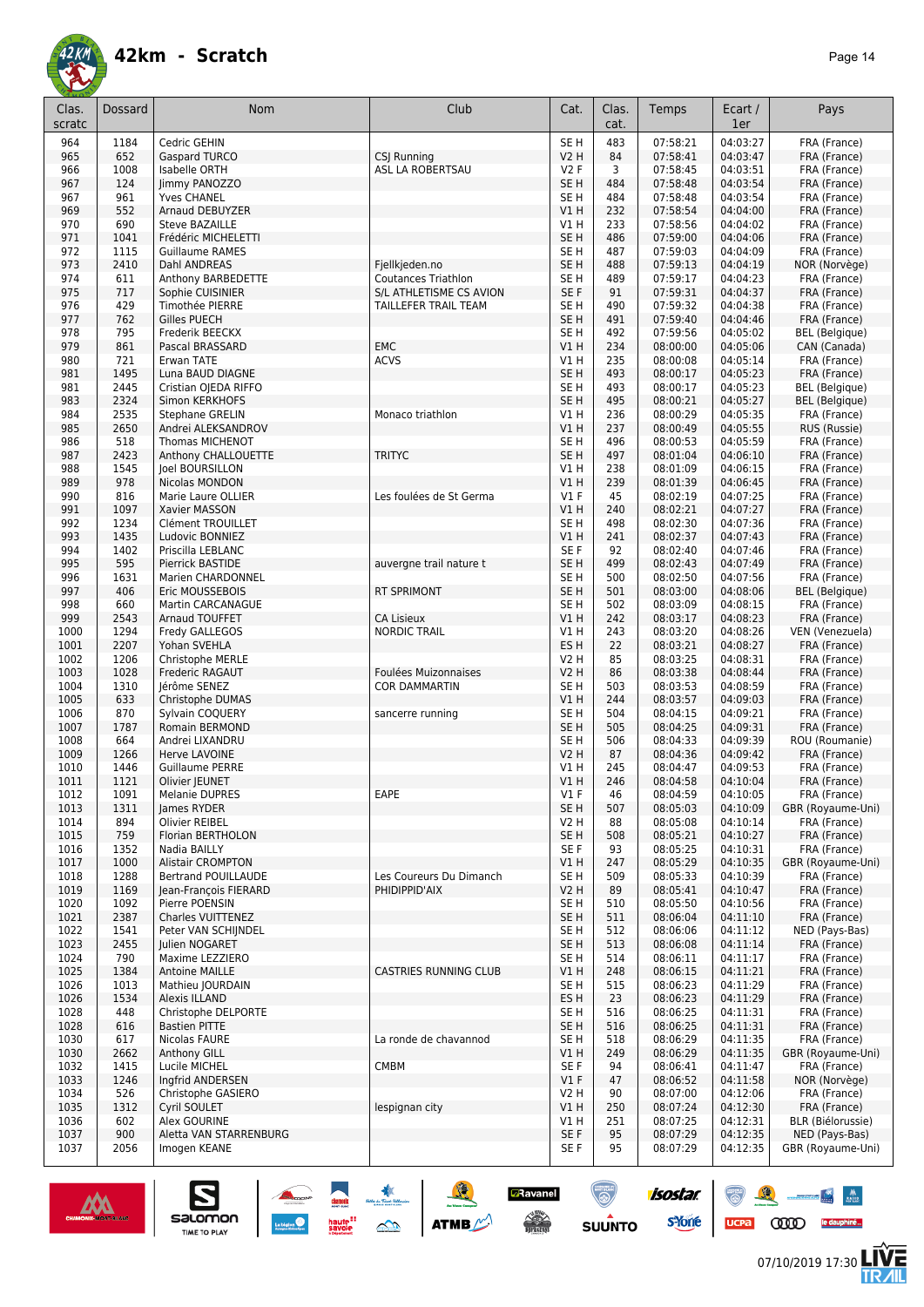

| Clas.<br>scratc | Dossard     | Nom                                  | Club                         | Cat.                    | Clas.<br>cat.  | Temps                | Ecart /<br>1er       | Pays                                  |
|-----------------|-------------|--------------------------------------|------------------------------|-------------------------|----------------|----------------------|----------------------|---------------------------------------|
|                 |             |                                      |                              | V1H                     | 252            | 08:07:30             | 04:12:36             |                                       |
| 1039<br>1040    | 823<br>642  | Jean Luc ACHARD<br>Stijn VAN VRECKEM | <b>JNM</b>                   | SE <sub>H</sub>         | 519            | 08:07:50             | 04:12:56             | FRA (France)<br><b>BEL</b> (Belgique) |
| 1041            | 2643        | Mickey ( Michael) ITALIANO           | Time2Run                     | V1 H                    | 253            | 08:08:23             | 04:13:29             | ISR (Israël)                          |
| 1042            | 1434        | Ioannis KALIKAS                      |                              | V1 H                    | 254            | 08:08:55             | 04:14:01             | GRE (Grèce)                           |
| 1043            | 1215        | Etienne PROST                        |                              | SE H                    | 520            | 08:09:02             | 04:14:08             | FRA (France)                          |
| 1044            | 504         | Jeremy BUFFET                        |                              | SE <sub>H</sub>         | 521            | 08:09:09             | 04:14:15             | FRA (France)                          |
| 1045            | 462         | Julian VANSTAEVEL                    |                              | SE H                    | 522            | 08:09:37             | 04:14:43             | FRA (France)                          |
| 1046            | 668         | Jonathan KEIGHTLEY                   |                              | VIH                     | 255            | 08:09:43             | 04:14:49             | NZL (Nouvelle-                        |
|                 |             |                                      |                              |                         |                |                      |                      | Zélande)                              |
| 1047            | 1134        | Yannick BOISSEL                      |                              | V1H                     | 256            | 08:09:51             | 04:14:57             | FRA (France)                          |
| 1048            | 573         | Romain MORAND                        | <b>TEMMOS</b>                | SE <sub>H</sub>         | 523            | 08:09:58             | 04:15:04             | FRA (France)                          |
| 1049            | 913         | <b>Bertrand MENETRIER</b>            | Evian off Course             | V1 H                    | 257            | 08:10:11             | 04:15:17             | FRA (France)                          |
| 1050            | 2381        | Fabien BARDOTTI                      |                              | SE <sub>H</sub>         | 524            | 08:10:24             | 04:15:30             | FRA (France)                          |
| 1051            | 1080        | <b>Simon BROUWERS</b>                |                              | SE H                    | 525            | 08:10:26             | 04:15:32             | <b>BEL</b> (Belgique)                 |
| 1052            | 1079        | Clément DEQUIEDT                     |                              | SE <sub>H</sub>         | 526            | 08:10:29             | 04:15:35             | <b>BEL</b> (Belgique)                 |
| 1053            | 798         | Martial JOUFFROY                     | Ferrière sport athlé         | V1 H                    | 258            | 08:10:30             | 04:15:36             | FRA (France)                          |
| 1054            | 1539        | Timothé MANTEAU                      | <b>ARDEN'ALPS NATURE</b>     | SE <sub>H</sub>         | 527            | 08:10:44             | 04:15:50             | FRA (France)                          |
| 1055            | 2402        | Nicolas CALMONT                      |                              | SE H                    | 528            | 08:10:50             | 04:15:56             | FRA (France)                          |
| 1056            | 827         | Maxime HERAUVILLE                    | MARIGNY ATHLETIQUE CLUB      | SE <sub>H</sub>         | 529            | 08:11:33             | 04:16:39             | FRA (France)                          |
| 1057            | 857         | <b>Bertrand PIMONT</b>               |                              | SE H                    | 530            | 08:11:34             | 04:16:40             | FRA (France)                          |
| 1058            | 1842        | <b>Manuel TRAVESET</b>               |                              | SE <sub>H</sub>         | 531            | 08:11:51             | 04:16:57             | FRA (France)                          |
| 1059            | 2567        | Cédric LAILLER                       | l'aime courir                | V1 H                    | 259            | 08:11:57             | 04:17:03             | FRA (France)                          |
| 1060            | 1488        | Laurent BOILLOT                      |                              | VIH                     | 260            | 08:12:06             | 04:17:12             | FRA (France)                          |
| 1061            | 1569        | Jean-Michel BRUEL                    |                              | V1 H                    | 261            | 08:12:22             | 04:17:28             | FRA (France)                          |
| 1062            | 1564        | Alain YOUT                           | <b>Billère Triathlon</b>     | <b>V4 H</b>             | $\overline{2}$ | 08:12:23             | 04:17:29             | FRA (France)                          |
| 1063            | 654         | <b>Antoine THOMAS</b>                | Le Club Trail Reillanne      | SE H                    | 532            | 08:12:35             | 04:17:41             | FRA (France)                          |
| 1063            | 1344        | Olivier THOMAS                       |                              | SE <sub>H</sub>         | 532            | 08:12:35             | 04:17:41             | FRA (France)                          |
| 1065            | 1522        | Aurelien PAJOT                       |                              | SE H                    | 534            | 08:12:36             | 04:17:42             | FRA (France)                          |
| 1066            | 2428        | Morgan FAVIER                        |                              | SE <sub>H</sub>         | 535            | 08:12:40             | 04:17:46             | FRA (France)                          |
| 1067            | 2102        | Vanessa TANNER                       |                              | SE F                    | 97             | 08:12:53             | 04:17:59             | GBR (Royaume-Uni)                     |
| 1068            | 689         | Joffrey COQUELET                     |                              | V1 H                    | 262            | 08:12:57             | 04:18:03             | <b>BEL</b> (Belgique)                 |
| 1069            | 1605        | Gregory MOREAU                       | Marathon addicts             | V1 H                    | 263            | 08:12:58             | 04:18:04             | FRA (France)                          |
| 1070            | 1563        | Patrice GAUTIER                      |                              | <b>V2 H</b>             | 91             | 08:13:11             | 04:18:17             | FRA (France)                          |
| 1071            | 984         | Olivia GILLIBRAND                    |                              | SE F                    | 98             | 08:13:20             | 04:18:26             | <b>BEL</b> (Belgique)                 |
| 1071            | 1355        | Julien PERINET                       |                              | VIH                     | 264            | 08:13:20             | 04:18:26             | FRA (France)                          |
| 1073            | 734         | Francois MAHIEU                      | <b>SC Sallanches</b>         | <b>V2 H</b>             | 92             | 08:13:21             | 04:18:27             | FRA (France)                          |
| 1074<br>1075    | 484<br>1594 | Jacques DIAZ<br>Thierry POKOJ        |                              | VIH<br>V1 H             | 265<br>266     | 08:13:25<br>08:13:29 | 04:18:31<br>04:18:35 | FRA (France)<br>FRA (France)          |
| 1076            | 930         | Christophe WADELEUX                  | <b>PMX</b>                   | SE <sub>H</sub>         | 536            | 08:13:30             | 04:18:36             | <b>BEL</b> (Belgique)                 |
| 1077            | 1118        | Cyrille DUVERNAY                     |                              | V1 H                    | 267            | 08:13:37             | 04:18:43             | FRA (France)                          |
| 1078            | 997         | Raphaël WADELEUX                     |                              | SE <sub>H</sub>         | 537            | 08:13:38             | 04:18:44             | <b>BEL</b> (Belgique)                 |
| 1079            | 624         | Laurent NODE                         |                              | <b>V2 H</b>             | 93             | 08:13:39             | 04:18:45             | FRA (France)                          |
| 1080            | 2174        | Corinne WEEWAUTERS                   |                              | V2F                     | 4              | 08:13:41             | 04:18:47             | FRA (France)                          |
| 1080            | 2400        | Sébastien AUBLE                      | Athletic club draveil        | SE H                    | 538            | 08:13:41             | 04:18:47             | FRA (France)                          |
| 1082            | 1595        | Anaïs CHOPARD-LALLIER                | <b>Association Tout Vite</b> | SE F                    | 99             | 08:13:42             | 04:18:48             | FRA (France)                          |
| 1082            | 2130        | Jeanne GHERARDI SCAO                 |                              | $VI$ F                  | 48             | 08:13:42             | 04:18:48             | FRA (France)                          |
| 1084            | 2273        | Nans THISSANDIER                     |                              | SE <sub>H</sub>         | 539            | 08:13:49             | 04:18:55             | FRA (France)                          |
| 1085            | 821         | Vincent CHAVANEL                     |                              | V1 H                    | 268            | 08:13:55             | 04:19:01             | FRA (France)                          |
| 1086            | 606         | <b>Bertrand POTY</b>                 | Les Joggeurs Aubagnais       | <b>V2 H</b>             | 94             | 08:14:09             | 04:19:15             | FRA (France)                          |
| 1087            | 646         | Michel PICHOT                        |                              | V <sub>2</sub> H        | 95             | 08:14:22             | 04:19:28             | FRA (France)                          |
| 1088            | 2401        | <b>Gilles TOULLELAN</b>              |                              | SE <sub>H</sub>         | 540            | 08:14:24             | 04:19:30             | FRA (France)                          |
| 1089            | 2627        | Clas HENRIKSEN                       | O <sub>3</sub>               | V1 H                    | 269            | 08:14:29             | 04:19:35             | NOR (Norvège)                         |
| 1090            | 811         | Ying CUI                             |                              | SE F                    | 100            | 08:14:31             | 04:19:37             | CHN (Chine)                           |
| 1090            | 964         | Patrick BRUCHON                      | LES BOUFFONS DE l'USC S      | V1 H                    | 270            | 08:14:31             | 04:19:37             | FRA (France)                          |
| 1092            | 865         | Jacky OBOZIL                         | Chalon triathlon             | <b>V2 H</b>             | 96             | 08:14:32             | 04:19:38             | FRA (France)                          |
| 1093            | 1048        | Serge BRESSAND                       |                              | V2 H                    | 97             | 08:14:45             | 04:19:51             | FRA (France)                          |
| 1093            | 2503        | Anu DHIR                             |                              | V1H                     | 271            | 08:14:45             | 04:19:51             | GBR (Royaume-Uni)                     |
| 1095            | 1019        | Martin MOREL                         |                              | SE <sub>H</sub>         | 541            | 08:14:49             | 04:19:55             | FRA (France)                          |
| 1096            | 699         | Lucja LEONARD                        |                              | V1F                     | 49             | 08:14:51             | 04:19:57             | GBR (Royaume-Uni)                     |
| 1097            | 2584        | Graham CAULEY                        |                              | V1 H                    | 272            | 08:14:57             | 04:20:03             | GBR (Royaume-Uni)                     |
| 1098            | 2325        | Maxime BARCHET                       |                              | SE <sub>H</sub>         | 542            | 08:15:09             | 04:20:15             | FRA (France)                          |
| 1099            | 1033        | Christophe MOUNIER                   |                              | SE H                    | 543            | 08:15:14             | 04:20:20             | FRA (France)                          |
| 1100            | 2167        | Yolanda FLOR                         |                              | $VI$ F                  | 50             | 08:15:37             | 04:20:43             | ESP (Espagne)                         |
| 1100            | 2612        | James EARLEY                         |                              | V1 H                    | 273<br>544     | 08:15:37<br>08:15:42 | 04:20:43<br>04:20:48 | GBR (Royaume-Uni)<br>FRA (France)     |
| 1102<br>1103    | 260<br>2237 | Alban VINCENT<br>Samuel MIZEN        |                              | SE <sub>H</sub><br>SE H | 545            | 08:15:43             | 04:20:49             | GBR (Royaume-Uni)                     |
| 1104            | 769         | Rémi SUCHOWIERCH                     | <b>CTM</b>                   | SE H                    | 546            | 08:15:59             | 04:21:05             | FRA (France)                          |
| 1105            | 1189        | <b>Olivier MOREL</b>                 | <b>TEAM BOISANSOIF</b>       | V1 H                    | 274            | 08:16:00             | 04:21:06             | FRA (France)                          |
| 1106            | 1219        | Antoine CHABELARD                    |                              | V1H                     | 275            | 08:16:09             | 04:21:15             | FRA (France)                          |
| 1107            | 594         | Jacques BELISSENT                    | <b>CMBM</b>                  | V1 H                    | 276            | 08:16:12             | 04:21:18             | FRA (France)                          |
| 1108            | 1108        | Naoimh O HAGAN                       |                              | SE F                    | 101            | 08:16:13             | 04:21:19             | IRL (Irlande)                         |
| 1109            | 640         | <b>Floris LAMBLIN</b>                |                              | V1 H                    | 277            | 08:16:18             | 04:21:24             | FRA (France)                          |
| 1109            | 1105        | David BAZIN                          | Team loulou trail            | V1 H                    | 277            | 08:16:18             | 04:21:24             | FRA (France)                          |
| 1111            | 2420        | Gregory LE MORVAN                    | snls44                       | SE <sub>H</sub>         | 547            | 08:16:24             | 04:21:30             | FRA (France)                          |
| 1112            | 631         | Jesus Basilio BRAVO BENITEZ          |                              | V1H                     | 279            | 08:16:38             | 04:21:44             | ESP (Espagne)                         |
|                 |             |                                      |                              |                         |                |                      |                      |                                       |

**A A A A ATTACK** 

**D**Ravanel

 $\odot$ 

**SUUNTO** 



 $\sum_{\text{SALOMOM}}$ 

88 - 84

UCPA COOD le dauphiné...

isostar.

**s**Yone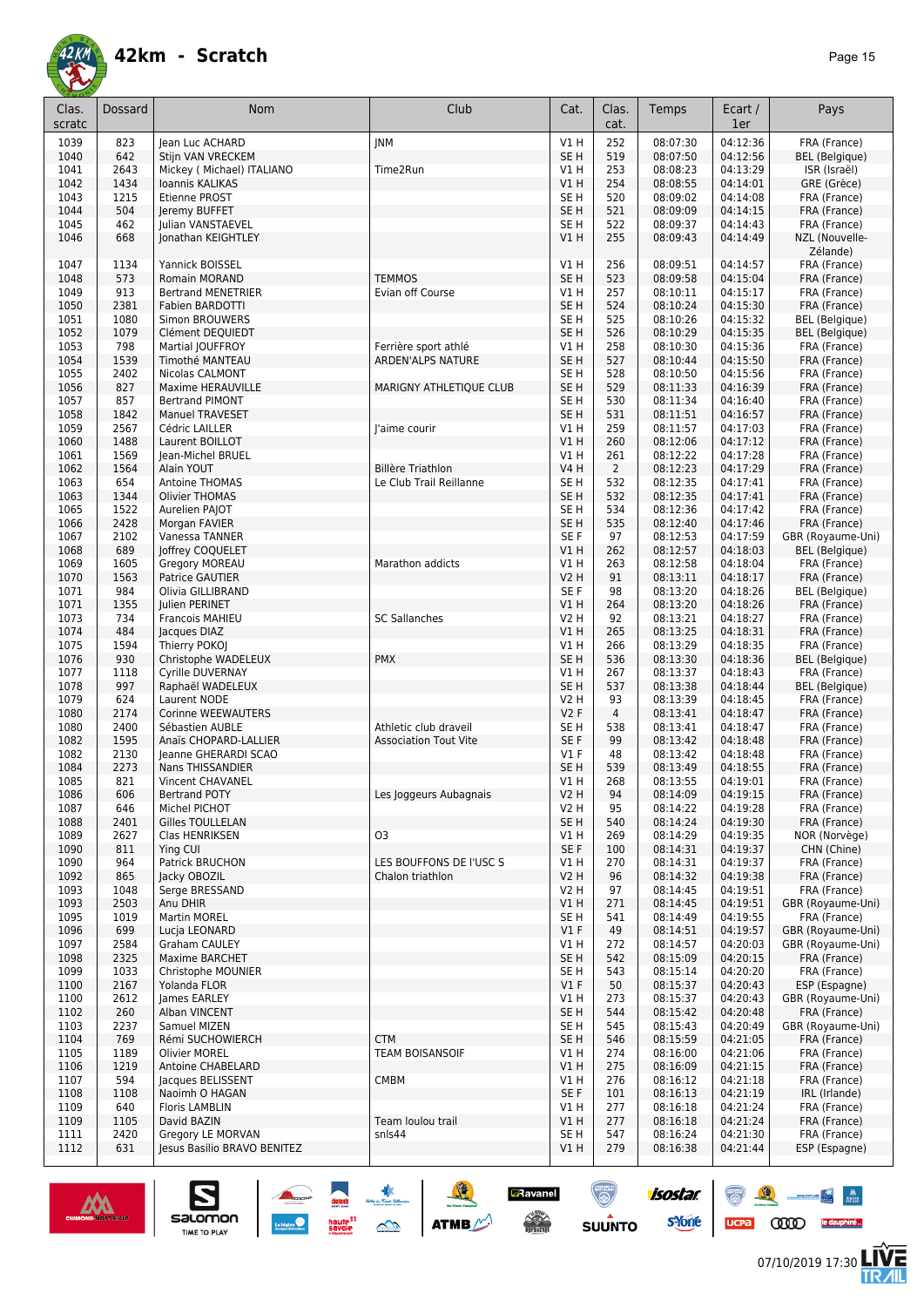

| Clas.<br>scratc | Dossard      | <b>Nom</b>                                               | Club                                           | Cat.                    | Clas.<br>cat.  | Temps                | Ecart /<br>1er       | Pays                                  |
|-----------------|--------------|----------------------------------------------------------|------------------------------------------------|-------------------------|----------------|----------------------|----------------------|---------------------------------------|
| 1113            | 2283         | <b>Baptiste LE ROLLAND</b>                               | AS BOUGUENAIS-REZE                             | SE <sub>H</sub>         | 548            | 08:16:46             | 04:21:52             | FRA (France)                          |
| 1114            | 2365         | Vitor Hugo SILVA                                         | vimaruner Dsa PONTARLIE                        | SE <sub>H</sub>         | 549            | 08:16:50             | 04:21:56             | POR (Portugal)                        |
| 1115            | 2289         | <b>Emric FORGE</b>                                       |                                                | SE <sub>H</sub>         | 550            | 08:16:51             | 04:21:57             | FRA (France)                          |
| 1116            | 550          | Ronen ALMARO                                             |                                                | SE <sub>H</sub>         | 551            | 08:16:52             | 04:21:58             | ISR (Israël)                          |
| 1117            | 638          | <b>Benoît MARTIN</b>                                     | TRIATHLON AMBERIEU EN B                        | SE H                    | 552            | 08:16:53             | 04:21:59             | FRA (France)                          |
| 1118            | 2559         | Carlo PIOLTELLI                                          |                                                | VIH                     | 280            | 08:17:01             | 04:22:07             | ITA (Italie)                          |
| 1119            | 1380         | Loic PAYET                                               |                                                | SE H                    | 553            | 08:17:06             | 04:22:12             | FRA (France)                          |
| 1119            | 1582<br>1217 | Nicolas SALES                                            |                                                | SE <sub>H</sub>         | 553            | 08:17:06             | 04:22:12             | FRA (France)                          |
| 1121<br>1122    | 2531         | Olivier MORITEL<br>Pierre BLAISE                         | Espace et Course                               | V1 H<br>V1H             | 281<br>282     | 08:17:09<br>08:17:11 | 04:22:15<br>04:22:17 | FRA (France)<br><b>BEL</b> (Belgique) |
| 1123            | 1049         | Anaïs TETU                                               | TRAIL ECO RAID FORCALOU                        | SE F                    | 102            | 08:17:15             | 04:22:21             | FRA (France)                          |
| 1124            | 1612         | <b>Steve THOMAS</b>                                      |                                                | VIH                     | 283            | 08:17:19             | 04:22:25             | GBR (Royaume-Uni)                     |
| 1125            | 2649         | David CORDANI                                            |                                                | V1 H                    | 284            | 08:17:26             | 04:22:32             | FRA (France)                          |
| 1126            | 1338         | Julie LUTRINGER                                          | Free Runners le Club                           | V1F                     | 51             | 08:17:27             | 04:22:33             | FRA (France)                          |
| 1127            | 1341         | Kim CABLE                                                |                                                | $VI$ F                  | 52             | 08:17:29             | 04:22:35             | GBR (Royaume-Uni)                     |
| 1128            | 1596         | Elodie GILOT                                             |                                                | SE F                    | 103            | 08:17:34             | 04:22:40             | FRA (France)                          |
| 1129            | 2057         | Laura MATTI                                              |                                                | SE F                    | 104            | 08:17:35             | 04:22:41             | SUI (Suisse)                          |
| 1130            | 575          | Loric BREVET                                             | Jogg Attitude                                  | SE <sub>H</sub>         | 555            | 08:17:38             | 04:22:44             | FRA (France)                          |
| 1130            | 1351         | Gilles BOULEAU                                           | Roadrunners TF1                                | <b>V2 H</b>             | 98             | 08:17:38             | 04:22:44             | FRA (France)                          |
| 1132<br>1133    | 1680<br>2134 | Philomène MARION<br>Claudia CLAUDIA SOFIA DE JESUS ABREU | A2M                                            | V2F<br>$VI$ F           | 5<br>53        | 08:17:45<br>08:17:46 | 04:22:51<br>04:22:52 | FRA (France)<br>POR (Portugal)        |
| 1134            | 674          | Franck POYET                                             | DOLE AC / Vaincre Parki                        | V1H                     | 285            | 08:17:47             | 04:22:53             | FRA (France)                          |
| 1135            | 2583         | <b>Olivier SERIEYS</b>                                   |                                                | V1 H                    | 286            | 08:17:50             | 04:22:56             | FRA (France)                          |
| 1136            | 412          | Audric FEY                                               |                                                | SE <sub>H</sub>         | 556            | 08:17:51             | 04:22:57             | FRA (France)                          |
| 1137            | 1083         | <b>Frederic VILLE</b>                                    | CORD                                           | V1 H                    | 287            | 08:17:57             | 04:23:03             | FRA (France)                          |
| 1138            | 2542         | David SCULLEY                                            |                                                | V1H                     | 288            | 08:18:00             | 04:23:06             | USA (Etats-Unis)                      |
| 1138            | 2701         | Alexander CHASHKIN                                       |                                                | <b>V2 H</b>             | 99             | 08:18:00             | 04:23:06             | RUS (Russie)                          |
| 1140            | 1031         | <b>Renaud SOREL</b>                                      |                                                | SE <sub>H</sub>         | 557            | 08:18:08             | 04:23:14             | <b>BEL</b> (Belgique)                 |
| 1141            | 1170         | Sarah JOUAN                                              | <b>DMA</b>                                     | SE F                    | 105            | 08:18:09             | 04:23:15             | FRA (France)                          |
| 1142            | 782          | Christophe PETIT                                         |                                                | SE <sub>H</sub>         | 558            | 08:18:19             | 04:23:25             | FRA (France)                          |
| 1142            | 2418<br>804  | Antony MANSUY                                            |                                                | SE H                    | 558            | 08:18:19             | 04:23:25             | FRA (France)                          |
| 1144<br>1145    | 661          | Jean-Pierre FLORI<br>Christophe SCHMITT                  |                                                | SE <sub>H</sub><br>SE H | 560<br>561     | 08:18:27<br>08:18:48 | 04:23:33<br>04:23:54 | FRA (France)<br>FRA (France)          |
| 1146            | 2125         | Andreanne LEBOEUF                                        | <b>EMC</b>                                     | SE F                    | 106            | 08:18:53             | 04:23:59             | CAN (Canada)                          |
| 1147            | 1682         | Pablo Agustin LUZARDI                                    |                                                | SE <sub>H</sub>         | 562            | 08:18:57             | 04:24:03             | ARG (Argentine)                       |
| 1148            | 2440         | Kadir PIRASOGLU                                          | gezginruhi.com                                 | SE <sub>H</sub>         | 563            | 08:19:32             | 04:24:38             | TUR (Turquie)                         |
| 1149            | 1177         | Dominique PIN                                            | <b>CAP Bugey</b>                               | V3H                     | $\overline{7}$ | 08:19:36             | 04:24:42             | FRA (France)                          |
| 1150            | 433          | Pierre LEMPEREUR                                         | <b>CAN Sarreguemines</b>                       | <b>V2 H</b>             | 100            | 08:19:39             | 04:24:45             | FRA (France)                          |
| 1151            | 1082         | <b>Guillaume FROUIN</b>                                  |                                                | V1H                     | 289            | 08:19:42             | 04:24:48             | FRA (France)                          |
| 1152            | 2741         | <b>Emmanuel KAPUSTA</b>                                  |                                                | V3H                     | 8              | 08:19:46             | 04:24:52             | FRA (France)                          |
| 1153            | 1542         | Guillaume BOUSSARD                                       | Montville Running Club                         | SE H                    | 564            | 08:20:05             | 04:25:11             | FRA (France)                          |
| 1154            | 1358         | <b>Francois LESUEUR</b><br>Albane SUSANNA                |                                                | V1H                     | 290            | 08:20:07             | 04:25:13             | FRA (France)                          |
| 1155<br>1156    | 2140<br>1085 | Thierry PONTIER                                          | Les foulées de saint Ge<br><b>ROCK N TRAIL</b> | $VI$ F<br>V1 H          | 54<br>291      | 08:21:02<br>08:21:15 | 04:26:08<br>04:26:21 | FRA (France)<br>FRA (France)          |
| 1157            | 2196         | Susie OELKERS                                            | Nacre triathlon                                | V2F                     | 6              | 08:21:31             | 04:26:37             | FRA (France)                          |
| 1158            | 1073         | <b>Brian LYDON</b>                                       |                                                | SE H                    | 565            | 08:21:34             | 04:26:40             | IRL (Irlande)                         |
| 1159            | 1089         | Aurelie BENSABEUR                                        | As chu caen                                    | SE F                    | 107            | 08:21:35             | 04:26:41             | FRA (France)                          |
| 1160            | 570          | <b>Antoine DOUILLET</b>                                  | LONGUENESSE NATURE AVEN                        | SE <sub>H</sub>         | 566            | 08:21:45             | 04:26:51             | FRA (France)                          |
| 1161            | 1378         | Marie KIFFER                                             | team Ioulou trail                              | V2 F                    | $\prime$       | 08:21:56             | 04:27:02             | FRA (France)                          |
| 1162            | 1191         | Joël SAVAREAU                                            |                                                | <b>V2 H</b>             | 101            | 08:21:58             | 04:27:04             | FRA (France)                          |
| 1163            | 1468         | Raphael PEREZ                                            |                                                | V1 H                    | 292            | 08:22:02             | 04:27:08             | FRA (France)                          |
| 1164            | 1791         | Denis THIRIEZ                                            |                                                | V1 H                    | 293            | 08:22:05             | 04:27:11             | FRA (France)                          |
| 1165<br>1166    | 1309<br>911  | Marc MUSIELAK<br>Sebastien VELLA                         | <b>Team Trail Paris</b><br>astb besancon       | SE H<br>V1H             | 567<br>294     | 08:22:06<br>08:22:37 | 04:27:12<br>04:27:43 | FRA (France)<br>FRA (France)          |
| 1167            | 1228         | Quentin HUYBENS                                          |                                                | SE H                    | 568            | 08:22:40             | 04:27:46             | <b>BEL</b> (Belgique)                 |
| 1168            | 1014         | Fabien DUPLEIX                                           |                                                | SE <sub>H</sub>         | 569            | 08:22:44             | 04:27:50             | FRA (France)                          |
| 1169            | 1859         | lean-Pierre GERARD                                       |                                                | SE H                    | 570            | 08:22:47             | 04:27:53             | <b>BEL</b> (Belgique)                 |
| 1170            | 1162         | Paul-Emmanuel SOUTEYRAND                                 |                                                | SE <sub>H</sub>         | 571            | 08:22:55             | 04:28:01             | FRA (France)                          |
| 1171            | 1381         | Olivier RENETTE                                          |                                                | SE <sub>H</sub>         | 572            | 08:23:06             | 04:28:12             | <b>BEL</b> (Belgique)                 |
| 1172            | 2629         | Franck DAUDET                                            | ceven raid                                     | VIH                     | 295            | 08:23:10             | 04:28:16             | FRA (France)                          |
| 1173            | 1124         | Régine REUCHAMPS                                         | Fagn'hard Team                                 | $VI$ F                  | 55             | 08:23:19             | 04:28:25             | <b>BEL</b> (Belgique)                 |
| 1174            | 766          | Edi PEAQUIN                                              |                                                | <b>V2 H</b>             | 102            | 08:23:20             | 04:28:26             | ITA (Italie)                          |
| 1175            | 1247         | Carine ISERENTANT                                        | challenge l'avenir verv                        | $VI$ F                  | 56             | 08:23:24             | 04:28:30             | <b>BEL</b> (Belgique)                 |
| 1176            | 2521         | Nicolas GOMOT                                            |                                                | V1H                     | 296            | 08:23:29             | 04:28:35             | FRA (France)                          |
| 1176<br>1178    | 2558<br>683  | <b>Emmanuel FAYOLLE</b><br>Michael BLANC                 |                                                | V1 H<br>SE <sub>H</sub> | 296<br>573     | 08:23:29<br>08:23:34 | 04:28:35<br>04:28:40 | FRA (France)<br>FRA (France)          |
| 1179            | 1316         | Francois LEFEBVRE                                        |                                                | SE H                    | 574            | 08:23:35             | 04:28:41             | FRA (France)                          |
| 1180            | 824          | <b>Emmanuel DE RUEDA</b>                                 | MACADAM 07                                     | <b>V2 H</b>             | 103            | 08:23:37             | 04:28:43             | FRA (France)                          |
| 1181            | 1198         | Alexis GIRARD                                            |                                                | SE H                    | 575            | 08:23:40             | 04:28:46             | FRA (France)                          |
| 1182            | 485          | Martin WIJKER                                            |                                                | SE <sub>H</sub>         | 576            | 08:23:44             | 04:28:50             | NED (Pays-Bas)                        |
| 1183            | 805          | William PAMPULIM                                         | <b>DIJON SINGLETRACK</b>                       | SE H                    | 577            | 08:23:45             | 04:28:51             | FRA (France)                          |
| 1184            | 1147         | Mathias FASSOT                                           | Génération Trail Blois                         | VIH                     | 298            | 08:23:56             | 04:29:02             | FRA (France)                          |
| 1185            | 577          | Nicolas MARCQ                                            | Pocht'Running                                  | SE H                    | 578            | 08:24:00             | 04:29:06             | <b>BEL</b> (Belgique)                 |
| 1185            | 1187         | Jean-Philippe NAIN                                       | TRI RUN FRONTIGNAN                             | V1H                     | 299            | 08:24:00             | 04:29:06             | FRA (France)                          |
| 1187            | 1255         | Richard BASQUIN                                          | can sarreguemines                              | V <sub>2</sub> H        | 104            | 08:24:08             | 04:29:14             | FRA (France)                          |

SO THE SO ATME



 $\sum_{\text{SALOMOM}}$ 

ucpa

isostar.

**s**Yone

**E**Ravanel

 $\begin{picture}(180,10) \put(0,0){\line(1,0){15}} \put(10,0){\line(1,0){15}} \put(10,0){\line(1,0){15}} \put(10,0){\line(1,0){15}} \put(10,0){\line(1,0){15}} \put(10,0){\line(1,0){15}} \put(10,0){\line(1,0){15}} \put(10,0){\line(1,0){15}} \put(10,0){\line(1,0){15}} \put(10,0){\line(1,0){15}} \put(10,0){\line(1,0){15}} \put(10,0){\line($ 

 $\odot$ 

**SUUNTO** 



 $\begin{picture}(150,10) \put(0,0){\line(1,0){10}} \put(10,0){\line(1,0){10}} \put(10,0){\line(1,0){10}} \put(10,0){\line(1,0){10}} \put(10,0){\line(1,0){10}} \put(10,0){\line(1,0){10}} \put(10,0){\line(1,0){10}} \put(10,0){\line(1,0){10}} \put(10,0){\line(1,0){10}} \put(10,0){\line(1,0){10}} \put(10,0){\line(1,0){10}} \put(10,0){\line($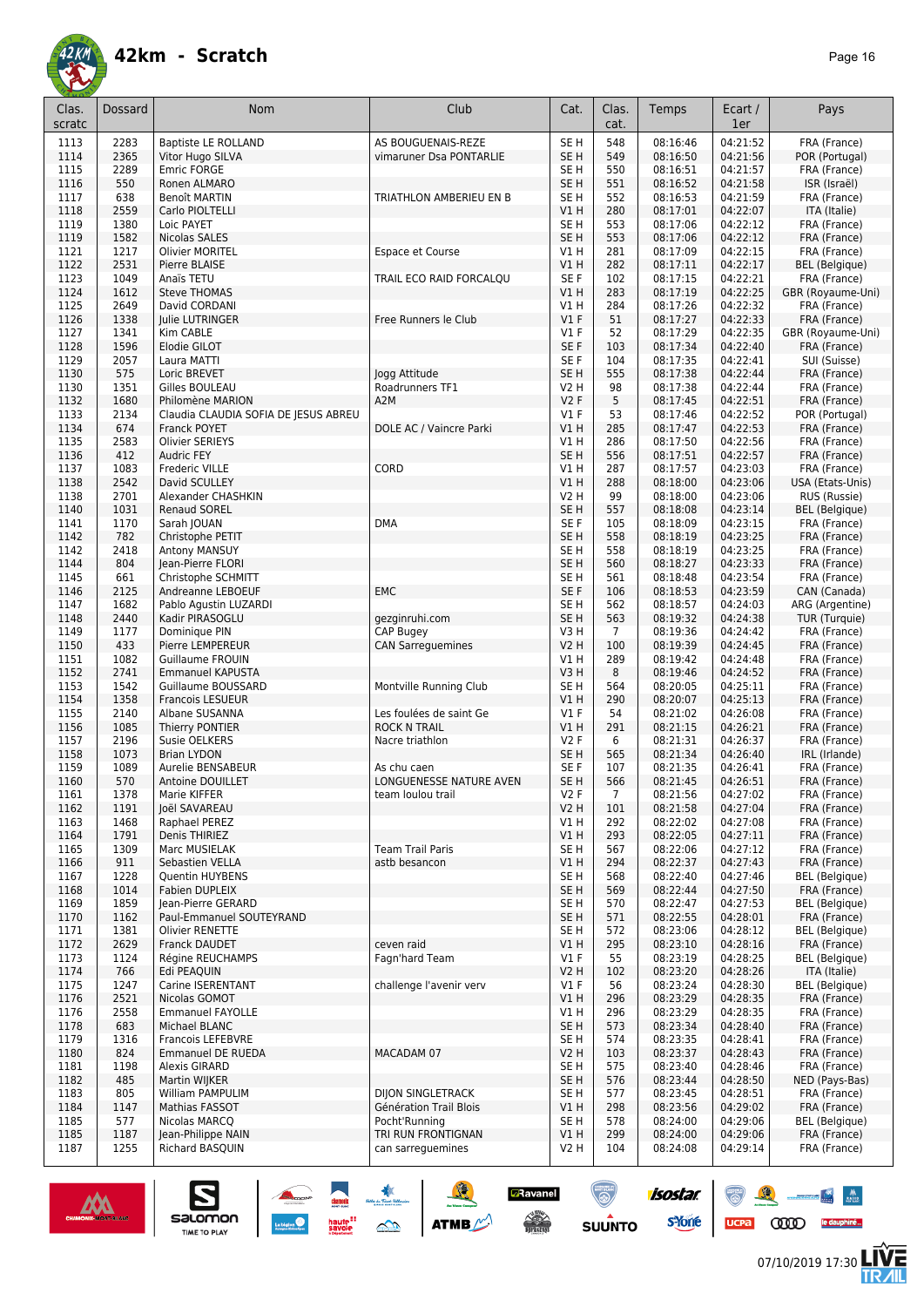

| Clas.<br>scratc | <b>Dossard</b> | Nom                                         | Club                     | Cat.                    | Clas.<br>cat. | Temps                | Ecart /<br>1er       | Pays                                  |
|-----------------|----------------|---------------------------------------------|--------------------------|-------------------------|---------------|----------------------|----------------------|---------------------------------------|
| 1188            | 2595           | Luc SALVESTRE                               |                          | V1H                     | 300           | 08:24:09             | 04:29:15             | FRA (France)                          |
| 1189            | 568            | Stephane FLUHR                              |                          | SE <sub>H</sub>         | 579           | 08:24:12             | 04:29:18             | FRA (France)                          |
| 1190            | 2613           | Johannes DE KLERK                           |                          | V1 H                    | 301           | 08:24:15             | 04:29:21             | RSA (Afrique du Sud)                  |
| 1191            | 2107           | Laetitia FREYERMUTH-HEIZMANN                | <b>ASES</b>              | SE F                    | 108           | 08:24:24             | 04:29:30             | FRA (France)                          |
| 1192            | 2171           | Marie-Stephane PESME                        |                          | V2F                     | 8             | 08:24:25             | 04:29:31             | FRA (France)                          |
| 1193            | 2598           | <b>Stephane MARTIN</b>                      |                          | VIH                     | 302           | 08:24:30             | 04:29:36             | FRA (France)                          |
| 1194            | 1037           | Christophe POUSSARD                         | <b>EPIC &amp; TRAIL</b>  | V2 H                    | 105           | 08:24:32             | 04:29:38             | FRA (France)                          |
| 1194            | 2061           | Linne GUDBRANDSEN                           |                          | SE F                    | 109           | 08:24:32             | 04:29:38             | NOR (Norvège)                         |
| 1196<br>1197    | 704<br>1221    | Christophe POTTIER<br>Geoffroy VENCHIARUTTI | VAUX-LE-PENIL ATHLETISM  | V2 H<br>V1H             | 106<br>303    | 08:24:35<br>08:24:36 | 04:29:41<br>04:29:42 | FRA (France)<br>FRA (France)          |
| 1198            | 1629           | Stéphane LE GUILLOU                         |                          | <b>V2 H</b>             | 107           | 08:24:46             | 04:29:52             | FRA (France)                          |
| 1199            | 2128           | Sophie BELLET                               |                          | SE F                    | 110           | 08:24:50             | 04:29:56             | FRA (France)                          |
| 1200            | 2228           | Alexandre PETIT                             |                          | SE <sub>H</sub>         | 580           | 08:25:00             | 04:30:06             | LUX (Luxembourg)                      |
| 1201            | 2715           | Joel OLLIER                                 | les foulees de saint ge  | <b>V2 H</b>             | 108           | 08:25:04             | 04:30:10             | FRA (France)                          |
| 1202            | 989            | Stéphane RUEDIN                             |                          | V1 H                    | 304           | 08:25:17             | 04:30:23             | SUI (Suisse)                          |
| 1203            | 955            | Stéphane ROLLAND                            | A.S.O. N.T.N-S.N.R.      | V1H                     | 305           | 08:25:32             | 04:30:38             | FRA (France)                          |
| 1204            | 915            | Philippe FRA                                | team trail poulx         | <b>V2 H</b>             | 109           | 08:25:39             | 04:30:45             | FRA (France)                          |
| 1204            | 1551           | Jean Marc FAIVRE                            |                          | <b>V2 H</b>             | 109           | 08:25:39             | 04:30:45             | FRA (France)                          |
| 1206            | 651            | Stéphane LE MENEC                           | MBDA SPORT ATHLÉTISME    | <b>V2 H</b><br>$VI$ F   | 111<br>57     | 08:25:52             | 04:30:58             | FRA (France)                          |
| 1206<br>1208    | 1532<br>2267   | Anne-Laure LEPERCHE<br>Maxime HEUTZ         | <b>Filou Team</b>        | SE <sub>H</sub>         | 581           | 08:25:52<br>08:26:15 | 04:30:58<br>04:31:21 | FRA (France)<br><b>BEL</b> (Belgique) |
| 1209            | 976            | Grégory DE SWERT                            | Turbo                    | VIH                     | 306           | 08:26:19             | 04:31:25             | <b>BEL</b> (Belgique)                 |
| 1210            | 1769           | Vincent JACQUET                             | Es Montgeron             | V1 H                    | 307           | 08:26:22             | 04:31:28             | FRA (France)                          |
| 1211            | 1559           | <b>lerome DALLOZ</b>                        |                          | SE <sub>H</sub>         | 582           | 08:26:27             | 04:31:33             | FRA (France)                          |
| 1212            | 2578           | Sebastien DUCROCQ                           |                          | V1 H                    | 308           | 08:26:43             | 04:31:49             | FRA (France)                          |
| 1213            | 839            | Yann CASSAR                                 | <b>ERA ANTIBES</b>       | V1H                     | 309           | 08:26:45             | 04:31:51             | FRA (France)                          |
| 1214            | 748            | Maxime STOCKLIN                             |                          | SE <sub>H</sub>         | 583           | 08:26:46             | 04:31:52             | FRA (France)                          |
| 1215            | 567            | Marlene ARNAL                               | Running66                | SE F                    | 111           | 08:26:57             | 04:32:03             | FRA (France)                          |
| 1216            | 998            | Yannik BOURQUIN                             |                          | SE H                    | 584           | 08:26:58             | 04:32:04             | SUI (Suisse)                          |
| 1217            | 872            | Alfredo FERNANDES                           |                          | VIH                     | 310           | 08:27:04             | 04:32:10             | FRA (France)                          |
| 1218            | 2329           | Geoffroy LIBAUDIERE                         |                          | SE H                    | 585           | 08:27:35             | 04:32:41             | FRA (France)                          |
| 1219<br>1220    | 1634<br>2312   | Gaëtan DE RUGY<br>Gautier FRENAIS           |                          | SE <sub>H</sub><br>SE H | 586<br>587    | 08:27:36<br>08:27:49 | 04:32:42<br>04:32:55 | FRA (France)<br>FRA (France)          |
| 1221            | 921            | Morgan MAISON                               | Club Alpin Français d'A  | SE <sub>H</sub>         | 588           | 08:27:53             | 04:32:59             | FRA (France)                          |
| 1222            | 1021           | <b>Idir HASSAK</b>                          | <b>FRAMIS MAC EVENTS</b> | SE <sub>H</sub>         | 589           | 08:27:59             | 04:33:05             | FRA (France)                          |
| 1223            | 564            | Christian KIEFFER                           | <b>AS DOMIAL</b>         | <b>V2 H</b>             | 112           | 08:28:07             | 04:33:13             | FRA (France)                          |
| 1224            | 1195           | <b>Boris GENERAT</b>                        | <b>SAM TRIATHLON</b>     | SE H                    | 590           | 08:28:17             | 04:33:23             | FRA (France)                          |
| 1225            | 2248           | <b>Eddy PAPILLON</b>                        |                          | SE <sub>H</sub>         | 591           | 08:28:22             | 04:33:28             | FRA (France)                          |
| 1226            | 2048           | François VALOIR                             | pocht'running            | SE H                    | 592           | 08:28:28             | 04:33:34             | <b>BEL</b> (Belgique)                 |
| 1227            | 288            | Yassine ABADA                               |                          | SE <sub>H</sub>         | 593           | 08:28:30             | 04:33:36             | FRA (France)                          |
| 1227            | 970            | Pauline MOSSET                              | <b>UCPA</b>              | SE F                    | 112           | 08:28:30             | 04:33:36             | FRA (France)                          |
| 1229            | 943<br>1851    | lanis MISCHI<br><b>Yassine MOUSSALI</b>     |                          | SE <sub>H</sub><br>SE H | 594<br>595    | 08:28:31             | 04:33:37             | FRA (France)                          |
| 1230<br>1231    | 697            | Jean-Marc DANIELS                           | <b>AVC</b>               | V2 H                    | 113           | 08:28:32<br>08:28:36 | 04:33:38<br>04:33:42 | FRA (France)<br>BEL (Belgique)        |
| 1232            | 990            | Alan DUTRIEUX                               |                          | V1 H                    | 311           | 08:28:38             | 04:33:44             | FRA (France)                          |
| 1233            | 469            | Yann LECLERCQ                               | <b>VMT</b>               | SE <sub>H</sub>         | 596           | 08:28:43             | 04:33:49             | FRA (France)                          |
| 1233            | 1106           | Jean ROBELLO                                |                          | <b>V2 H</b>             | 114           | 08:28:43             | 04:33:49             | FRA (France)                          |
| 1235            | 632            | Laurent FOURNIER                            |                          | VIH                     | 312           | 08:28:53             | 04:33:59             | FRA (France)                          |
| 1236            | 2303           | Guillaume LETHUILLIER                       |                          | SE H                    | 597           | 08:28:58             | 04:34:04             | FRA (France)                          |
| 1237            | 2491           | Vincent GROMIL                              | TEAM COMMANDANT BLAISON  | V1H                     | 313           | 08:28:59             | 04:34:05             | FRA (France)                          |
| 1238            | 1458           | Christophe TASSET                           | Pocht'Running            | SE <sub>H</sub>         | 598           | 08:29:06             | 04:34:12             | <b>BEL</b> (Belgique)                 |
| 1239<br>1240    | 1304<br>738    | Mònica CASAS BLANCH<br>Anne RIPOLL          | <b>ECOA</b>              | SE F<br>$VI$ F          | 113<br>58     | 08:29:10<br>08:29:15 | 04:34:16<br>04:34:21 | AND (Andorre)<br>GBR (Royaume-Uni)    |
| 1241            | 1568           | Sébastien DEQUATRE                          | Sport et Amitié Montcor  | V1H                     | 314           | 08:29:16             | 04:34:22             | FRA (France)                          |
| 1242            | 1287           | Paul ROUSSEAUX                              |                          | SE H                    | 599           | 08:29:17             | 04:34:23             | FRA (France)                          |
| 1243            | 2454           | <b>Blazquez García MARTIN</b>               | GRUPO BEJARANO DE MONT   | SE <sub>H</sub>         | 600           | 08:29:25             | 04:34:31             | ESP (Espagne)                         |
| 1244            | 1220           | Simon PUGET                                 | sancerre-running         | V1 H                    | 315           | 08:29:32             | 04:34:38             | FRA (France)                          |
| 1245            | 2285           | Owen LISSILLOUR                             |                          | SE <sub>H</sub>         | 601           | 08:29:34             | 04:34:40             | FRA (France)                          |
| 1246            | 2721           | Alain CRETAZ                                |                          | V2 H                    | 115           | 08:29:36             | 04:34:42             | FRA (France)                          |
| 1247            | 1271           | <b>Francis BAR</b>                          | Spac                     | SE <sub>H</sub>         | 602           | 08:29:37             | 04:34:43             | FRA (France)                          |
| 1247            | 1546           | Nicolas LLAMAS                              |                          | V1 H                    | 316           | 08:29:37             | 04:34:43             | FRA (France)                          |
| 1249            | 1768           | Candide LIGNIER                             | Les éclatés peruwelz     | SE F                    | 114           | 08:29:38             | 04:34:44             | <b>BEL</b> (Belgique)                 |
| 1249            | 1955           | Charles HUGUET                              |                          | V1 H<br>V1F             | 317           | 08:29:38             | 04:34:44             | FRA (France)                          |
| 1251<br>1252    | 1775<br>1142   | Eveline PREDHOMME<br>Kristel HELUWAERT      | Tri aventure             | $VI$ F                  | 59<br>60      | 08:29:41<br>08:29:42 | 04:34:47<br>04:34:48 | FRA (France)<br>FRA (France)          |
| 1253            | 1308           | <b>William MANSION</b>                      | TEAM BOULET'S 57         | SE <sub>H</sub>         | 603           | 08:29:43             | 04:34:49             | FRA (France)                          |
| 1254            | 685            | Franck ANSANAY-ALEX                         | cs megeve                | V1 H                    | 318           | 08:29:44             | 04:34:50             | FRA (France)                          |
| 1255            | 2263           | <b>Edward WILLANS</b>                       |                          | SE <sub>H</sub>         | 604           | 08:29:50             | 04:34:56             | GBR (Royaume-Uni)                     |
| 1256            | 639            | Christophe CAZIN                            |                          | V1 H                    | 319           | 08:29:52             | 04:34:58             | FRA (France)                          |
| 1257            | 2442           | Nicolas NAVAL                               |                          | SE <sub>H</sub>         | 605           | 08:29:57             | 04:35:03             | FRA (France)                          |
| 1258            | 2326           | Kevin NOUKAN                                |                          | SE H                    | 606           | 08:29:59             | 04:35:05             | FRA (France)                          |
| 1259            | 2713           | Pascal RANTY                                |                          | <b>V2 H</b>             | 116           | 08:30:00             | 04:35:06             | FRA (France)                          |
| 1260            | 2291           | Jeremie JARDON                              |                          | SE H                    | 607           | 08:30:07             | 04:35:13             | <b>BEL</b> (Belgique)                 |
| 1261<br>1262    | 1409<br>2218   | Yann TERRIEN<br>Corentin AIRAULT            | ATHLETIC CLUB DU PAYS D  | V1H<br>SE <sub>H</sub>  | 320<br>608    | 08:30:26<br>08:30:29 | 04:35:32<br>04:35:35 | FRA (France)<br>FRA (France)          |

SOLUTION ATME

**D**Ravanel

 $\begin{picture}(180,10) \put(0,0){\line(1,0){15}} \put(10,0){\line(1,0){15}} \put(10,0){\line(1,0){15}} \put(10,0){\line(1,0){15}} \put(10,0){\line(1,0){15}} \put(10,0){\line(1,0){15}} \put(10,0){\line(1,0){15}} \put(10,0){\line(1,0){15}} \put(10,0){\line(1,0){15}} \put(10,0){\line(1,0){15}} \put(10,0){\line(1,0){15}} \put(10,0){\line($ 

 $\odot$ 

**SUUNTO** 

isostar.

**s**Yone



 $\sum_{\text{SALOMOM}}$ 



 $\odot$ 

ucpa

 $\frac{M}{\sqrt{2\pi}}\int_{\frac{M}{2}}^M\frac{M}{\sqrt{2\pi}}\,d\mu$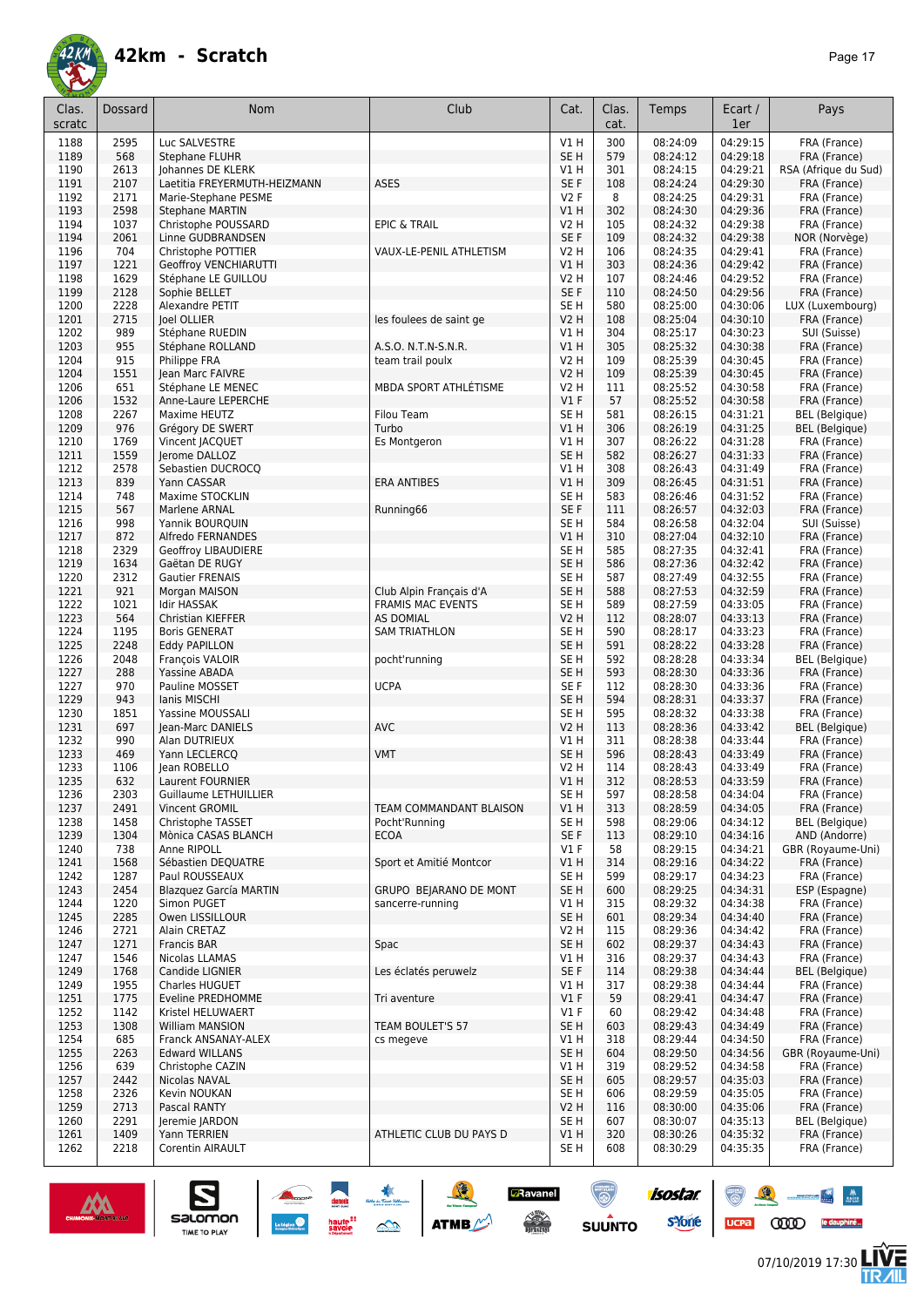

| Clas.<br>scratc | Dossard      | <b>Nom</b>                                 | Club                     | Cat.                    | Clas.<br>cat. | Temps                | Ecart /<br>1er       | Pays                                  |
|-----------------|--------------|--------------------------------------------|--------------------------|-------------------------|---------------|----------------------|----------------------|---------------------------------------|
| 1263            | 2120         | Laetitia BRICE                             |                          | SE F                    | 115           | 08:30:40             | 04:35:46             | <b>BEL</b> (Belgique)                 |
| 1264            | 1154         | <b>Franck BASTIEN</b>                      | A2M Metz Metropole       | <b>V2 H</b>             | 117           | 08:30:46             | 04:35:52             | FRA (France)                          |
| 1265            | 1749         | Aude ESCOLANO                              |                          | SE F                    | 116           | 08:30:47             | 04:35:53             | FRA (France)                          |
| 1266            | 792          | <b>Guillaume BILLOIR</b>                   |                          | SE <sub>H</sub>         | 609           | 08:30:49             | 04:35:55             | FRA (France)                          |
| 1267            | 1832         | David EISENSTEIN                           | <b>ES MONTGERON</b>      | VIH                     | 321           | 08:30:54             | 04:36:00             | FRA (France)                          |
| 1268<br>1269    | 1492<br>1053 | Michelle FEWINGS<br>Vincent BILLERACH      | Up Coaching              | SE <sub>F</sub><br>V1 H | 117<br>322    | 08:31:00<br>08:31:07 | 04:36:06<br>04:36:13 | AUS (Australie)<br>FRA (France)       |
| 1270            | 1574         | Lionel PIN                                 |                          | V1 H                    | 323           | 08:31:17             | 04:36:23             | FRA (France)                          |
| 1271            | 1345         | Frederic ROVERE                            |                          | SE H                    | 610           | 08:31:22             | 04:36:28             | FRA (France)                          |
| 1272            | 2412         | <b>Bahadir CAMBEL</b>                      | Running Junkies Amsterd  | SE <sub>H</sub>         | 611           | 08:31:24             | 04:36:30             | TUR (Turquie)                         |
| 1273            | 1284         | Karine BEAULIEU                            | EMC                      | $VI$ F                  | 61            | 08:31:25             | 04:36:31             | CAN (Canada)                          |
| 1274            | 2675         | Laurent IBARS                              |                          | V2 H                    | 118           | 08:31:31             | 04:36:37             | FRA (France)                          |
| 1275            | 1576         | Mireille PERRON                            | EMC                      | SE F                    | 118           | 08:31:33             | 04:36:39             | CAN (Canada)                          |
| 1276            | 1836         | Fabien LAMBIN                              |                          | SE <sub>H</sub>         | 612           | 08:31:35             | 04:36:41             | FRA (France)                          |
| 1277<br>1278    | 1229<br>1398 | <b>Fabien MONCOUSIN</b><br>Eric DREANO     | <b>ESM</b>               | SE H<br><b>V2 H</b>     | 613<br>119    | 08:31:49<br>08:31:51 | 04:36:55<br>04:36:57 | BEL (Belgique)<br>FRA (France)        |
| 1279            | 732          | Christophe MOSER                           | <b>Trail Brigade</b>     | V1 H                    | 324           | 08:31:58             | 04:37:04             | SUI (Suisse)                          |
| 1280            | 1583         | Benjamin OLIN                              |                          | SE <sub>H</sub>         | 614           | 08:32:02             | 04:37:08             | FRA (France)                          |
| 1281            | 1557         | Hiromi KOBAYASHI                           | Surahammars SOK          | <b>V2F</b>              | 9             | 08:32:18             | 04:37:24             | JPN (Japon)                           |
| 1282            | 2544         | Paul MULLER                                |                          | V1 H                    | 325           | 08:32:22             | 04:37:28             | <b>BEL</b> (Belgique)                 |
| 1283            | 741          | <b>Benjamin FRAITURE</b>                   |                          | SE H                    | 615           | 08:32:23             | 04:37:29             | BEL (Belgique)                        |
| 1284            | 1560         | <b>Scott WILLIAMS</b>                      |                          | V1 H                    | 326           | 08:32:37             | 04:37:43             | AUS (Australie)                       |
| 1285            | 1259         | Nicolas LUGAN                              |                          | SE H                    | 616           | 08:32:46             | 04:37:52             | FRA (France)                          |
| 1286<br>1287    | 1664<br>2514 | Ewelina WOJTALA<br><b>Antoine BURNET</b>   | Team Bath AC             | SE <sub>F</sub><br>V1 H | 119<br>327    | 08:32:50<br>08:32:52 | 04:37:56<br>04:37:58 | POL (Pologne)<br>FRA (France)         |
| 1288            | 933          | Maaike KEMPES                              | Lexgroep                 | $VI$ F                  | 62            | 08:32:54             | 04:38:00             | NED (Pays-Bas)                        |
| 1289            | 1090         | Laurence LINDER                            | <b>NAC Nivelles</b>      | $VI$ F                  | 63            | 08:32:55             | 04:38:01             | <b>BEL</b> (Belgique)                 |
| 1290            | 1493         | Catherine HUMBLET                          |                          | V1F                     | 64            | 08:33:03             | 04:38:09             | USA (Etats-Unis)                      |
| 1291            | 773          | Jérôme PAILLAT                             |                          | V1 H                    | 328           | 08:33:17             | 04:38:23             | FRA (France)                          |
| 1292            | 706          | Jean Pierre TONNER                         |                          | V2 H                    | 120           | 08:33:22             | 04:38:28             | FRA (France)                          |
| 1293            | 1042         | <b>Philippe MAURICE</b>                    |                          | SE H                    | 617           | 08:33:26             | 04:38:32             | FRA (France)                          |
| 1293            | 1418         | Kévin MENARD                               | <b>KIKOUROU</b>          | SE H                    | 617           | 08:33:26             | 04:38:32             | FRA (France)                          |
| 1295<br>1296    | 818<br>2231  | Lucilla CARDINALI<br>Nicolas DE WAEL       |                          | SE F<br>SE <sub>H</sub> | 120<br>619    | 08:33:28<br>08:33:35 | 04:38:34<br>04:38:41 | ITA (Italie)<br>BEL (Belgique)        |
| 1297            | 1742         | Ann Kristin STEFFENSEN                     |                          | $VI$ F                  | 65            | 08:33:48             | 04:38:54             | NOR (Norvège)                         |
| 1298            | 2537         | Sébastien PERVIS                           |                          | V1H                     | 329           | 08:33:49             | 04:38:55             | FRA (France)                          |
| 1299            | 2126         | Sandra MOREIRA                             |                          | SE F                    | 121           | 08:33:55             | 04:39:01             | FRA (France)                          |
| 1300            | 1712         | Xavier PERRAUDIN                           |                          | <b>V2 H</b>             | 121           | 08:33:56             | 04:39:02             | FRA (France)                          |
| 1301            | 647          | Tom KEELY                                  | Achille Ratti            | V2 H                    | 122           | 08:34:04             | 04:39:10             | GBR (Royaume-Uni)                     |
| 1301            | 2152         | Claudia VAN SOEST                          |                          | V1F                     | 66            | 08:34:04             | 04:39:10             | NED (Pays-Bas)                        |
| 1303<br>1304    | 1375<br>2448 | Eric BRUNSCHWEILER<br>Olivier LAC          | <b>FRAMIS MAC EVENTS</b> | V2 H<br>SE <sub>H</sub> | 123<br>620    | 08:34:16<br>08:34:18 | 04:39:22<br>04:39:24 | FRA (France)<br>FRA (France)          |
| 1305            | 2483         | Gonzague MILIS                             | Jog I n Attitude Liège   | V1 H                    | 330           | 08:34:46             | 04:39:52             | <b>BEL</b> (Belgique)                 |
| 1306            | 994          | Celine NOEL                                | PCA S/L ROUFFACH         | SE F                    | 122           | 08:34:59             | 04:40:05             | FRA (France)                          |
| 1307            | 2427         | Philippe VERNE                             |                          | SE H                    | 621           | 08:35:01             | 04:40:07             | FRA (France)                          |
| 1308            | 394          | Jacky CURRAL                               | <b>CMBM</b>              | V1 H                    | 331           | 08:35:03             | 04:40:09             | FRA (France)                          |
| 1309            | 1651         | Julienne LARREY                            | <b>USIPT</b>             | $VI$ F                  | 67            | 08:35:16             | 04:40:22             | FRA (France)                          |
| 1310            | 1636         | Vincent MOUTOU                             | <b>RC SAUDRUNE</b>       | V1 H                    | 332           | 08:35:20             | 04:40:26             | FRA (France)                          |
| 1311<br>1312    | 1368<br>2359 | Jean-Mikael CHATEAUVERT<br>Arnaud SAUSSARD | EMC                      | SE H<br>SE H            | 622<br>623    | 08:35:21<br>08:35:24 | 04:40:27<br>04:40:30 | CAN (Canada)<br>FRA (France)          |
| 1313            | 1361         | Nicolas LOUCHET                            |                          | V1 H                    | 333           | 08:35:26             | 04:40:32             | FRA (France)                          |
| 1314            | 1632         | Sébastien VANDERHEYDEN                     |                          | SE <sub>H</sub>         | 624           | 08:35:29             | 04:40:35             | <b>BEL</b> (Belgique)                 |
| 1315            | 957          | Charlène TOMC                              | Trityc                   | SE F                    | 123           | 08:35:33             | 04:40:39             | FRA (France)                          |
| 1316            | 2256         | David THOMSEN                              | Vinklubben af 2016       | SE H                    | 625           | 08:35:58             | 04:41:04             | DEN (Danemark)                        |
| 1317            | 1716         | Christian THEILLIERE                       | espace et course         | V2 H                    | 124           | 08:36:19             | 04:41:25             | FRA (France)                          |
| 1317            | 2641         | Olivier BLUM                               | Le Confit                | V1 H                    | 334           | 08:36:19             | 04:41:25             | FRA (France)                          |
| 1319<br>1320    | 2355<br>1965 | Heigo TIIDEMAA<br>Romain BAPTISTE          |                          | SE H<br>SE H            | 626<br>627    | 08:36:25<br>08:36:30 | 04:41:31<br>04:41:36 | EST (Estonie)<br>FRA (France)         |
| 1321            | 1353         | Nathalie BOSQUET                           | Xrun                     | $VI$ F                  | 68            | 08:36:45             | 04:41:51             | FRA (France)                          |
| 1322            | 545          | Olivier REININGER                          | OAC76                    | V1 H                    | 335           | 08:36:47             | 04:41:53             | FRA (France)                          |
| 1323            | 756          | Julien ROSENZWEIG                          |                          | SE H                    | 628           | 08:36:48             | 04:41:54             | FRA (France)                          |
| 1324            | 2645         | Giuseppe LO MONACO                         |                          | V1 H                    | 336           | 08:37:01             | 04:42:07             | FRA (France)                          |
| 1325            | 1081         | Alexandre GAY                              | <b>TEAM TRAIL COURGE</b> | SE H                    | 629           | 08:37:11             | 04:42:17             | FRA (France)                          |
| 1326            | 1066         | Laurent DUPUIS                             | Saône mont d'or nature   | V1 H                    | 337           | 08:37:12             | 04:42:18             | FRA (France)                          |
| 1327<br>1328    | 694<br>2173  | Thomas GERVAIS<br>Evelyne BY               |                          | SE H<br>V2F             | 630<br>10     | 08:37:27<br>08:37:28 | 04:42:33<br>04:42:34 | FRA (France)<br>FRA (France)          |
| 1329            | 1939         | Marie VILA                                 |                          | SE F                    | 124           | 08:37:30             | 04:42:36             | FRA (France)                          |
| 1330            | 675          | Mathieu STEINER                            |                          | SE H                    | 631           | 08:37:36             | 04:42:42             | FRA (France)                          |
| 1331            | 1863         | Jean-Louis ORIOL                           |                          | V3 H                    | 9             | 08:37:39             | 04:42:45             | SUI (Suisse)                          |
| 1332            | 1405         | <b>Charles GASSIER</b>                     |                          | SE H                    | 632           | 08:37:40             | 04:42:46             | FRA (France)                          |
| 1333            | 1685         | Herve STRUYVEN                             | ASLA 59                  | V2 H                    | 125           | 08:37:47             | 04:42:53             | FRA (France)                          |
| 1334            | 2421         | Thierry LEONARD                            | Trek and trail Bertrix   | SE H                    | 633           | 08:37:48             | 04:42:54             | BEL (Belgique)                        |
| 1335<br>1336    | 1196<br>1150 | Sebastien DIEU<br>Denis DAVID              |                          | SE H<br>V1 H            | 634<br>338    | 08:37:57<br>08:38:00 | 04:43:03<br>04:43:06 | <b>BEL</b> (Belgique)<br>FRA (France) |
| 1337            | 1917         | Antoine JUILLARD                           |                          | SE H                    | 635           | 08:38:02             | 04:43:08             | FRA (France)                          |



 $\sum_{\text{SALOMOM}}$ 

UCPA COOD le dauphiné...

 $\bullet$   $\bullet$ 

isostar.

**s**Yone

**GRavanel** 

 $\begin{picture}(180,10) \put(0,0){\line(1,0){15}} \put(10,0){\line(1,0){15}} \put(10,0){\line(1,0){15}} \put(10,0){\line(1,0){15}} \put(10,0){\line(1,0){15}} \put(10,0){\line(1,0){15}} \put(10,0){\line(1,0){15}} \put(10,0){\line(1,0){15}} \put(10,0){\line(1,0){15}} \put(10,0){\line(1,0){15}} \put(10,0){\line(1,0){15}} \put(10,0){\line($ 

 $\odot$ 

**SUUNTO** 

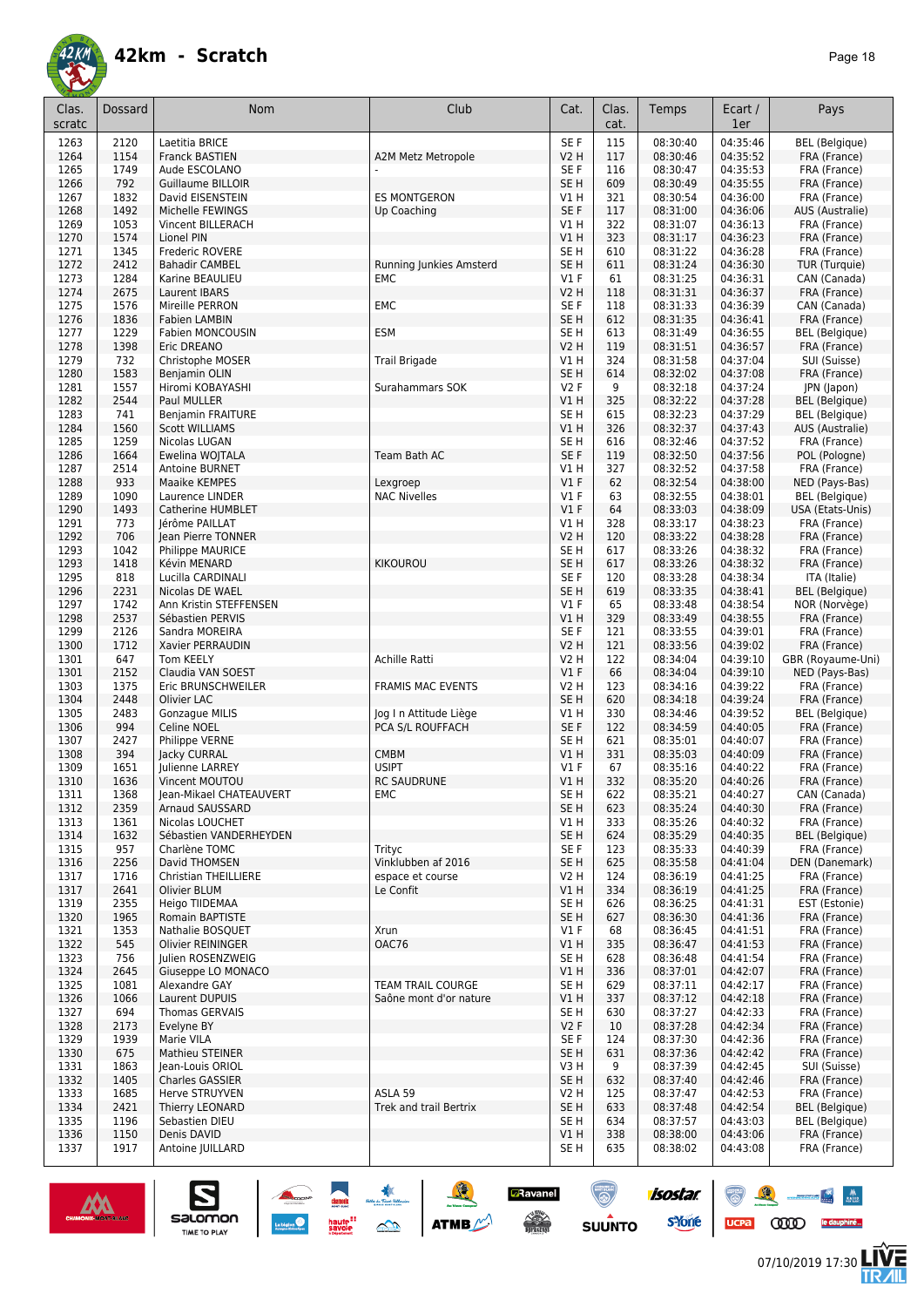

| Clas.<br>scratc | Dossard      | <b>Nom</b>                          | Club                    | Cat.             | Clas.<br>cat. | Temps                | Ecart /<br>1er       | Pays                                  |
|-----------------|--------------|-------------------------------------|-------------------------|------------------|---------------|----------------------|----------------------|---------------------------------------|
|                 |              |                                     |                         |                  |               |                      |                      |                                       |
| 1338            | 1252         | Léopold KEMPENEERS                  | Au Buck!                | V1H              | 339           | 08:38:09             | 04:43:15             | <b>BEL</b> (Belgique)                 |
| 1338            | 2623         | Miguel BERTE                        |                         | V1H              | 339           | 08:38:09             | 04:43:15             | <b>BEL</b> (Belgique)                 |
| 1340            | 1281         | Mathieu BONNET                      |                         | V1 H             | 341           | 08:38:11             | 04:43:17             | FRA (France)                          |
| 1341            | 1693         | <b>Andres ARTHUR</b>                |                         | SE <sub>H</sub>  | 636           | 08:38:14             | 04:43:20             | FRA (France)                          |
| 1342            | 1364         | Gilbert BOHBOT                      |                         | <b>V2 H</b>      | 126           | 08:38:18<br>08:38:22 | 04:43:24             | FRA (France)                          |
| 1343            | 1183         | Alexandre PANI                      |                         | SE H             | 637           |                      | 04:43:28             | FRA (France)                          |
| 1343            | 1507         | Julien LE CLECH                     |                         | SE H             | 637           | 08:38:22             | 04:43:28             | FRA (France)                          |
| 1343            | 2547<br>1543 | <b>Franck HAMMERMULLER</b>          |                         | V1 H<br>SE H     | 342<br>639    | 08:38:22             | 04:43:28             | FRA (France)                          |
| 1346<br>1347    | 1760         | Frédéric MAIGNANT                   |                         | $VI$ F           | 69            | 08:38:23<br>08:38:25 | 04:43:29<br>04:43:31 | FRA (France)                          |
| 1348            | 1483         | Ann BRODEOUX<br>Marie-Pierre MOYSAN | <b>COURIR POUR OWEN</b> | V2F              | 11            | 08:38:39             | 04:43:45             | <b>BEL</b> (Belgique)<br>FRA (France) |
| 1349            | 1167         | Jérome BASSOMPIERRE                 | A2M                     | V1 H             | 343           | 08:39:10             | 04:44:16             | FRA (France)                          |
| 1350            | 1160         | Linda BONFANTI                      |                         | $VI$ F           | 70            | 08:39:19             | 04:44:25             | SWE (Suède)                           |
| 1351            | 2601         | David CHAPUIS                       |                         | V1 H             | 344           | 08:39:24             | 04:44:30             | FRA (France)                          |
| 1352            | 1720         | <b>Gaultier LAPERCHE</b>            | <b>AR Bastille</b>      | SE <sub>H</sub>  | 640           | 08:39:26             | 04:44:32             | FRA (France)                          |
| 1353            | 686          | Lionel LECOMTE                      | <b>Trail'in Gaume</b>   | V2 H             | 127           | 08:39:29             | 04:44:35             | <b>BEL</b> (Belgique)                 |
| 1354            | 1901         | Maud PIRON                          | trail it easy           | SE F             | 125           | 08:39:38             | 04:44:44             | <b>BEL</b> (Belgique)                 |
| 1355            | 630          | <b>Gregory HERMANT</b>              | <b>CORCY ENDURANCE</b>  | V1 H             | 345           | 08:39:39             | 04:44:45             | FRA (France)                          |
| 1356            | 1486         | Christian TROUGHTON                 | Clapham chasers         | V1 H             | 346           | 08:39:45             | 04:44:51             | GBR (Royaume-Uni)                     |
| 1357            | 1130         | Florian MARCHAL                     | Les chauffe la semelle  | V1H              | 347           | 08:39:59             | 04:45:05             | FRA (France)                          |
| 1358            | 1467         | <b>Benoit NEVEUX</b>                | Les ptits moteurs       | SE H             | 641           | 08:40:02             | 04:45:08             | FRA (France)                          |
| 1359            | 1650         | Celine BROCHARD                     | <b>INRS</b>             | SE F             | 126           | 08:40:06             | 04:45:12             | FRA (France)                          |
| 1360            | 2235         | Darko PEROVIĆ                       | Hare & Hounds           | SE <sub>H</sub>  | 642           | 08:40:17             | 04:45:23             | SRB (Serbie)                          |
| 1361            | 1366         | Veronique PLANTADE                  |                         | $VI$ F           | 71            | 08:40:19             | 04:45:25             | FRA (France)                          |
| 1362            | 2259         | Boris PEROVIC                       | Belgrade Urban Running  | SE <sub>H</sub>  | 643           | 08:40:21             | 04:45:27             | SRB (Serbie)                          |
| 1363            | 2686         | Weichao WANG                        | zxtour                  | V2 H             | 128           | 08:40:24             | 04:45:30             | CHN (Chine)                           |
| 1364            | 2358         | <b>Vincent KLEMANN</b>              | Mental2Chips            | SE H             | 644           | 08:40:38             | 04:45:44             | FRA (France)                          |
| 1365            | 2611         | Jun PAN                             | zxtour                  | V1H              | 348           | 08:40:43             | 04:45:49             | CHN (Chine)                           |
| 1366            | 1373         | Didier EYL                          |                         | <b>V2 H</b>      | 129           | 08:40:47             | 04:45:53             | FRA (France)                          |
| 1367            | 1956         | Claude VAQUER                       |                         | V1 H             | 349           | 08:40:50             | 04:45:56             | FRA (France)                          |
| 1368            | 2384         | <b>Batalla REGIS</b>                |                         | SE H             | 645           | 08:41:02             | 04:46:08             | FRA (France)                          |
| 1369            | 2517         | Renaud BEIX                         | <b>KRONOS TRIATHLON</b> | V1 H             | 350           | 08:41:04             | 04:46:10             | FRA (France)                          |
| 1370            | 808          | Frederic COLOVRAY                   | courir a salaise        | <b>V2 H</b>      | 130           | 08:41:09             | 04:46:15             | FRA (France)                          |
| 1371            | 1244         | Andrea CICALA                       |                         | <b>V2 H</b>      | 131           | 08:41:19             | 04:46:25             | ITA (Italie)                          |
| 1372            | 1332         | Bénédicte HORWARD                   | Fagn'Hard Team          | $VI$ F           | 72            | 08:41:20             | 04:46:26             | <b>BEL</b> (Belgique)                 |
| 1373            | 1302         | Jean Yves DE CARLI                  |                         | V3H              | 10            | 08:41:58             | 04:47:04             | FRA (France)                          |
| 1374            | 2251         | Jérémie GRANGER                     |                         | SE H             | 646           | 08:42:13             | 04:47:19             | FRA (France)                          |
| 1375            | 743          | Dominique ROBIN                     |                         | V <sub>2</sub> H | 132           | 08:42:31             | 04:47:37             | FRA (France)                          |
| 1376            | 511          | Geoffroy BAMBERGER                  |                         | SE <sub>H</sub>  | 647           | 08:42:46             | 04:47:52             | FRA (France)                          |
| 1377            | 2119         | Silvia RECIO PEREZ                  |                         | SE F             | 127           | 08:42:55             | 04:48:01             | ESP (Espagne)                         |
| 1378            | 939          | Francis CLUZEL                      |                         | <b>V2 H</b>      | 133           | 08:43:22             | 04:48:28             | FRA (France)                          |
| 1379            | 1604         | David GALLINET                      |                         | <b>V1 H</b>      | 351           | 08:43:39             | 04:48:45             | FRA (France)                          |
| 1380            | 1452         | Valerie DE SEDE                     | VAI D'ORGE AtHLETIC     | V2 F             | 12            | 08:44:06             | 04:49:12             | FRA (France)                          |
| 1381            | 1231         | <b>Brigitte BERLAND</b>             |                         | SE F             | 128           | 08:44:10             | 04:49:16             | FRA (France)                          |
| 1382            | 908          | Eva REGNE MARTOS                    | <b>CAEN RUNNERS</b>     | SE <sub>F</sub>  | 129           | 08:44:12             | 04:49:18             | FRA (France)                          |
| 1383            | 1152         | Damien SALGUES                      |                         | V1H              | 352           | 08:44:14             | 04:49:20             | FRA (France)                          |
| 1384            | 2253         | Maxime GROS                         |                         | SE H             | 648           | 08:44:18             | 04:49:24             | FRA (France)                          |
| 1385            | 1365         | Christelle BAHOLET                  | epic et trail           | SE F             | 130           | 08:44:27             | 04:49:33             | FRA (France)                          |
| 1386            | 2121         | Tatiana NOVICK                      |                         | SE F             | 131           | 08:44:30             | 04:49:36             | FRA (France)                          |
| 1387            | 2634         | Jean COSSART                        | <b>VALMO</b>            | V1 H             | 353           | 08:44:55             | 04:50:01             | FRA (France)                          |
| 1388            | 1711         | Fabien DUFOUR                       |                         | V2 H             | 134           | 08:45:23             | 04:50:29             | FRA (France)                          |
| 1389            | 1645         | Sebastien BEAUSOLEIL                |                         | SE H             | 649           | 08:45:25             | 04:50:31             | FRA (France)                          |
| 1390            | 1100         | Anna LI-MARCHETTI                   |                         | SE F             | 132           | 08:45:28             | 04:50:34             | FRA (France)                          |
| 1391            | 742          | <b>Alexis BLANC</b>                 | free runners le club    | V1 H             | 354           | 08:45:30             | 04:50:36             | FRA (France)                          |
| 1392            | 2110         | Frankie BENDIG                      |                         | SE F             | 133           | 08:45:49             | 04:50:55             | GBR (Royaume-Uni)                     |
| 1393            | 1007         | Aicha GUERNOUB                      |                         | SE F             | 134           | 08:45:51             | 04:50:57             | FRA (France)                          |
| 1394            | 1427         | Francis CANN                        | Les Joggeurs du Beffroi | V2 H             | 135           | 08:45:54             | 04:51:00             | FRA (France)                          |
| 1395            | 1133         | Jerome POCHAT                       |                         | V1H              | 355           | 08:46:20             | 04:51:26             | FRA (France)                          |
| 1396            | 850          | Arnaud MALIESKY                     |                         | SE H             | 650           | 08:46:30             | 04:51:36             | FRA (France)                          |
| 1397            | 1524         | <b>Vincent BAUMIER</b>              |                         | V1 H             | 356           | 08:47:25             | 04:52:31             | FRA (France)                          |
| 1398            | 2620         | <b>Bruno CHAMPION</b>               |                         | V1 H             | 357           | 08:47:39             | 04:52:45             | FRA (France)                          |
| 1399            | 1644         | Julien SACHOT                       |                         | SE <sub>H</sub>  | 651           | 08:47:49             | 04:52:55             | FRA (France)                          |
| 1400            | 2518         | <b>Benoit CHEVALIER</b>             |                         | V1 H             | 358           | 08:48:22             | 04:53:28             | FRA (France)                          |
| 1401            | 720          | Stephane RACAPE                     |                         | V1H              | 359           | 08:49:06             | 04:54:12             | FRA (France)                          |
| 1402            | 882          | Camel ABDELKRIM                     | Esl ternay /ozon courir | SE H             | 652           | 08:49:14             | 04:54:20             | FRA (France)                          |
| 1402            | 966          | Jonathan FUENTES                    | Aonijie France          | SE H             | 652           | 08:49:14             | 04:54:20             | FRA (France)                          |
| 1404            | 1472         | Olivier BAYLE                       | Usc septemes            | V1 H             | 360           | 08:49:26             | 04:54:32             | FRA (France)                          |
| 1405            | 1218         | Guido DIETRICH                      |                         | V1H              | 361           | 08:49:32             | 04:54:38             | FRA (France)                          |
| 1406            | 740          | Barend VAN DEN BOSCH                |                         | SE H             | 654           | 08:50:02             | 04:55:08             | NED (Pays-Bas)                        |
| 1407            | 1241         | David FENNAH                        | <b>Wetherby Runners</b> | V1H              | 362           | 08:50:09             | 04:55:15             | GBR (Royaume-Uni)                     |
| 1407            | 1473         | Thierry HERMEL                      | <b>MARCK ATHLETISME</b> | <b>V1 H</b>      | 362           | 08:50:09             | 04:55:15             | FRA (France)                          |
| 1409            | 1959         | Virginie PREMAT                     |                         | SE F             | 135           | 08:50:18             | 04:55:24             | FRA (France)                          |
| 1410            | 936          | Julien MIR                          |                         | V1 H             | 364           | 08:50:19             | 04:55:25             | FRA (France)                          |
| 1411            | 2607         | Avi ALTARAS                         |                         | V1H              | 365           | 08:50:40             | 04:55:46             | ISR (Israël)                          |
| 1412            | 2433         | Nicolas LUCAS                       |                         | SE H             | 655           | 08:50:47             | 04:55:53             | FRA (France)                          |

![](_page_18_Picture_4.jpeg)

![](_page_18_Picture_5.jpeg)

 $\bullet$   $\bullet$ UCPa **COOD** le dauphiné...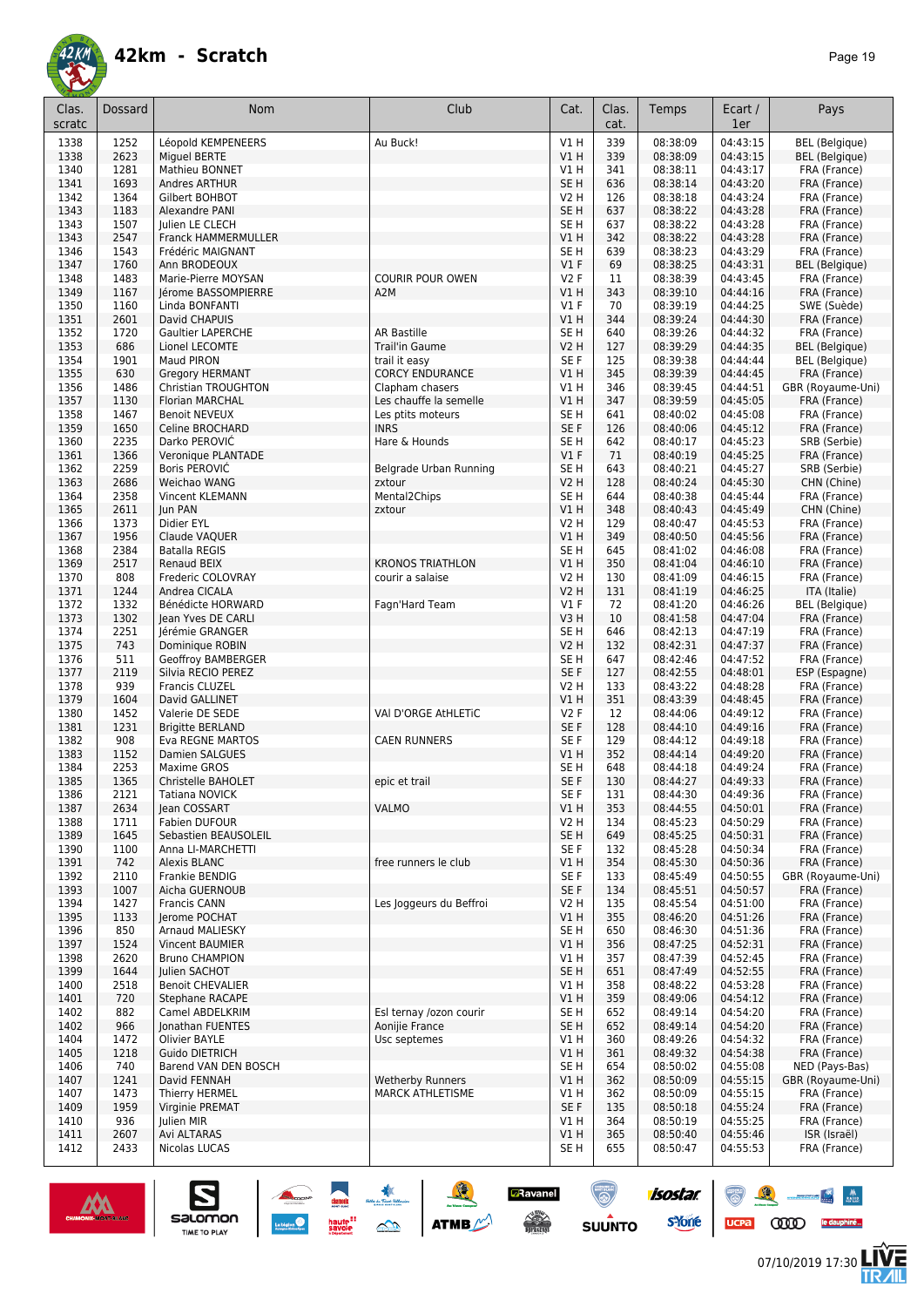![](_page_19_Picture_0.jpeg)

| Clas.        | <b>Dossard</b> | <b>Nom</b>                                             | Club                                           | Cat.                    | Clas.      | Temps                | Ecart /              | Pays                                  |
|--------------|----------------|--------------------------------------------------------|------------------------------------------------|-------------------------|------------|----------------------|----------------------|---------------------------------------|
| scratc       |                |                                                        |                                                |                         | cat.       |                      | 1er                  |                                       |
| 1413         | 1004           | <b>Guv DONIES</b>                                      | ASSO                                           | V3H                     | 11         | 08:51:00             | 04:56:06             | FRA (France)                          |
| 1414         | 1438           | Daniel SAILLARD                                        | Fac                                            | V2 H                    | 136        | 08:51:03             | 04:56:09             | FRA (France)                          |
| 1415<br>1416 | 1509<br>999    | François RENOUL<br>Arshjit SINGH                       |                                                | SE H<br>V1 H            | 656<br>366 | 08:51:06<br>08:51:10 | 04:56:12<br>04:56:16 | FRA (France)<br>IND (Inde)            |
| 1417         | 1371           | Cedric PAULY                                           |                                                | <b>V1 H</b>             | 367        | 08:51:23             | 04:56:29             | FRA (France)                          |
| 1418         | 1336           | <b>Richard BELLEC</b>                                  |                                                | V1 H                    | 368        | 08:51:29             | 04:56:35             | FRA (France)                          |
| 1419         | 1326           | Jean-Luc HUGUENIN                                      |                                                | V2 H                    | 137        | 08:51:34             | 04:56:40             | FRA (France)                          |
| 1420         | 695            | <b>Bruno CADU</b>                                      |                                                | V1 H                    | 369        | 08:51:49             | 04:56:55             | FRA (France)                          |
| 1421         | 1478           | Victor TRYANIN                                         | <b>GARANT-CMIKI</b>                            | V3 H                    | 12         | 08:51:58             | 04:57:04             | RUS (Russie)                          |
| 1422<br>1423 | 1396<br>1761   | <b>Bruno BOUILLARD</b><br><b>Florence LANDOIS</b>      |                                                | V2 H<br><b>V2F</b>      | 138<br>13  | 08:52:00<br>08:52:07 | 04:57:06<br>04:57:13 | FRA (France)<br>FRA (France)          |
| 1424         | 787            | Jeannine FRICKER                                       |                                                | $VI$ F                  | 73         | 08:52:08             | 04:57:14             | FRA (France)                          |
| 1425         | 1570           | Paul BUSHBY                                            | <b>Marlow Striders</b>                         | V2 H                    | 139        | 08:52:16             | 04:57:22             | GBR (Royaume-Uni)                     |
| 1426         | 993            | Eric HORRIOT                                           |                                                | V2 H                    | 140        | 08:52:23             | 04:57:29             | FRA (France)                          |
| 1427         | 1895           | <b>Nelly ROSSET</b>                                    |                                                | SE F                    | 136        | 08:52:24             | 04:57:30             | FRA (France)                          |
| 1428<br>1429 | 1401<br>2214   | Jacques BEHR<br>Camille BELLE                          |                                                | V2 H<br>ES H            | 141<br>24  | 08:52:31<br>08:53:15 | 04:57:37<br>04:58:21 | FRA (France)<br>FRA (France)          |
| 1430         | 1413           | Philippe BUISSON                                       |                                                | V2 H                    | 142        | 08:53:24             | 04:58:30             | FRA (France)                          |
| 1431         | 2502           | Roger VAYSSE                                           |                                                | V1 H                    | 370        | 08:53:52             | 04:58:58             | FRA (France)                          |
| 1432         | 2424           | Konstantinos VERGONIS                                  | RUNNERS CLUB OF VERIA                          | SE H                    | 657        | 08:53:56             | 04:59:02             | GRE (Grèce)                           |
| 1433         | 614            | Bertrand SOULOUMIAC                                    |                                                | V1 H                    | 371        | 08:54:03             | 04:59:09             | FRA (France)                          |
| 1434         | 2484           | Marek KALMA                                            |                                                | V1H                     | 372        | 08:54:08             | 04:59:14             | SVK (Slovaquie)                       |
| 1435<br>1436 | 1707<br>2339   | Jerome ROBIN<br>Geoffrey BEDORET                       | Clermontoise                                   | SE H<br>SE <sub>H</sub> | 658<br>659 | 08:54:24<br>08:54:25 | 04:59:30<br>04:59:31 | FRA (France)<br><b>BEL</b> (Belgique) |
| 1437         | 494            | Clément MALLET                                         | <b>AVOC</b>                                    | SE H                    | 660        | 08:54:37             | 04:59:43             | FRA (France)                          |
| 1438         | 2063           | Anne ENGLEBERT-JUNG                                    |                                                | SE F                    | 137        | 08:54:42             | 04:59:48             | FRA (France)                          |
| 1439         | 858            | <b>Damien CHABANNES</b>                                | TRAILBU 74                                     | SE H                    | 661        | 08:54:49             | 04:59:55             | FRA (France)                          |
| 1440         | 1661           | Lucie LOUBARECHE                                       | Les foulées de st Germa                        | SE <sub>F</sub>         | 138        | 08:54:51             | 04:59:57             | FRA (France)                          |
| 1441<br>1442 | 863<br>1688    | Stephane BECKER                                        | Candidature sarreguemin<br>SKI CLUB MT AIGOUAL | V1 H                    | 373        | 08:54:56<br>08:54:58 | 05:00:02<br>05:00:04 | FRA (France)                          |
| 1443         | 774            | <b>Francis GELY</b><br>lerome GREUZARD                 |                                                | V3H<br>V1 H             | 13<br>374  | 08:55:22             | 05:00:28             | FRA (France)<br>FRA (France)          |
| 1444         | 2714           | William TOOMES                                         |                                                | V2 H                    | 143        | 08:55:24             | 05:00:30             | IRL (Irlande)                         |
| 1445         | 1389           | Aurelie BOUTET                                         |                                                | SE F                    | 139        | 08:55:33             | 05:00:39             | FRA (France)                          |
| 1446         | 938            | <b>Bruno VINTENON</b>                                  | AS ALTIS TOPPAN                                | V2 H                    | 144        | 08:55:36             | 05:00:42             | FRA (France)                          |
| 1447         | 2178           | Nathalie CHARLOT                                       | <b>ASSO</b>                                    | <b>V2F</b>              | 14         | 08:55:38             | 05:00:44             | FRA (France)                          |
| 1448<br>1449 | 1424<br>1482   | Philippe AUNAY<br>Nathalie SOULET                      | Trailers de la Rose                            | V1 H<br>$VI$ F          | 375<br>74  | 08:55:42<br>08:55:55 | 05:00:48<br>05:01:01 | FRA (France)<br>FRA (France)          |
| 1450         | 1540           | Grégory BITARD                                         |                                                | SE H                    | 662        | 08:55:58             | 05:01:04             | FRA (France)                          |
| 1451         | 735            | René JACOB                                             |                                                | V3 H                    | 14         | 08:56:01             | 05:01:07             | FRA (France)                          |
| 1451         | 1386           | Ed VOUILLAMOZ                                          |                                                | V1 H                    | 376        | 08:56:01             | 05:01:07             | SUI (Suisse)                          |
| 1453         | 1803           | Jerry BRUMAGNE                                         | trail it easy                                  | SE H                    | 663        | 08:56:13             | 05:01:19             | BEL (Belgique)                        |
| 1454<br>1455 | 1788<br>1300   | François NAYRAL DE PUYBUSQUE<br>Jean-Philippe BOUILLON | Montville Running Club                         | SE <sub>H</sub><br>V2 H | 664<br>145 | 08:56:21<br>08:56:33 | 05:01:27<br>05:01:39 | FRA (France)<br><b>BEL</b> (Belgique) |
| 1456         | 1877           | Emmanuelle POLLEUNUS                                   |                                                | $VI$ F                  | 75         | 08:56:36             | 05:01:42             | BEL (Belgique)                        |
| 1457         | 1750           | Cyril NABRIN                                           |                                                | SE H                    | 665        | 08:56:37             | 05:01:43             | FRA (France)                          |
| 1458         | 1665           | Sophie MOTTARD                                         | Les Mollets d or                               | $VI$ F                  | 76         | 08:56:53             | 05:01:59             | <b>BEL</b> (Belgique)                 |
| 1459         | 1652           | Leena ALHO                                             | ONE WAY HELSINKI                               | $VI$ F                  | 77         | 08:57:02             | 05:02:08             | FIN (Finlande)                        |
| 1460         | 1811           | Catherine ARMENGAUD                                    | Trail eco raid forcalgu                        | $VI$ F                  | 78         | 08:57:09             | 05:02:15             | FRA (France)                          |
| 1461<br>1462 | 1408<br>1063   | Sylvain COBBEN<br>David MENARD                         | Entente des Mauges                             | SE H<br>V1 H            | 666<br>377 | 08:57:16<br>08:57:22 | 05:02:22<br>05:02:28 | <b>BEL</b> (Belgique)<br>FRA (France) |
| 1463         | 975            | Richard PETIT                                          |                                                | VIH                     | 378        | 08:57:23             | 05:02:29             | FRA (France)                          |
| 1464         | 2764           | Florence SANTROT                                       |                                                | $VI$ F                  | 79         | 08:57:30             | 05:02:36             | FRA (France)                          |
| 1465         | 1298           | Didier CROUZIER                                        | CROUZ                                          | V1 H                    | 379        | 08:57:33             | 05:02:39             | FRA (France)                          |
| 1465         | 1474           | <b>Stephane AUCHERE</b>                                |                                                | V1 H                    | 379        | 08:57:33             | 05:02:39             | FRA (France)                          |
| 1467<br>1468 | 1069<br>1137   | Alain CARRAT<br>Lisa THIEBAUD                          |                                                | V2 H<br>SE F            | 146<br>140 | 08:57:37<br>08:57:48 | 05:02:43<br>05:02:54 | FRA (France)<br>FRA (France)          |
| 1469         | 2287           | Alexis ZACHARIADIS                                     |                                                | SE H                    | 667        | 08:57:58             | 05:03:04             | SWE (Suède)                           |
| 1469         | 2333           | Vasilios ZACHARIADIS                                   |                                                | SE H                    | 667        | 08:57:58             | 05:03:04             | SWE (Suède)                           |
| 1471         | 1425           | Antonio PERENIGUEZ MARTINEZ                            | MURSAH SHISHA TRAIL                            | V1 H                    | 381        | 08:58:03             | 05:03:09             | ESP (Espagne)                         |
| 1472         | 2661           | Francois VANDEPLANQUE                                  |                                                | V1 H                    | 382        | 08:58:06             | 05:03:12             | FRA (France)                          |
| 1473         | 1395           | Jean-Eric PACINI<br>Stéphane TOCINO                    |                                                | V1 H                    | 383        | 08:58:07             | 05:03:13<br>05:03:19 | FRA (France)                          |
| 1474<br>1475 | 2417<br>1010   | <b>Tyler ANDERSON</b>                                  |                                                | SE H<br>V1 H            | 669<br>384 | 08:58:13<br>08:58:19 | 05:03:25             | FRA (France)<br>USA (Etats-Unis)      |
| 1475         | 1238           | Raphael BERNARDO                                       |                                                | SE H                    | 670        | 08:58:19             | 05:03:25             | FRA (France)                          |
| 1477         | 1850           | Carole PAPAZIAN                                        | Courir-en-duo                                  | $VI$ F                  | 80         | 08:58:21             | 05:03:27             | FRA (France)                          |
| 1478         | 2239           | Mark REMKE                                             | Team Friedensau                                | SE H                    | 671        | 08:58:23             | 05:03:29             | GER (Allemagne)                       |
| 1479         | 2131           | Delphine BEIX                                          | asptt chalons en champa                        | $VI$ F                  | 81         | 08:58:27             | 05:03:33             | FRA (France)                          |
| 1480<br>1481 | 1630<br>1613   | Annabel COUTELET<br>Sophie LE COZ                      | <b>KRONOS TRIATHLON</b>                        | $VI$ F<br>SE F          | 82<br>141  | 08:58:28<br>08:58:34 | 05:03:34<br>05:03:40 | FRA (France)<br>FRA (France)          |
| 1482         | 871            | Marc POIRETTE                                          |                                                | V1 H                    | 385        | 08:58:37             | 05:03:43             | FRA (France)                          |
| 1483         | 2396           | <b>Alexis DELAIRE</b>                                  |                                                | SE <sub>H</sub>         | 672        | 08:58:40             | 05:03:46             | FRA (France)                          |
| 1484         | 946            | Pierre SOULABAILLE                                     | SAINT MELOIR TOUT COURT                        | V2 H                    | 147        | 08:58:59             | 05:04:05             | FRA (France)                          |
| 1484         | 2343           | Nicolas DE MARCHI                                      |                                                | SE H                    | 673        | 08:58:59             | 05:04:05             | FRA (France)                          |
| 1486         | 1279<br>1805   | William L'ENFANT<br>Johann CHIODINI                    |                                                | V1 H                    | 386<br>674 | 08:59:03<br>08:59:09 | 05:04:09<br>05:04:15 | FRA (France)                          |
| 1487         |                |                                                        |                                                | SE H                    |            |                      |                      | FRA (France)                          |

**BRavanel**<br>Aliguna

 $\odot$ 

**SUUNTO** 

![](_page_19_Picture_4.jpeg)

 $\sum_{\text{SALOMOM}}$ 

![](_page_19_Picture_5.jpeg)

UCPA COOD le dauphiné...

isostar.

**s**Yone

 $\frac{1}{\sqrt{2}}$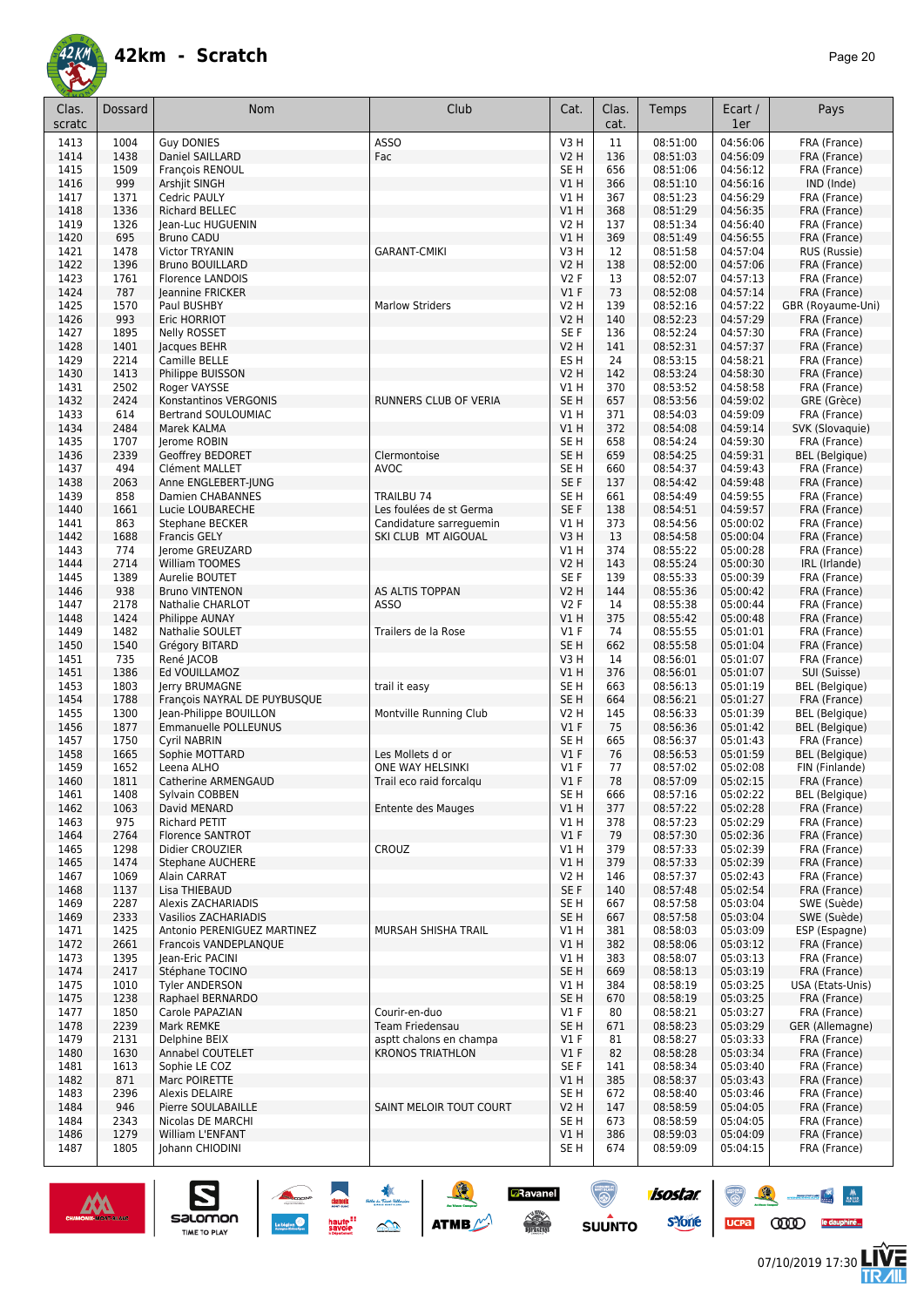![](_page_20_Picture_0.jpeg)

| Clas.<br>scratc | Dossard      | <b>Nom</b>                       | Club                                  | Cat.                    | Clas.<br>cat. | Temps                | Ecart /<br>1er       | Pays                              |
|-----------------|--------------|----------------------------------|---------------------------------------|-------------------------|---------------|----------------------|----------------------|-----------------------------------|
| 1488            | 895          | <b>Steve MONTIGNY</b>            |                                       | V2 H                    | 148           | 08:59:12             | 05:04:18             | FRA (France)                      |
| 1489            | 2347         | Antoine DURAND                   |                                       | SE <sub>H</sub>         | 675           | 08:59:15             | 05:04:21             | FRA (France)                      |
| 1490            | 1305         | Laurence DENIS                   |                                       | $VI$ F                  | 83            | 08:59:33             | 05:04:39             | FRA (France)                      |
| 1490            | 1923         | Jacques BITARD                   | <b>ESM CHALLANS</b>                   | V3H                     | 15            | 08:59:33             | 05:04:39             | FRA (France)                      |
| 1492            | 1995         | Laure CADIOU                     |                                       | $VI$ F                  | 84            | 08:59:36             | 05:04:42             | FRA (France)                      |
| 1493            | 655          | <b>Olivier MARION</b>            |                                       | V1 H                    | 387           | 08:59:40             | 05:04:46             | FRA (France)                      |
| 1493            | 1715         | Avivit MISHAN                    |                                       | $VI$ F                  | 85            | 08:59:40             | 05:04:46             | ISR (Israël)                      |
| 1495            | 2222         | Arthur JONGEN                    |                                       | SE <sub>H</sub>         | 676           | 08:59:54             | 05:05:00             | LUX (Luxembourg)                  |
| 1496            | 2488         | <b>Neil TOMLINSON</b>            |                                       | V1 H                    | 388           | 08:59:56             | 05:05:02             | GBR (Royaume-Uni)                 |
| 1497            | 1647         | Shane HUGILL                     |                                       | VIH                     | 389           | 08:59:57             | 05:05:03             | GBR (Royaume-Uni)                 |
| 1498            | 1778         | <b>Franck ADANI</b>              |                                       | V2 H                    | 149           | 09:00:07             | 05:05:13             | FRA (France)                      |
| 1499            | 1399         | Philippe BAREIL                  | cosel la Roche sur yon                | V2 H                    | 150           | 09:00:13             | 05:05:19             | FRA (France)                      |
| 1500            | 1733         | <b>Adrien MONNIER</b>            |                                       | SE <sub>H</sub>         | 677           | 09:00:14             | 05:05:20             | FRA (France)                      |
| 1501            | 1459         | Hervé WOLTECHE                   |                                       | SE <sub>H</sub>         | 678           | 09:00:17             | 05:05:23             | <b>BEL</b> (Belgique)             |
| 1502            | 2311         | <b>Guillaume GRASSI</b>          | <b>COR DAMMARTIN</b>                  | SE H                    | 679           | 09:00:29             | 05:05:35             | FRA (France)                      |
| 1503            | 2017         | Sylvain MICHEL                   |                                       | SE <sub>H</sub>         | 680           | 09:00:36             | 05:05:42             | FRA (France)                      |
| 1504            | 988          | Stéphane TORZECKI                | R.A.A.C.E                             | V1 H                    | 390           | 09:00:49             | 05:05:55             | FRA (France)                      |
| 1505            | 867          | Lucie VERNE                      |                                       | SE F                    | 142           | 09:01:03             | 05:06:09             | FRA (France)                      |
| 1506            | 2164         | Florence PACTHOD BOILLET         | <b>ROCK'N TRAIL</b>                   | $VI$ F                  | 86            | 09:01:04             | 05:06:10             | FRA (France)                      |
| 1507            | 1578         | Joelle JOUVE                     | les foulees de saint ge               | $VI$ F                  | 87            | 09:01:05             | 05:06:11             | FRA (France)                      |
| 1508            | 2496         | Sébastien POTTIER                |                                       | V1 H                    | 391           | 09:01:24             | 05:06:30             | FRA (France)                      |
| 1509            | 2619         | <b>Thibault DELSARTE</b>         | St grégoire triathlon                 | V1H                     | 392           | 09:01:25             | 05:06:31             | FRA (France)                      |
| 1510<br>1511    | 1526<br>1068 | Andrew TOWEY<br>François BRIGAND | <b>LONS ATHLE 39</b>                  | V1 H<br><b>V2 H</b>     | 393<br>151    | 09:01:27<br>09:01:38 | 05:06:33<br>05:06:44 | GBR (Royaume-Uni)<br>FRA (France) |
| 1512            | 1565         | Nina LEVY                        |                                       | SE F                    | 143           | 09:01:50             | 05:06:56             |                                   |
| 1513            | 2723         | Christophe VILLE                 |                                       | <b>V2 H</b>             | 152           | 09:01:51             | 05:06:57             | FRA (France)<br>FRA (France)      |
| 1514            | 1951         | <b>Nathalie MAILLARD</b>         |                                       | <b>V2F</b>              | 15            | 09:01:55             | 05:07:01             | FRA (France)                      |
| 1515            | 1953         | <b>Olivier GUERY</b>             | courir-en-duo                         | V3H                     | 16            | 09:01:58             | 05:07:04             | FRA (France)                      |
| 1516            | 1077         | Stéphanie VABRE                  | TRI RUN FRONTIGNAN                    | $VI$ F                  | 88            | 09:02:08             | 05:07:14             | FRA (France)                      |
| 1517            | 2431         | <b>Romain MAS</b>                |                                       | SE H                    | 681           | 09:02:11             | 05:07:17             | FRA (France)                      |
| 1518            | 2370         | Nicolas CHAPUIS                  |                                       | SE H                    | 682           | 09:02:14             | 05:07:20             | FRA (France)                      |
| 1518            | 2375         | Federico CARANZANO               | only pain                             | SE H                    | 682           | 09:02:14             | 05:07:20             | ITA (Italie)                      |
| 1520            | 1668         | Jianrong MO                      | zxtour                                | V1 H                    | 394           | 09:02:16             | 05:07:22             | CHN (Chine)                       |
| 1521            | 1417         | <b>Fabien VAILLANT</b>           |                                       | SE H                    | 684           | 09:02:18             | 05:07:24             | FRA (France)                      |
| 1522            | 1608         | Claire DUCOS                     |                                       | <b>V2F</b>              | 16            | 09:02:23             | 05:07:29             | FRA (France)                      |
| 1523            | 2510         | Renald HUTTING                   | <b>Trail'in Gaume</b>                 | VIH                     | 395           | 09:02:30             | 05:07:36             | <b>BEL</b> (Belgique)             |
| 1524            | 2122         | <b>Christine FERMANEL</b>        |                                       | SE F                    | 144           | 09:02:32             | 05:07:38             | FRA (France)                      |
| 1525            | 1001         | Olivier GIUSEPPIN                | Cmbm                                  | V1 H                    | 396           | 09:02:35             | 05:07:41             | FRA (France)                      |
| 1526            | 2088         | Anne GANSEBOHM                   |                                       | SE F                    | 145           | 09:02:41             | 05:07:47             | GER (Allemagne)                   |
| 1527            | 2379         | Jérémie BERNARD                  | S/L RCN Thouaré-Mauves                | SE H                    | 685           | 09:02:43             | 05:07:49             | FRA (France)                      |
| 1528            | 1057         | Marie-Alexandra BOUVRAIN         | UA SOCIETE GENERALE                   | SE F                    | 146           | 09:02:45             | 05:07:51             | FRA (France)                      |
| 1528            | 1325         | Christophe PAILLET               | corbas running                        | V1 H                    | 397           | 09:02:45             | 05:07:51             | FRA (France)                      |
| 1528            | 2628         | Georges GOMES                    |                                       | V1 H                    | 397           | 09:02:45             | 05:07:51             | FRA (France)                      |
| 1531            | 2213<br>1600 | Victor KOHLER<br>Fadili MORABITI | <b>ASO Sillery</b><br>Matrat training | ES <sub>H</sub><br>SE H | 25<br>686     | 09:02:48<br>09:03:02 | 05:07:54<br>05:08:08 | FRA (France)                      |
| 1532<br>1533    | 715          | Philippe COMMUNEAU               | courir à saint gervais                | <b>V2 H</b>             | 153           | 09:03:04             | 05:08:10             | FRA (France)<br>FRA (France)      |
| 1534            | 687          | Jean Christophe PENNERATH        | <b>UNORMALTRAILER</b>                 | V2 H                    | 154           | 09:03:10             | 05:08:16             | FRA (France)                      |
| 1535            | 1496         | Pierre-Yvan BEAURANG             |                                       | SE <sub>H</sub>         | 687           | 09:03:16             | 05:08:22             | <b>BEL</b> (Belgique)             |
| 1536            | 2112         | Anne-Lise MACHEFERT              |                                       | SE F                    | 147           | 09:03:17             | 05:08:23             | FRA (France)                      |
| 1537            | 1340         | <b>Nelly MAURIN</b>              | LES FOULEES DE SAINT GE               | $VI$ F                  | 89            | 09:03:29             | 05:08:35             | FRA (France)                      |
| 1538            | 1447         | Patrick KOGLIN                   |                                       | VIH                     | 399           | 09:03:46             | 05:08:52             | SUI (Suisse)                      |
| 1539            | 1587         | Gérard DE ZAN                    |                                       | V2 H                    | 155           | 09:03:47             | 05:08:53             | FRA (France)                      |
| 1540            | 1765         | Solene MENVEUX                   | ASCHU                                 | $VI$ F                  | 90            | 09:03:49             | 05:08:55             | FRA (France)                      |
| 1541            | 1321         | Benoit HLISNIKOVSKY              | <b>ASCHU</b>                          | SE H                    | 688           | 09:03:50             | 05:08:56             | FRA (France)                      |
| 1542            | 2065         | Jennifer ZIEGNER                 | Mountains & Marathons                 | SE F                    | 148           | 09:03:54             | 05:09:00             | GER (Allemagne)                   |
| 1543            | 1679         | Marcos LUZARDI                   |                                       | SE F                    | 149           | 09:04:13             | 05:09:19             | ARG (Argentine)                   |
| 1543            | 1681         | lavier LUZARDI                   |                                       | SE <sub>H</sub>         | 689           | 09:04:13             | 05:09:19             | ARG (Argentine)                   |
| 1545            | 1602         | Jean-Charles DELAGNEAU           |                                       | SE <sub>H</sub>         | 690           | 09:04:15             | 05:09:21             | FRA (France)                      |
| 1546            | 1320         | Cedric COUSIN                    |                                       | SE H                    | 691           | 09:04:16             | 05:09:22             | FRA (France)                      |
| 1547            | 2300         | Théophile JOUYET                 |                                       | SE <sub>H</sub>         | 692           | 09:04:18             | 05:09:24             | FRA (France)                      |
| 1548            | 1286         | Mathieu FAU                      |                                       | SE H                    | 693           | 09:04:20             | 05:09:26             | FRA (France)                      |
| 1549            | 1464         | Juliette D'AUBAREDE              |                                       | SE F                    | 150           | 09:04:21             | 05:09:27             | FRA (France)                      |
| 1550            | 1232<br>2094 | Sandrine MAINA                   |                                       | V1F<br>SE F             | 91            | 09:04:22<br>09:04:23 | 05:09:28             | FRA (France)                      |
| 1551            |              | Maree NEWSON                     |                                       |                         | 151           |                      | 05:09:29             | NZL (Nouvelle-                    |
| 1552            | 1549         | Jean-Luc BLACHON                 |                                       | V1 H                    | 400           | 09:04:24             | 05:09:30             | Zélande)<br>FRA (France)          |
| 1553            | 1045         | Yann BEDARD                      |                                       | V1 H                    | 401           | 09:04:35             | 05:09:41             | FRA (France)                      |
| 1553            | 1528         | <b>Neil ALLEN</b>                |                                       | V2 H                    | 156           | 09:04:35             | 05:09:41             | FRA (France)                      |
| 1555            | 1669         | Christelle AUBER                 | <b>OXYGENE BELBEUF</b>                | $VI$ F                  | 92            | 09:04:41             | 05:09:47             | FRA (France)                      |
| 1556            | 810          | Aurore VIEY                      | dijon single track                    | SE F                    | 152           | 09:04:42             | 05:09:48             | FRA (France)                      |
| 1557            | 783          | <b>Maximilien PARISOT</b>        | <b>ASTB</b>                           | VIH                     | 402           | 09:04:53             | 05:09:59             | FRA (France)                      |
| 1557            | 1800         | Olivier HOUSSIN                  |                                       | V1 H                    | 402           | 09:04:53             | 05:09:59             | FRA (France)                      |
| 1559            | 806          | Julien BRESCH                    |                                       | SE <sub>H</sub>         | 694           | 09:04:54             | 05:10:00             | FRA (France)                      |
| 1559            | 1036         | Cyrille GORIN                    | epic et trail                         | <b>V2 H</b>             | 157           | 09:04:54             | 05:10:00             | FRA (France)                      |
| 1561            | 610          | Dorian LEFEVRE                   |                                       | SE <sub>H</sub>         | 695           | 09:04:56             | 05:10:02             | BOT (Botswana)                    |
|                 |              |                                  |                                       |                         |               |                      |                      |                                   |

**A A A A ATTACK** 

**BRavanel**<br>Aliguna

 $\odot$ 

SUUNTO

isostar.

**s**Yone

![](_page_20_Picture_4.jpeg)

 $\sum_{\text{SALOMOM}}$ 

![](_page_20_Picture_5.jpeg)

怎

88 - 84

UCPA COOD le dauphiné...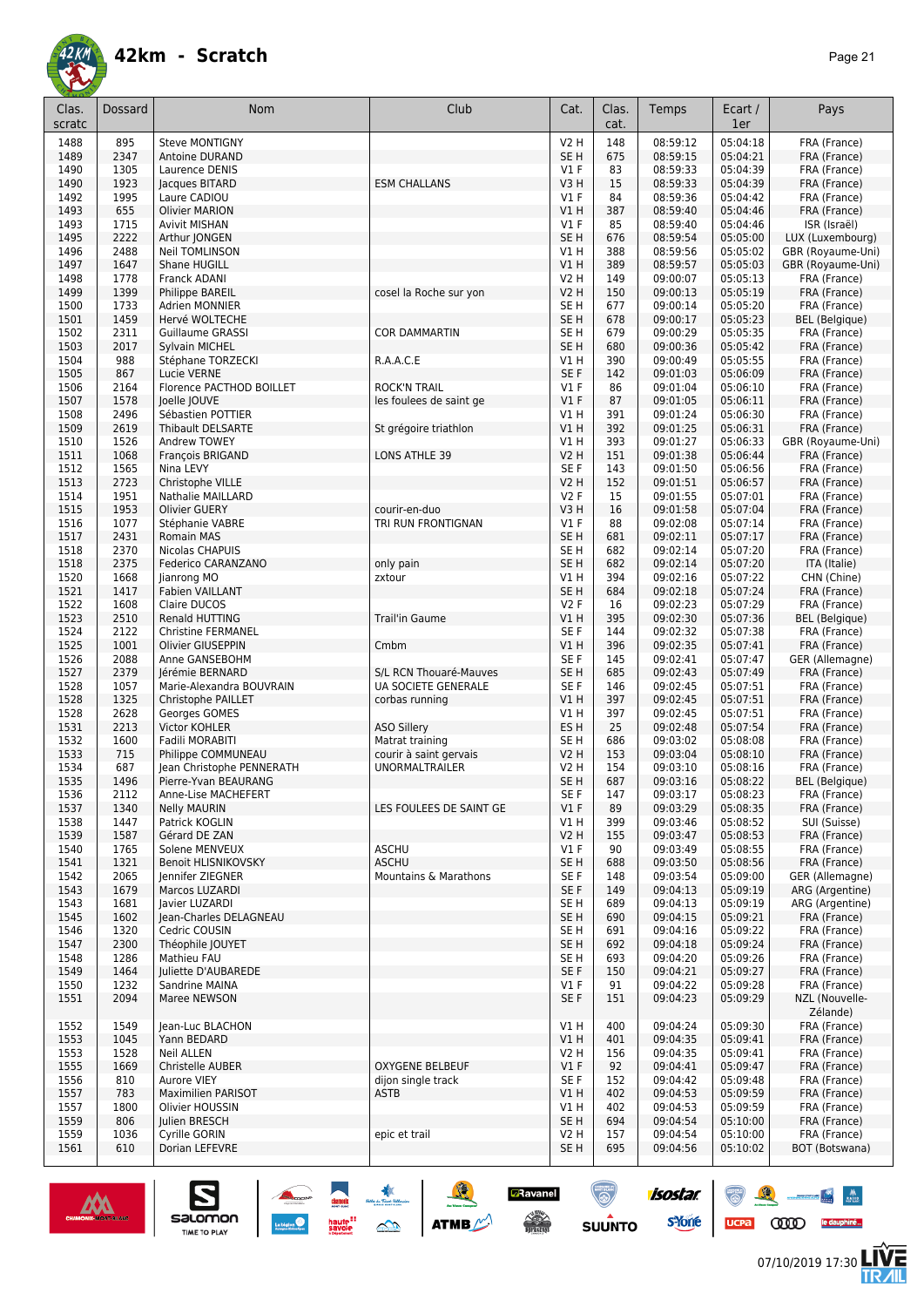![](_page_21_Picture_0.jpeg)

| Clas.        | Dossard      | Nom                                             | Club                    | Cat.                    | Clas.<br>cat. | Temps                | Ecart /<br>1er       | Pays                            |
|--------------|--------------|-------------------------------------------------|-------------------------|-------------------------|---------------|----------------------|----------------------|---------------------------------|
| scratc       |              |                                                 |                         |                         |               |                      |                      |                                 |
| 1562<br>1563 | 2508         | Anthony CORRIGAN<br><b>Willy GAUTTIER</b>       | Bohermeen AC            | V1H<br>V1 H             | 404<br>405    | 09:04:57<br>09:05:03 | 05:10:03<br>05:10:09 | IRL (Irlande)<br>FRA (France)   |
| 1564         | 2576<br>2104 | Odile MARBEHANT                                 |                         | SE F                    | 153           | 09:05:13             | 05:10:19             | <b>BEL</b> (Belgique)           |
| 1565         | 745          | Svlvie KOEHLER                                  | ceramiO                 | V2F                     | 17            | 09:05:43             | 05:10:49             | FRA (France)                    |
| 1565         | 2391         | Anthony CHEVALIER                               |                         | SE <sub>H</sub>         | 696           | 09:05:43             | 05:10:49             | FRA (France)                    |
| 1567         | 1111         | Alexandre LE GONIDEC                            |                         | SE <sub>H</sub>         | 697           | 09:05:45             | 05:10:51             | FRA (France)                    |
| 1568         | 2533         | Jean-Christophe THIRY                           |                         | V1H                     | 406           | 09:05:51             | 05:10:57             | <b>BEL</b> (Belgique)           |
| 1569         | 1075         | <b>Patrick GAUTHIER</b>                         |                         | V2 H                    | 158           | 09:06:00             | 05:11:06             | FRA (France)                    |
| 1570<br>1571 | 1385<br>1119 | Cedric ROYO<br><b>Baptiste LARESCHE</b>         | <b>ASTB</b>             | V1 H<br>VIH             | 407<br>408    | 09:06:06<br>09:06:13 | 05:11:12<br>05:11:19 | FRA (France)<br>FRA (France)    |
| 1572         | 1301         | Jean-Christophe SCHNEIDER                       |                         | V2 H                    | 159           | 09:06:22             | 05:11:28             | FRA (France)                    |
| 1573         | 1337         | Rémi GOUJON                                     | Elan 91 - S/L US Palais | V2 H                    | 160           | 09:06:26             | 05:11:32             | FRA (France)                    |
| 1574         | 1174         | Alain CONSCIENCE                                | ASTB-run&sens           | V2 H                    | 161           | 09:06:44             | 05:11:50             | FRA (France)                    |
| 1575         | 2654         | Patrice ALLET                                   |                         | V1 H                    | 409           | 09:06:51             | 05:11:57             | FRA (France)                    |
| 1576         | 2443         | Loic PINSARD                                    |                         | SE H                    | 698           | 09:07:08             | 05:12:14             | FRA (France)                    |
| 1577<br>1578 | 2411<br>1548 | Enrique PLU                                     | Cap Trail Luynes        | SE <sub>H</sub><br>V1 H | 699<br>410    | 09:07:24<br>09:07:31 | 05:12:30<br>05:12:37 | FRA (France)                    |
| 1579         | 1225         | Mickael INGRAND<br>Eliane CAMUS                 |                         | V2F                     | 18            | 09:07:33             | 05:12:39             | FRA (France)<br>FRA (France)    |
| 1580         | 1584         | Nicolas AMANT                                   |                         | SE <sub>H</sub>         | 700           | 09:07:34             | 05:12:40             | FRA (France)                    |
| 1581         | 2472         | Guillaume BIZE                                  |                         | VIH                     | 411           | 09:07:40             | 05:12:46             | FRA (France)                    |
| 1582         | 1552         | James BADCOCK                                   |                         | V2 H                    | 162           | 09:07:46             | 05:12:52             | GBR (Royaume-Uni)               |
| 1582         | 2614         | <b>Richard KIPLING</b>                          |                         | V1H                     | 412           | 09:07:46             | 05:12:52             | GBR (Royaume-Uni)               |
| 1584         | 373          | Olivier LABOUSSOLE                              |                         | V1 H                    | 413           | 09:07:59             | 05:13:05             | FRA (France)                    |
| 1585<br>1586 | 1497<br>1862 | <b>Manuel COUNSON</b><br><b>Iulien WALLOIS</b>  |                         | SE <sub>H</sub>         | 701           | 09:08:05             | 05:13:11<br>05:13:19 | <b>BEL</b> (Belgique)           |
| 1587         | 2080         | Mille Opdahl FJELDSTAD                          |                         | V1 H<br>SE F            | 414<br>154    | 09:08:13<br>09:08:29 | 05:13:35             | FRA (France)<br>NOR (Norvège)   |
| 1588         | 1868         | <b>Bruno DUFOUR</b>                             |                         | V1 H                    | 415           | 09:08:36             | 05:13:42             | FRA (France)                    |
| 1589         | 1854         | Philippe STEFANEC                               | courir-en-duo           | V2 H                    | 163           | 09:08:46             | 05:13:52             | FRA (France)                    |
| 1590         | 2162         | Gaëlle AMIRI                                    |                         | $VI$ F                  | 93            | 09:08:55             | 05:14:01             | FRA (France)                    |
| 1591         | 825          | Jean-Marie RICHARD                              | LA 39                   | V2 H                    | 164           | 09:09:15             | 05:14:21             | FRA (France)                    |
| 1591         | 1512         | Jean-Philippe GABOREL                           | lons athle 39           | V1 H                    | 416           | 09:09:15             | 05:14:21             | FRA (France)                    |
| 1593         | 1178         | Claire SEXTON                                   |                         | $VI$ F                  | 94            | 09:09:16             | 05:14:22             | GBR (Royaume-Uni)               |
| 1594         | 1391         | Cédric BAYET                                    |                         | V1H                     | 417           | 09:09:26             | 05:14:32             | FRA (France)                    |
| 1595<br>1596 | 2663<br>1109 | Pedro TORQUEMADA ALONSO<br>Robert Sanchez SONIA | Can caralleu            | V1 H<br><b>V1 F</b>     | 418<br>95     | 09:09:29<br>09:09:30 | 05:14:35<br>05:14:36 | ESP (Espagne)<br>ESP (Espagne)  |
| 1596         | 2647         | Gorka ORAA MARTINEZ DE LANO                     |                         | VIH                     | 419           | 09:09:30             | 05:14:36             | ESP (Espagne)                   |
| 1596         | 2674         | Goset. Trenco JORDI                             | CAN CARALLEU            | V2 H                    | 165           | 09:09:30             | 05:14:36             | ESP (Espagne)                   |
| 1599         | 1456         | Bao-Kim DESSOULLES                              |                         | SE F                    | 155           | 09:09:32             | 05:14:38             | FRA (France)                    |
| 1600         | 2323         | Jeremy AMAR                                     |                         | SE H                    | 702           | 09:09:43             | 05:14:49             | FRA (France)                    |
| 1601         | 1948         | Emilie MASSON                                   |                         | SE F                    | 156           | 09:09:44             | 05:14:50             | FRA (France)                    |
| 1601         | 2000         | Bénédicte MASSON                                |                         | SE F                    | 156           | 09:09:44             | 05:14:50             | FRA (France)                    |
| 1603<br>1604 | 1254         | Yann MAUROY<br>Christoph DIEROLF                | <b>MARCO</b>            | V1 H                    | 420<br>703    | 09:09:49<br>09:09:54 | 05:14:55             | FRA (France)<br>GER (Allemagne) |
| 1605         | 1322<br>1390 | Andrea PETZOLD                                  | LSV Basel Running Club  | SE H<br>$VI$ F          | 96            | 09:09:57             | 05:15:00<br>05:15:03 | GER (Allemagne)                 |
| 1606         | 831          | <b>Filippo CAVADINI</b>                         |                         | V2 H                    | 166           | 09:10:06             | 05:15:12             | ITA (Italie)                    |
| 1607         | 2388         | <b>Gregoire TOURRES</b>                         |                         | SE <sub>H</sub>         | 704           | 09:10:31             | 05:15:37             | FRA (France)                    |
| 1608         | 1852         | Arnaud LAVISSE                                  |                         | V1 H                    | 421           | 09:10:34             | 05:15:40             | FRA (France)                    |
| 1609         | 691          | Fengchun Ll                                     | zxtour                  | $VI$ F                  | 97            | 09:10:35             | 05:15:41             | CHN (Chine)                     |
| 1610         | 487          | Jeff GOURGOUT                                   |                         | V1 H                    | 422           | 09:10:39             | 05:15:45             | FRA (France)                    |
| 1611         | 1333         | Lucas GUILLON<br><b>Gauthier WATRIN</b>         |                         | ES H                    | 26            | 09:10:40             | 05:15:46             | FRA (France)                    |
| 1612<br>1613 | 1756<br>2184 | Anne RUIZ                                       |                         | SE H<br>V2F             | 705<br>19     | 09:10:41<br>09:10:44 | 05:15:47<br>05:15:50 | FRA (France)<br>FRA (France)    |
| 1614         | 1107         | Raymond HERNANDEZ                               | running66               | V3 H                    | 17            | 09:10:52             | 05:15:58             | FRA (France)                    |
| 1615         | 1753         | Isabelle DELMOTTE                               | <b>UAC</b>              | V2F                     | 20            | 09:11:11             | 05:16:17             | BEL (Belgique)                  |
| 1616         | 1581         | Guillaume CLAUDE                                |                         | SE H                    | 706           | 09:11:24             | 05:16:30             | FRA (France)                    |
| 1617         | 1343         | Frédéric CLAUDE                                 |                         | SE <sub>H</sub>         | 707           | 09:11:27             | 05:16:33             | FRA (France)                    |
| 1618         | 1293         | Alexis ROLLAND JACOUB                           |                         | V1 H                    | 423           | 09:11:32             | 05:16:38             | FRA (France)                    |
| 1619         | 814          | Mathieu BAUDRY                                  |                         | SE H                    | 708           | 09:11:41             | 05:16:47             | FRA (France)                    |
| 1620<br>1621 | 1751<br>1597 | Guillaume CHOPART<br>Sophie NGUYEN              |                         | SE H<br>V1F             | 709<br>98     | 09:11:51<br>09:11:53 | 05:16:57<br>05:16:59 | FRA (France)<br>FRA (France)    |
| 1622         | 912          | Arnaud BOISSEL                                  | AS TOTAL NORMANDIE      | V1 H                    | 424           | 09:11:55             | 05:17:01             | FRA (France)                    |
| 1623         | 1577         | Christelle CHRISTEN                             |                         | SE F                    | 158           | 09:11:56             | 05:17:02             | FRA (France)                    |
| 1624         | 1830         | Nicolas PELLETIER                               | <b>EMC</b>              | V1 H                    | 425           | 09:12:17             | 05:17:23             | CAN (Canada)                    |
| 1625         | 1773         | Jean Philippe PARRO                             | LE CONFIT C'EST PAS GRA | V2 H                    | 167           | 09:12:21             | 05:17:27             | FRA (France)                    |
| 1626         | 2700         | Herve MARIN                                     | LE CONFIT C'EST PAS GRA | V2 H                    | 168           | 09:12:24             | 05:17:30             | FRA (France)                    |
| 1627         | 1759         | Carole BOLOPION                                 |                         | $VI$ F                  | 99            | 09:12:42             | 05:17:48             | FRA (France)                    |
| 1628         | 1032         | Jean-Baptiste MASSON                            | <b>COURIR A POISY</b>   | SE H                    | 710           | 09:12:43             | 05:17:49             | FRA (France)                    |
| 1629         | 426          | Ethan KO                                        | tRab/Avenahte           | SE <sub>H</sub>         | 711           | 09:12:45             | 05:17:51             | HKG (Hong Kong,<br>Chine)       |
| 1629         | 1538         | Eva WONG                                        | tRab/Avenahte           | SE F                    | 159           | 09:12:45             | 05:17:51             | HKG (Hong Kong,<br>Chine)       |
| 1631         | 1812         | Anne Marie HELLUIN                              | Lokomotiv               | V2F                     | 21            | 09:12:51             | 05:17:57             | FRA (France)                    |
| 1632         | 2438         | Jerome HOSTIOU                                  |                         | SE <sub>H</sub>         | 712           | 09:12:56             | 05:18:02             | FRA (France)                    |
| 1633         | 967          | Alexis SEPCHAT                                  | Foulées du Noble Joué   | SE <sub>H</sub>         | 713           | 09:13:05             | 05:18:11             | FRA (France)                    |
| 1634         | 1088         | Josepha LEBLANC                                 | RAME                    | SE F                    | 160           | 09:13:12             | 05:18:18             | FRA (France)                    |

![](_page_21_Picture_4.jpeg)

怎

 $\frac{1}{\sqrt{2}}$  and  $\frac{1}{\sqrt{2}}$ UCPA COOD le dauphiné...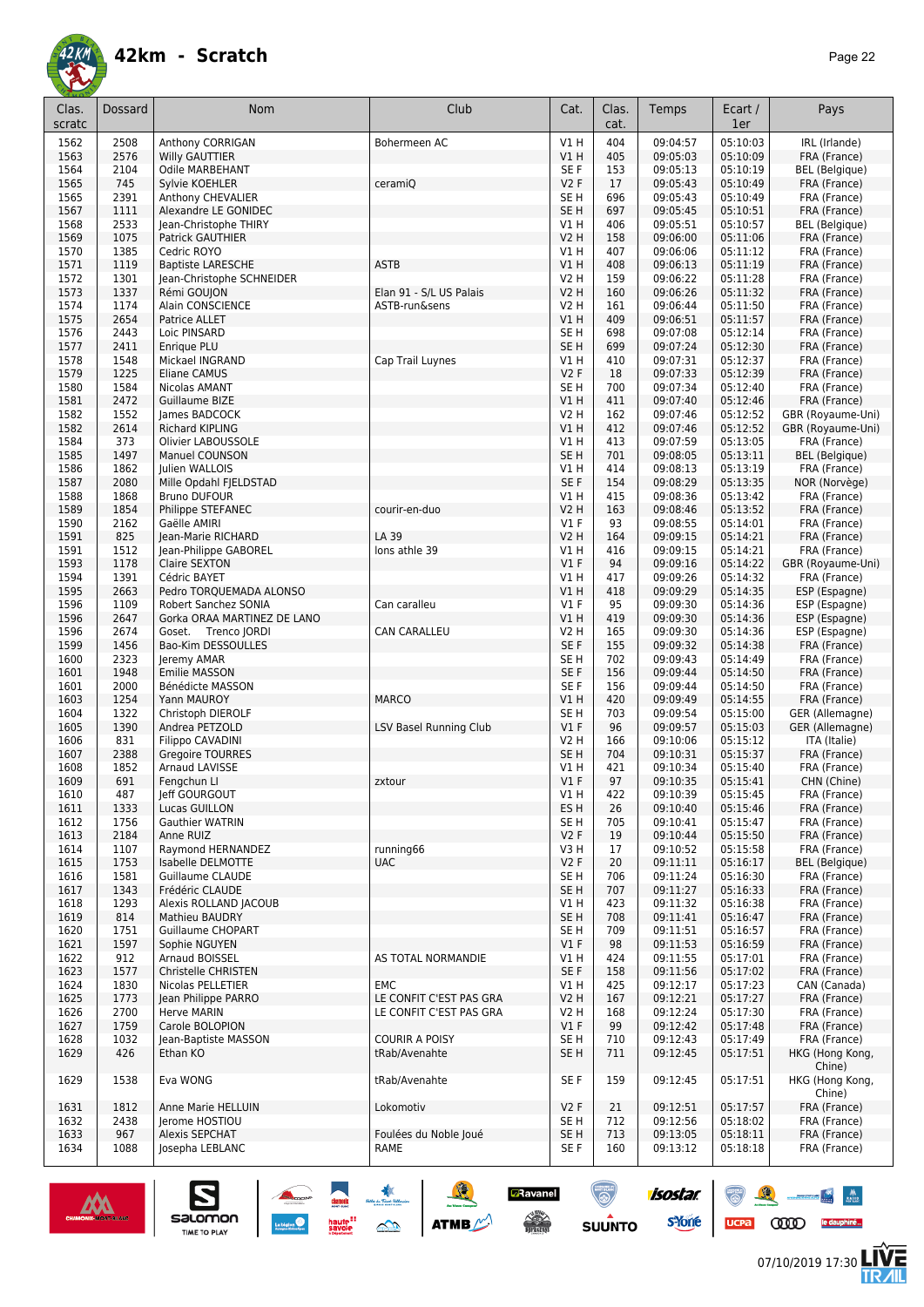![](_page_22_Picture_0.jpeg)

| Clas.<br>scratc | Dossard      | <b>Nom</b>                             | Club                      | Cat.                   | Clas.<br>cat. | Temps                | Ecart /<br>1er       | Pays                              |
|-----------------|--------------|----------------------------------------|---------------------------|------------------------|---------------|----------------------|----------------------|-----------------------------------|
| 1635            | 1705         | Pierre GROS                            | LEZITRAIL                 | V1H                    | 426           | 09:13:20             | 05:18:26             | FRA (France)                      |
| 1636            | 1970         | <b>Gilles RAISON</b>                   |                           | V1H                    | 427           | 09:13:21             | 05:18:27             | FRA (France)                      |
| 1636            | 1979         | Damien NIVELON                         |                           | V1 H                   | 427           | 09:13:21             | 05:18:27             | FRA (France)                      |
| 1638            | 1529         | Lucie CARITEY                          | LE TEIL COURT             | SE F                   | 161           | 09:13:32             | 05:18:38             | FRA (France)                      |
| 1639            | 1544         | Laurent MESPLOMB                       | <b>USMETRO</b>            | SE H                   | 714           | 09:13:56             | 05:19:02             | FRA (France)                      |
| 1639            | 2060         | <b>Coultrup HANNAH</b>                 |                           | SE F                   | 162           | 09:13:56             | 05:19:02             | GBR (Royaume-Uni)                 |
| 1641            | 1730         | Jean Marc RAKOVER                      |                           | <b>V2 H</b>            | 169           | 09:13:59             | 05:19:05             | FRA (France)                      |
| 1642            | 2722         | Michel CUGIER                          |                           | <b>V2 H</b>            | 170           | 09:14:06             | 05:19:12             | FRA (France)                      |
| 1643            | 2633         | Mathieu DECHAVANNE                     | CMB                       | V1 H                   | 429           | 09:14:07             | 05:19:13             | FRA (France)                      |
| 1643            | 2766         | Fabrice ESTIEU                         |                           | SE <sub>H</sub>        | 715           | 09:14:07             | 05:19:13             | FRA (France)                      |
| 1645<br>1646    | 2552<br>1556 | Julien VACHE<br>Laurence DUCHESNE      |                           | V1 H<br>$VI$ F         | 430<br>100    | 09:14:08<br>09:14:26 | 05:19:14<br>05:19:32 | FRA (France)<br>FRA (France)      |
| 1647            | 2058         | Sabine GOVERNO                         | We Run 4 Fun              | SE F                   | 163           | 09:14:35             | 05:19:41             | FRA (France)                      |
| 1648            | 1471         | Johann FASSENET                        |                           | V1 H                   | 431           | 09:14:43             | 05:19:49             | FRA (France)                      |
| 1649            | 1967         | Karine BERTON                          | Les P'tits moteurs        | $VI$ F                 | 101           | 09:14:53             | 05:19:59             | FRA (France)                      |
| 1649            | 2183         | Christine CHAMAGNE                     | LES P'TITS MOTEURS        | <b>V2F</b>             | 22            | 09:14:53             | 05:19:59             | FRA (France)                      |
| 1651            | 1239         | Cyril GUERINEAU                        | <b>COR DAMMARTIN</b>      | V1 H                   | 432           | 09:14:57             | 05:20:03             | FRA (France)                      |
| 1652            | 1074         | Eric BINON                             | <b>BBH Runner</b>         | V1 H                   | 433           | 09:14:59             | 05:20:05             | LUX (Luxembourg)                  |
| 1653            | 1649         | Fabrice PROKOPCZYK                     | <b>EMSL</b>               | V1 H                   | 434           | 09:15:03             | 05:20:09             | FRA (France)                      |
| 1654            | 2465         | Nicolas CAUCHE                         |                           | SE <sub>H</sub>        | 716           | 09:15:12             | 05:20:18             | <b>BEL</b> (Belgique)             |
| 1655            | 1383         | Cedric CAUCHE                          |                           | SE <sub>H</sub>        | 717           | 09:15:14             | 05:20:20             | <b>BEL</b> (Belgique)             |
| 1656            | 1017         | Maxime PFRIMMER                        |                           | V1H                    | 435           | 09:15:17             | 05:20:23             | FRA (France)                      |
| 1657            | 513          | Romuald VANDINGENEN                    | courir à Baisieux         | V2 H                   | 171           | 09:15:19             | 05:20:25             | FRA (France)                      |
| 1657            | 2551         | Juan Carlos CALDES MOORE               |                           | VIH                    | 436           | 09:15:19             | 05:20:25             | ESP (Espagne)                     |
| 1659            | 1829         | Emilie LACAMBRA                        | usc septemes              | SE F                   | 164           | 09:15:33             | 05:20:39             | FRA (France)                      |
| 1660            | 2724         | Patrice DAUBOIN                        | <b>ASSO</b>               | <b>V2 H</b>            | 172           | 09:15:40             | 05:20:46             | FRA (France)                      |
| 1661            | 1675         | Olivier HAROU                          |                           | <b>V2 H</b>            | 173           | 09:15:47             | 05:20:53             | <b>BEL</b> (Belgique)             |
| 1662            | 1523         | Alejandro FIGUEROLA                    |                           | SE <sub>H</sub>        | 718           | 09:15:55             | 05:21:01             | USA (Etats-Unis)                  |
| 1663            | 2708         | Douglas ANDERSON                       |                           | V2 H                   | 174           | 09:15:56             | 05:21:02             | GBR (Royaume-Uni)                 |
| 1664            | 480          | <b>Bernard SPINEUX</b>                 |                           | V3H                    | 18            | 09:16:04             | 05:21:10             | <b>BEL</b> (Belgique)             |
| 1664            | 1197         | Pascal LAUNAY                          |                           | SE H                   | 719           | 09:16:04             | 05:21:10             | FRA (France)                      |
| 1666            | 1040         | Nicolas RACAUD                         | Phidippid'Alx             | SE <sub>H</sub>        | 720           | 09:16:05             | 05:21:11             | FRA (France)                      |
| 1667<br>1667    | 1466<br>2656 | David RACAUD<br><b>Bruce MAXWELL</b>   |                           | SE <sub>H</sub><br>V1H | 721<br>437    | 09:16:06<br>09:16:06 | 05:21:12<br>05:21:12 | FRA (France)<br>GBR (Royaume-Uni) |
| 1669            | 1642         | <b>Corinne TRAMIER</b>                 |                           | V2F                    | 23            | 09:16:10             | 05:21:16             | FRA (France)                      |
| 1670            | 1204         | <b>Joel MARMET</b>                     | Vaincre le parkinson      | SE <sub>H</sub>        | 722           | 09:16:15             | 05:21:21             | FRA (France)                      |
| 1671            | 916          | Thierry RATEAU                         | <b>TEAM RAIDLIGHT</b>     | V2 H                   | 175           | 09:16:23             | 05:21:29             | FRA (France)                      |
| 1672            | 1737         | Pierre RICARD                          |                           | V3H                    | 19            | 09:16:24             | 05:21:30             | FRA (France)                      |
| 1673            | 1242         | Matsuo KENSAKU                         | <b>FED</b>                | V1 H                   | 438           | 09:16:25             | 05:21:31             | JPN (Japon)                       |
| 1674            | 1450         | Michel BOMPARD                         | Espace et Course          | V3H                    | 20            | 09:16:26             | 05:21:32             | FRA (France)                      |
| 1675            | 2556         | Johan GUSTAVSSON                       | Vimmerby OK               | V1 H                   | 439           | 09:16:44             | 05:21:50             | SWE (Suède)                       |
| 1676            | 2729         | Philippe DERAMBURE                     |                           | V2 H                   | 176           | 09:16:56             | 05:22:02             | FRA (France)                      |
| 1677            | 1481         | Anne COLLIN                            |                           | V1 F                   | 102           | 09:16:59             | 05:22:05             | <b>BEL</b> (Belgique)             |
| 1678            | 1762         | Gaetan PETIT                           |                           | SE <sub>H</sub>        | 723           | 09:17:05             | 05:22:11             | LUX (Luxembourg)                  |
| 1679            | 1958         | Bénédicte INCHAUSPE                    |                           | SE F                   | 165           | 09:17:06             | 05:22:12             | FRA (France)                      |
| 1680            | 1963         | Philippe INCHAUSPE                     |                           | <b>V2 H</b>            | 177           | 09:17:08             | 05:22:14             | FRA (France)                      |
| 1681            | 1734         | <b>Fabrice DACHEUX</b>                 | RC Arras Athlétisme       | SE <sub>H</sub>        | 724           | 09:17:09             | 05:22:15             | FRA (France)                      |
| 1682            | 2471         | Juan Antonio BUENO MORENO              |                           | V1 H                   | 440           | 09:17:13             | 05:22:19             | ESP (Espagne)                     |
| 1683            | 2097         | Marie SIMON                            |                           | SE F                   | 166           | 09:17:18             | 05:22:24             | FRA (France)                      |
| 1684            | 2360         | Sébastien VIENNY                       |                           | SE <sub>H</sub>        | 725           | 09:17:19             | 05:22:25             | SUI (Suisse)                      |
| 1685            | 2548         | Dimitris KOKKALAKIS                    |                           | VIH                    | 441           | 09:17:31             | 05:22:37             | GRE (Grèce)                       |
| 1686<br>1687    | 2653<br>1159 | <b>Francis DUTARTRE</b><br>Nora ANDRES |                           | VIH<br>$VI$ F          | 442<br>103    | 09:17:35<br>09:17:37 | 05:22:41<br>05:22:43 | FRA (France)<br>FRA (France)      |
| 1688            | 777          | Daniel CORNILLON                       |                           | <b>V2 H</b>            | 178           | 09:17:38             | 05:22:44             | FRA (France)                      |
| 1689            | 1494         | Nathalie GERENTES                      | LES FOULEES DE SAINT GE   | $VI$ F                 | 104           | 09:17:44             | 05:22:50             | FRA (France)                      |
| 1690            | 1295         | Jerome COUTET                          |                           | V1H                    | 443           | 09:17:45             | 05:22:51             | FRA (France)                      |
| 1691            | 2717         | Robert KING                            |                           | V2 H                   | 179           | 09:18:01             | 05:23:07             | USA (Etats-Unis)                  |
| 1692            | 926          | Christophe COOMAN                      |                           | V1H                    | 444           | 09:18:14             | 05:23:20             | <b>BEL</b> (Belgique)             |
| 1693            | 2592         | David DUMAINE                          |                           | V1 H                   | 445           | 09:18:26             | 05:23:32             | FRA (France)                      |
| 1694            | 1272         | Olivier DE FRANCQUEVILLE               |                           | SE <sub>H</sub>        | 726           | 09:18:29             | 05:23:35             | FRA (France)                      |
| 1694            | 1977         | Mathieu VON KANEL                      |                           | SE H                   | 726           | 09:18:29             | 05:23:35             | FRA (France)                      |
| 1696            | 1975         | Nolwënn DEMARLIERE                     |                           | SE F                   | 167           | 09:18:30             | 05:23:36             | FRA (France)                      |
| 1697            | 2497         | Cédrix ACADINE                         |                           | V1 H                   | 446           | 09:18:48             | 05:23:54             | FRA (France)                      |
| 1698            | 1318         | <b>Brice BERNARDIN</b>                 |                           | SE <sub>H</sub>        | 728           | 09:19:04             | 05:24:10             | FRA (France)                      |
| 1699            | 1533         | Christiane SCHMITT                     |                           | V2F                    | 24            | 09:19:10             | 05:24:16             | FRA (France)                      |
| 1699            | 1882         | Vincent SIMON                          | A <sub>2</sub> M          | V2 H                   | 180           | 09:19:10             | 05:24:16             | FRA (France)                      |
| 1701            | 1550         | Dominique CAILLEAU                     |                           | V2 H                   | 181           | 09:19:12             | 05:24:18             | FRA (France)                      |
| 1702            | 1192         | <b>Emilie DARNAND</b>                  | Saone Mont d'Or Nature    | SE F                   | 168           | 09:19:14             | 05:24:20             | FRA (France)                      |
| 1703            | 1771         | Christophe WATTEBLED                   | <b>US METRO TRANSPORT</b> | V1 H                   | 447           | 09:19:17             | 05:24:23             | FRA (France)                      |
| 1703            | 1916         | <b>Florence GAVREL</b>                 | Trail Eco Raid Forcalgu   | V2F                    | 25            | 09:19:17             | 05:24:23             | FRA (France)                      |
| 1703            | 2538         | Olivier PLOTEAU                        | <b>RCN THOUARE/MAUVES</b> | V1 H                   | 447           | 09:19:17             | 05:24:23             | FRA (France)                      |
| 1706            | 1026         | Philippe LAROQUE                       | astb                      | <b>V2 H</b>            | 182           | 09:19:33             | 05:24:39             | FRA (France)                      |
| 1707            | 2593<br>1348 | Lionel DE LA FONTAINE<br>Stéphane BOUR |                           | V1 H<br>V1H            | 449           | 09:19:36             | 05:24:42<br>05:25:05 | FRA (France)                      |
| 1708<br>1709    | 1038         | Philippe DANTENY                       | <b>CAN Sarreguemines</b>  | V2 H                   | 450<br>183    | 09:19:59<br>09:20:03 | 05:25:09             | FRA (France)<br>FRA (France)      |
|                 |              |                                        |                           |                        |               |                      |                      |                                   |

SO THE STREET

![](_page_22_Picture_4.jpeg)

 $\sum_{\text{SALOMOM}}$ 

ucpa

isostar.

**s**Yone

**E**Ravanel

 $\begin{array}{c} \displaystyle \bigwedge_{i=1}^n \mathbb{Z}^n \end{array}$  using the set

 $\odot$ 

**SUUNTO** 

 $\begin{picture}(150,10) \put(0,0){\line(1,0){10}} \put(15,0){\line(1,0){10}} \put(15,0){\line(1,0){10}} \put(15,0){\line(1,0){10}} \put(15,0){\line(1,0){10}} \put(15,0){\line(1,0){10}} \put(15,0){\line(1,0){10}} \put(15,0){\line(1,0){10}} \put(15,0){\line(1,0){10}} \put(15,0){\line(1,0){10}} \put(15,0){\line(1,0){10}} \put(15,0){\line($ 

**LIVE<br>TR***A***IL**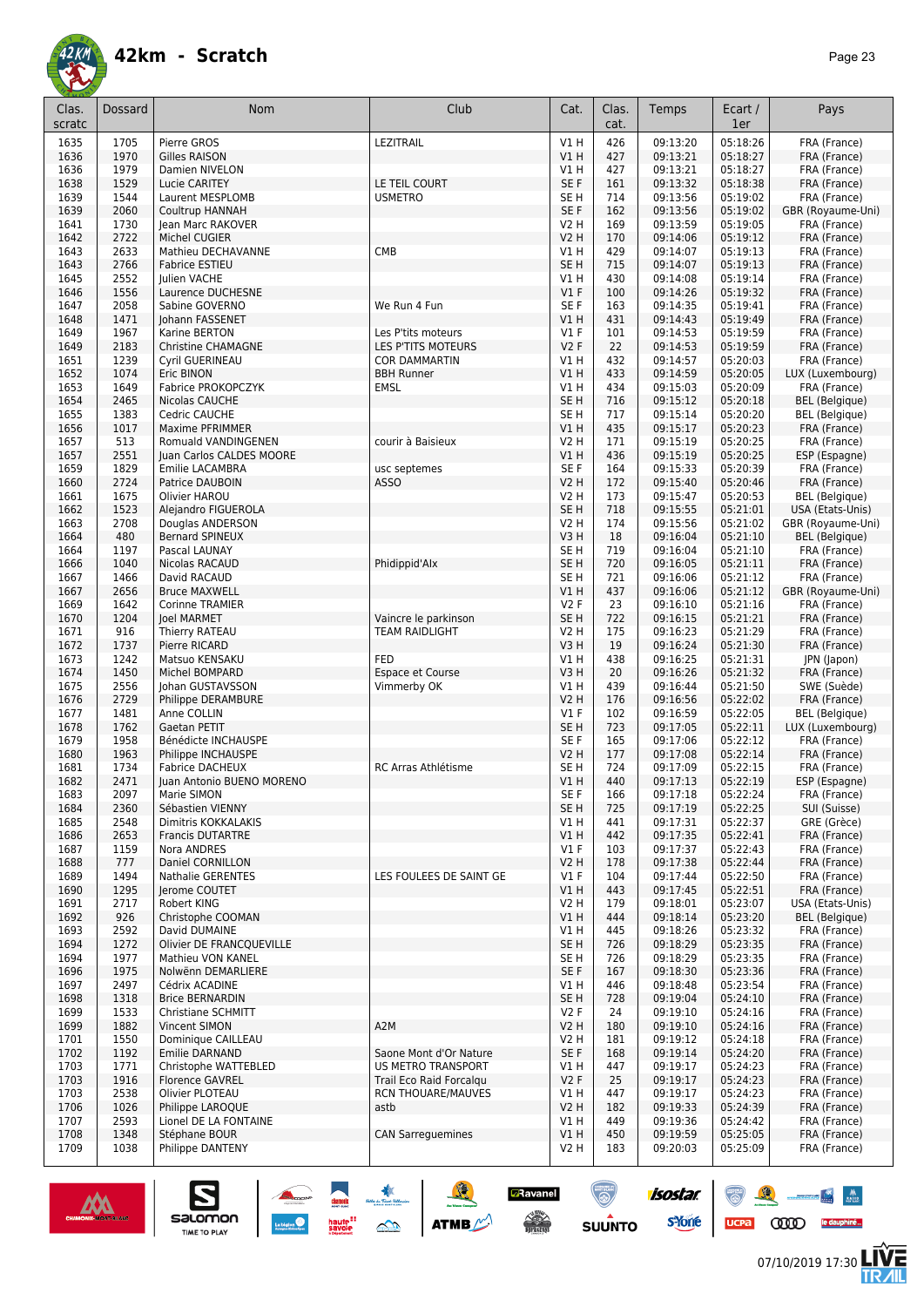![](_page_23_Picture_0.jpeg)

| Clas.        | Dossard      | <b>Nom</b>                                          | Club                     | Cat.                               | Clas.      | Temps                | Ecart /              | Pays                              |
|--------------|--------------|-----------------------------------------------------|--------------------------|------------------------------------|------------|----------------------|----------------------|-----------------------------------|
| scratc       |              |                                                     |                          |                                    | cat.       |                      | 1er                  |                                   |
| 1710         | 1886         | Virginie JOUBLIN                                    |                          | $VI$ F                             | 105        | 09:20:04             | 05:25:10             | FRA (France)                      |
| 1711         | 1489         | <b>Etienne FRANCOIS</b>                             |                          | VIH                                | 451        | 09:20:06             | 05:25:12             | FRA (France)                      |
| 1711         | 2599         | Nicolas ROUETTE                                     |                          | V1 H                               | 451        | 09:20:06             | 05:25:12             | FRA (France)                      |
| 1711         | 2720<br>2682 | Stephane POUVREAU                                   | <b>ACDAL Westmalle</b>   | <b>V2 H</b><br>V2H                 | 184        | 09:20:06             | 05:25:12<br>05:25:22 | FRA (France)                      |
| 1714<br>1715 | 1403         | Didier PIOTROWSKI<br>Hermine NENNO                  | Team Loulou              | V2F                                | 185<br>26  | 09:20:16<br>09:20:17 | 05:25:23             | FRA (France)<br>FRA (France)      |
| 1716         | 1153         | Daniel CHOFFEL                                      | team loulou trail        | <b>V2 H</b>                        | 186        | 09:20:19             | 05:25:25             | FRA (France)                      |
| 1717         | 2175         | Chrystelle CARIOU                                   | Les Foulées Douces de M  | <b>V2F</b>                         | 27         | 09:20:41             | 05:25:47             | FRA (France)                      |
| 1718         | 2568         | Remi BEAUJEAN                                       |                          | V1 H                               | 453        | 09:21:16             | 05:26:22             | FRA (France)                      |
| 1719         | 2681         | <b>Cyril FORNIELES</b>                              |                          | <b>V2 H</b>                        | 187        | 09:21:49             | 05:26:55             | FRA (France)                      |
| 1720         | 1240         | Dimitri WACHEUL                                     | Les éclatés Péruwiziens  | V1 H                               | 454        | 09:21:52             | 05:26:58             | <b>BEL</b> (Belgique)             |
| 1721         | 1420         | Pierre MONTI                                        |                          | SE <sub>H</sub>                    | 729        | 09:21:57             | 05:27:03             | <b>BEL</b> (Belgique)             |
| 1722         | 1339         | Kiwi ROGIERS                                        |                          | $VI$ F                             | 106        | 09:22:40             | 05:27:46             | <b>BEL</b> (Belgique)             |
| 1723<br>1724 | 2290<br>1406 | Cedric HOARAU<br>Jessy BOULANGE                     |                          | SE <sub>H</sub><br>SE <sub>H</sub> | 730<br>731 | 09:22:41<br>09:22:42 | 05:27:47<br>05:27:48 | FRA (France)<br>FRA (France)      |
| 1725         | 1728         | Christophe MONTANTEME                               |                          | VIH                                | 455        | 09:23:17             | 05:28:23             | FRA (France)                      |
| 1726         | 1387         | Christophe PHILIP                                   | Club athlétique langona  | V1 H                               | 456        | 09:23:26             | 05:28:32             | FRA (France)                      |
| 1727         | 1428         | Pui Yin LEUNG                                       |                          | SE F                               | 169        | 09:23:28             | 05:28:34             | HKG (Hong Kong,                   |
|              |              |                                                     |                          |                                    |            |                      |                      | Chine)                            |
| 1728         | 1880         | <b>Emmanuel GRAILLE</b>                             |                          | SE <sub>H</sub>                    | 732        | 09:23:30             | 05:28:36             | ARG (Argentine)                   |
| 1729         | 1457         | Amandine RACHENNE                                   |                          | SE F                               | 170        | 09:23:32             | 05:28:38             | FRA (France)                      |
| 1730         | 1867         | Marco MILANESI                                      |                          | SE <sub>H</sub>                    | 733        | 09:24:19             | 05:29:25             | ITA (Italie)                      |
| 1730<br>1732 | 2555<br>981  | <b>Benedetto Maria GALLINA</b><br>Dominique UNGURAN | <b>ACS Technloac</b>     | VIH<br><b>V2 H</b>                 | 457<br>188 | 09:24:19<br>09:24:31 | 05:29:25<br>05:29:37 | ITA (Italie)<br>FRA (France)      |
| 1733         | 1973         | Corinne FOULADOUX                                   | les p'tits moteurs       | $VI$ F                             | 107        | 09:24:36             | 05:29:42             | FRA (France)                      |
| 1734         | 2530         | Xavier MAILLARD                                     |                          | V1 H                               | 458        | 09:24:42             | 05:29:48             | FRA (France)                      |
| 1735         | 1779         | Philippe VANHULLE                                   |                          | <b>V2 H</b>                        | 189        | 09:24:46             | 05:29:52             | FRA (France)                      |
| 1735         | 2743         | Jean Michel VIENNET                                 |                          | V3H                                | 21         | 09:24:46             | 05:29:52             | FRA (France)                      |
| 1737         | 2392         | Jérome LUPKINS                                      | <b>Team Run'trotters</b> | SE <sub>H</sub>                    | 734        | 09:24:51             | 05:29:57             | FRA (France)                      |
| 1738         | 1506         | Marie CANIHAC                                       | Rasta Rockett            | $VI$ F                             | 108        | 09:25:02             | 05:30:08             | FRA (France)                      |
| 1739         | 1190         | Nicolas GANGNET                                     | Rasta Rockett            | VIH                                | 459        | 09:25:03             | 05:30:09             | FRA (France)                      |
| 1740<br>1741 | 1553<br>1487 | Jean-Jacques JACQUET<br>Jean-Jacques COLLANGE       | <b>USM MALAKOFF</b>      | V3H<br>VIH                         | 22<br>460  | 09:25:25<br>09:25:26 | 05:30:31<br>05:30:32 | FRA (France)<br>FRA (France)      |
| 1742         | 1954         | Justine CRESSENT                                    |                          | SE F                               | 171        | 09:25:28             | 05:30:34             | FRA (France)                      |
| 1743         | 1455         | <b>Benoit ROULLIER</b>                              |                          | V3H                                | 23         | 09:25:45             | 05:30:51             | FRA (France)                      |
| 1744         | 1585         | Patrice FOURNY                                      | trevire trail club       | V1 H                               | 461        | 09:25:52             | 05:30:58             | <b>BEL</b> (Belgique)             |
| 1744         | 2562         | Sébatien HOURNON                                    |                          | VIH                                | 461        | 09:25:52             | 05:30:58             | FRA (France)                      |
| 1746         | 1617         | Virginie DELISLE                                    | Cghn                     | V2F                                | 28         | 09:26:05             | 05:31:11             | FRA (France)                      |
| 1747         | 1662         | Isabelle LEPICARD                                   |                          | $VI$ F                             | 109        | 09:26:06             | 05:31:12             | FRA (France)                      |
| 1748         | 2540         | Christophe LORNEAU                                  |                          | V1 H                               | 463        | 09:26:08             | 05:31:14             | BEL (Belgique)                    |
| 1749<br>1750 | 1611<br>1926 | Pieter AARTS<br>David MARTIN                        |                          | V1H<br>SE <sub>H</sub>             | 464<br>735 | 09:26:10<br>09:26:12 | 05:31:16<br>05:31:18 | NED (Pays-Bas)<br>FRA (France)    |
| 1751         | 1781         | <b>Marion LAUNAY</b>                                |                          | SE F                               | 172        | 09:26:27             | 05:31:33             | FRA (France)                      |
| 1751         | 1786         | <b>Steve MORT</b>                                   | <b>Trail Xperience</b>   | SE H                               | 736        | 09:26:27             | 05:31:33             | FRA (France)                      |
| 1753         | 1211         | Katia MEYER                                         |                          | $VI$ F                             | 110        | 09:26:29             | 05:31:35             | FRA (France)                      |
| 1754         | 2258         | Jean-Baptiste ROBERT                                | Trévire Trail Club       | SE <sub>H</sub>                    | 737        | 09:26:35             | 05:31:41             | <b>BEL</b> (Belgique)             |
| 1755         | 2340         | Olivier D'HUEPPE                                    |                          | SE <sub>H</sub>                    | 738        | 09:26:45             | 05:31:51             | FRA (France)                      |
| 1756         | 644          | Julien KRIEGER                                      |                          | V1 H                               | 465        | 09:26:50             | 05:31:56             | FRA (France)                      |
| 1757<br>1758 | 1050<br>443  | Maelle ALBRECHT<br>Christian DUTARTE                |                          | SE F<br>V1 H                       | 173<br>466 | 09:26:58<br>09:27:00 | 05:32:04<br>05:32:06 | FRA (France)<br>FRA (France)      |
| 1759         | 2197         | Christine MONIER                                    | <b>SCAB</b>              | V <sub>2</sub> F                   | 29         | 09:27:03             | 05:32:09             | FRA (France)                      |
| 1760         | 2051         | Florence STEINER                                    |                          | ES F                               | 3          | 09:27:29             | 05:32:35             | SUI (Suisse)                      |
| 1761         | 1932         | Yangliu ZHU                                         |                          | SE <sub>H</sub>                    | 739        | 09:27:34             | 05:32:40             | CHN (Chine)                       |
| 1762         | 1614         | Marie JUNG                                          | <b>Trail Run Alsace</b>  | SE F                               | 174        | 09:27:41             | 05:32:47             | FRA (France)                      |
| 1763         | 1554         | Dominique JAMES                                     |                          | SE F                               | 175        | 09:27:54             | 05:33:00             | GBR (Royaume-Uni)                 |
| 1764         | 1743         | Freddy DELHOMMEAU<br>Rose DELILLE                   |                          | SE <sub>H</sub><br>V2F             | 740        | 09:27:56             | 05:33:02             | FRA (France)                      |
| 1765<br>1766 | 1179<br>1745 | <b>Nick CHRISTIAN</b>                               | les crocos               | V1 H                               | 30<br>467  | 09:28:01<br>09:28:07 | 05:33:07<br>05:33:13 | FRA (France)<br>GBR (Royaume-Uni) |
| 1767         | 1350         | Laurent DOBERVA                                     |                          | <b>V2 H</b>                        | 190        | 09:28:13             | 05:33:19             | FRA (France)                      |
| 1768         | 2031         | Mihailo DILIGENSKI                                  | Belgrade Urban Running   | SE <sub>H</sub>                    | 741        | 09:28:19             | 05:33:25             | SRB (Serbie)                      |
| 1769         | 1603         | Jerome FENCL                                        |                          | V1 H                               | 468        | 09:28:20             | 05:33:26             | FRA (France)                      |
| 1770         | 2009         | Dvorah GRAESER                                      |                          | V2F                                | 31         | 09:28:26             | 05:33:32             | USA (Etats-Unis)                  |
| 1771         | 2749         | Daniel CHAOURS                                      | <b>DSA Pontarlier</b>    | V3H                                | 24         | 09:28:30             | 05:33:36             | FRA (France)                      |
| 1772         | 1704         | Jerome ROIG                                         |                          | V1 H                               | 469        | 09:28:35             | 05:33:41             | FRA (France)                      |
| 1773         | 1226         | Mathieu GIROD                                       | asc tournan              | SE <sub>H</sub><br>V1 H            | 742<br>470 | 09:28:42             | 05:33:48<br>05:33:51 | FRA (France)                      |
| 1774<br>1775 | 1454<br>2087 | Christophe FIETTE<br>Maeva CROUE                    | Rennes Triahtlon         | SE F                               | 176        | 09:28:45<br>09:28:46 | 05:33:52             | FRA (France)<br>FRA (France)      |
| 1776         | 1223         | Frederic AUBLANC                                    | SAÔNE MONT D OR NATURE   | V2 H                               | 191        | 09:28:49             | 05:33:55             | FRA (France)                      |
| 1777         | 1117         | Eddy FAYARD                                         |                          | V1 H                               | 471        | 09:29:17             | 05:34:23             | FRA (France)                      |
| 1778         | 2142         | Natalie TANNER                                      |                          | $VI$ F                             | 111        | 09:29:24             | 05:34:30             | GBR (Royaume-Uni)                 |
| 1779         | 1562         | Patrick CREPIN                                      |                          | V1H                                | 472        | 09:29:30             | 05:34:36             | FRA (France)                      |
| 1780         | 2740         | Micahel John DE FREITAS                             | None                     | V3H                                | 25         | 09:29:31             | 05:34:37             | BRA (Brésil)                      |
| 1781<br>1782 | 1443<br>1155 | Agnes LAMBERT<br>Michel CHARLES                     | cav<br><b>SCAB</b>       | V2 F<br>V2 H                       | 32<br>192  | 09:29:34<br>09:30:00 | 05:34:40<br>05:35:06 | FRA (France)<br>FRA (France)      |
| 1782         | 2136         | Frederique FORTIN                                   | <b>SCAB</b>              | $VI$ F                             | 112        | 09:30:00             | 05:35:06             | FRA (France)                      |
|              |              |                                                     |                          |                                    |            |                      |                      |                                   |

![](_page_23_Picture_4.jpeg)

 $\sum_{\text{SALOMOM}}$ 

**A A A** 

**GRavanel**<br>A

 $\odot$ 

SUUNTO

isostar.

**s**Yone

![](_page_23_Picture_5.jpeg)

怎

88 - 84

UCPA COOD le dauphiné...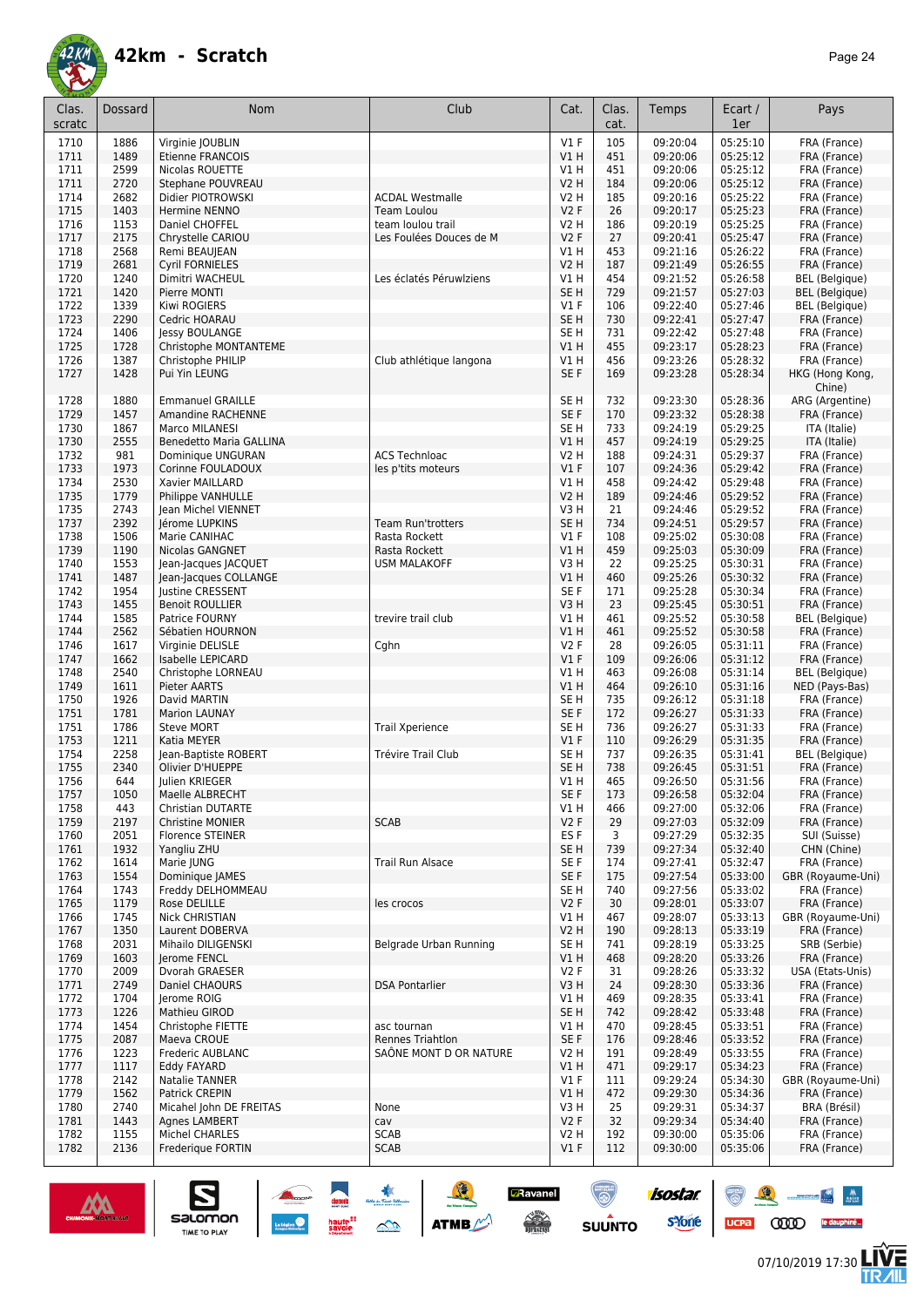![](_page_24_Picture_0.jpeg)

| Clas.<br>scratc | Dossard      | <b>Nom</b>                                    | Club                      | Cat.                           | Clas.<br>cat. | Temps                | Ecart /<br>1er       | Pays                            |
|-----------------|--------------|-----------------------------------------------|---------------------------|--------------------------------|---------------|----------------------|----------------------|---------------------------------|
|                 |              |                                               |                           |                                |               |                      |                      |                                 |
| 1784            | 1620         | Cyrille COTTE                                 |                           | V1H                            | 473           | 09:30:09             | 05:35:15             | GBR (Royaume-Uni)               |
| 1785            | 1062         | Marc TEYSSEYRE                                |                           | V1H                            | 474           | 09:30:12             | 05:35:18             | FRA (France)                    |
| 1786<br>1787    | 2111<br>1893 | Sophie DOUAY<br>Guillaume BEROD               |                           | SE F<br>SE <sub>H</sub>        | 177<br>743    | 09:30:14             | 05:35:20<br>05:35:22 | FRA (France)                    |
| 1788            | 1823         | Christophe WHITE                              | Spac                      | V1 H                           | 475           | 09:30:16<br>09:30:19 | 05:35:25             | FRA (France)<br>FRA (France)    |
| 1788            | 1991         | Søren NIELSEN                                 | Fyraftensøl Entusiaster   | <b>V1 H</b>                    | 475           | 09:30:19             | 05:35:25             | DEN (Danemark)                  |
| 1790            | 1874         | Allan KONOY                                   | <b>Team Mountain Goat</b> | V1 H                           | 477           | 09:30:20             | 05:35:26             | DEN (Danemark)                  |
| 1791            | 1156         | Gerard BERLAND                                | Esperance Endurance tra   | V3H                            | 26            | 09:30:22             | 05:35:28             | FRA (France)                    |
| 1792            | 1273         | Nicolas GARD                                  | Team BG                   | SE H                           | 744           | 09:30:32             | 05:35:38             | FRA (France)                    |
| 1793            | 2014         | Sylvain KERDUDOU                              | <b>ASBR</b>               | SE <sub>H</sub>                | 745           | 09:30:36             | 05:35:42             | FRA (France)                    |
| 1794            | 2106         | Noémie GERBOIN                                | <b>ASBR</b>               | SE F                           | 178           | 09:30:37             | 05:35:43             | FRA (France)                    |
| 1795            | 2243         | <b>Geoffrey TAILLANDIER</b>                   |                           | SE H                           | 746           | 09:30:42             | 05:35:48             | FRA (France)                    |
| 1796            | 1674         | Frederic LEGENDRE                             | Trévires                  | V1 H                           | 478           | 09:30:43             | 05:35:49             | <b>BEL</b> (Belgique)           |
| 1796            | 2205         | Matthieu PORTRAIT                             |                           | ES H                           | 27            | 09:30:43             | 05:35:49             | FRA (France)                    |
| 1798<br>1799    | 987          | Sebastien CHAPELLON                           | <b>Bourricot Team</b>     | SE H<br>V1H                    | 747<br>479    | 09:30:45             | 05:35:51<br>05:36:00 | FRA (France)                    |
| 1800            | 1084<br>2588 | <b>Bruno VACELET</b><br>Rosario FRAU          | D-Run                     | V1 H                           | 480           | 09:30:54<br>09:31:00 | 05:36:06             | FRA (France)<br>FRA (France)    |
| 1801            | 322          | Nicholas HERALD                               |                           | SE <sub>H</sub>                | 748           | 09:31:01             | 05:36:07             | GBR (Royaume-Uni)               |
| 1802            | 2320         | Maxime DELHAYE                                |                           | SE <sub>H</sub>                | 749           | 09:31:15             | 05:36:21             | <b>BEL</b> (Belgique)           |
| 1803            | 1527         | Kevin HARRIS                                  | Vegan Runners             | V2 H                           | 193           | 09:31:27             | 05:36:33             | GBR (Royaume-Uni)               |
| 1804            | 2625         | Robert BIELAWSKI                              |                           | V1 H                           | 481           | 09:31:35             | 05:36:41             | POL (Pologne)                   |
| 1805            | 2684         | <b>Benoist PROUIN</b>                         | Lille running team        | <b>V2 H</b>                    | 194           | 09:31:38             | 05:36:44             | FRA (France)                    |
| 1806            | 1717         | Nathalie MAWET                                |                           | $VI$ F                         | 113           | 09:31:42             | 05:36:48             | <b>BEL</b> (Belgique)           |
| 1807            | 2053         | Lily THOMSON                                  |                           | SE F                           | 179           | 09:31:52             | 05:36:58             | FRA (France)                    |
| 1808            | 1317         | <b>Benoit ROUX</b>                            | <b>CMBM</b>               | SE H                           | 750           | 09:31:56             | 05:37:02             | FRA (France)                    |
| 1809            | 844          | Clément FUERTES                               |                           | SE H                           | 751           | 09:32:21             | 05:37:27             | FRA (France)                    |
| 1810            | 874          | Nicolas BECUE                                 |                           | <b>V1 H</b>                    | 482           | 09:32:24             | 05:37:30             | FRA (France)                    |
| 1811            | 2240<br>1764 | <b>Antoine CANTREUL</b>                       |                           | SE <sub>H</sub><br><b>V2 H</b> | 752           | 09:32:28<br>09:32:30 | 05:37:34<br>05:37:36 | FRA (France)                    |
| 1812<br>1813    | 1741         | Michel FERAMUS<br><b>Frederic LEMEE</b>       |                           | V1H                            | 195<br>483    | 09:32:34             | 05:37:40             | FRA (France)<br>FRA (France)    |
| 1814            | 2027         | Laurence LE PERON                             |                           | $VI$ F                         | 114           | 09:32:35             | 05:37:41             | FRA (France)                    |
| 1815            | 2114         | Jessica CHANDERLI                             | FFT                       | SE F                           | 180           | 09:32:42             | 05:37:48             | FRA (France)                    |
| 1815            | 2480         | Pierre-Etienne LEONARD                        | <b>ISSY TRI</b>           | V1 H                           | 484           | 09:32:42             | 05:37:48             | FRA (France)                    |
| 1817            | 1054         | Stefano PERILLI                               |                           | V1 H                           | 485           | 09:33:01             | 05:38:07             | ITA (Italie)                    |
| 1818            | 1275         | Pascal CHAIGNEAU                              | BG                        | SE H                           | 753           | 09:33:02             | 05:38:08             | FRA (France)                    |
| 1819            | 684          | Cédric CHAUVET                                | A.S. Bouguenais-Rezé      | VIH                            | 486           | 09:33:09             | 05:38:15             | FRA (France)                    |
| 1820            | 1698         | Clara HOFFMANN                                |                           | V2F                            | 33            | 09:33:22             | 05:38:28             | FRA (France)                    |
| 1821            | 727          | Jean-Philippe HEYDT                           | ANA RAC Wissembourg       | SE H                           | 754           | 09:33:28             | 05:38:34             | FRA (France)                    |
| 1822            | 524          | Nicolas ROEHRIG                               | ANA RAC Wissembourg       | SE H                           | 755           | 09:33:30             | 05:38:36             | FRA (France)                    |
| 1822            | 612          | Jean Francois HOCH                            | ana rac Wissembourg       | <b>V1 H</b>                    | 487           | 09:33:30             | 05:38:36             | FRA (France)                    |
| 1824            | 1277         | Yvon LADAN                                    |                           | SE H                           | 756           | 09:33:31             | 05:38:37             | FRA (France)                    |
| 1825<br>1826    | 1165<br>1928 | Laurent RITTER<br>Gael LEFEBVRE               | <b>CGHN</b>               | V1H<br>V1 H                    | 488<br>489    | 09:33:46<br>09:34:16 | 05:38:52<br>05:39:22 | FRA (France)<br>FRA (France)    |
| 1827            | 1307         | Nicolas BENETEAU                              |                           | SE <sub>H</sub>                | 757           | 09:34:22             | 05:39:28             | FRA (France)                    |
| 1828            | 1367         | Marie Claire CHARLES                          |                           | $VI$ F                         | 115           | 09:34:28             | 05:39:34             | FRA (France)                    |
| 1829            | 2658         | Toni DELGADO FALCON                           |                           | <b>V1 H</b>                    | 490           | 09:34:30             | 05:39:36             | ESP (Espagne)                   |
| 1830            | 2113         | Ana AREVALO                                   |                           | SE F                           | 181           | 09:34:39             | 05:39:45             | ESP (Espagne)                   |
| 1831            | 1029         | Josee PREVOST                                 |                           | <b>V2F</b>                     | 34            | 09:34:40             | 05:39:46             | CAN (Canada)                    |
| 1832            | 2188         | Mumtaz§ NOOR                                  |                           | V2F                            | 35            | 09:34:44             | 05:39:50             | GBR (Royaume-Uni)               |
| 1833            | 2038         | Sarah MUNDAY                                  |                           | SE F                           | 182           | 09:34:53             | 05:39:59             | GBR (Royaume-Uni)               |
| 1834            | 1818         | Marc LACOSTE                                  |                           | V2 H                           | 196           | 09:35:04             | 05:40:10             | FRA (France)                    |
| 1835            | 1432         | Julien ERBRECH                                | Oli coaching.com          | SE H                           | 758           | 09:35:13             | 05:40:19             | FRA (France)                    |
| 1836            | 2059         | Alberte DORFLER NIELSEN                       |                           | SE F                           | 183           | 09:35:21             | 05:40:27             | TLS (République                 |
|                 |              |                                               |                           |                                |               |                      |                      | démocratique du<br>Timor-Leste) |
| 1837            | 2100         | Linsey SWINBURNE                              |                           | SE F                           | 184           | 09:35:43             | 05:40:49             | GBR (Royaume-Uni)               |
| 1838            | 2667         | <b>Fabrice LAURENT</b>                        | Les foulées muizonnaise   | V2 H                           | 197           | 09:35:49             | 05:40:55             | FRA (France)                    |
| 1839            | 1993         | Juliette SIMON                                |                           | $VI$ F                         | 116           | 09:35:50             | 05:40:56             | FRA (France)                    |
| 1839            | 2008         | Catherine QUINIO                              |                           | $VI$ F                         | 116           | 09:35:50             | 05:40:56             | FRA (France)                    |
| 1841            | 2665         | Nicolas GUILLEMAN                             |                           | <b>V2 H</b>                    | 198           | 09:35:53             | 05:40:59             | FRA (France)                    |
| 1842            | 1098         | Alain CLAUDEL                                 |                           | V1 H                           | 491           | 09:36:06             | 05:41:12             | FRA (France)                    |
| 1843            | 1785         | Françoise FUHRMANN                            |                           | V <sub>2</sub> F               | 36            | 09:36:09             | 05:41:15             | FRA (France)                    |
| 1844            | 1892         | Anne ARNAUD                                   |                           | V2 F                           | 37            | 09:36:12             | 05:41:18             | FRA (France)                    |
| 1845            | 1362         | Franck MIGEON                                 |                           | V1H                            | 492           | 09:36:23             | 05:41:29             | FRA (France)                    |
| 1846            | 1503         | Sébastien DEMBIERMONT                         |                           | V1 H                           | 493           | 09:36:27             | 05:41:33             | <b>BEL</b> (Belgique)           |
| 1847            | 2395         | Gabriele LECCA                                |                           | SE <sub>H</sub>                | 759           | 09:36:40             | 05:41:46             | ITA (Italie)                    |
| 1848            | 2075         | Laurence PINCET                               |                           | SE F                           | 185           | 09:36:41             | 05:41:47             | FRA (France)                    |
| 1849<br>1850    | 1657<br>793  | Olivier WIGNIOLLE<br>Eric MORATALLA CHAVARRIA |                           | <b>V2 H</b><br>SE H            | 199<br>760    | 09:36:43<br>09:36:50 | 05:41:49<br>05:41:56 | FRA (France)<br>ESP (Espagne)   |
| 1850            | 2327         | Nabil LAZRAK                                  |                           | SE H                           | 760           | 09:36:50             | 05:41:56             | MAR (Maroc)                     |
| 1852            | 1914         | Geraldine GADONNA                             | Team rider tattoo         | SE F                           | 186           | 09:36:55             | 05:42:01             | FRA (France)                    |
| 1853            | 714          | Christophe TYMEN                              |                           | SE H                           | 762           | 09:36:56             | 05:42:02             | FRA (France)                    |
| 1854            | 1738         | Carol SARLET                                  | Fagn'hard Team            | SE F                           | 187           | 09:36:57             | 05:42:03             | <b>BEL</b> (Belgique)           |
| 1854            | 1763         | Mohamed SENOUCI                               |                           | SE H                           | 763           | 09:36:57             | 05:42:03             | FRA (France)                    |
| 1856            | 1881         | Alexandre DUMONT                              |                           | V1 H                           | 494           | 09:37:17             | 05:42:23             | <b>BEL</b> (Belgique)           |
|                 |              |                                               |                           |                                |               |                      |                      |                                 |

**E** 

Davanel<br>Acce≫<br>Dalian

 $\odot$ 

**SUUNTO** 

![](_page_24_Picture_4.jpeg)

 $\sum_{\text{SALOMOM}}$ 

![](_page_24_Picture_5.jpeg)

怎

UCPA COOD le dauphiné...

 $\frac{1}{\sqrt{2}}$ 

isostar.

**s**Yone

 $\odot$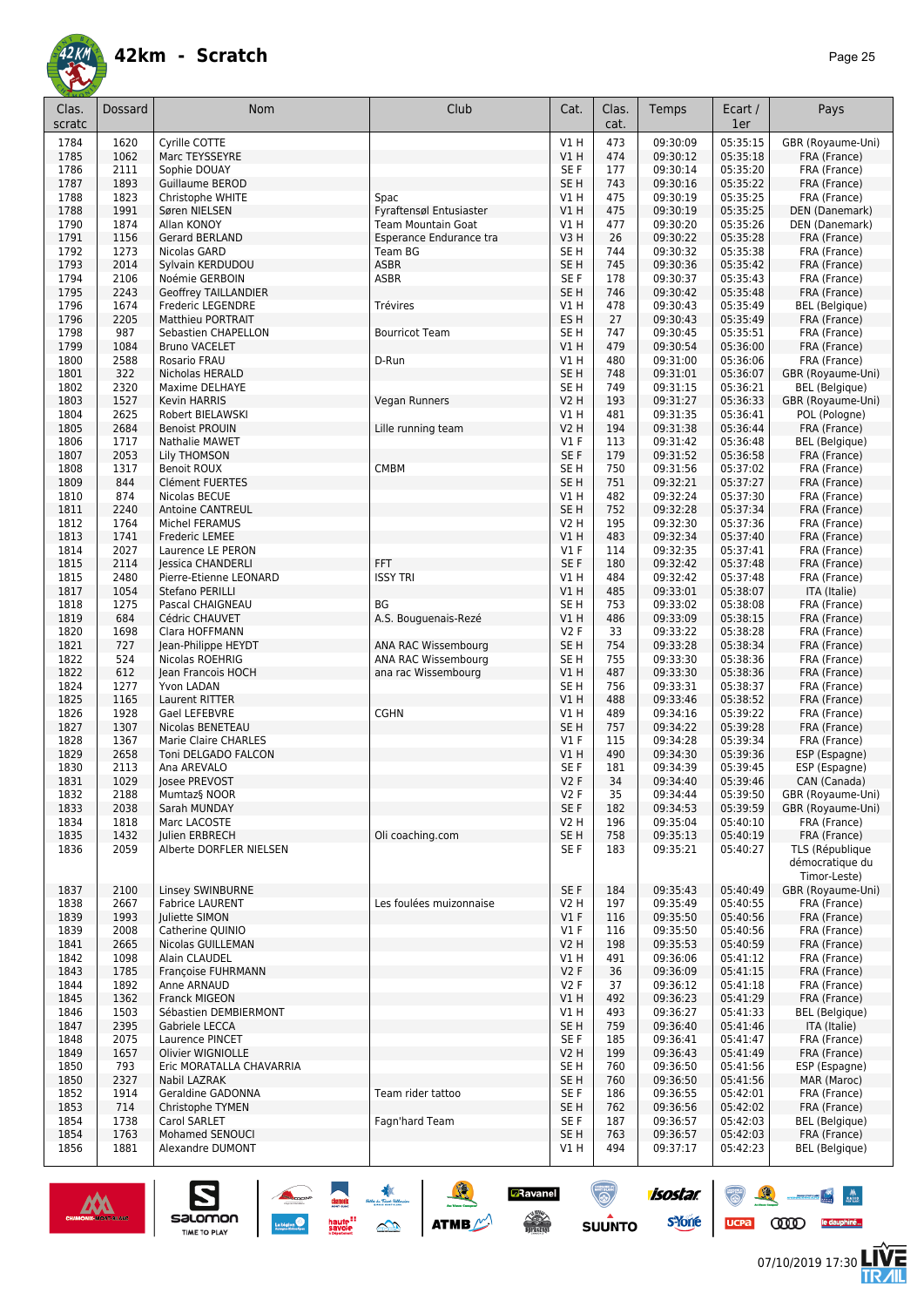![](_page_25_Picture_0.jpeg)

| Clas.<br>scratc          | Dossard      | <b>Nom</b>                                         | Club                                     | Cat.                    | Clas.<br>cat.            | Temps                | Ecart /<br>1er       | Pays                         |
|--------------------------|--------------|----------------------------------------------------|------------------------------------------|-------------------------|--------------------------|----------------------|----------------------|------------------------------|
| 1857                     | 1718         | Valerie ROUYER                                     | A2m                                      | $VI$ F                  | 118                      | 09:37:19             | 05:42:25             | FRA (France)                 |
| 1858                     | 2528         | <b>Fabrice BRULE</b>                               |                                          | VIH                     | 495                      | 09:37:22             | 05:42:28             | FRA (France)                 |
| 1859                     | 1713         | Thierry LAPERCHE                                   | Saint Denis Emotion                      | V2 H                    | 200                      | 09:37:27             | 05:42:33             | FRA (France)                 |
| 1860                     | 1820         | Stéphanie LEROY                                    | Normal Runner                            | $VI$ F                  | 119                      | 09:37:30             | 05:42:36             | <b>BEL</b> (Belgique)        |
| 1861                     | 1792         | <b>Gabriel BRULEBOIS</b>                           |                                          | V1 H                    | 496                      | 09:37:33<br>09:37:34 | 05:42:39<br>05:42:40 | FRA (France)                 |
| 1862<br>1863             | 2161<br>817  | Christelle DUMONT BILHER<br><b>Guillaume LEMEE</b> | <b>USMETRO</b>                           | $VI$ F<br>V1 H          | 120<br>497               | 09:37:38             | 05:42:44             | FRA (France)<br>FRA (France) |
| 1864                     | 2539         | <b>Baptiste FORTIN</b>                             | <b>SCAB</b>                              | V1H                     | 498                      | 09:37:46             | 05:42:52             | FRA (France)                 |
| 1865                     | 1022         | Erwan HILDENBRAND                                  | Palateam                                 | SE <sub>H</sub>         | 764                      | 09:38:13             | 05:43:19             | FRA (France)                 |
| 1866                     | 2522         | Salim HANNOUCHE                                    |                                          | V1H                     | 499                      | 09:38:14             | 05:43:20             | FRA (France)                 |
| 1867                     | 1942         | Jan DVORAK                                         |                                          | SE <sub>H</sub>         | 765                      | 09:38:15             | 05:43:21             | CZE (République<br>tchèque)  |
| 1868                     | 2154         | Carole VIEL                                        | <b>JOGGERS DU COUESNON</b>               | V1F                     | 121                      | 09:38:18             | 05:43:24             | FRA (France)                 |
| 1869                     | 2186         | Veronique HAGELSTEIN                               |                                          | <b>V2F</b>              | 38                       | 09:38:25             | 05:43:31             | <b>BEL</b> (Belgique)        |
| 1870                     | 2372         | David GUILLEN                                      |                                          | SE <sub>H</sub>         | 766                      | 09:38:38             | 05:43:44             | FRA (France)                 |
| 1871<br>1872             | 2390<br>2367 | <b>Ulysse NGUYEN</b><br>Julien PERINAT             | Légion Saint-Pierre Ath                  | SE <sub>H</sub><br>SE H | 767<br>768               | 09:38:41<br>09:39:11 | 05:43:47<br>05:44:17 | FRA (France)<br>FRA (France) |
| 1873                     | 1592         | Gregory DIONIS                                     |                                          | SE <sub>H</sub>         | 769                      | 09:39:32             | 05:44:38             | FRA (France)                 |
| 1874                     | 1828         | Eléonore ESTAVOYER                                 |                                          | SE <sub>F</sub>         | 188                      | 09:39:34             | 05:44:40             | FRA (France)                 |
| 1875                     | 1531         | Virginie CROUZIER                                  | CROUZ                                    | $VI$ F                  | 122                      | 09:39:37             | 05:44:43             | FRA (France)                 |
| 1875                     | 2074         | Jennifer OUADAOUI                                  |                                          | SE F                    | 189                      | 09:39:37             | 05:44:43             | FRA (France)                 |
| 1877                     | 2727         | <b>Bruno ABENANTE</b>                              |                                          | V2 H                    | 201                      | 09:39:38             | 05:44:44             | FRA (France)                 |
| 1878                     | 2638         | <b>Steve SCHMEIER</b>                              |                                          | V1H                     | 500                      | 09:39:39             | 05:44:45             | FRA (France)                 |
| 1879                     | 1666         | Veronique COOREMANS                                | <b>OCAN</b>                              | $VI$ F                  | 123                      | 09:39:46             | 05:44:52             | <b>BEL</b> (Belgique)        |
| 1880                     | 1635         | Nicolaas DEGROOTE                                  | <b>NAC</b>                               | V1H                     | 501                      | 09:39:52             | 05:44:58             | <b>BEL</b> (Belgique)        |
| 1881                     | 2606         | Christophe DELEAU                                  | LES FOULEES DE SAINT GE                  | V1 H                    | 502                      | 09:39:54             | 05:45:00             | FRA (France)                 |
| 1882                     | 1840         | Valerie SOMMELET                                   |                                          | $VI$ F                  | 124                      | 09:39:57             | 05:45:03             | FRA (France)                 |
| 1883                     | 2380         | Nicolas EUDELINE                                   |                                          | SE <sub>H</sub>         | 770                      | 09:39:59             | 05:45:05             | FRA (France)                 |
| 1884                     | 1976<br>1952 | Sabine MASSON                                      |                                          | $VI$ F<br>V3H           | 125<br>27                | 09:40:07<br>09:40:12 | 05:45:13<br>05:45:18 | FRA (France)                 |
| 1885<br>1886             | 1448         | Denis DOUGNAC-GALANT<br>Erwan NEZET                | SAONE MONT D'OR NATURE                   | V1 H                    | 503                      | 09:40:18             | 05:45:24             | FRA (France)<br>FRA (France) |
| 1887                     | 1740         | Mickael SALGADO DE ABREU                           | <b>DSA Pontarlier</b>                    | SE <sub>H</sub>         | 771                      | 09:40:26             | 05:45:32             | FRA (France)                 |
| 1888                     | 1392         | Philippe MIRMAND                                   | <b>DSA Pontarlier</b>                    | VIH                     | 504                      | 09:40:27             | 05:45:33             | FRA (France)                 |
| 1889                     | 1890         | Romain MOREAU                                      |                                          | SE <sub>H</sub>         | 772                      | 09:40:39             | 05:45:45             | FRA (France)                 |
| 1889                     | 2147         | Cristele GORGET                                    |                                          | V1F                     | 126                      | 09:40:39             | 05:45:45             | FRA (France)                 |
| 1891                     | 873          | Philippe IMHOFF                                    |                                          | SE <sub>H</sub>         | 773                      | 09:40:59             | 05:46:05             | FRA (France)                 |
| 1892                     | 2135         | Honorine BACARISSE                                 | Foulées muizonnaises                     | V1F                     | 127                      | 09:41:03             | 05:46:09             | FRA (France)                 |
| 1893                     | 1770         | lain MENMUIR                                       |                                          | V1 H                    | 505                      | 09:41:05             | 05:46:11             | FRA (France)                 |
| 1894                     | 1794         | Colette MARASTI                                    | Usc septemes                             | V1F                     | 128                      | 09:41:12             | 05:46:18             | FRA (France)                 |
| 1895                     | 2073         | Alison DEPIENNE                                    | TREVIRE TRAIL CLUB                       | SE F                    | 190                      | 09:41:16             | 05:46:22             | <b>BEL</b> (Belgique)        |
| 1896                     | 2756<br>2765 | Christian MORDACQ                                  | courrir à baisieux                       | V3H<br>SE <sub>F</sub>  | 28                       | 09:42:11             | 05:47:17             | FRA (France)                 |
| 1897<br>1898             | 1900         | Marilyn THERET<br>Antoine CHEVRIE                  | St Yorre                                 | V2 H                    | 191<br>202               | 09:42:27<br>09:42:29 | 05:47:33<br>05:47:35 | FRA (France)<br>FRA (France) |
| 1899                     | 1856         | Alain PETEL                                        | S/L US PALAISEAU                         | V4 H                    | 3                        | 09:42:40             | 05:47:46             | FRA (France)                 |
| 1900                     | 1637         | <b>Béatrice PERROUD</b>                            | ASVF Athlétisme                          | SE F                    | 192                      | 09:43:02             | 05:48:08             | FRA (France)                 |
| 1901                     | 1575         | <b>Emmanuel NAUBRON</b>                            | <b>XRUN</b>                              | V2 H                    | 203                      | 09:43:36             | 05:48:42             | FRA (France)                 |
| <b>UR</b>                | 1120         | <b>BULOT Stéphane</b>                              |                                          | V1 H                    | $\blacksquare$           | Unranked             |                      | FRA (France)                 |
| UR                       | 1426         | <b>JAVEY Laurent</b>                               | Les Traileurs en carton                  | V1 H                    |                          | Unranked             |                      | FRA (France)                 |
| <b>UR</b>                | 2640         | <b>NUYTTENS Franck</b>                             |                                          | V1 H                    | $\overline{\phantom{a}}$ | Unranked             |                      | FRA (France)                 |
| UR                       | 1902         | <b>BERNERO Stefano</b>                             | <b>ONLY PAIN</b>                         | V1 H                    | $\blacksquare$           | Unranked             |                      | ITA (Italie)                 |
| <b>UR</b>                | 1984         | <b>PINSON Rose</b>                                 |                                          | SE F                    | ÷,                       | Unranked             |                      | FRA (France)                 |
| UR                       | 2719         | RICOTTA Salvator                                   |                                          | V2 H                    | ÷,                       | Unranked             |                      | FRA (France)                 |
| <b>UR</b><br>UR          | 1837<br>1835 | <b>PARAT Gregory</b><br><b>BOULICAUT Veronique</b> | Grand Fond Bressan<br>Grand Fond Bressan | SE H<br>$VI$ F          | ÷,<br>ä,                 | Unranked<br>Unranked |                      | FRA (France)<br>FRA (France) |
| UR                       | 2739         | NGO Yann                                           | <b>SCAB</b>                              | V2 H                    | $\overline{\phantom{a}}$ | Unranked             |                      | FRA (France)                 |
| UR                       | 767          | CAQUOT Philippe                                    |                                          | V2 H                    | ÷,                       | Unranked             |                      | FRA (France)                 |
| UR                       | 1898         | ARASZKIEWIEZ Julien                                |                                          | SE <sub>H</sub>         | $\blacksquare$           | Unranked             |                      | FRA (France)                 |
| UR                       | 1349         | <b>RUI Soares</b>                                  | #letsrunazores                           | V2 H                    | ÷,                       | Unranked             |                      | POR (Portugal)               |
| <b>UR</b>                | 2331         | <b>BARNABA Lorenzo</b>                             |                                          | SE H                    | $\overline{\phantom{a}}$ | Unranked             |                      | FRA (France)                 |
| UR                       | 1796         | <b>CALANDE Simon</b>                               | <b>BIOTRAIL</b>                          | SE H                    | ÷,                       | Unranked             |                      | <b>BEL</b> (Belgique)        |
| UR                       | 1055         | <b>CHATAGNIER Yves</b>                             | UA CHAROLAIS BRIONNAIS                   | V2 H                    | $\blacksquare$           | Unranked             |                      | FRA (France)                 |
| UR                       | 1936         | <b>BEAUMONT Alain</b>                              | Courir à Morières                        | V2 H                    | $\blacksquare$           | Unranked             |                      | FRA (France)                 |
| <b>UR</b>                | 2718         | <b>LEGROS Eric</b>                                 |                                          | V2 H                    | ÷,                       | Unranked             |                      | FRA (France)                 |
| <b>DNF</b>               | 724          | <b>SAGUIN Sonny</b>                                |                                          | SE H                    | $\blacksquare$           | <b>OOT</b>           |                      | FRA (France)                 |
| <b>DNF</b>               | 1808         | RECEVEUR Christophe                                |                                          | V2 H                    | ÷,                       | <b>OOT</b>           |                      | FRA (France)                 |
| <b>DNF</b>               | 1988         | <b>HERNANDEZ Karina</b>                            | ASB REZE                                 | SE F<br>SE H            | ä,                       | OOT<br><b>OOT</b>    |                      | FRA (France)                 |
| <b>DNF</b><br><b>DNF</b> | 1061<br>1746 | TOULOUSE Axel<br><b>ODENT Adrien-Pierre</b>        |                                          | V1 H                    | $\blacksquare$           | <b>OOT</b>           |                      | FRA (France)<br>FRA (France) |
| <b>DNF</b>               | 1921         | <b>THIRION Laurent</b>                             | <b>RRC</b>                               | SE <sub>H</sub>         | $\blacksquare$           | <b>OOT</b>           |                      | FRA (France)                 |
| <b>DNF</b>               | 1122         | LORENTZ Philippe                                   | A2M                                      | V3 H                    |                          | <b>OOT</b>           |                      | FRA (France)                 |
| <b>DNF</b>               | 1376         | MICHEL-MARREL Sophie                               |                                          | $VI$ F                  | $\blacksquare$           | <b>OOT</b>           |                      | FRA (France)                 |
| <b>DNF</b>               | 902          | ROUSSEL Jean-Baptiste                              | AS Médecine Montpellier                  | SE H                    |                          | <b>OOT</b>           |                      | FRA (France)                 |
| <b>DNF</b>               | 2489         | <b>RETCH Maxime</b>                                |                                          | V1 H                    | $\overline{\phantom{a}}$ | <b>OOT</b>           |                      | FRA (France)                 |
| <b>DNF</b>               | 1128         | <b>MAGIELSE Guus</b>                               |                                          | SE H                    |                          | <b>OOT</b>           |                      | NED (Pays-Bas)               |
| <b>DNF</b>               | 905          | <b>DION Francois-Xavier</b>                        | <b>Guerville Trail Running</b>           | V2 H                    |                          | <b>OOT</b>           |                      | FRA (France)                 |
|                          |              |                                                    |                                          |                         |                          |                      |                      |                              |

SO THE STREET

![](_page_25_Picture_4.jpeg)

 $\sum_{\text{SALOMOM}}$ 

![](_page_25_Picture_5.jpeg)

isostar.

**s**Yone

6 

ucpa

**Zavanel** 

 $\begin{array}{c} \displaystyle \bigwedge_{i=1}^n \mathbb{Z}^n \end{array}$  using the set

 $\odot$ 

**SUUNTO** 

 $\begin{picture}(150,10) \put(0,0){\line(1,0){10}} \put(10,0){\line(1,0){10}} \put(10,0){\line(1,0){10}} \put(10,0){\line(1,0){10}} \put(10,0){\line(1,0){10}} \put(10,0){\line(1,0){10}} \put(10,0){\line(1,0){10}} \put(10,0){\line(1,0){10}} \put(10,0){\line(1,0){10}} \put(10,0){\line(1,0){10}} \put(10,0){\line(1,0){10}} \put(10,0){\line($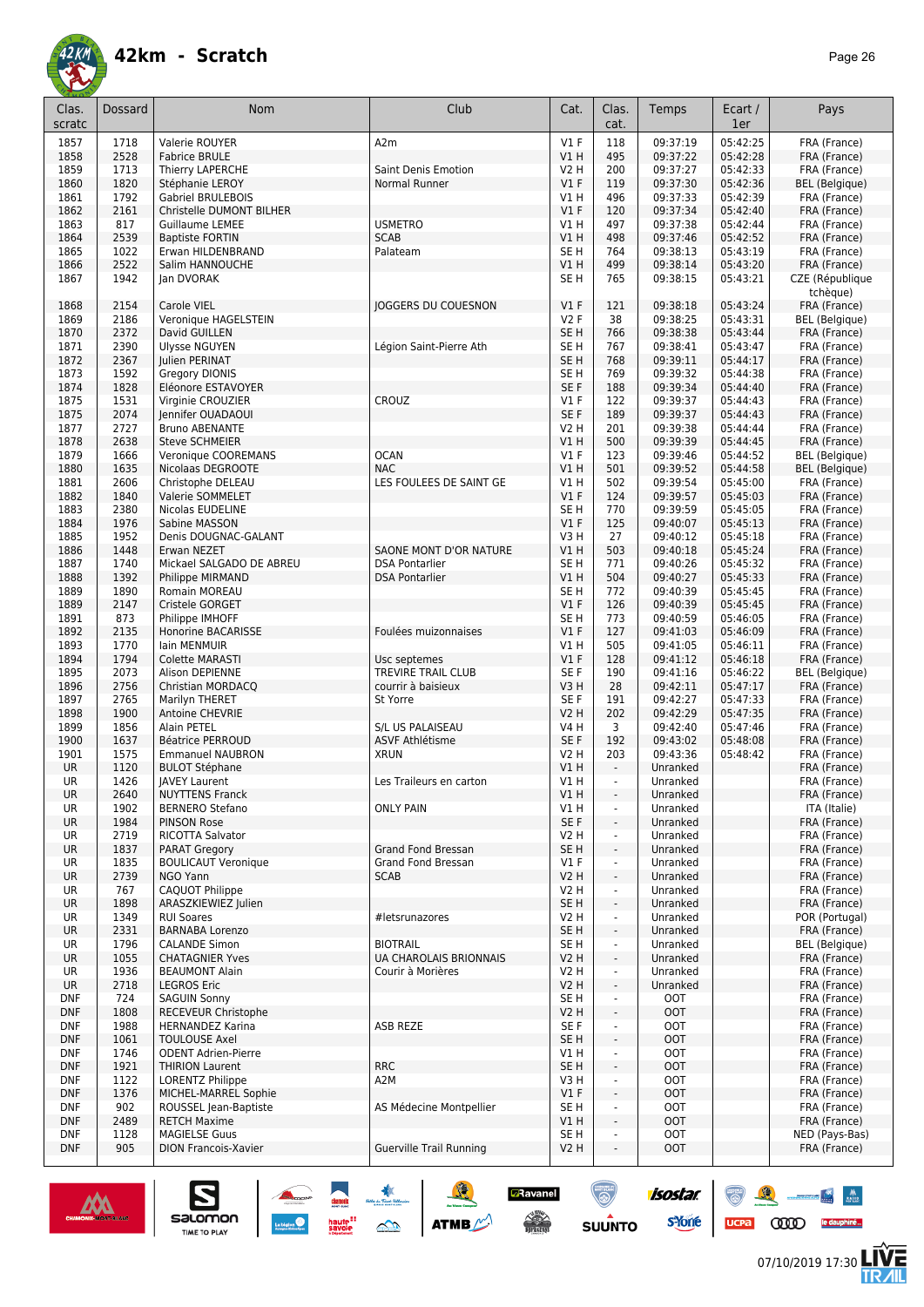![](_page_26_Picture_0.jpeg)

| Clas.<br>scratc          | Dossard      | Nom                                              | Club                            | Cat.                   | Clas.<br>cat.            | Temps                    | Ecart /<br>1er | Pays                                  |
|--------------------------|--------------|--------------------------------------------------|---------------------------------|------------------------|--------------------------|--------------------------|----------------|---------------------------------------|
| <b>DNF</b>               | 1194         | <b>MULET Céline</b>                              |                                 | $VI$ F                 | L,                       | <b>OOT</b>               |                | FRA (France)                          |
| <b>DNF</b>               | 1519         | <b>HARTMAN Esther</b>                            | <b>Trail Chica's</b>            | V2F                    | ÷,                       | <b>OOT</b>               |                | NED (Pays-Bas)                        |
| <b>DNF</b>               | 1127         | <b>USCHER Sébastien</b>                          |                                 | SE <sub>H</sub>        | ä,                       | <b>OOT</b>               |                | FRA (France)                          |
| <b>DNF</b>               | 1695         | <b>GUILLAIN Caroline</b>                         | <b>OSML LOmme Athletisme</b>    | V1F                    | $\frac{1}{2}$            | <b>OOT</b>               |                | FRA (France)                          |
| <b>DNF</b>               | 1646         | <b>DUNCAN</b> Jason                              |                                 | V1H                    | $\blacksquare$           | <b>OOT</b>               |                | USA (Etats-Unis)                      |
| <b>DNF</b>               | 2524         | <b>MILLART Patrick</b>                           | <b>SCAB</b>                     | V1 H                   | ÷,                       | <b>OOT</b>               |                | FRA (France)                          |
| <b>DNF</b>               | 2157         | <b>BEGASSE Sophie</b>                            | <b>JOGGERS DU COUESNON</b>      | $VI$ F                 | $\blacksquare$           | <b>OOT</b>               |                | FRA (France)                          |
| <b>DNF</b>               | 1659         | STEFANUTO Sylvain                                |                                 | V2 H                   | ÷,                       | <b>OOT</b>               |                | FRA (France)                          |
| <b>DNF</b>               | 2523         | SOURISSEAU Guillaume                             |                                 | V1 H                   | ÷.                       | <b>OOT</b>               |                | FRA (France)                          |
| <b>DNF</b>               | 1374         | PINOCHET François                                |                                 | <b>V2 H</b>            | $\overline{\phantom{a}}$ | <b>OOT</b>               |                | FRA (France)                          |
| <b>DNF</b>               | 2669         | <b>BALZANO Eric</b>                              |                                 | V2 H                   | ÷.                       | <b>OOT</b>               |                | FRA (France)                          |
| <b>DNF</b>               | 1999<br>1315 | <b>MEUNIER Pascale</b>                           |                                 | V1F<br>SE <sub>H</sub> | ÷,                       | <b>OOT</b><br><b>OOT</b> |                | FRA (France)                          |
| <b>DNF</b>               |              | YANG Wen                                         |                                 |                        | ä,                       |                          |                | HKG (Hong Kong,<br>Chine)             |
| <b>DNF</b>               | 1966         | <b>VERVIER Francoise</b>                         | Fagn'hard Team                  | <b>V2F</b>             | L.                       | <b>OOT</b>               |                | BEL (Belgique)                        |
| <b>DNF</b>               | 1806         | <b>BONAMIE Nicolas</b>                           |                                 | V1 H                   | ÷,                       | <b>OOT</b>               |                | FRA (France)                          |
| <b>DNF</b>               | 2177         | <b>MERTENS Myriam</b>                            |                                 | <b>V2F</b>             | ÷,                       | <b>OOT</b>               |                | <b>BEL</b> (Belgique)                 |
| <b>DNF</b>               | 2037         | LIN Nina                                         | zxtour                          | SE F                   | $\overline{\phantom{a}}$ | <b>OOT</b>               |                | CHN (Chine)                           |
| <b>DNF</b>               | 2366         | <b>ECONOMIDES Michalis</b>                       |                                 | SE <sub>H</sub>        | ÷,                       | <b>OOT</b>               |                | CYP (Chypre)                          |
| <b>DNF</b>               | 2616         | <b>MALBET Frederic</b>                           |                                 | V1 H                   | $\blacksquare$           | <b>OOT</b>               |                | FRA (France)                          |
| <b>DNF</b>               | 2013         | COQUARD POREZ Violaine                           | CA Orsay Triathlon              | SE F                   | ÷,                       | <b>OOT</b>               |                | FRA (France)                          |
| <b>DNF</b>               | 1865         | LALLEMAND Isabelle                               |                                 | $VI$ F                 | L.                       | <b>OOT</b>               |                | FRA (France)                          |
| <b>DNF</b>               | 1799         | <b>MASSON Vincent</b>                            | <b>TAF</b>                      | VIH                    | ÷,                       | <b>OOT</b>               |                | <b>BEL</b> (Belgique)                 |
| <b>DNF</b>               | 1789         | <b>LEMAIRE Alexandre</b>                         | MAC TEAM ULRA TRAIL             | VIH                    | ä,                       | <b>OOT</b>               |                | FRA (France)                          |
| <b>DNF</b>               | 1670         | <b>GRAINDORGE Laurence</b>                       | Racing Club Nantais             | V1F                    | ÷,                       | <b>OOT</b>               |                | FRA (France)                          |
| <b>DNF</b>               | 1591         | <b>CHAABI Mohamed Ali</b>                        | FRY RUNNING TEAM                | SE H                   | ä,                       | <b>OOT</b>               |                | FRA (France)                          |
| <b>DNF</b>               | 1833         | <b>LEMAIRE Benoit</b>                            |                                 | <b>V2 H</b>            | $\frac{1}{2}$            | <b>OOT</b>               |                | <b>BEL</b> (Belgique)                 |
| <b>DNF</b>               | 1655         | <b>RAFFOUX Emmanuel</b>                          |                                 | V2 H                   | ä,                       | <b>OOT</b>               |                | FRA (France)                          |
| <b>DNF</b>               | 1834         | <b>CASSE Henri</b>                               | <b>Running Templeuve</b>        | <b>V2 H</b>            | $\frac{1}{2}$            | <b>OOT</b>               |                | <b>BEL</b> (Belgique)                 |
| <b>DNF</b>               | 2190         | <b>JACOBSON Beverley</b>                         |                                 | <b>V2F</b>             | $\blacksquare$           | <b>OOT</b>               |                | GBR (Royaume-Uni)                     |
| <b>DNF</b>               | 1819         | PUTHOSTE Jean-Luc                                |                                 | <b>V2 H</b>            | ä,                       | <b>OOT</b>               |                | FRA (France)                          |
| <b>DNF</b>               | 2549         | <b>CHOMETTE Florent</b>                          |                                 | V1 H                   | $\blacksquare$           | <b>OOT</b>               |                | FRA (France)                          |
| <b>DNF</b>               | 1885         | <b>GRIFFIN Lisa</b>                              | Spirito Del Monte               | $VI$ F                 | ÷.                       | <b>OOT</b>               |                | GBR (Royaume-Uni)                     |
| <b>DNF</b><br><b>DNF</b> | 2198<br>1884 | <b>BOHBOT Quitterie</b>                          |                                 | V2F<br>SE <sub>F</sub> | ÷.<br>$\blacksquare$     | <b>OOT</b><br><b>OOT</b> |                | FRA (France)                          |
| <b>DNF</b>               | 1897         | PERIE CAMART Amélie<br>HU Hongzhi                | Running Club Campigny<br>zxtour | <b>V2F</b>             | ÷.                       | <b>OOT</b>               |                | FRA (France)<br>CHN (Chine)           |
| <b>DNF</b>               | 1878         | <b>MASSON Pascale</b>                            |                                 | V2F                    | ÷,                       | <b>OOT</b>               |                | <b>BEL</b> (Belgique)                 |
| <b>DNF</b>               | 1908         | <b>LEGUAY David</b>                              |                                 | SE H                   | $\blacksquare$           | <b>OOT</b>               |                | FRA (France)                          |
| <b>DNF</b>               | 1907         | LEGUAY Jérémie                                   |                                 | SE <sub>H</sub>        | $\blacksquare$           | <b>OOT</b>               |                | FRA (France)                          |
| <b>DNF</b>               | 1442         | <b>FRILLICI Véronique</b>                        |                                 | <b>V2F</b>             | ä,                       | <b>OOT</b>               |                | FRA (France)                          |
| <b>DNF</b>               | 1267         | <b>DUNAND Emmanuel</b>                           |                                 | <b>V2 H</b>            | ÷.                       | <b>OOT</b>               |                | FRA (France)                          |
| <b>DNF</b>               | 1444         | <b>JOUBERT Anne Laure</b>                        | Corcy Endurance                 | <b>V2F</b>             | $\blacksquare$           | <b>OOT</b>               |                | FRA (France)                          |
| <b>DNF</b>               | 1536         | DROUET Jean                                      |                                 | V1 H                   | ÷.                       | <b>OOT</b>               |                | FRA (France)                          |
| <b>DNF</b>               | 1755         | <b>HERMAN Sylviane</b>                           | Les Mollets d'Or                | V2F                    | $\blacksquare$           | <b>OOT</b>               |                | <b>BEL</b> (Belgique)                 |
| <b>DNF</b>               | 1502         | SCHNITZBAUER Sebastian                           | La Foulée Bussigny              | V1 H                   | ÷,                       | <b>OOT</b>               |                | SUI (Suisse)                          |
| <b>DNF</b>               | 1175         | <b>MAUPETIT François</b>                         |                                 | V2 H                   | ÷.                       | <b>OOT</b>               |                | FRA (France)                          |
| <b>DNF</b>               | 2492         | DE LA VILLEON Nicolas                            |                                 | V1 H                   | ÷,                       | <b>OOT</b>               |                | FRA (France)                          |
| <b>DNF</b>               | 1845         | LEFEBVRE Magalie                                 |                                 | $VI$ F                 | ÷,                       | <b>OOT</b>               |                | FRA (France)                          |
| <b>DNF</b>               | 2467         | DE LA VILLEON Sébastien                          |                                 | SE H                   |                          | <b>OOT</b>               |                | FRA (France)                          |
| <b>DNF</b>               | 2025         | <b>ORIOL Laure</b>                               |                                 | V2F                    | ä,                       | <b>OOT</b>               |                | SUI (Suisse)                          |
| <b>DNF</b>               | 1619         | DE VERON DE LA COMBE Maxime                      |                                 | SE <sub>H</sub>        | $\frac{1}{2}$            | <b>OOT</b>               |                | FRA (France)                          |
| <b>DNF</b>               | 1849         | <b>LORIDAN Mélanie</b>                           |                                 | $VI$ F                 | ä,                       | <b>OOT</b>               |                | FRA (France)                          |
| <b>DNF</b>               | 2678         | DYKE David Steven                                | Spirito del Monte               | V2 H                   | ÷,                       | <b>OOT</b>               |                | GBR (Royaume-Uni)                     |
| <b>DNF</b><br><b>DNF</b> | 1860<br>1855 | <b>HAEMMERLE Bertrand</b><br><b>FACHE Didier</b> | courir au mont des cats         | V1 H<br>V3 H           | ÷,<br>÷,                 | <b>OOT</b><br><b>OOT</b> |                | FRA (France)<br>FRA (France)          |
| <b>DNF</b>               | 1303         | <b>REVERCHON Patrick</b>                         |                                 | V3 H                   | $\blacksquare$           | <b>TOO</b>               |                | FRA (France)                          |
| <b>DNF</b>               | 890          | MIUZZO Raphael                                   |                                 | SE H                   | ä,                       | <b>OOT</b>               |                | FRA (France)                          |
| <b>DNF</b>               | 1441         | MARKI Isabelle                                   | Eclatés péruwelziens            | $VI$ F                 | ä,                       | <b>TOO</b>               |                | <b>BEL</b> (Belgique)                 |
| <b>DNF</b>               | 1291         | <b>DUBANCHET Max</b>                             | Rasta Rockett                   | V1H                    | ÷,                       | OOT                      |                | FRA (France)                          |
| <b>DNF</b>               | 2004         | <b>CHANAL Philippe</b>                           |                                 | V2 H                   |                          | <b>OOT</b>               |                | FRA (France)                          |
| <b>DNF</b>               | 2002         | <b>BALESTRA Isabelle</b>                         |                                 | V2F                    | ÷,                       | <b>OOT</b>               |                | FRA (France)                          |
| <b>DNF</b>               | 1757         | <b>CATTACIN Hervé</b>                            | Running Connexion               | SE H                   | ä,                       | <b>OOT</b>               |                | FRA (France)                          |
| <b>DNF</b>               | 2129         | <b>ZAMAN Sarah</b>                               |                                 | SE F                   | $\overline{\phantom{a}}$ | <b>OOT</b>               |                | GBR (Royaume-Uni)                     |
| DNF                      | 1626         | PORTRAT Valérie                                  | Iyon sport metropole GI         | V2F                    | ÷,                       | <b>OOT</b>               |                | FRA (France)                          |
| <b>DNF</b>               | 1968         | JOFFRE Philippe                                  |                                 | V2H                    | ÷,                       | <b>OOT</b>               |                | FRA (France)                          |
| DNF                      | 1643         | <b>CHUCHU Martin</b>                             |                                 | SE <sub>H</sub>        | ÷,                       | <b>OOT</b>               |                | FRA (France)                          |
| <b>DNF</b>               | 1103         | SPINEUX Adrien                                   |                                 | SE H                   | ÷,                       | <b>OOT</b>               |                | <b>BEL</b> (Belgique)                 |
| <b>DNF</b>               | 2726         | PETIT Jean-Christophe                            | Triathlon Toulouse Métr         | V2 H                   | ÷.                       | <b>OOT</b>               |                | FRA (France)                          |
| <b>DNF</b>               | 1941         | <b>GODARD Arnaud</b>                             |                                 | SE H                   | ÷,                       | <b>OOT</b>               |                | FRA (France)                          |
| <b>DNF</b>               | 1253         | <b>BEAUVAL Pierre</b>                            |                                 | V1 H                   | ä,                       | <b>OOT</b>               |                | FRA (France)                          |
| <b>DNF</b>               | 1694         | ZAMAN Nadim                                      |                                 | V1 H                   | ä,                       | OOT                      |                | GBR (Royaume-Uni)                     |
| <b>DNF</b>               | 2603         | <b>BIGOT Frederic</b>                            |                                 | VIH                    | L,                       | <b>OOT</b>               |                | FRA (France)                          |
| <b>DNF</b>               | 2609         | <b>MARINO Vincent</b>                            |                                 | V1H                    | ÷,                       | <b>OOT</b>               |                | USA (Etats-Unis)                      |
| <b>DNF</b><br><b>DNF</b> | 1625<br>899  | <b>HASTIR Flore</b><br>PUPKA Sébastien           | ASPTT BELFORT TRAIL             | SE F<br>V1 H           |                          | <b>OOT</b><br><b>OOT</b> |                | <b>BEL</b> (Belgique)<br>FRA (France) |
|                          |              |                                                  |                                 |                        |                          |                          |                |                                       |

![](_page_26_Picture_4.jpeg)

 $\sum_{\text{SALOMOM}}$ 

 $\bullet$   $\bullet$ 

UCPA COOD le dauphiné...

isostar.

**s**Yone

6

**D**Ravanel

 $\begin{picture}(180,10) \put(0,0){\line(1,0){15}} \put(10,0){\line(1,0){15}} \put(10,0){\line(1,0){15}} \put(10,0){\line(1,0){15}} \put(10,0){\line(1,0){15}} \put(10,0){\line(1,0){15}} \put(10,0){\line(1,0){15}} \put(10,0){\line(1,0){15}} \put(10,0){\line(1,0){15}} \put(10,0){\line(1,0){15}} \put(10,0){\line(1,0){15}} \put(10,0){\line($ 

 $\odot$ 

**SUUNTO**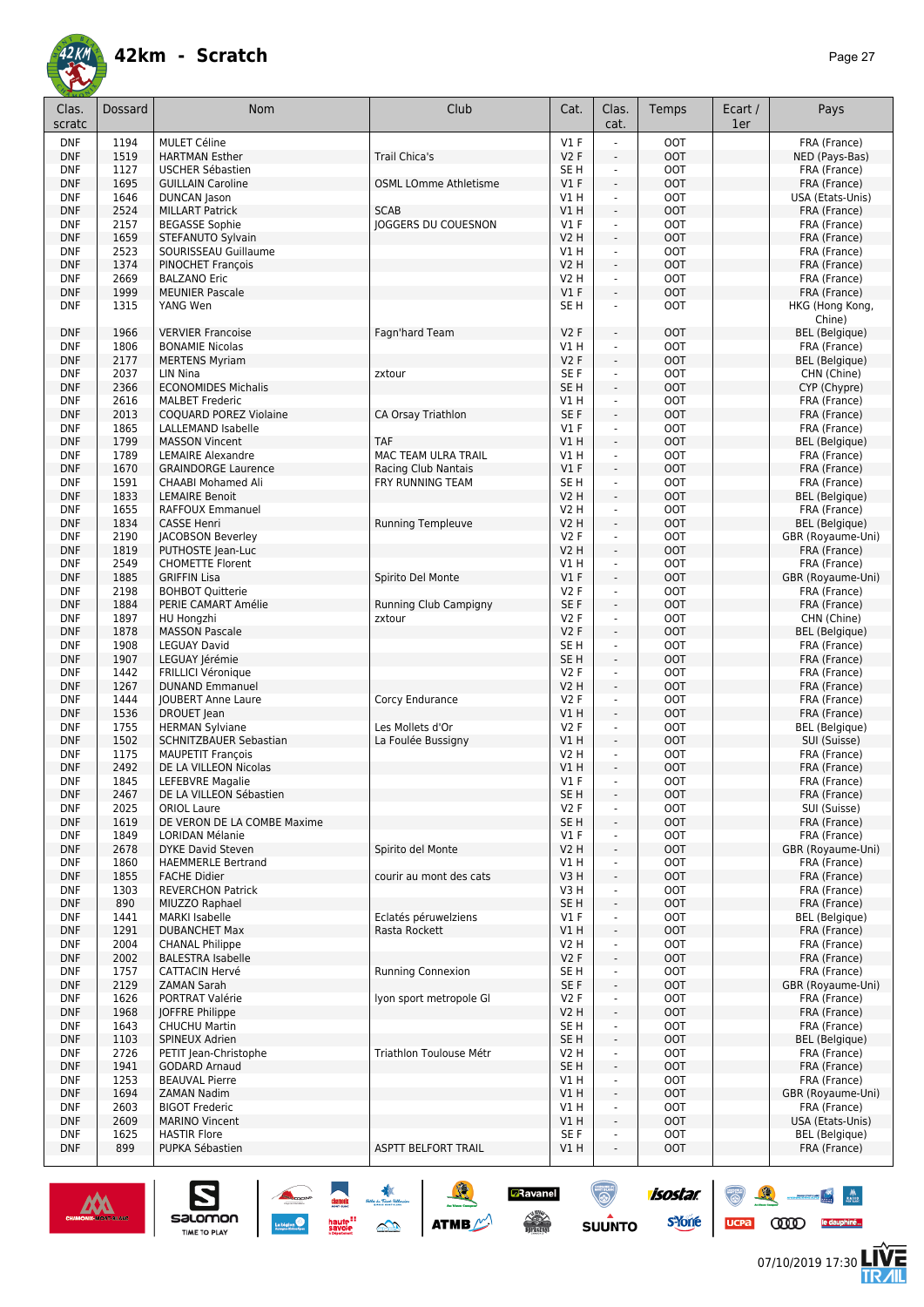![](_page_27_Picture_1.jpeg)

| Clas.<br>scratc          | Dossard      | <b>Nom</b>                                           | Club                                   | Cat.                               | Clas.<br>cat.                                        | Temps                    | Ecart /<br>1er | Pays                                   |
|--------------------------|--------------|------------------------------------------------------|----------------------------------------|------------------------------------|------------------------------------------------------|--------------------------|----------------|----------------------------------------|
| <b>DNF</b>               | 2702         | <b>LEROUVILLOIS Richard</b>                          |                                        | V2 H                               |                                                      | <b>OOT</b>               |                | FRA (France)                           |
| <b>DNF</b><br><b>DNF</b> | 574<br>1809  | <b>ZIMMER Patrick</b><br><b>BECQUART Vincent</b>     | <b>RED BLACK RUN</b><br>Airbus Running | V1 H<br>V3H                        | ÷,<br>÷                                              | <b>OOT</b><br><b>OOT</b> |                | FRA (France)<br>FRA (France)           |
| <b>DNF</b>               | 1589         | <b>COR Aline</b>                                     | <b>SATUC Fan2Trail</b>                 | V1F                                | $\bar{\phantom{a}}$                                  | <b>OOT</b>               |                | FRA (France)                           |
| <b>DNF</b>               | 1691         | <b>PUGET François</b>                                |                                        | SE <sub>H</sub>                    | $\overline{\phantom{a}}$                             | <b>OOT</b>               |                | FRA (France)                           |
| <b>DNF</b>               | 2541         | <b>FARHAT Karim</b>                                  |                                        | V1 H                               | $\overline{\phantom{a}}$                             | <b>OOT</b>               |                | FRA (France)                           |
| <b>DNF</b>               | 1269         | <b>CEROU Audrey</b>                                  |                                        | SE <sub>F</sub>                    | $\omega$                                             | <b>OOT</b>               |                | FRA (France)                           |
| <b>DNF</b>               | 1996         | <b>HALLER Laurence</b>                               | US METRO TRANSPORT                     | <b>V2F</b>                         | $\blacksquare$                                       | <b>OOT</b>               |                | FRA (France)                           |
| <b>DNF</b>               | 1986         | AUGE Jean-Pascal                                     | <b>US METRO TRANSPORT</b>              | V1H                                | $\blacksquare$                                       | <b>OOT</b>               |                | FRA (France)                           |
| <b>DNF</b>               | 1412         | <b>PIERON Vincent</b>                                | LES ECLATES PERUWELZIEN                | VIH                                | ä,                                                   | <b>OOT</b>               |                | <b>BEL</b> (Belgique)                  |
| <b>DNF</b>               | 2172         | OTT Isabelle                                         | <b>RGDS</b>                            | V2F                                | $\blacksquare$                                       | <b>OOT</b>               |                | FRA (France)                           |
| <b>DNF</b>               | 1724         | <b>BRAILLON Pierre Bernard</b>                       |                                        | V2 H                               | ÷.                                                   | <b>OOT</b>               |                | FRA (France)                           |
| <b>DNF</b><br><b>DNF</b> | 1853<br>1858 | <b>LECHARME Thierry</b><br>PINSON Jean-Christophe    | <b>LEGION ST PIERRE ATHLE</b>          | V2 H<br>V3H                        | $\mathcal{L}_{\mathcal{A}}$<br>ä,                    | <b>OOT</b><br><b>OOT</b> |                | FRA (France)<br>FRA (France)           |
| <b>DNF</b>               | 1470         | PHILIPP Anne Marie                                   |                                        | V2F                                | ÷,                                                   | <b>OOT</b>               |                | FRA (France)                           |
| <b>DNF</b>               | 1677         | <b>NOUVILLE Martial</b>                              |                                        | <b>V2 H</b>                        | ÷,                                                   | <b>OOT</b>               |                | FRA (France)                           |
| <b>DNF</b>               | 1747         | <b>GRAMONDO Daniel</b>                               | Athlétisme six fours                   | <b>V2 H</b>                        | $\blacksquare$                                       | <b>OOT</b>               |                | FRA (France)                           |
| <b>DNF</b>               | 2398         | ROCHET Julien                                        |                                        | SE <sub>H</sub>                    | ÷,                                                   | <b>OOT</b>               |                | <b>BEL</b> (Belgique)                  |
| <b>DNF</b>               | 1910         | DE MATTEIS Fabien                                    | <b>ERA ANTIBES</b>                     | V1H                                | ÷,                                                   | <b>OOT</b>               |                | FRA (France)                           |
| <b>DNF</b>               | 1861         | <b>GOFFIN Jimmy</b>                                  | Trévire Trail Club                     | SE <sub>H</sub>                    | $\overline{\phantom{a}}$                             | <b>OOT</b>               |                | <b>BEL</b> (Belgique)                  |
| <b>DNF</b>               | 1709         | <b>GUILLAIN Bruno</b>                                | <b>OSML Lomme</b>                      | V1H                                | $\blacksquare$                                       | <b>OOT</b>               |                | FRA (France)                           |
| <b>DNF</b>               | 1727         | PREUDHOMME Vincent                                   | club hein                              | VIH                                | ä,                                                   | <b>OOT</b>               |                | <b>BEL</b> (Belgique)                  |
| <b>DNF</b><br><b>DNF</b> | 1525<br>1207 | <b>TRIOUX Gaetan</b>                                 |                                        | V1 H<br>V2 H                       | $\blacksquare$<br>÷.                                 | <b>OOT</b><br><b>OOT</b> |                | FRA (France)                           |
| <b>DNF</b>               | 2189         | <b>DEMAIZIERE Dominique</b><br><b>PRUDHON Pascal</b> |                                        | V2F                                | $\blacksquare$                                       | <b>OOT</b>               |                | FRA (France)<br>FRA (France)           |
| <b>DNF</b>               | 1012         | KAISER-WETZEL Sandra                                 |                                        | V1F                                | ÷.                                                   | <b>OOT</b>               |                | FRA (France)                           |
| <b>DNF</b>               | 2673         | <b>HELLUIN Herve</b>                                 | Lokomotiv                              | V2 H                               | ÷                                                    | <b>OOT</b>               |                | FRA (France)                           |
| <b>DNF</b>               | 925          | <b>MAURI PLANAS Ferran</b>                           |                                        | V1H                                | ÷,                                                   | <b>OOT</b>               |                | ESP (Espagne)                          |
| <b>DNF</b>               | 563          | <b>DABROWSKI Cezary</b>                              | <b>MAXI Piaseczno</b>                  | V1 H                               | ÷,                                                   | <b>OOT</b>               |                | POL (Pologne)                          |
| <b>DNF</b>               | 833          | <b>TIMMERMANS Charles</b>                            | Mazyciens                              | SE <sub>H</sub>                    | $\overline{\phantom{a}}$                             | <b>OOT</b>               |                | <b>BEL</b> (Belgique)                  |
| <b>DNF</b>               | 2003         | <b>CARPENTIER Corinne</b>                            | <b>CMBM</b>                            | V2F                                | $\blacksquare$                                       | <b>OOT</b>               |                | FRA (France)                           |
| <b>DNF</b>               | 1739         | <b>HOUILLON Karine</b>                               | Trail in Woippy                        | $VI$ F                             | $\overline{\phantom{a}}$                             | <b>OOT</b>               |                | FRA (France)                           |
| <b>DNF</b>               | 847          | CANAS Julien                                         | Sens Route Trail                       | SE <sub>H</sub>                    | $\omega$                                             | <b>OOT</b>               |                | FRA (France)                           |
| <b>DNF</b><br><b>DNF</b> | 2637<br>2026 | DEPOTTE Marc-Henri<br>KARPATI József                 |                                        | VIH<br>V2 H                        | ä,<br>$\blacksquare$                                 | <b>OOT</b><br><b>OOT</b> |                | <b>BEL</b> (Belgique)<br>HUN (Hongrie) |
| <b>DNF</b>               | 1499         | <b>ALIX Frederic</b>                                 |                                        | V1H                                | ÷.                                                   | <b>OOT</b>               |                | FRA (France)                           |
| <b>DNF</b>               | 1816         | <b>MOUJEARD Gilles</b>                               |                                        | V2 H                               | $\mathcal{L}_{\mathcal{A}}$                          | <b>OOT</b>               |                | FRA (France)                           |
| <b>DNF</b>               | 1748         | <b>SUZON Franck</b>                                  | <b>CAP DINSHEIM</b>                    | V2 H                               | ä,                                                   | <b>OOT</b>               |                | FRA (France)                           |
| <b>DNF</b>               | 2042         | <b>HOULBERT Thierry</b>                              | <b>ASCHUCAEN</b>                       | V1H                                | $\blacksquare$                                       | <b>OOT</b>               |                | FRA (France)                           |
| <b>DNF</b>               | 1990         | <b>MARGUILLARD Chantal</b>                           |                                        | V2F                                | ÷,                                                   | <b>OOT</b>               |                | FRA (France)                           |
| <b>DNF</b>               | 2469         | <b>GILBERT Sébastien</b>                             |                                        | V1H                                | ÷,                                                   | <b>OOT</b>               |                | FRA (France)                           |
| <b>DNF</b>               | 2201         | <b>NGO Laurence</b>                                  | <b>SCAB</b>                            | V2F                                | ÷,                                                   | <b>OOT</b>               |                | FRA (France)                           |
| <b>DNF</b>               | 1590         | <b>WALTER Amaury</b>                                 |                                        | SE H                               | $\blacksquare$                                       | <b>OOT</b>               |                | FRA (France)                           |
| <b>DNF</b><br><b>DNF</b> | 2265<br>2206 | DROUSSENT Jordan<br><b>KELLER Tyler</b>              | <b>RCF ISSY AVIA</b>                   | SE <sub>H</sub><br>ES <sub>H</sub> | ÷,<br>÷,                                             | <b>OOT</b><br><b>OOT</b> |                | FRA (France)<br>USA (Etats-Unis)       |
| <b>DNF</b>               | 615          | DUTHU Jérôme                                         | Ecrac chatillon sur Sei                | V1 H                               | ÷,                                                   | <b>OOT</b>               |                | FRA (France)                           |
| <b>DNF</b>               | 878          | <b>BOSSON Geo</b>                                    |                                        | V3H                                | ÷                                                    | <b>OOT</b>               |                | FRA (France)                           |
| <b>DNF</b>               | 2610         | <b>OLIVIER Lemaitre</b>                              |                                        | V1 H                               | ÷,                                                   | <b>OOT</b>               |                | SUI (Suisse)                           |
| <b>DNF</b>               | 1394         | <b>BONICEL Franck</b>                                | Club Athlétique Langona                | V1 H                               | $\overline{\phantom{a}}$                             | оот                      |                | FRA (France)                           |
| <b>DNF</b>               | 907          | <b>FISNE Gerard</b>                                  |                                        | V3H                                | $\blacksquare$                                       | <b>OOT</b>               |                | FRA (France)                           |
| DNF                      | 2244         | LEROUX Gaëtan                                        | Pic-Trail                              | SE <sub>H</sub>                    |                                                      | <b>OOT</b>               |                | FRA (France)                           |
| <b>DNF</b>               | 1188         | <b>FISCHER Nicolas</b>                               |                                        | V1H                                | $\blacksquare$                                       | <b>OOT</b>               |                | FRA (France)                           |
| <b>DNF</b>               | 2052         | <b>VERRE Marion</b>                                  |                                        | SE F                               | ÷,                                                   | <b>OOT</b>               |                | FRA (France)                           |
| <b>DNF</b><br><b>DNF</b> | 2255<br>1508 | <b>VERRE Thomas</b><br><b>SUPIOT Cédric</b>          | RC NANTAIS / Thouaré                   | SE <sub>H</sub><br>SE H            | $\overline{\phantom{a}}$<br>$\overline{\phantom{a}}$ | <b>OOT</b><br><b>OOT</b> |                | FRA (France)<br>FRA (France)           |
| <b>DNF</b>               | 2590         | <b>MENTL Florian</b>                                 |                                        | V1 H                               | $\overline{\phantom{a}}$                             | OOT                      |                | GER (Allemagne)                        |
| <b>DNF</b>               | 2252         | <b>WANIK François-Xavier</b>                         |                                        | SE <sub>H</sub>                    | $\blacksquare$                                       | <b>OOT</b>               |                | FRA (France)                           |
| <b>DNF</b>               | 1250         | <b>BENGOCHEA Ezequiel</b>                            |                                        | SE <sub>H</sub>                    | $\Box$                                               | <b>OOT</b>               |                | ARG (Argentine)                        |
| <b>DNF</b>               | 222          | <b>SCHMITT Michel</b>                                | Trevire trail club                     | VIH                                | $\overline{\phantom{a}}$                             | <b>OOT</b>               |                | LUX (Luxembourg)                       |
| <b>DNF</b>               | 1265         | <b>PARENT Gilles</b>                                 |                                        | VIH                                | ÷.                                                   | <b>OOT</b>               |                | FRA (France)                           |
| <b>DNF</b>               | 2565         | RONDIAT Jean-François                                | <b>JCPMF Héron</b>                     | V1 H                               | $\sim$                                               | <b>OOT</b>               |                | <b>BEL</b> (Belgique)                  |
| <b>DNF</b>               | 1684         | <b>DUSSART Mathieu</b>                               |                                        | V1 H                               | ÷.                                                   | <b>OOT</b>               |                | FRA (France)                           |
| <b>DNF</b>               | 1230         | <b>AUCHER Jean Michel</b>                            | dole AC                                | V3 H                               | L,                                                   | <b>OOT</b>               |                | FRA (France)                           |
| <b>DNF</b><br><b>DNF</b> | 1802<br>1673 | <b>CORRE Florence</b><br><b>GRANGE Pierre</b>        | RCN THOUARE MAUVES<br>roadrunner       | $VI$ F<br>SE H                     | $\frac{1}{2}$<br>÷,                                  | <b>OOT</b><br><b>OOT</b> |                | FRA (France)<br>FRA (France)           |
| <b>DNF</b>               | 2646         | <b>LAHILLONNE Patrick</b>                            |                                        | V1H                                | $\overline{\phantom{a}}$                             | <b>OOT</b>               |                | FRA (France)                           |
| <b>DNF</b>               | 1723         | <b>VIX Nicolas</b>                                   |                                        | V2H                                | ÷                                                    | <b>OOT</b>               |                | FRA (France)                           |
| <b>DNF</b>               | 1397         | LECOEUVRE Serge                                      | Courir à Baisieux                      | V2 H                               | $\centerdot$                                         | <b>OOT</b>               |                | FRA (France)                           |
| DNF                      | 1535         | <b>BARANEK Irwin</b>                                 | courir à baisieux                      | V1 H                               | $\overline{\phantom{a}}$                             | <b>OOT</b>               |                | FRA (France)                           |
| <b>DNF</b>               | 1697         | <b>CHERPIN Sylvie</b>                                |                                        | V2F                                | $\overline{\phantom{a}}$                             | <b>OOT</b>               |                | FRA (France)                           |
| DNF                      | 2373         | D'ANTUONO Philippe                                   |                                        | SE H                               | $\blacksquare$                                       | <b>OOT</b>               |                | FRA (France)                           |
| <b>DNF</b>               | 1687         | <b>ETIENNE Bernard</b>                               | US METRO TRANSPORT                     | V2 H                               | ÷,                                                   | <b>OOT</b>               |                | FRA (France)                           |
| DNF                      | 2226         | <b>FERRIER Loïc</b>                                  |                                        | SE H                               | $\sim$                                               | <b>OOT</b>               |                | FRA (France)                           |
| <b>DNF</b>               | 2486         | <b>MENET Marc</b>                                    | Athletic club angérien                 | V1 H                               | $\overline{\phantom{a}}$<br>ä,                       | <b>OOT</b>               |                | FRA (France)                           |
| <b>DNF</b>               | 1701         | MOUTARDE Estelle                                     |                                        | SE F                               |                                                      | <b>OOT</b>               |                | FRA (France)                           |

GRavanel<br>Acce≫<br><sub>Dalian</sub>

isostar.

**s**Yone

 $\bigcirc$ SUUNTO

![](_page_27_Picture_5.jpeg)

 $\begin{array}{|c|c|c|c|}\hline \textbf{S} & \textbf{S} & \textbf{S} & \textbf{S} & \textbf{S} \\ \hline \textbf{S} & \textbf{S} & \textbf{S} & \textbf{S} & \textbf{S} & \textbf{S} \\ \hline \textbf{S} & \textbf{S} & \textbf{S} & \textbf{S} & \textbf{S} & \textbf{S} \\ \hline \textbf{S} & \textbf{S} & \textbf{S} & \textbf{S} & \textbf{S} & \textbf{S} \\ \hline \textbf{S} & \textbf{S} & \textbf{S} & \textbf{S} & \text$ 

![](_page_27_Picture_6.jpeg)

 $\bullet$   $\bullet$ 

UCPA COOD le dauphiné...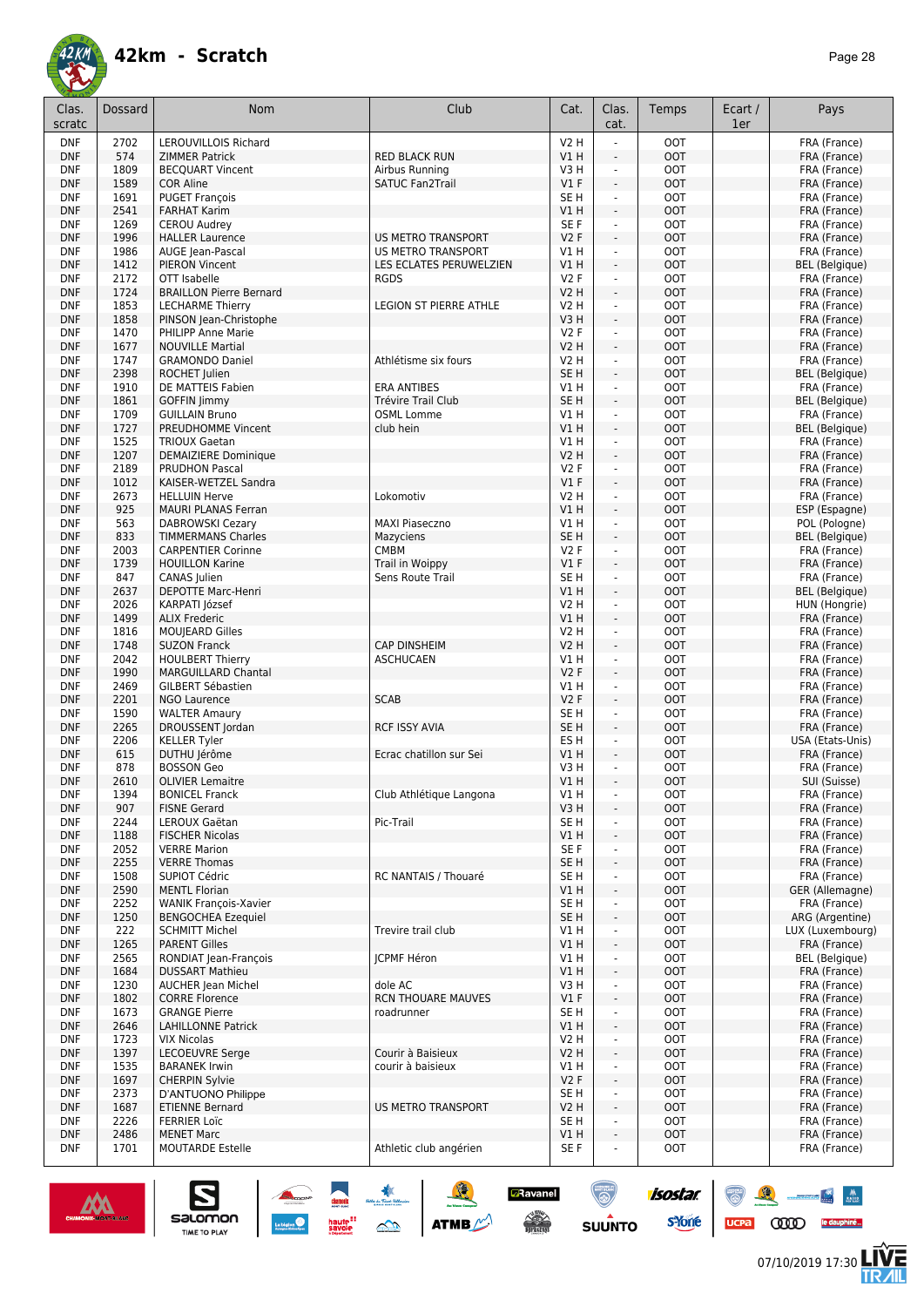| Clas.<br>scratc          | Dossard      | <b>Nom</b>                                           | Club                                                 | Cat.                           | Clas.<br>cat.                              | Temps                    | Ecart /<br>1er | Pays                                |
|--------------------------|--------------|------------------------------------------------------|------------------------------------------------------|--------------------------------|--------------------------------------------|--------------------------|----------------|-------------------------------------|
| <b>DNF</b>               | 1658         | <b>ZANONE Massimo</b>                                |                                                      | <b>V2 H</b>                    |                                            | <b>OOT</b>               |                | ITA (Italie)                        |
| <b>DNF</b><br><b>DNF</b> | 906<br>1903  | FREYERMUTH Bruno<br><b>IMBERT Claude</b>             | <b>ASES</b>                                          | <b>V2 H</b><br><b>V2 H</b>     | ÷,<br>÷,                                   | <b>OOT</b><br><b>OOT</b> |                | FRA (France)<br>FRA (France)        |
| <b>DNF</b>               | 2711         | <b>TAYLOR REED Chris</b>                             |                                                      | <b>V2 H</b>                    | $\omega$                                   | <b>OOT</b>               |                | GBR (Royaume-Uni)                   |
| <b>DNF</b>               | 1607         | <b>SABOT Florence</b>                                | les foulées de saint ge                              | <b>V2F</b>                     | $\overline{\phantom{a}}$                   | <b>OOT</b>               |                | FRA (France)                        |
| <b>DNF</b>               | 1876         | <b>LEVET Christel</b>                                | Les Foulées de St Germa                              | $VI$ F                         | $\overline{\phantom{a}}$                   | <b>OOT</b>               |                | FRA (France)                        |
| <b>DNF</b><br><b>DNF</b> | 1961<br>1826 | <b>BAILLY Julien</b><br>STAUDT Dominique             | <b>CSC KRONENBOURG</b>                               | SE <sub>H</sub><br>V3H         | ä,<br>÷,                                   | <b>OOT</b><br><b>OOT</b> |                | FRA (France)                        |
| <b>DNF</b>               | 2030         | LE BERRE Jean-Louis                                  |                                                      | <b>V2 H</b>                    | $\blacksquare$                             | <b>OOT</b>               |                | FRA (France)<br>FRA (France)        |
| <b>DNF</b>               | 1950         | LIN Zhihong                                          | zxtour                                               | V2F                            | ÷.                                         | <b>OOT</b>               |                | CHN (Chine)                         |
| <b>DNF</b>               | 1987         | <b>CHASSIGNOL Stephane</b>                           |                                                      | VIH                            | $\blacksquare$                             | <b>OOT</b>               |                | FRA (France)                        |
| <b>DNF</b>               | 2608         | <b>FELTRIN Angelo</b>                                |                                                      | VIH                            | $\blacksquare$                             | <b>OOT</b>               |                | AUS (Australie)                     |
| <b>DNF</b><br><b>DNF</b> | 2012<br>2630 | <b>MCELROY Roslyn</b><br><b>BASTOS Nuno</b>          | <b>Traste Adventures</b>                             | $VI$ F<br>VIH                  | $\omega$<br>÷,                             | <b>OOT</b><br><b>OOT</b> |                | GBR (Royaume-Uni)<br>POR (Portugal) |
| <b>DNF</b>               | 1193         | <b>THELEN Claire</b>                                 |                                                      | SE <sub>F</sub>                | ÷,                                         | <b>OOT</b>               |                | <b>BEL</b> (Belgique)               |
| <b>DNF</b>               | 934          | <b>FAUVEL Renaud</b>                                 |                                                      | SE <sub>H</sub>                | $\overline{a}$                             | <b>OOT</b>               |                | FRA (France)                        |
| <b>DNF</b>               | 2393         | <b>CURRAL Julien</b>                                 |                                                      | SE <sub>H</sub>                | $\overline{\phantom{a}}$                   | <b>OOT</b>               |                | FRA (France)                        |
| <b>DNF</b><br><b>DNF</b> | 2328<br>2691 | <b>MENN Christian</b><br><b>OBERHAUSER Dominique</b> | Team Friedensau<br><b>SAM PARIS 12</b>               | SE <sub>H</sub><br><b>V2 H</b> | $\overline{\phantom{a}}$<br>ä,             | <b>OOT</b><br><b>OOT</b> |                | GER (Allemagne)<br>FRA (France)     |
| <b>DNF</b>               | 1034         | MONAVON Julien                                       |                                                      | V1H                            | ÷,                                         | <b>OOT</b>               |                | FRA (France)                        |
| <b>DNF</b>               | 2760         | <b>GABORIEAU Florence</b>                            |                                                      | SE F                           | $\blacksquare$                             | <b>OOT</b>               |                | FRA (France)                        |
| <b>DNF</b>               | 1793         | <b>GROS Gilles</b>                                   |                                                      | V3H                            | ä,                                         | <b>OOT</b>               |                | FRA (France)                        |
| <b>DNF</b>               | 1922         | <b>MULLAN Aidan</b>                                  |                                                      | V1 H                           | $\blacksquare$                             | <b>OOT</b>               |                | GBR (Royaume-Uni)                   |
| <b>DNF</b><br><b>DNF</b> | 1729<br>2403 | <b>VOUHE Marc</b><br>MARTIN lérôme                   |                                                      | V2 H<br>SE <sub>H</sub>        | ÷.<br>$\blacksquare$                       | <b>OOT</b><br><b>OOT</b> |                | FRA (France)<br>FRA (France)        |
| <b>DNF</b>               | 1683         | <b>GUEIT Clement</b>                                 |                                                      | V1 H                           | $\omega$                                   | <b>OOT</b>               |                | FRA (France)                        |
| <b>DNF</b>               | 1699         | PETITHORY Jean-Charles                               | <b>Trail Xperience</b>                               | SE <sub>H</sub>                | $\overline{\phantom{a}}$                   | <b>OOT</b>               |                | FRA (France)                        |
| <b>DNF</b>               | 1972         | <b>GALIPAUD Sandrine</b>                             | mega trail                                           | SE <sub>F</sub>                | $\overline{\phantom{a}}$                   | <b>OOT</b>               |                | FRA (France)                        |
| <b>DNF</b>               | 1186         | PELHATE Cédric                                       |                                                      | V1H                            | $\overline{\phantom{a}}$                   | <b>OOT</b>               |                | FRA (France)<br>FRA (France)        |
| <b>DNF</b><br><b>DNF</b> | 1875<br>2180 | <b>BRARD Rémy</b><br><b>MULDER Marion</b>            | <b>JOGGERS DU COUESNON</b><br>Loopgroep Klazienaveen | <b>V2 H</b><br><b>V2F</b>      | $\overline{\phantom{a}}$<br>÷,             | <b>OOT</b><br><b>OOT</b> |                | NED (Pays-Bas)                      |
| <b>DNF</b>               | 1831         | DELAFOSSE Julien                                     | FPP/UGLOW                                            | V1H                            | ÷.                                         | <b>OOT</b>               |                | FRA (France)                        |
| <b>DNF</b>               | 2696         | <b>ALBERTON Daniel</b>                               |                                                      | <b>V2 H</b>                    | ÷,                                         | <b>OOT</b>               |                | BEL (Belgique)                      |
| <b>DNF</b>               | 1949         | <b>MARRONNIER Etienne</b>                            |                                                      | V3H                            | ä,                                         | <b>OOT</b>               |                | FRA (France)                        |
| <b>DNF</b><br><b>DNF</b> | 1905<br>2007 | <b>VILA Antoine</b><br><b>ARENAS Cecilia</b>         |                                                      | SE <sub>H</sub><br>SE F        | $\blacksquare$<br>÷,                       | <b>OOT</b><br><b>OOT</b> |                | FRA (France)<br>VEN (Venezuela)     |
| <b>DNF</b>               | 1843         | XIAO Qing                                            | zxtour                                               | <b>V2 H</b>                    | $\blacksquare$                             | <b>OOT</b>               |                | CHN (Chine)                         |
| <b>DNF</b>               | 2735         | DE SOUSA Jose                                        | Uso trail                                            | <b>V2 H</b>                    | $\overline{a}$                             | <b>OOT</b>               |                | FRA (France)                        |
| <b>DNF</b>               | 2506         | <b>ESTRADA Luiz</b>                                  | laza Trail Team                                      | V1H                            | ÷,                                         | <b>OOT</b>               |                | BRA (Brésil)                        |
| <b>DNF</b><br><b>DNF</b> | 1870<br>2286 | <b>LEBRETON Noelle</b><br>GODIN Johan                | JOGGERS DU COUESNON                                  | $VI$ F<br>SE <sub>H</sub>      | $\overline{a}$<br>$\overline{\phantom{a}}$ | <b>OOT</b><br><b>OOT</b> |                | FRA (France)<br>FRA (France)        |
| <b>DNF</b>               | 1998         | <b>HALLE Patrick</b>                                 | <b>DEVOLUY TRAIL SPIRIT</b>                          | <b>V2 H</b>                    | $\overline{a}$                             | <b>OOT</b>               |                | FRA (France)                        |
| <b>DNF</b>               | 2036         | <b>MILANO Marie</b>                                  |                                                      | <b>V2F</b>                     | $\blacksquare$                             | <b>OOT</b>               |                | FRA (France)                        |
| <b>DNF</b>               | 1925         | <b>EMARD Fabienne</b>                                |                                                      | $VI$ F                         | ÷,                                         | <b>OOT</b>               |                | FRA (France)                        |
| <b>DNF</b>               | 892<br>2016  | PIGNOT Stéphane<br><b>GORIN Veronique</b>            | <b>XRUN</b><br>x trem trail                          | V1H<br>V2F                     | ä,<br>$\overline{a}$                       | <b>OOT</b><br><b>OOT</b> |                | FRA (France)                        |
| <b>DNF</b><br><b>DNF</b> | 1422         | BAPTENDIER Jérôme                                    |                                                      | V1 H                           | ÷,                                         | <b>OOT</b>               |                | FRA (France)<br>FRA (France)        |
| <b>DNF</b>               | 2139         | REYNAUD Séverine                                     | <b>US METRO TRANSPORT</b>                            | $VI$ F                         | $\overline{\phantom{a}}$                   | <b>OOT</b>               |                | FRA (France)                        |
| <b>DNF</b>               | 2160         | <b>VENTRE Annabelle</b>                              | ALE ECHIROLLES                                       | $VI$ F                         | $\overline{\phantom{a}}$                   | оот                      |                | FRA (France)                        |
| <b>DNF</b>               | 2494         | <b>FAIVRE Emmanuel</b>                               |                                                      | V1 H                           | L.                                         | <b>OOT</b>               |                | FRA (France)                        |
| <b>DNF</b><br><b>DNF</b> | 1887<br>1790 | <b>CHICAULT Isabelle</b><br>POOK David               | CSA-CNSD                                             | V1F<br>V1 H                    | ä,                                         | <b>OOT</b><br><b>OOT</b> |                | FRA (France)<br>FRA (France)        |
| <b>DNF</b>               | 1962         | <b>VAILLANT Eric</b>                                 |                                                      | V1 H                           | ä,                                         | <b>OOT</b>               |                | FRA (France)                        |
| <b>DNF</b>               | 2755         | DIEBBAR Hasni                                        |                                                      | V3H                            | $\overline{\phantom{a}}$                   | <b>OOT</b>               |                | FRA (France)                        |
| <b>DNF</b>               | 1817         | JOSE ANTONIO Tartilan Climent                        |                                                      | V2 H                           | $\qquad \qquad \blacksquare$               | <b>OOT</b>               |                | ESP (Espagne)                       |
| <b>DNF</b><br><b>DNF</b> | 1660<br>2515 | <b>FETTWEIS Thierry</b><br><b>LELONG Ludovic</b>     | LES MOLLETS d'OR                                     | <b>V2 H</b><br>V1 H            | $\overline{\phantom{a}}$<br>÷,             | <b>OOT</b><br><b>OOT</b> |                | BEL (Belgique)<br>FRA (France)      |
| <b>DNF</b>               | 2022         | LACROIX Noémie                                       |                                                      | SE F                           | $\blacksquare$                             | <b>OOT</b>               |                | FRA (France)                        |
| <b>DNF</b>               | 1783         | PEREYRA Claudia                                      |                                                      | $VI$ F                         | $\blacksquare$                             | <b>OOT</b>               |                | CAN (Canada)                        |
| <b>DNF</b>               | 2192         | LEGGETT Geraldine                                    | no club                                              | V2F                            | ÷,                                         | <b>OOT</b>               |                | IRL (Irlande)                       |
| <b>DNF</b><br><b>DNF</b> | 1628<br>2659 | MICHOTTE Julien<br><b>AMIRI Amar</b>                 | Trévires                                             | SE H<br>V1 H                   | $\blacksquare$<br>÷,                       | <b>OOT</b><br><b>OOT</b> |                | BEL (Belgique)<br>FRA (France)      |
| <b>DNF</b>               | 1208         | DI JORIO Daniel                                      | <b>RGDS</b>                                          | V3H                            | ÷,                                         | <b>OOT</b>               |                | FRA (France)                        |
| <b>DNF</b>               | 1784         | <b>MARBAIX Helene</b>                                | <b>CMBM</b>                                          | V2F                            | $\overline{\phantom{a}}$                   | <b>OOT</b>               |                | FRA (France)                        |
| <b>DNF</b>               | 2005         | DE JONG Mireille                                     | Trail Chica's                                        | $VI$ F                         | ÷,                                         | <b>OOT</b>               |                | NED (Pays-Bas)                      |
| <b>DNF</b><br><b>DNF</b> | 1940<br>1871 | LACOSTE Valérie<br>PERRAUDIN Charlotte               |                                                      | V2F<br>V2F                     | $\overline{\phantom{a}}$<br>÷,             | <b>OOT</b><br><b>OOT</b> |                | FRA (France)<br>FRA (France)        |
| <b>DNF</b>               | 1615         | GISS Magali                                          |                                                      | V1F                            | $\overline{\phantom{a}}$                   | <b>OOT</b>               |                | FRA (France)                        |
| <b>DNF</b>               | 1700         | ALMEIDA Joao                                         | Kaninos                                              | V2 H                           | $\blacksquare$                             | <b>OOT</b>               |                | POR (Portugal)                      |
| <b>DNF</b>               | 2089         | NAUMOVA Anastasia                                    |                                                      | SE F                           | $\blacksquare$                             | <b>OOT</b>               |                | RUS (Russie)                        |
| <b>DNF</b>               | 2746         | <b>SCHMITT Christian</b>                             | as laclaquette                                       | V3 H                           | $\blacksquare$                             | <b>OOT</b>               |                | FRA (France)                        |
| <b>DNF</b><br><b>DNF</b> | 1797<br>2020 | <b>BAPTISTA Eric</b><br>LAPERCHE Clémence            | <b>CMBM</b>                                          | V2 H<br>SE F                   | ä,<br>$\blacksquare$                       | <b>OOT</b><br><b>OOT</b> |                | IND (Inde)<br>FRA (France)          |
| <b>DNF</b>               | 1807         | <b>BONHOURE Eric</b>                                 |                                                      | V2 H                           | ÷.                                         | <b>OOT</b>               |                | FRA (France)                        |
| <b>DNF</b>               | 2744         | LARMIGNAT Daniel                                     |                                                      | V3 H                           |                                            | <b>OOT</b>               |                | FRA (France)                        |
|                          |              |                                                      |                                                      |                                |                                            |                          |                |                                     |

![](_page_28_Picture_3.jpeg)

![](_page_28_Picture_4.jpeg)

UCPa **COOD** le dauphiné...

 $\mathbb{R}$ 

怎

**Executed State**<br>
SUUNTO STORE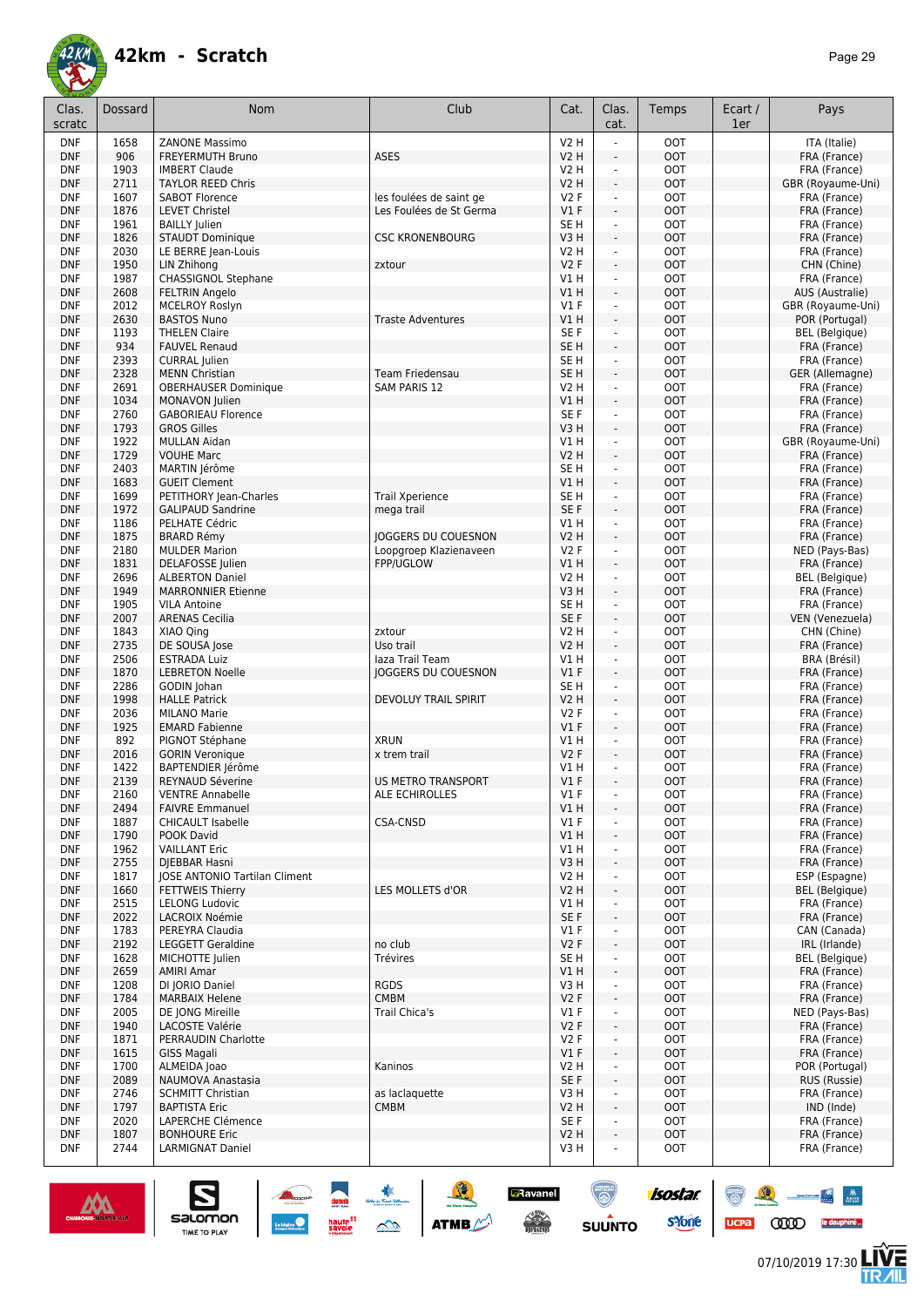![](_page_29_Picture_1.jpeg)

| Clas.<br>scratc          | <b>Dossard</b>        | <b>Nom</b>                                        | Club                                              | Cat.                   | Clas.<br>cat.                    | Temps                    | Ecart /<br>1er | Pays                                  |
|--------------------------|-----------------------|---------------------------------------------------|---------------------------------------------------|------------------------|----------------------------------|--------------------------|----------------|---------------------------------------|
| <b>DNF</b>               | 1461                  | <b>FOUASSIER Paul</b>                             | SANCERRE RUNNING                                  | V1 H                   | L.                               | <b>OOT</b>               |                | FRA (France)                          |
| <b>DNF</b>               | 1199                  | <b>BEYRIE Nicolas</b>                             |                                                   | SE <sub>H</sub>        | L,                               | <b>OOT</b>               |                | FRA (France)                          |
| <b>DNF</b>               | 1530                  | <b>THIERRY Helene</b>                             |                                                   | SE F                   | $\blacksquare$                   | <b>OOT</b>               |                | FRA (France)                          |
| <b>DNF</b>               | 1462                  | <b>IBANEZ Xavier</b>                              | Pays de Nemours Running                           | VIH                    | ä,                               | <b>OOT</b>               |                | FRA (France)                          |
| <b>DNF</b>               | 2096                  | <b>DONIES Delphine</b>                            | Asso                                              | SE F                   | $\blacksquare$                   | <b>OOT</b>               |                | FRA (France)                          |
| <b>DNF</b>               | 1813                  | <b>DUMORTIER Martine</b>                          | <b>COURIR A BAISIEUX</b>                          | V2F                    | $\overline{\phantom{a}}$<br>÷,   | <b>OOT</b>               |                | FRA (France)                          |
| <b>DNF</b><br><b>DNF</b> | 1754<br>2586          | <b>BERTHIEUX Stéphanie</b><br><b>CHOIN Xavier</b> |                                                   | V2F<br>VIH             | ÷,                               | OOT<br><b>OOT</b>        |                | FRA (France)<br>FRA (France)          |
| <b>DNF</b>               | 1248                  | <b>SALVATORI Damien</b>                           |                                                   | SE <sub>H</sub>        | $\overline{\phantom{a}}$         | <b>OOT</b>               |                | FRA (France)                          |
| <b>DNF</b>               | 1944                  | <b>CALMETTES Noelle</b>                           | LAMONTHEZE                                        | V3F                    | $\overline{\phantom{a}}$         | <b>OOT</b>               |                | FRA (France)                          |
| <b>DNF</b>               | 2512                  | <b>ALLEN James</b>                                |                                                   | V1 H                   | $\overline{\phantom{a}}$         | <b>OOT</b>               |                | USA (Etats-Unis)                      |
| <b>DNF</b>               | 2165                  | LEGRAND Linda                                     |                                                   | V1F                    | $\mathbf{r}$                     | <b>OOT</b>               |                | FRA (France)                          |
| <b>DNF</b>               | 2055                  | <b>MOERMAN Maureen</b>                            |                                                   | SE F                   | ä,                               | <b>OOT</b>               |                | <b>BEL</b> (Belgique)                 |
| <b>DNF</b>               | 1821                  | <b>MAZURECK Simon-Pierre</b>                      |                                                   | SE <sub>H</sub>        | $\blacksquare$                   | <b>OOT</b>               |                | FRA (France)                          |
| <b>DNF</b>               | 1416                  | <b>TISSOURAS Mickael</b>                          |                                                   | SE <sub>H</sub>        | $\blacksquare$                   | <b>OOT</b>               |                | FRA (France)                          |
| <b>DNF</b>               | 2626                  | <b>LEGRAND Thierry</b>                            | Joggers du couesnon                               | VIH<br>V3H             | ä,                               | <b>OOT</b><br><b>OOT</b> |                | FRA (France)<br><b>BEL</b> (Belgique) |
| <b>DNF</b><br><b>DNF</b> | 2745<br>1915          | <b>TIMMERMANS Patrick</b><br><b>OKTENER Asli</b>  | Mazyciens                                         | $VI$ F                 | $\blacksquare$<br>$\overline{a}$ | <b>OOT</b>               |                | TUR (Turquie)                         |
| <b>DNF</b>               | 1889                  | <b>MENDES DIAS Regina</b>                         |                                                   | $VI$ F                 | ä,                               | <b>OOT</b>               |                | FRA (France)                          |
| <b>DNF</b>               | 2046                  | <b>ZHANG Tao</b>                                  | zxtour                                            | V1F                    | $\overline{a}$                   | <b>OOT</b>               |                | CHN (Chine)                           |
| <b>DNF</b>               | 2019                  | <b>AUBERTIN Jennifer</b>                          |                                                   | SE F                   | ä,                               | <b>OOT</b>               |                | FRA (France)                          |
| <b>DNF</b>               | 1714                  | IONESCU Jean-Luc                                  | Sporting club athletic                            | <b>V2 H</b>            | ÷,                               | <b>OOT</b>               |                | FRA (France)                          |
| <b>DNF</b>               | 1203                  | <b>DURIEU Yoann</b>                               | S/L EA GILLONNAY-LA COT                           | SE <sub>H</sub>        | ÷,                               | <b>OOT</b>               |                | FRA (France)                          |
| <b>DNF</b>               | 2023                  | DIELEMAN Leonne                                   |                                                   | SE F                   | ÷,                               | <b>OOT</b>               |                | NED (Pays-Bas)                        |
| <b>DNF</b>               | 2066                  | <b>TAMM Anne-Liis</b>                             |                                                   | SE F                   | ä,                               | <b>OOT</b>               |                | EST (Estonie)                         |
| <b>DNF</b>               | 456                   | <b>NEMEGHAIRE Laurent</b>                         | Eclatés péruwelziens                              | VIH                    | ä,                               | <b>OOT</b>               |                | <b>BEL</b> (Belgique)                 |
| <b>DNF</b>               | 2500                  | PRIMAULT Christophe                               |                                                   | V1 H                   | $\blacksquare$                   | <b>OOT</b>               |                | FRA (France)                          |
| <b>DNF</b>               | 1573                  | <b>LAFFITTE Annick</b><br><b>MARTIN Blandine</b>  |                                                   | V2F                    | ä,                               | <b>OOT</b>               |                | FRA (France)                          |
| <b>DNF</b><br><b>DNF</b> | 2155<br>2734          | <b>SUSS Eran</b>                                  |                                                   | $VI$ F<br><b>V2 H</b>  | $\blacksquare$<br>÷.             | <b>OOT</b><br><b>OOT</b> |                | FRA (France)<br>ISR (Israël)          |
| <b>DNF</b>               | 1864                  | <b>GIAI-PRON Laetitia</b>                         |                                                   | $VI$ F                 | ä,                               | OOT                      |                | FRA (France)                          |
| <b>DNF</b>               | 1872                  | <b>PLOTEK Nathalie</b>                            |                                                   | V2F                    | $\overline{\phantom{a}}$         | <b>OOT</b>               |                | FRA (France)                          |
| <b>DNF</b>               | 1572                  | SEDBARAITE Indre                                  |                                                   | SE <sub>F</sub>        | ÷,                               | <b>OOT</b>               |                | LTU (Lituanie)                        |
| <b>DNF</b>               | 2621                  | <b>CACHAT David</b>                               |                                                   | VIH                    | ÷,                               | <b>OOT</b>               |                | FRA (France)                          |
| <b>DNF</b>               | 1810                  | <b>CALMETTES Christian</b>                        | LAMONTHEZE                                        | V3 H                   | $\overline{\phantom{a}}$         | <b>OOT</b>               |                | FRA (France)                          |
| <b>DNF</b>               | 1086                  | FLANDRE Sébastien                                 |                                                   | V1H                    | $\overline{\phantom{a}}$         | <b>OOT</b>               |                | FRA (France)                          |
| <b>DNF</b>               | 1883                  | <b>GOLDENBERG Marine</b>                          |                                                   | SE F                   | ä,                               | <b>OOT</b>               |                | FRA (France)                          |
| <b>DNF</b>               | 2336                  | <b>EVRARD William</b>                             |                                                   | SE <sub>H</sub>        | ä,                               | <b>OOT</b>               |                | <b>BEL</b> (Belgique)                 |
| <b>DNF</b>               | 1839                  | RAYMOND Aude                                      | <b>ASPTT BELFORT TRAIL</b>                        | $VI$ F                 | $\blacksquare$                   | <b>OOT</b>               |                | FRA (France)                          |
| <b>DNF</b><br><b>DNF</b> | 1243<br>752           | <b>ENSUQUE Gilles</b><br>ROLLAND-MORITZ Sophie    | team VML OBJECTIF TERRA<br>Saône Mont d'Or Nature | <b>V2 H</b><br>$VI$ F  | ÷,                               | <b>OOT</b><br><b>OOT</b> |                | FRA (France)<br>FRA (France)          |
| <b>DNF</b>               | 2115                  | SUN Wei                                           |                                                   | SE F                   | $\blacksquare$<br>÷,             | <b>OOT</b>               |                | CHN (Chine)                           |
| <b>DNF</b>               | 1873                  | <b>GUERY Blandine</b>                             |                                                   | V2F                    | ÷,                               | OOT                      |                | FRA (France)                          |
| <b>DNF</b>               | 2736                  | RESNICK Jonathan                                  |                                                   | <b>V2 H</b>            | $\overline{a}$                   | <b>OOT</b>               |                | USA (Etats-Unis)                      |
| <b>DNF</b>               | 1927                  | <b>BOUTEILLER Sébastien</b>                       |                                                   | V1H                    | $\overline{\phantom{a}}$         | <b>OOT</b>               |                | FRA (France)                          |
| <b>DNF</b>               | 2028                  | <b>DAVID Claire</b>                               | AS X-FAB TOPPAN                                   | V2F                    | ÷,                               | <b>OOT</b>               |                | FRA (France)                          |
| <b>DNF</b>               | 1732                  | <b>CHAGNAUD Valerie</b>                           | atletic club de colombe                           | V1F                    | $\overline{\phantom{a}}$         | <b>OOT</b>               |                | FRA (France)                          |
| <b>DNF</b>               | 2227                  | <b>HOVAERE Maxime</b>                             | <b>ASSO</b>                                       | SE <sub>H</sub>        | $\overline{\phantom{a}}$         | OOT                      |                | FRA (France)                          |
| <b>DNF</b>               | 1982                  | PARENT Jennifer                                   |                                                   | SE F                   | ÷,                               | OOT                      |                | FRA (France)                          |
| <b>DNF</b><br><b>DNF</b> | 2199<br>2737          | <b>MASSON Corinne</b><br><b>TROCHERIE Patrice</b> | <b>ASSO</b><br><b>ASSO</b>                        | V3F<br><b>V2 H</b>     | L,                               | <b>OOT</b><br><b>OOT</b> |                | FRA (France)                          |
| <b>DNF</b>               | 1971                  | <b>HECKEL Yves</b>                                | <b>CAN SARREGUEMINES</b>                          | V3H                    | $\blacksquare$<br>÷.             | <b>OOT</b>               |                | FRA (France)<br>FRA (France)          |
| <b>DNF</b>               | 1182                  | <b>WRIGHT Christopher</b>                         |                                                   | SE H                   | $\blacksquare$                   | <b>OOT</b>               |                | GBR (Royaume-Uni)                     |
| <b>DNF</b>               | 1841                  | FISCHER Éliane                                    | leffbtrail                                        | V2F                    | ÷,                               | <b>OOT</b>               |                | FRA (France)                          |
| <b>DNF</b>               | 2604                  | YANG Yijun                                        |                                                   | V1 H                   | $\blacksquare$                   | <b>OOT</b>               |                | CHN (Chine)                           |
| <b>DNF</b>               | 1696                  | <b>LEGENDRE Marie-Laure</b>                       |                                                   | V1F                    | $\overline{\phantom{a}}$         | <b>OOT</b>               |                | FRA (France)                          |
| <b>DNF</b>               | 1964                  | RAKOVER Jean-Patrick                              |                                                   | V3H                    | ä,                               | <b>OOT</b>               |                | FRA (France)                          |
| <b>DNF</b>               | 1974                  | <b>RAKOVER Sylvie</b>                             |                                                   | V3F                    | $\overline{\phantom{a}}$         | <b>OOT</b>               |                | FRA (France)                          |
| <b>DNF</b>               | 1913                  | <b>GREUZARD Damien</b>                            |                                                   | V1 H                   | ÷                                | <b>OOT</b>               |                | FRA (France)                          |
| <b>DNF</b>               | 1978                  | DE LECLUSE lean                                   |                                                   | <b>V2 H</b>            | $\overline{\phantom{a}}$         | <b>OOT</b>               |                | FRA (France)                          |
| <b>DNF</b><br><b>DNF</b> | 1404<br>1912          | LOISEAU Romain<br><b>MUNCH Arnaud</b>             |                                                   | SE <sub>H</sub><br>VIH | ä,<br>÷.                         | <b>OOT</b><br><b>OOT</b> |                | FRA (France)<br>FRA (France)          |
| <b>DNF</b>               | 2050                  | PRISACARU Tatiana                                 |                                                   | SE F                   | $\blacksquare$                   | <b>OOT</b>               |                | MDA (Moldavie)                        |
| <b>DNF</b>               | 2193                  | VAN DEN BOSCH DOERK Lilian                        |                                                   | V2F                    | $\blacksquare$                   | <b>OOT</b>               |                | NED (Pays-Bas)                        |
| <b>DNF</b>               | 2032                  | COOPER John                                       |                                                   | V2 H                   | ÷.                               | <b>OOT</b>               |                | GBR (Royaume-Uni)                     |
| <b>DNF</b>               | 2011                  | PONOMAREVA Elena                                  |                                                   | SE F                   | $\blacksquare$                   | <b>OOT</b>               |                | RUS (Russie)                          |
| <b>DNF</b>               | 1451                  | PATINO TORRES Yajanua                             |                                                   | $VI$ F                 | $\blacksquare$                   | <b>OOT</b>               |                | ECU (Equateur)                        |
| <b>DNF</b>               | 1504                  | LONGEPEE Philippe                                 |                                                   | V2 H                   | ÷,                               | <b>OOT</b>               |                | FRA (France)                          |
| <b>DNF</b>               | 1825                  | <b>DESMET Yves</b>                                |                                                   | V3H                    | ä,                               | <b>OOT</b>               |                | FRA (France)                          |
| <b>DNF</b>               | 2187                  | JONES-BOULT Julie                                 |                                                   | V2F                    | $\overline{a}$                   | <b>OOT</b>               |                | GBR (Royaume-Uni)                     |
| <b>DNF</b>               | 2585                  | <b>BOULT Johnny</b>                               |                                                   | V1H                    | ä,                               | <b>OOT</b>               |                | GBR (Royaume-Uni)                     |
| <b>DNF</b><br><b>DNF</b> | 1846<br>1606          | ADEKANMBI Abisoye<br><b>GARCIA Frederic</b>       | TRIATHLON CLUB TORCY                              | $VI$ F<br>V1H          | $\overline{\phantom{a}}$<br>÷,   | <b>OOT</b><br><b>OOT</b> |                | USA (Etats-Unis)                      |
| <b>DNF</b>               | 1011                  | <b>BOUTEILLE Laurent</b>                          | AS X-FAB TOPPAN                                   | <b>V2 H</b>            | ÷,                               | <b>OOT</b>               |                | FRA (France)<br>FRA (France)          |
| <b>DNF</b>               | 1920                  | <b>COSSART Marie Dominique</b>                    |                                                   | V2F                    | L,                               | <b>OOT</b>               |                | FRA (France)                          |
|                          |                       |                                                   |                                                   |                        |                                  |                          |                |                                       |
|                          |                       |                                                   |                                                   |                        |                                  |                          |                |                                       |
|                          |                       |                                                   | <b>Ravanel</b>                                    |                        |                                  | isostar.                 |                |                                       |
|                          | CHAMONIX-INCINT-BLANC | salomon<br>haufe <sup>11</sup><br>savoie          | $\frac{1}{\sqrt{2}}$<br><b>ATMB</b><br>≏          |                        | <b>SUUNTO</b>                    | <b>s</b> Yone            | <b>UCPa</b>    | ത്ത<br>le dauphiné                    |
|                          |                       | <b>TIME TO PLAY</b>                               |                                                   |                        |                                  |                          |                |                                       |

![](_page_29_Picture_3.jpeg)

07/10/2019 17:30

左<br>加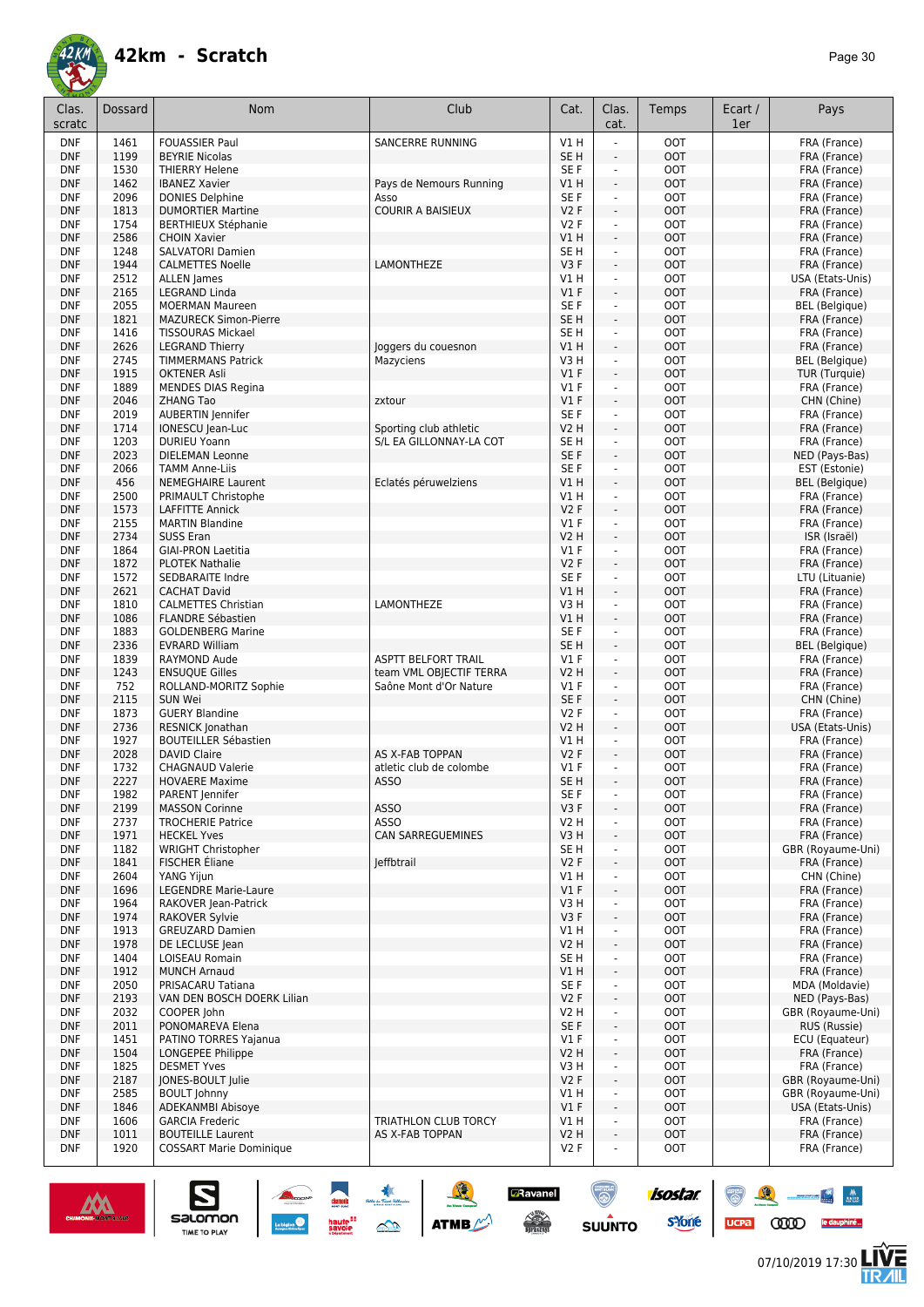![](_page_30_Picture_0.jpeg)

| Clas.<br>scratc          | Dossard      | Nom                                                  | Club                                                     | Cat.                               | Clas.<br>cat.                    | Temps                    | Ecart /<br>1er | Pays                              |
|--------------------------|--------------|------------------------------------------------------|----------------------------------------------------------|------------------------------------|----------------------------------|--------------------------|----------------|-----------------------------------|
| <b>DNF</b>               | 1930         | RICHARD Stephanie                                    |                                                          | V2F                                |                                  | <b>OOT</b>               |                | FRA (France)                      |
| <b>DNF</b>               | 2133         | <b>NOELLE TAM Yan Chun</b>                           | zxtour                                                   | $VI$ F                             | ÷,                               | <b>OOT</b>               |                | CHN (Chine)                       |
| <b>DNF</b>               | 2149         | HU Jiani                                             | zxtour                                                   | $VI$ F                             | $\overline{\phantom{a}}$         | <b>OOT</b>               |                | CHN (Chine)                       |
| <b>DNF</b>               | 2194         | <b>DAUBOIN Patricia</b>                              | <b>ASSO</b>                                              | V2F                                | $\overline{\phantom{a}}$         | <b>OOT</b>               |                | FRA (France)                      |
| <b>DNF</b>               | 1719         | <b>AUBERT Marie-Pierre</b>                           | RAID TEAM OLIMA<br>LMA72                                 | V2F                                | ÷,<br>$\omega$                   | <b>OOT</b>               |                | FRA (France)                      |
| <b>DNF</b><br><b>DNF</b> | 2170<br>2001 | <b>GRAS Muriel</b><br><b>BUFFARD Virginie</b>        |                                                          | V1F<br>$VI$ F                      | $\blacksquare$                   | <b>OOT</b><br><b>OOT</b> |                | FRA (France)<br>FRA (France)      |
| <b>DNF</b>               | 1776         | <b>CLERX Renaud</b>                                  | Pocht'running                                            | SE <sub>H</sub>                    | ÷.                               | <b>OOT</b>               |                | <b>BEL</b> (Belgique)             |
| <b>DNF</b>               | 1110         | <b>COLSON Geoffrey</b>                               | Pocht'Running                                            | SE H                               | $\blacksquare$                   | <b>OOT</b>               |                | <b>BEL</b> (Belgique)             |
| <b>DNF</b>               | 1822         | <b>MARTINEAU Frederic</b>                            |                                                          | V1 H                               | ÷.                               | <b>OOT</b>               |                | FRA (France)                      |
| <b>DNF</b>               | 1934         | <b>BRARD Michèle</b>                                 | <b>JOGGERS DU COUESNON</b>                               | V2F                                | ä,                               | <b>OOT</b>               |                | FRA (France)                      |
| <b>DNF</b>               | 2752         | JOAN Gasull Almendariz                               | <b>CAN CARALLEU</b>                                      | V3H                                | ÷,                               | <b>OOT</b>               |                | ESP (Espagne)                     |
| <b>DNF</b>               | 1766         | <b>HEALY Sioban</b>                                  |                                                          | V2F                                | ÷,                               | <b>OOT</b>               |                | IRL (Irlande)                     |
| <b>DNF</b>               | 2301         | <b>DUPIN Mathieu</b>                                 |                                                          | SE <sub>H</sub>                    | ÷,                               | <b>OOT</b>               |                | FRA (France)                      |
| <b>DNF</b><br><b>DNF</b> | 1113<br>1722 | <b>SCHIRTZINGER Sylvie</b><br><b>ALLIOT Stephane</b> | Les foulées Mezelloises<br><b>CORSICA TRIATHLON CLUB</b> | SE F<br>V2 H                       | $\overline{\phantom{a}}$<br>÷,   | <b>OOT</b><br><b>OOT</b> |                | FRA (France)<br>FRA (France)      |
| <b>DNF</b>               | 1689         | <b>MERCIER Fabienne</b>                              | Team loulous                                             | $VI$ F                             | ÷,                               | <b>OOT</b>               |                | FRA (France)                      |
| <b>DNF</b>               | 1994         | SOUCOURS Sandrine                                    |                                                          | V1F                                | ä,                               | <b>OOT</b>               |                | FRA (France)                      |
| <b>DNF</b>               | 1359         | <b>DUPE Nicolas</b>                                  |                                                          | SE <sub>H</sub>                    | $\blacksquare$                   | <b>OOT</b>               |                | FRA (France)                      |
| <b>DNF</b>               | 1981         | <b>SALVATORI Pauline</b>                             |                                                          | SE F                               | $\overline{\phantom{a}}$         | <b>OOT</b>               |                | FRA (France)                      |
| <b>DNF</b>               | 1985         | PINSON Armand                                        |                                                          | SE H                               | $\blacksquare$                   | <b>OOT</b>               |                | FRA (France)                      |
| <b>DNF</b>               | 2123         | <b>WELLENS Nathalie</b>                              |                                                          | SE F                               | $\overline{\phantom{a}}$         | <b>OOT</b>               |                | <b>BEL</b> (Belgique)             |
| <b>DNF</b>               | 1888         | <b>GRIFFIN Caroline</b>                              | Spirito del Monte                                        | $VI$ F                             | ä,                               | <b>OOT</b>               |                | GBR (Royaume-Uni)                 |
| <b>DNF</b><br><b>DNF</b> | 2045<br>2550 | <b>YE Weiming</b><br>LAI Gang                        | zxtour<br>zxtour                                         | V1H<br>V1 H                        | ÷,<br>÷,                         | OOT<br><b>OOT</b>        |                | CHN (Chine)<br>CHN (Chine)        |
| <b>DNF</b>               | 1686         | <b>WENDERBECQ Jean Louis</b>                         | courir à baisieux                                        | <b>V2 H</b>                        | $\overline{\phantom{a}}$         | <b>OOT</b>               |                | FRA (France)                      |
| <b>DNF</b>               | 2044         | <b>STACEY Robert</b>                                 | CouriràBaisieux                                          | V2 H                               | $\overline{\phantom{a}}$         | <b>OOT</b>               |                | GBR (Royaume-Uni)                 |
| <b>DNF</b>               | 1804         | <b>REICHLING Mathieu</b>                             |                                                          | SE <sub>H</sub>                    | $\overline{\phantom{a}}$         | <b>OOT</b>               |                | <b>BEL</b> (Belgique)             |
| <b>DNF</b>               | 1997         | <b>DARENIUS Betsy</b>                                |                                                          | $VI$ F                             | ä,                               | <b>OOT</b>               |                | USA (Etats-Unis)                  |
| <b>DNF</b>               | 1983         | <b>GALLINET Didier</b>                               |                                                          | <b>V4 H</b>                        | ÷,                               | <b>OOT</b>               |                | FRA (France)                      |
| <b>DNF</b>               | 2657         | <b>DENIEL Philippe</b>                               | Trailers en carton                                       | V1H                                | $\blacksquare$                   | <b>OOT</b>               |                | FRA (France)                      |
| <b>DNF</b>               | 1947         | <b>BONNEAU Dominique</b>                             | Coeur à pattes PERIGNY                                   | V3H                                | $\blacksquare$                   | <b>OOT</b>               |                | FRA (France)                      |
| <b>DNF</b><br><b>DNF</b> | 81<br>95     | <b>ALTMEYER Hugo</b><br><b>GUILLERMOU Robin</b>      | <b>SCOTT RUNNING</b>                                     | SE <sub>H</sub><br>SE <sub>H</sub> | $\blacksquare$<br>$\blacksquare$ | <b>DNF</b><br><b>DNF</b> |                | FRA (France)                      |
| <b>DNF</b>               | 20           | <b>MOLLIET Clément</b>                               | Team Hoka / Meribel Spo                                  | SE <sub>H</sub>                    | ÷,                               | <b>DNF</b>               |                | FRA (France)<br>FRA (France)      |
| <b>DNF</b>               | 27           | <b>REILLY Kane</b>                                   |                                                          | SE <sub>H</sub>                    | ÷,                               | <b>DNF</b>               |                | RSA (Afrique du Sud)              |
| <b>DNF</b>               | 112          | NICOD Julien                                         |                                                          | SE <sub>H</sub>                    | ÷,                               | <b>DNF</b>               |                | FRA (France)                      |
| <b>DNF</b>               | 187          | POSTIC Thomas                                        | <b>Rennes Triathlon</b>                                  | SE <sub>H</sub>                    | ÷,                               | <b>DNF</b>               |                | FRA (France)                      |
| <b>DNF</b>               | 345          | <b>DUPONT</b> Julien                                 |                                                          | V1H                                | ÷,                               | <b>DNF</b>               |                | FRA (France)                      |
| <b>DNF</b>               | 243          | <b>FLORET Thibaut</b>                                |                                                          | SE <sub>H</sub>                    | $\overline{\phantom{a}}$         | <b>DNF</b>               |                | FRA (France)                      |
| <b>DNF</b>               | 838          | <b>MARTIN Frederic</b>                               |                                                          | SE <sub>H</sub>                    | $\overline{\phantom{a}}$         | <b>DNF</b>               |                | FRA (France)                      |
| <b>DNF</b><br><b>DNF</b> | 866<br>549   | <b>KOECHLIN Xavier</b><br>FRITSCH John               |                                                          | <b>V2 H</b><br>SE <sub>H</sub>     | ÷,<br>$\blacksquare$             | <b>DNF</b><br><b>DNF</b> |                | FRA (France)<br>FRA (France)      |
| <b>DNF</b>               | 1289         | FERNANDO Perez Espinosa                              |                                                          | SE <sub>H</sub>                    | $\blacksquare$                   | <b>DNF</b>               |                | ESP (Espagne)                     |
| <b>DNF</b>               | 1824         | <b>SCHROOTS Hans</b>                                 |                                                          | V2 H                               | ä,                               | <b>DNF</b>               |                | NED (Pays-Bas)                    |
| <b>DNF</b>               | 19           | <b>KNOPF Stefan</b>                                  |                                                          | ES <sub>H</sub>                    | ÷.                               | <b>DNF</b>               |                | GER (Allemagne)                   |
| <b>DNF</b>               | 134          | <b>GALLEE Sebastien</b>                              | TEAM ENDURANCE SHOP VIL                                  | V1 H                               | ä,                               | <b>DNF</b>               |                | FRA (France)                      |
| <b>DNF</b>               | 200          | <b>MORAS Raphael</b>                                 |                                                          | SE <sub>H</sub>                    | ÷,                               | <b>DNF</b>               |                | FRA (France)                      |
| DNF<br><b>DNF</b>        | 1290<br>701  | DEMANGE Anthony<br><b>LEVIER Alexandre</b>           | Accrorun Villepreux                                      | SE H<br>V1H                        | ٠<br>$\blacksquare$              | DNF<br><b>DNF</b>        |                | FRA (France)<br>FRA (France)      |
| <b>DNF</b>               | 1140         | <b>DUCAUROY Frederic</b>                             |                                                          | V1H                                |                                  | <b>DNF</b>               |                | FRA (France)                      |
| <b>DNF</b>               | 1388         | <b>GARCIA Laurent</b>                                |                                                          | <b>V2 H</b>                        | $\overline{\phantom{a}}$         | <b>DNF</b>               |                | FRA (France)                      |
| <b>DNF</b>               | 177          | MARCUCCILLI Jérémie                                  | KOOKABARRA                                               | SE H                               |                                  | <b>DNF</b>               |                | FRA (France)                      |
| <b>DNF</b>               | 110          | <b>BERTRAND Sébastien</b>                            | Athletic Club Tassin                                     | SE <sub>H</sub>                    | $\overline{\phantom{a}}$         | <b>DNF</b>               |                | FRA (France)                      |
| <b>DNF</b>               | 206          | <b>ANCEY Camille</b>                                 |                                                          | ES <sub>F</sub>                    | $\blacksquare$                   | <b>DNF</b>               |                | FRA (France)                      |
| <b>DNF</b>               | 128          | <b>SALLE Corentin</b>                                |                                                          | SE H                               | ÷.                               | <b>DNF</b>               |                | FRA (France)                      |
| <b>DNF</b><br><b>DNF</b> | 1299<br>859  | <b>ARRIBAS Fernand</b><br>SCARSI Stéphan             | gac<br>GAC                                               | V1 H<br>V1 H                       | $\blacksquare$<br>÷.             | <b>DNF</b><br><b>DNF</b> |                | FRA (France)<br>FRA (France)      |
| <b>DNF</b>               | 1989         | <b>BOSCA Sandra</b>                                  | <b>UPA 66</b>                                            | $VI$ F                             | ÷,                               | <b>DNF</b>               |                | FRA (France)                      |
| <b>DNF</b>               | 400          | <b>RUANE</b> Joel                                    |                                                          | V1H                                | ÷,                               | <b>DNF</b>               |                | USA (Etats-Unis)                  |
| <b>DNF</b>               | 1433         | SALOMON Sebastien                                    |                                                          | V1H                                | ÷,                               | <b>DNF</b>               |                | FRA (France)                      |
| <b>DNF</b>               | 2569         | <b>LAMBE Desmond</b>                                 |                                                          | V1H                                | $\blacksquare$                   | <b>DNF</b>               |                | IRL (Irlande)                     |
| <b>DNF</b>               | 181          | DIAZ SANCHEZ Eduardo                                 | Grupo Bejarano de Monta                                  | SE H                               | ÷,                               | <b>DNF</b>               |                | ESP (Espagne)                     |
| <b>DNF</b>               | 1453         | MYLLYOJA Vesa                                        |                                                          | V1 H                               | $\overline{\phantom{a}}$         | <b>DNF</b>               |                | FIN (Finlande)                    |
| <b>DNF</b>               | 830          | <b>HONORE David</b>                                  | entente spiridon moncea                                  | V2 H                               | ÷,                               | <b>DNF</b>               |                | <b>BEL</b> (Belgique)             |
| <b>DNF</b><br>DNF        | 2203<br>2315 | LEFTON Janet<br><b>IVANOVIC Ivan</b>                 | Serbia Running Project                                   | V3F<br>SE H                        | ÷,<br>$\blacksquare$             | <b>DNF</b><br><b>DNF</b> |                | GBR (Royaume-Uni)<br>SRB (Serbie) |
| <b>DNF</b>               | 1896         | <b>TONG Lin</b>                                      |                                                          | $VI$ F                             | ÷,                               | <b>DNF</b>               |                | CHN (Chine)                       |
| <b>DNF</b>               | 86           | MEUDEC Yoan                                          | TEAM TRAIL ERIC FAVRE S                                  | SE H                               | ÷                                | <b>DNF</b>               |                | FRA (France)                      |
| <b>DNF</b>               | 875          | OLIVEIRA David                                       |                                                          | V1H                                | $\overline{\phantom{a}}$         | <b>DNF</b>               |                | FRA (France)                      |
| <b>DNF</b>               | 146          | <b>FERNANDEZ BURCET Carlos</b>                       |                                                          | V1 H                               | ÷                                | <b>DNF</b>               |                | ESP (Espagne)                     |
| <b>DNF</b>               | 129          | <b>GEYDET Nicolas</b>                                | SCARPA/COMPRESSPORT                                      | SE <sub>H</sub>                    | ÷,                               | <b>DNF</b>               |                | FRA (France)                      |
| <b>DNF</b>               | 453          | <b>DEGENNE Alexandre</b>                             |                                                          | SE H                               | ä,                               | <b>DNF</b>               |                | FRA (France)                      |
| <b>DNF</b><br><b>DNF</b> | 2474<br>2516 | LOCQUET Cédric<br><b>MALBET Patrice</b>              | Beaumont Atlhétic Club                                   | V1H<br>V1 H                        | $\overline{\phantom{a}}$<br>÷,   | <b>DNF</b><br><b>DNF</b> |                | FRA (France)<br>FRA (France)      |
|                          |              |                                                      |                                                          |                                    |                                  |                          |                |                                   |

SO THE SO ATME

![](_page_30_Picture_4.jpeg)

 $\sum_{\text{SALOMOM}}$ 

![](_page_30_Picture_5.jpeg)

6

isostar.

**Zavanel** 

 $\begin{array}{c} \displaystyle \bigwedge_{i=1}^n \mathbb{Z}^n \end{array}$  using the set

 $\odot$ 

**SUUNTO** 

![](_page_30_Picture_6.jpeg)

 $\begin{picture}(150,10) \put(0,0){\line(1,0){10}} \put(10,0){\line(1,0){10}} \put(10,0){\line(1,0){10}} \put(10,0){\line(1,0){10}} \put(10,0){\line(1,0){10}} \put(10,0){\line(1,0){10}} \put(10,0){\line(1,0){10}} \put(10,0){\line(1,0){10}} \put(10,0){\line(1,0){10}} \put(10,0){\line(1,0){10}} \put(10,0){\line(1,0){10}} \put(10,0){\line($